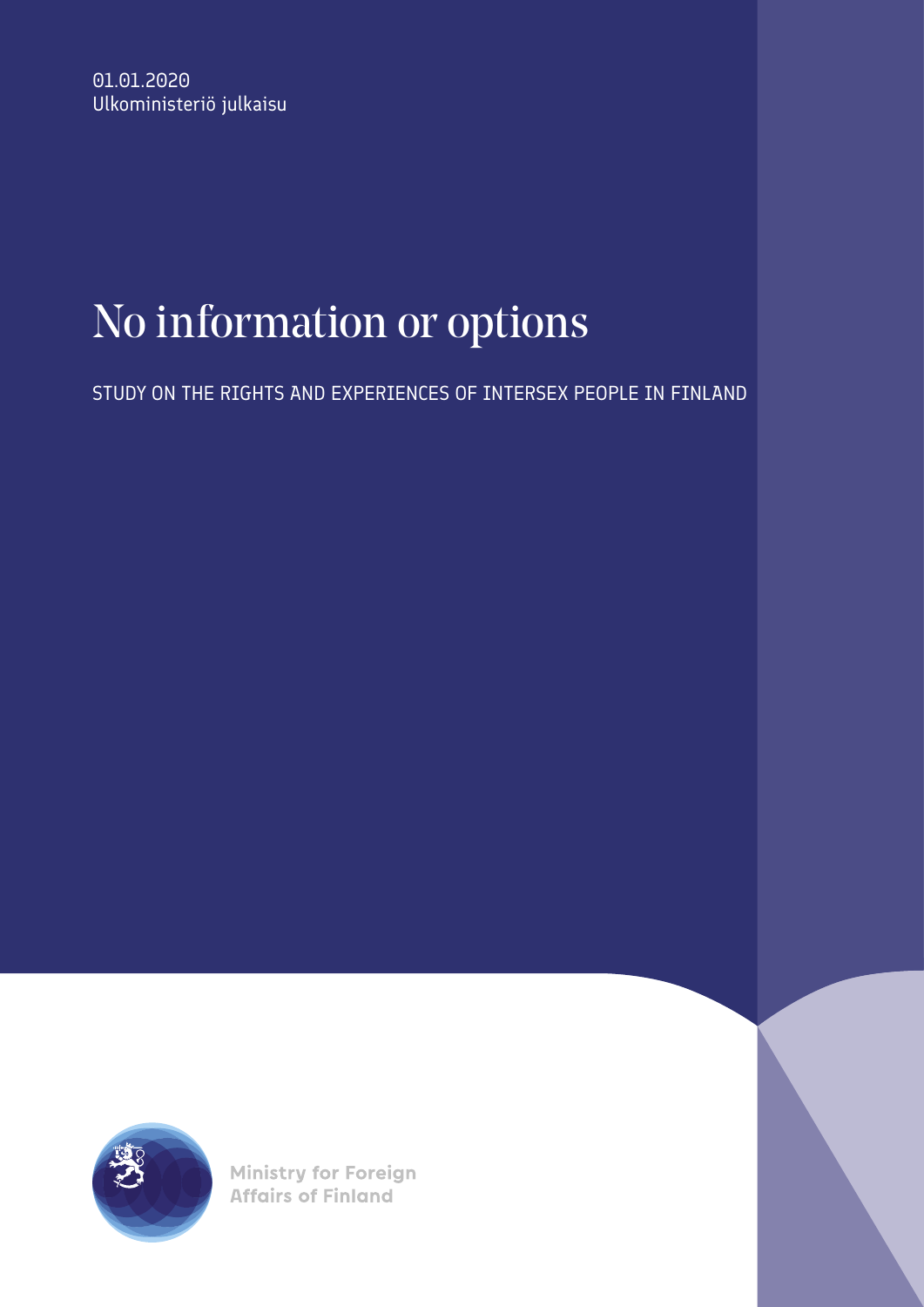Ulkoministeriö 2020 No information or options STUDY ON THE RIGHTS AND EXPERIENCES OF INTERSEX PEOPLE IN FINLAND

ISSN 2490-0990 (pdf) ISBN 978-952-259-737-3 (pdf)

Taitto: Sami Saukko Paino: Grano Oy, Helsinki 2020

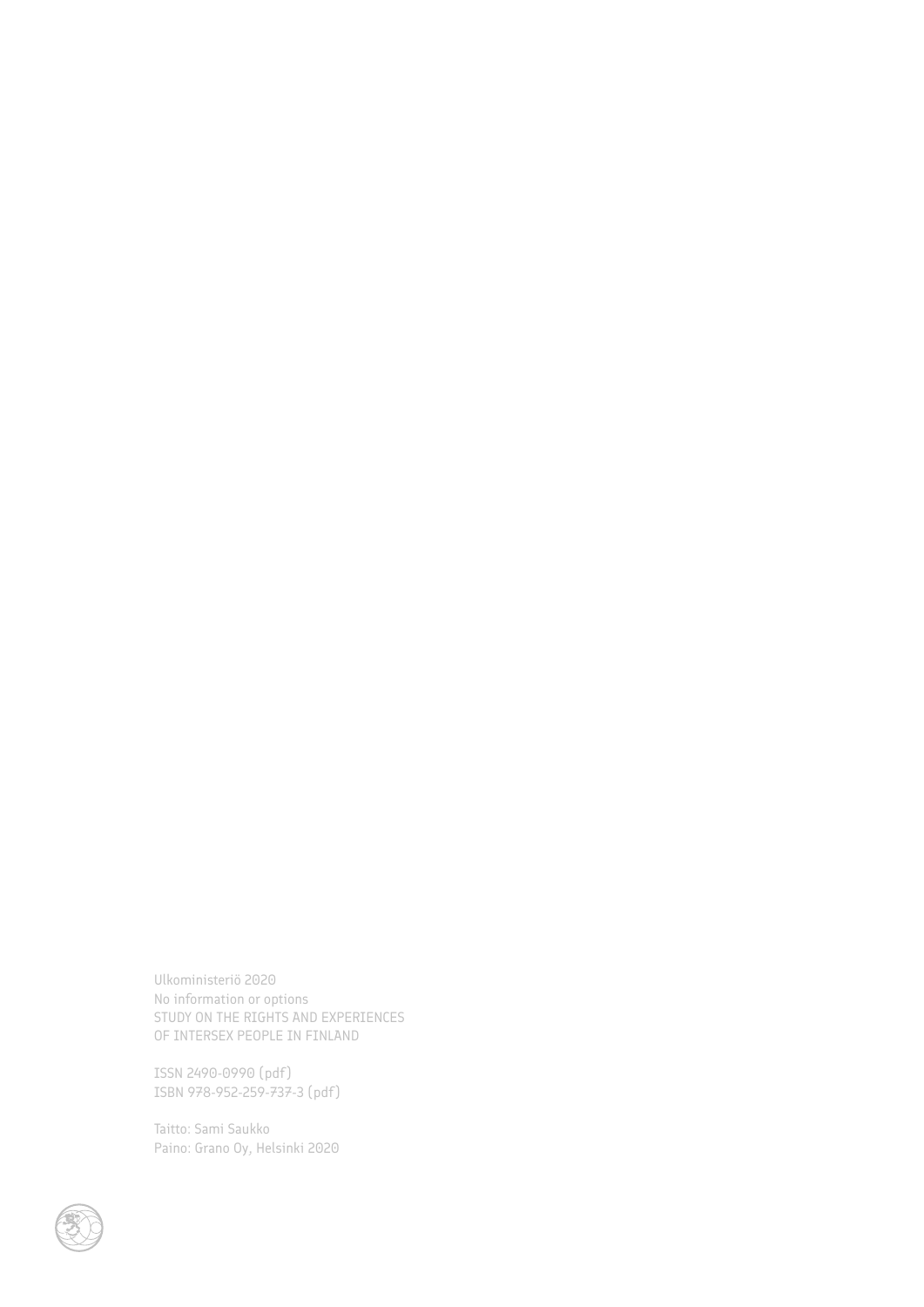Ulkoministeriö julkaisu

# No information or options

STUDY ON THE RIGHTS AND EXPERIENCES OF INTERSEX PEOPLE IN FINLAND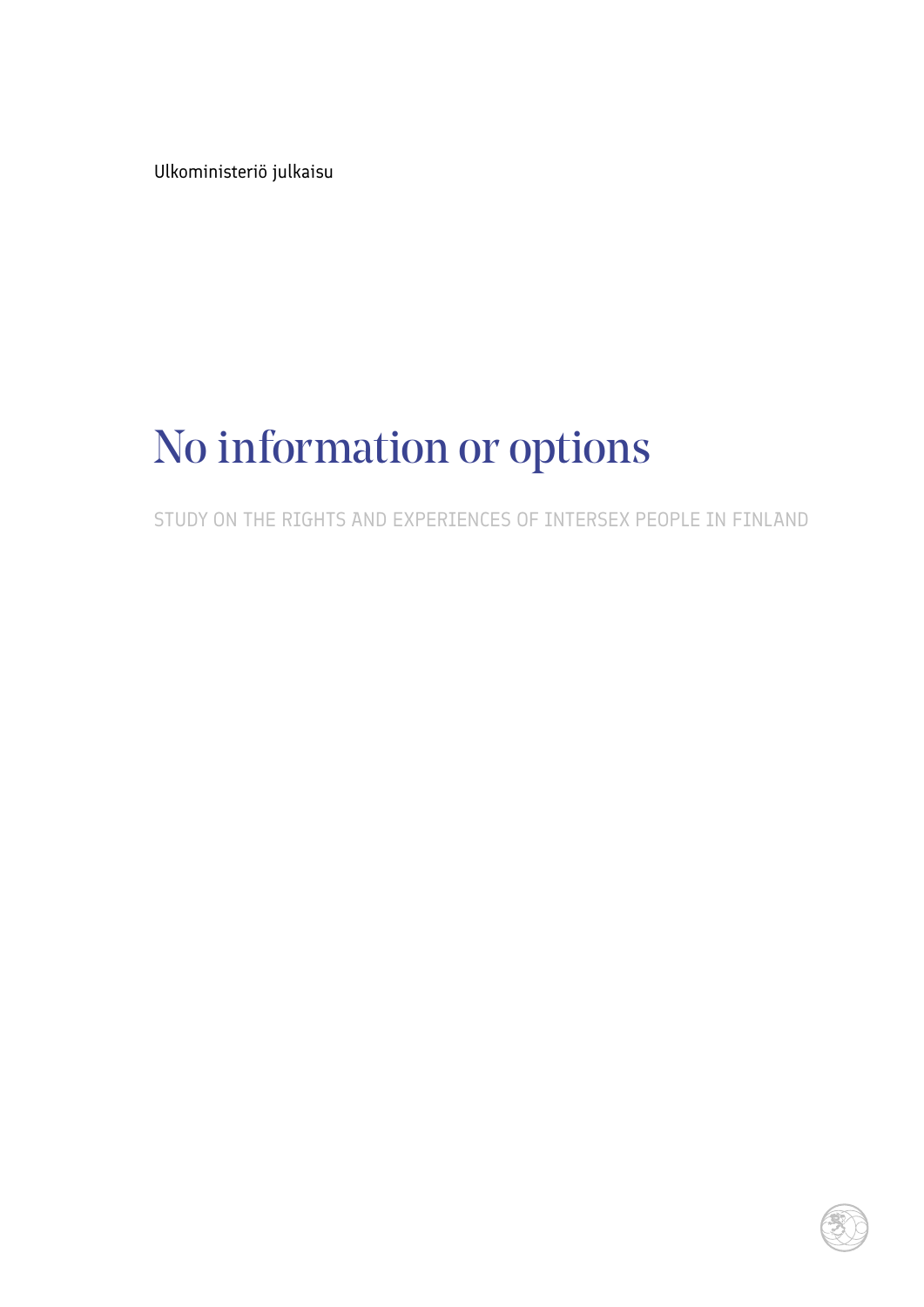# **Kuvailulehti Kuvailulehti**

| Julkaisija                       | Oikeusministeriö ja ulkoministeriö                                                               |                 | 28.2.2019              |  |
|----------------------------------|--------------------------------------------------------------------------------------------------|-----------------|------------------------|--|
| Tekijät                          | Tikli Oikarinen                                                                                  |                 |                        |  |
| Julkaisun nimi                   | Ei tietoa eikä vaihtoehtoja;<br>Selvitys intersukupuolisten ihmisten oikeuksista ja kokemuksista |                 |                        |  |
| Julkaisusarjan nimi<br>ja numero | Oikeusministeriön julkaisuja, Selvityksiä ja ohjeita<br>2019:3                                   |                 |                        |  |
| Diaari/hankenumero               |                                                                                                  | <b>Teema</b>    | Selvityksiä ja ohjeita |  |
| <b>ISBN PDF</b>                  | 978-952-259-737-3                                                                                | <b>ISSN PDF</b> | 2490-0990              |  |
| URN-osoite                       | http://urn.fi/URN:ISBN:978-952-259-737-3                                                         |                 |                        |  |
| Sivumäärä                        | 136                                                                                              | Kieli           | suomi                  |  |
| Asiasanat                        | perusoikeudet, ihmisoikeudet, syrjimättömyys, tasa-arvo, vähemmistöt,<br>itsemääräämisoikeus     |                 |                        |  |

#### **Tiivistelmä**

Valtioneuvoston ihmisoikeusselonteon (2014) mukaan seksuaali- ja sukupuolivähemmistöihin kuuluvien henkilöiden perus- ja ihmisoikeuksien toteutumista on seurattava ja tietoa toteutumisesta levitettävä. Tätä taustaa vasten sukupuolivähemmistöjen koskemattomuuden ja itsemääräämisoikeuden edistäminen sisällytettiin kansalliseen perus- ja ihmisoikeustoimintaohjelmaan 2017-2019. Osana toimintaohjelman toimeenpanoa oikeusministeriö ja ulkoministeriö teetättivät tämän ulkopuolisen selvityksen.

Selvityksessä tarkastellaan intersukupuolisten ihmisten ja intersukupuolisten lasten vanhempien kokemuksia suomalaisessa terveydenhuollossa ja yhteiskunnassa. Selvityksessä käsitellään sitä, miten intersukupuolisten lasten syntymän yhteydessä tehdyt ratkaisut sekä lapsuus- ja nuoruusajan hoidot ovat vaikuttaneet heidän elämäänsä. Lisäksi tarkastellaan sitä, minkälaista tietoa ja tukea intersukupuolisten lasten vanhemmille on annettu, ja minkälaista tietoa ja tukea he kokevat tarvitsevansa. Lisäksi käsitellään hyviä käytäntöjä intersukupuolisten lasten huomioimiseen päivähoidossa, koulussa, harrastuksissa ja terveydenhuollossa. Selvitys sisältää myös katsauksen lainsäädäntöön ja käytäntöihin Maltalla, Portugalissa, Saksassa ja Islannissa.

Eri ihmisoikeustoimijat ovat viime vuosina antaneet suosituksia intersukupuolisten ihmisten perus- ja ihmisoikeustilanteen parantamiseksi. Selvityksessä annettavat suositukset pohjaavat selvitysaineiston lisäksi myös näille ihmisoikeustoimijoiden jo aiemmin Suomelle antamille suosituksille.

Julkaisu on tehty oikeusministeriön ja ulkoministeriön rahoituksella. Julkaisussa esitetyt näkemykset eivät välttämättä edusta ministeriöiden virallista kantaa.

| Kustantaja       | Oikeusministeriö                                    |
|------------------|-----------------------------------------------------|
| <b>Julkaisun</b> | Sähköinen versio: julkaisut.valtioneuvosto.fi       |
| jakaja/myynti    | Julkaisumyynti: julkaisutilaukset.valtioneuvosto.fi |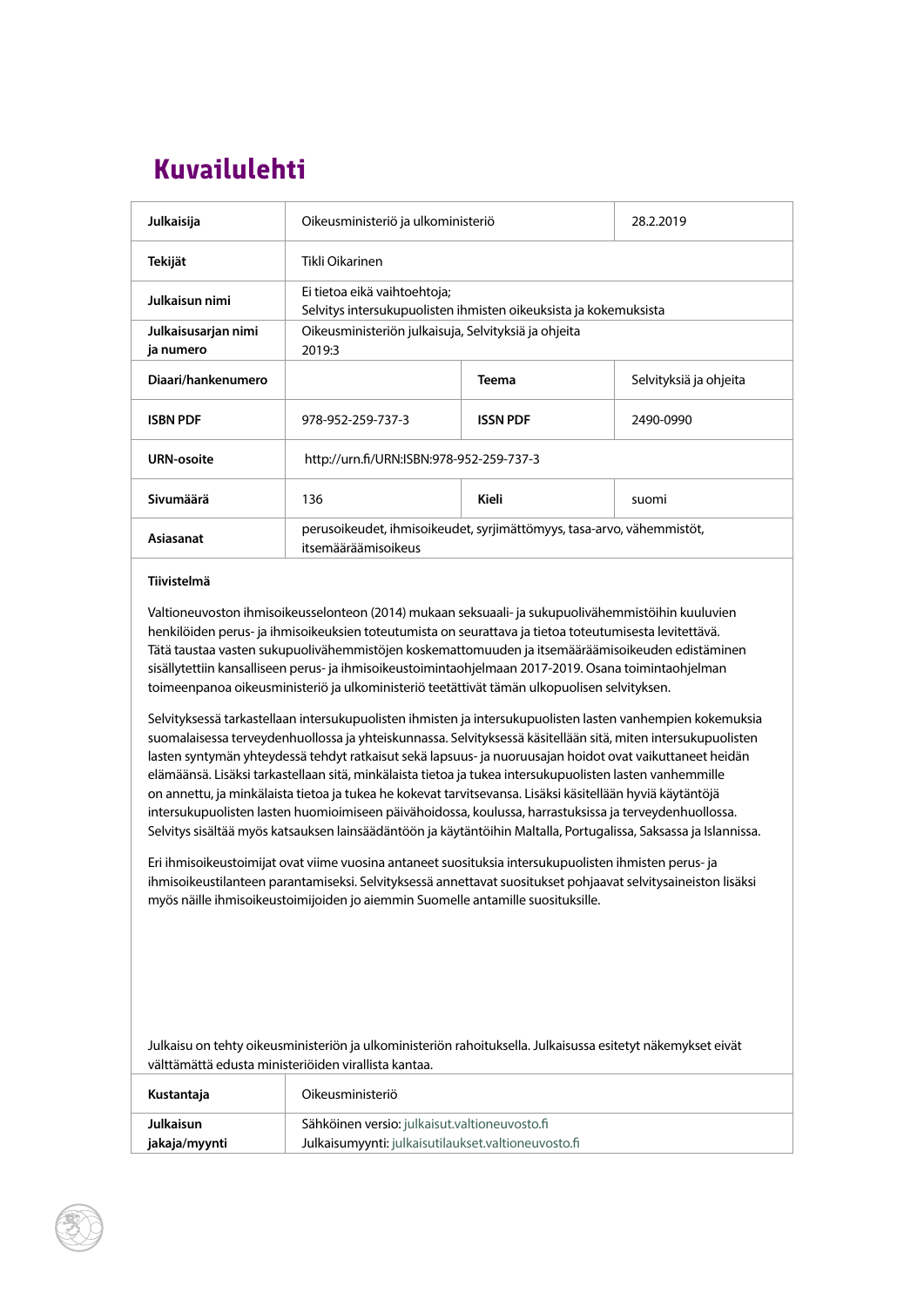# **Description sheet Description sheet**

| <b>Published by</b>              | Ministry of Justice and Ministry for Foreign Affairs                                                       |                   | 28.2.2019              |  |
|----------------------------------|------------------------------------------------------------------------------------------------------------|-------------------|------------------------|--|
| Authors                          | Tikli Oikarinen                                                                                            |                   |                        |  |
| Title of publication             | No information or options<br>Study on the rights and experiences of intersex persons                       |                   |                        |  |
| Series and publication<br>number | Publications of the Ministry of Justice, Reports and guidelines<br>2019:3                                  |                   |                        |  |
| Register number                  |                                                                                                            | <b>Subject</b>    | Reports and quidelines |  |
| <b>ISBN PDF</b>                  | 978-952-259-737-3                                                                                          | <b>ISSN (PDF)</b> | 2490-0990              |  |
| Website address<br>(URN)         | http://urn.fi/URN:ISBN:978-952-259-737-3                                                                   |                   |                        |  |
| Pages                            | 136                                                                                                        | Language          | Finnish                |  |
| Keywords                         | fundamental rights, human rights, non-discrimination, equality, minorities, right to<br>self-determination |                   |                        |  |

#### **Abstract**

According to the Government of Finland Human Rights Report (2014), the realisation of the fundamental and human rights of persons belonging to sexual and gender minorities must be monitored and information about it disseminated. Against this background, promoting the right to bodily integrity and the right to selfdetermination of persons belonging to sexual and gender minorities was included in the National Action Plan on Fundamental and Human Rights 2017–2019. As part of the implementation of the Action Plan, the Ministry of Justice and Ministry for Foreign Affairs commissioned a third party to carry out this study.

The report maps the experiences of intersex persons and the parents of intersex children in the Finnish healthcare system and society. It examines how the decisions made when an intersex child is born and the treatments the child receives in childhood and adolescence have affected their lives. It also considers what kinds of information and support the parents of intersex children were offered and what kinds of information and support they feel is needed. The report addresses good practices for taking intersex children into account in daycare, schools, leisure activities and healthcare and contains an overview of legislation and practices in Malta, Portugal, Germany and Iceland.

In recent years, different human rights actors have issued recommendations on how to improve the fundamental and human rights of intersex people. The recommendations given in this report are based on the data studied along with the earlier recommendations Finland has received from human rights actors.

This publication was funded by the Ministry of Justice and Ministry for Foreign Affairs. The views expressed in the publication do not necessarily reflect the official position of the Ministries.

| Publisher                | Ministry of Justice                                    |
|--------------------------|--------------------------------------------------------|
| Distributed by/          | Online version: julkaisut.valtioneuvosto.fi            |
| <b>Publication sales</b> | Publication sales: julkaisutilaukset.valtioneuvosto.fi |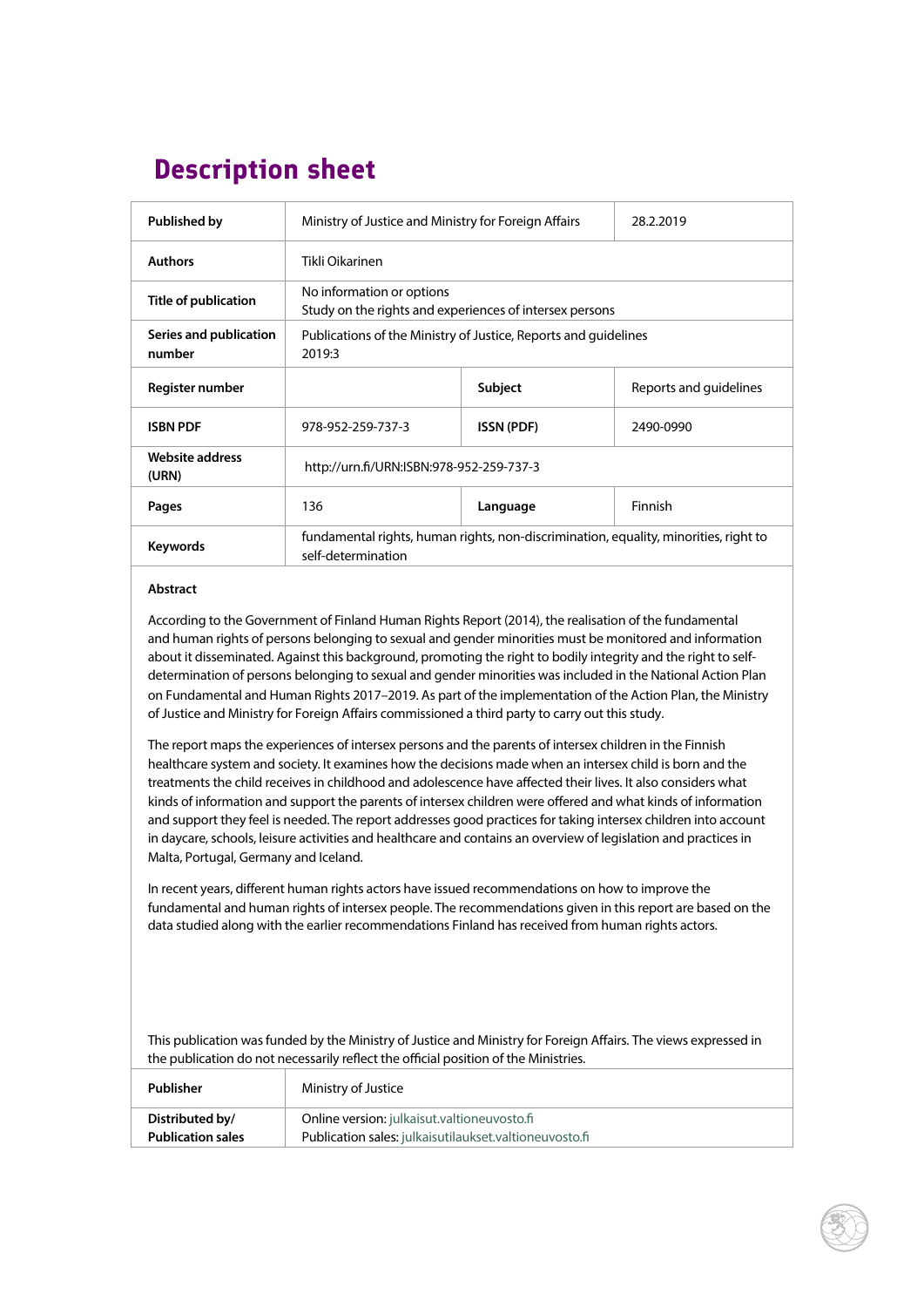# <span id="page-5-0"></span>**Contents**

| <b>Summary and recommendations</b>                                                                                                              | 2  |
|-------------------------------------------------------------------------------------------------------------------------------------------------|----|
| <b>Acknowledgements</b>                                                                                                                         | 6  |
|                                                                                                                                                 |    |
| 1. Introduction                                                                                                                                 | 7  |
| 2. Rights of the child                                                                                                                          | 10 |
| 2.1 The principle of the child's best interests                                                                                                 | 10 |
| 2.2 The child's rights to self-determination and participation in making decisions<br>concerning them in accordance with their age and maturity | 12 |
| 3. Intersex                                                                                                                                     | 14 |
| 3.1 Definition of intersex                                                                                                                      | 14 |
| 3.2 Number of intersex people                                                                                                                   | 16 |
| 3.3 Evolution of clinical practices                                                                                                             | 17 |
| 3.4 Evolution of the human rights approach                                                                                                      | 20 |
| 3.5 Medical practices and debates concerning intersex in Finland                                                                                | 23 |
| 4. Study data                                                                                                                                   | 28 |
| 4.1. Implementation of the study                                                                                                                | 28 |
| 4.2 Data and participants                                                                                                                       | 30 |
| 4.3 Reporting the data                                                                                                                          | 31 |
| 5 Experiences within healthcare services                                                                                                        | 33 |
| 5.1 Learning about being intersex                                                                                                               | 33 |
| Intersex people's experiences                                                                                                                   | 33 |
| Parents' experiences                                                                                                                            | 38 |
| 5.2 Assigning the sex of the child                                                                                                              | 40 |
| 5.3 Examinations, medications, surgeries and other interventions                                                                                | 43 |
| 5.4 Impacts of medical interventions                                                                                                            | 44 |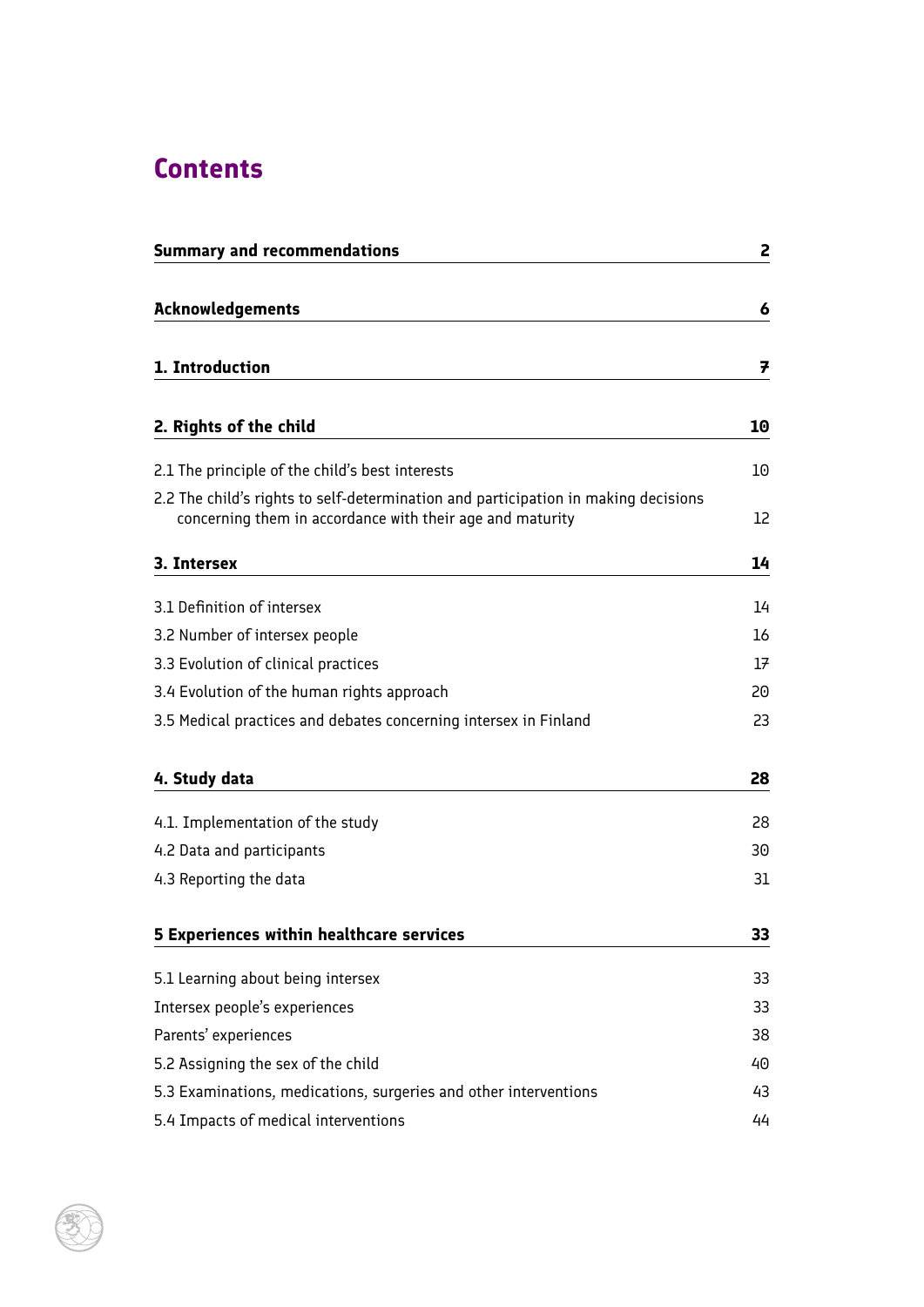| <b>SOURCES</b>                                                             | 117 |
|----------------------------------------------------------------------------|-----|
|                                                                            |     |
| <b>GLOSSARY</b>                                                            | 115 |
| 8. Overview and recommendations                                            | 108 |
| 7.4 Iceland                                                                | 106 |
| 7.3 Germany                                                                | 104 |
| 7.2 Portugal                                                               | 103 |
| 7.1 Malta                                                                  | 99  |
| 7. Legislation and practices in other countries                            | 98  |
| 6.6 Views and experiences of working life and promotion of equality        | 94  |
| 6.5 Views and experiences of daycare, school and studies                   | 90  |
| 6.4 Peer support                                                           | 88  |
| Dating, intimate and sexual relationships                                  | 86  |
| Relationships between children and parents and support given to children   | 83  |
| 6.3 Relationships                                                          | 83  |
| Parents' experiences                                                       | 81  |
| Intersex people's experiences                                              | 77  |
| 6.2 Openness about being intersex                                          | 76  |
| 6.1 Gender identity                                                        | 73  |
| 6. Experiences of the impacts of being intersex on life                    | 73  |
| 5.8. Views on how to develop healthcare services                           | 69  |
| 5.7 Health status and current attitudes towards healthcare services        | 66  |
| 5.6 Psychological support                                                  | 63  |
| Intersex people's experiences                                              | 57  |
| Parents' experiences                                                       | 51  |
| 5.5 Access to information and making decisions about medical interventions | 51  |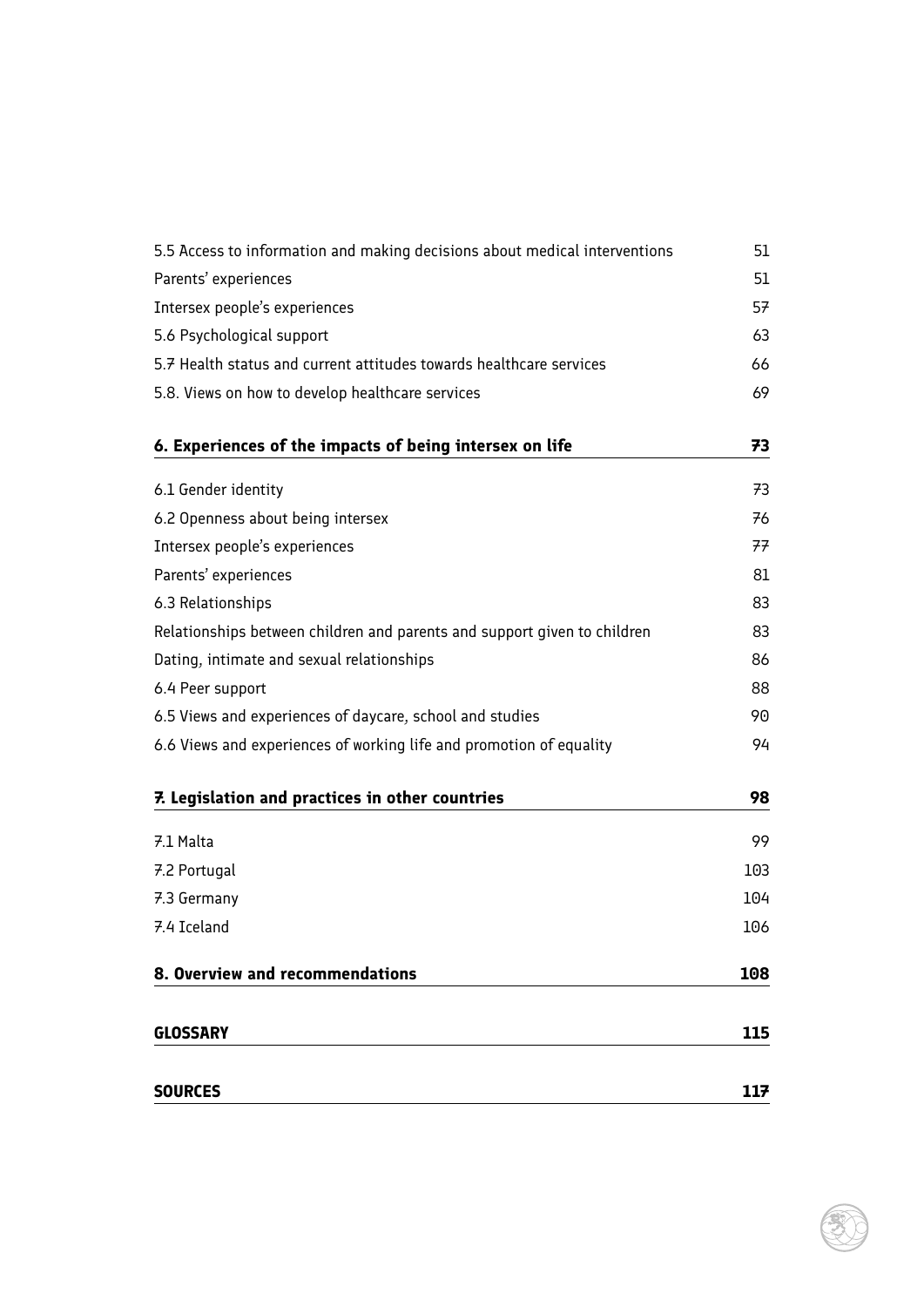### <span id="page-7-0"></span>**Summary and recommendations**

This report explores the experiences of intersex individuals and parents of intersex children in Finnish healthcare services and society from the perspective of fundamental and human rights.

The purpose of the report is to establish how the decisions made when intersex children were born and the intersex-related treatments that they received during childhood and adolescence have affected their lives. It also discusses the types of information and support that parents of intersex children were offered and the kinds of information and support that they feel that they need. Furthermore, the report examines good practices for taking intersex children into account in daycare, school, leisure and healthcare settings, as well as relevant legislation and practices in Malta, Portugal, Germany and Iceland.

Intersex refers to congenital variations in bodily sex characteristics that are not unambiguously female-typical or male-typical. Intersex people's sex characteristics and bodies are healthy and natural variations of the human sexes. Estimates of the number of intersex people vary between 1:4,500 and 1.7%.

The study data primarily consists of interviews with 12 intersex individuals and 6 parents and their responses to online surveys.

The data and participants of the study do not constitute a quantitatively representative sample of intersex people in Finland. Conversely, the respondents' views and experiences are profound and informed descriptions of the kinds of experiences and issues that intersex people and their parents are living with in Finnish society. The respondents' experiences of medical interventions and the impacts of these on their lives also provide valuable information for the purposes of modernising intersexrelated healthcare and safeguarding intersex people's fundamental and human rights more effectively.

The study participants had experiences of various intersex-related medical interventions, such as examinations of sex characteristics, medications, and surgical and other interventions. Whether a respondent's experience was positive or negative was essentially dependent on two factors: firstly, whether the medical intervention had clearly been vital for their health and, secondly, whether the respondent was allowed to participate in making treatment decisions.

Respondents' negative experiences of intersex-related medical interventions were related to situations where they had been subjected to different types of inappropriate and prejudiced treatment. By way of example, rather than being involved in discussions on different treatment options, they had merely been informed of the interventions; there had been attempts to put pressure on them; or interventions had been performed on them without informing them in advance. These respondents' experiences were steeped in an atmosphere of no alternatives, secrecy, pressure and compulsion. Their fundamental experience was that they had not been given a chance to participate in the decision-making concerning their own or their child's treatment. Negative experiences were also intrinsically associated with the fact that there were no clear health grounds for the treatments and interventions.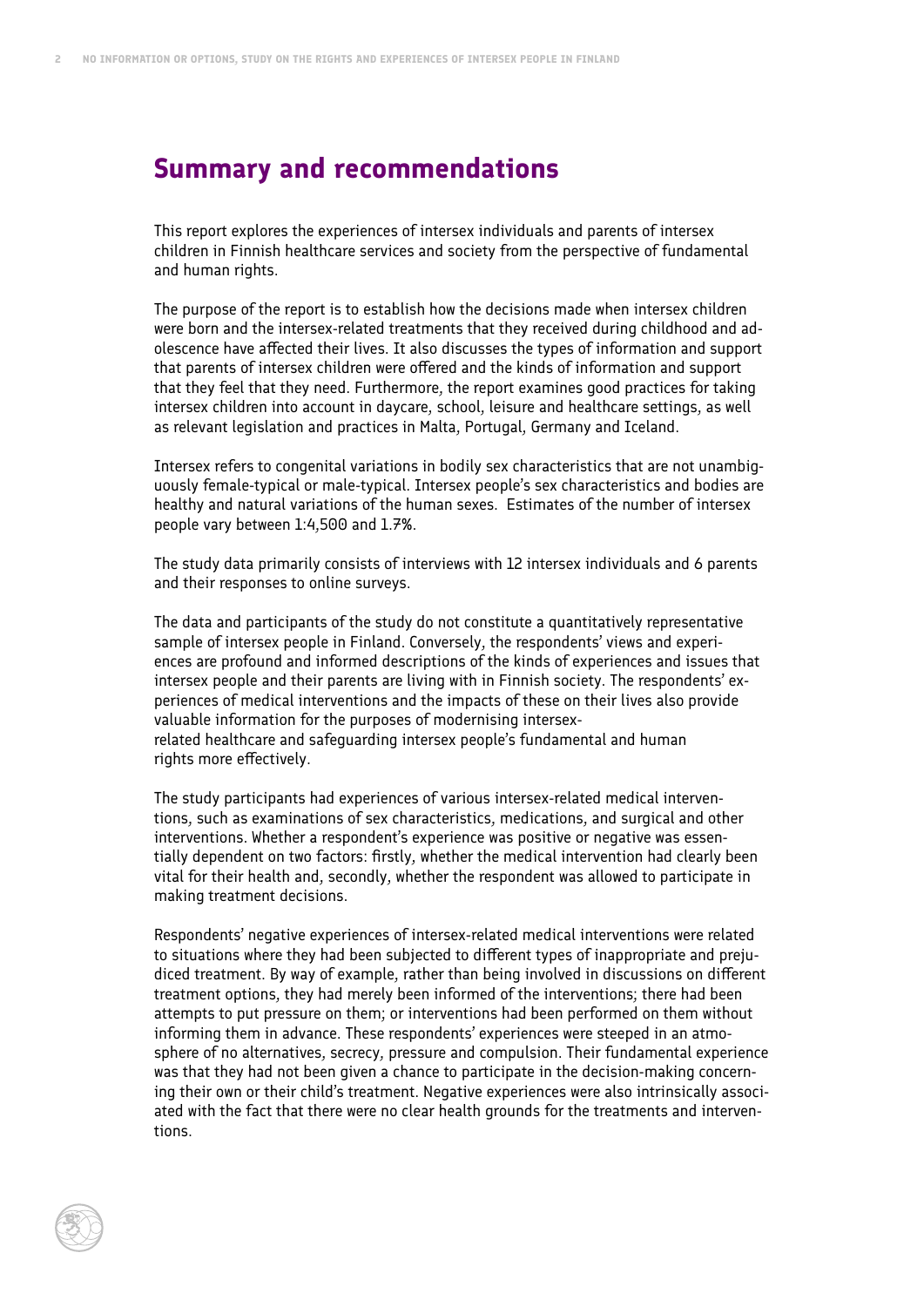Respondents had such experiences also in the current decade, and also related to non-vital surgery to modify children's sex characteristics. These experiences go to show that the grave concerns about whether intersex children's fundamental and human rights are respected in Finnish healthcare services are still relevant.

The negative impacts of intersex-related medical interventions reported by respondents included various types of physical pain; issues with psychological wellbeing (incl. self-destructive behaviour, depression, anxiety, panic disorders, post-traumatic symptoms, dissociative disorders); problems due to a wrong type of hormone therapy (incl. body dysphoria, considerable weight gain); stigmatisation; and feelings of secrecy, shame and embarrassment. The respondents who had undergone involuntary and non-vital surgeries to modify their sex characteristics in childhood described their experiences in terms of sexual violence and sexual abuse.

Respondents' positive experiences of healthcare services were related to situations where they had been dealt with appropriately and sensitively. In such cases, respondents had received up-to-date information on treatments and the treatments offered had clearly been necessary for their actual health. Positive experiences were also intrinsically associated with the fact that the respondent felt that they had personally made the decisions concerning their own or their intersex child's treatments. Even in these situations, however, respondents frequently brought up a lack of information.

The positive impacts of intersex-related healthcare interventions reported by respondents were related to maintaining their own or their child's health (such as hormone therapy started on health grounds or preventive monitoring of the child's health status). Positive impacts of interventions aiming to modify sex characteristics were reported by respondents when the treatment had been performed of their own free will.

Respondents reported that they would have hoped to receive comprehensive information on the different aspects of being intersex and on the diversity of human sexes as well as peer support and other types of psychosocial support.

Some respondents reported that they currently avoided or delayed seeking healthcare services. The reason given by respondents was that they do not feel that they can trust healthcare professionals, or that they find it hard to have to 'educate' healthcare professionals on variations of sex characteristics when using healthcare services.

Being intersex and intersex-related medical interventions had affected the respondents' lives in different ways.

Most respondents had only shared being intersex with a close circle of family and friends. Being open about being intersex had mostly been a positive experience. It had helped respondents get over the shame and secrecy associated with being intersex, increased their sense of freedom, and reinforced their sense of living as who they are.

Some respondents felt that childhood medical interventions and the secrecy involved had taken a toll on their relationships with their parents. Respondents had varying experiences of the impacts of being intersex on their other relationships. Some had faced negative impacts and experienced challenges relating to sexuality, intimacy and falling in love. For others, however, dating and intimate relationships had provided healing experiences.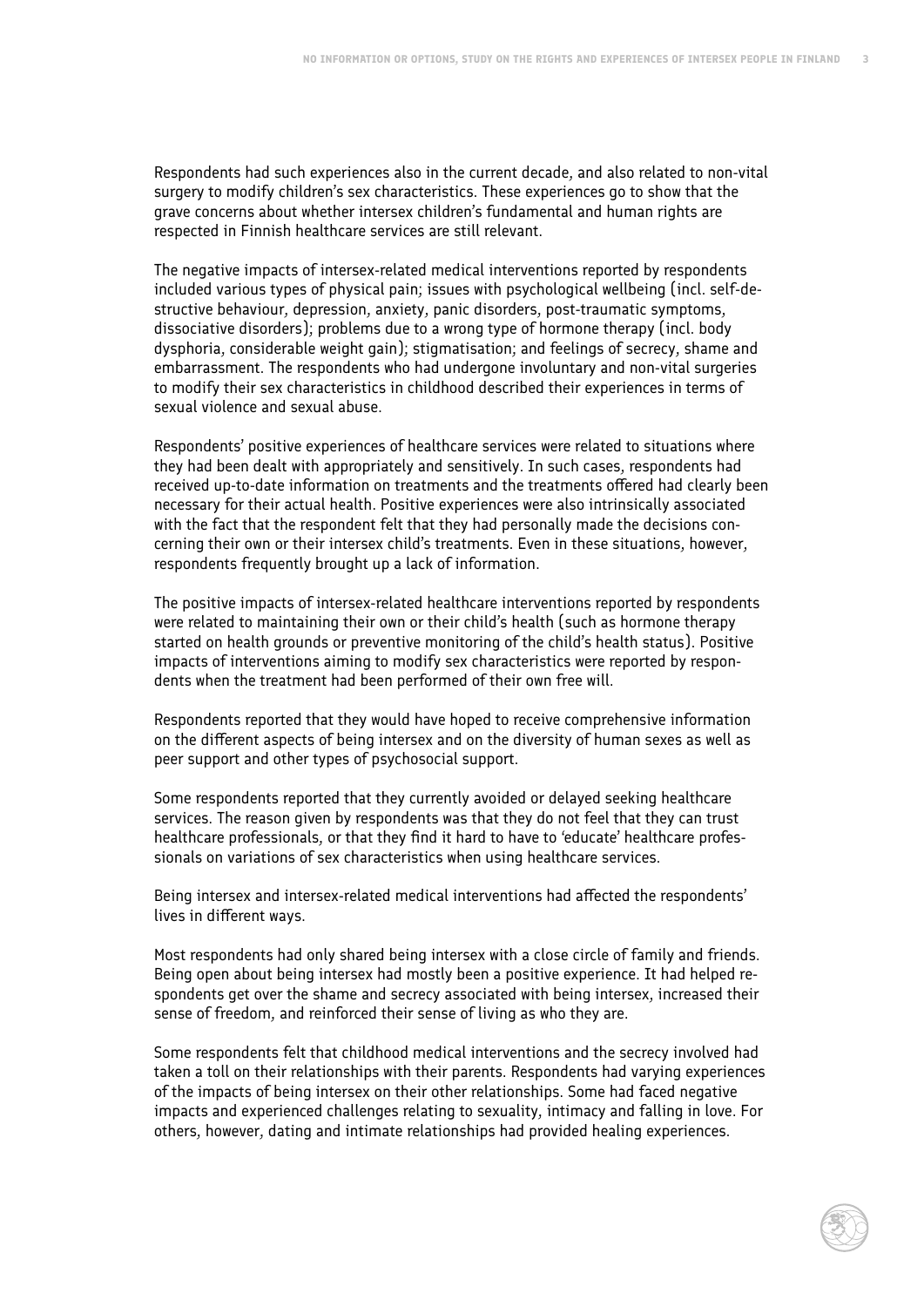Being intersex or intersex-related medical interventions had also affected some respondents' schooling and studies (e.g. absences, bullying, poor psychological wellbeing), as well as their working lives (career choices, gaps in educational history).

A key issue in experiences concerning daycare, school, studying, leisure interests and working life was openness about being intersex. Intersex individuals and parents of intersex children reported that they had been forced to make this decision again and again. Some respondents felt that it was easier to keep the issue secret because they found it hard to have to keep educating other people on the topic or feared negative reactions. For others, however, sharing had been a positive experience.

A key way of promoting the equality of intersex people identified by the respondents was increasing access to factual and comprehensive information on being intersex and the diversity of human sexes among all professionals working with children (daycare, education, leisure activities, healthcare), as well as at educational institutions, in workplaces and in society at large. Respondents also put forward several improvement ideas relating to provision of care for intersex children. Those emerging as key priorities included abolishing non-vital surgical and other interventions; consolidating the multidisciplinary care approach; ensuring access to peer support; providing comprehensive and factual information on the different aspects of being intersex and the diversity of human sexes; and generally taking children's best interests and rights into account more comprehensively.

In recent years, international human rights actors, such as the Council of Europe Human Rights Commissioner and Parliamentary Assembly and the European Union Agency for Fundamental Rights (FRA), have issued a number of recommendations on how to improve the fundamental and human rights situation of intersex people. The data collected through this study indicates that these recommendations are still topical in Finland.

The study was carried out as part of the National Action Plan on Fundamental and Human Rights 2017–2019. This publication was funded by the Ministry of Justice and Ministry for Foreign Affairs. The views expressed in the publication do not necessarily reflect the official position of the Ministries.

#### **Recommendations**

- **1.** Intersex people's rights to bodily integrity and self-determination should be ensured. Any non-vital surgeries or other interventions performed to 'normalise' intersex children's sex characteristics without the child's informed consent should be prohibited. With the exception of situations where a child's health is at immediate risk, no interventions aiming to modify sex characteristics should be performed until the child is capable of making an independent decision on the matter.
- **2.** Healthcare for intersex people should be provided by multidisciplinary teams. In addition to medical professionals, these should include professionals in psychological and psychosocial support; experts with competence in ethical and human rights issues; as well as representatives of intersex people. Healthcare for intersex children should be outlined in clinical practice guidelines taking full account of the child's best interests and rights to participate in making decisions concerning their treatment in accordance with their age and maturity, in keeping with the obligations of the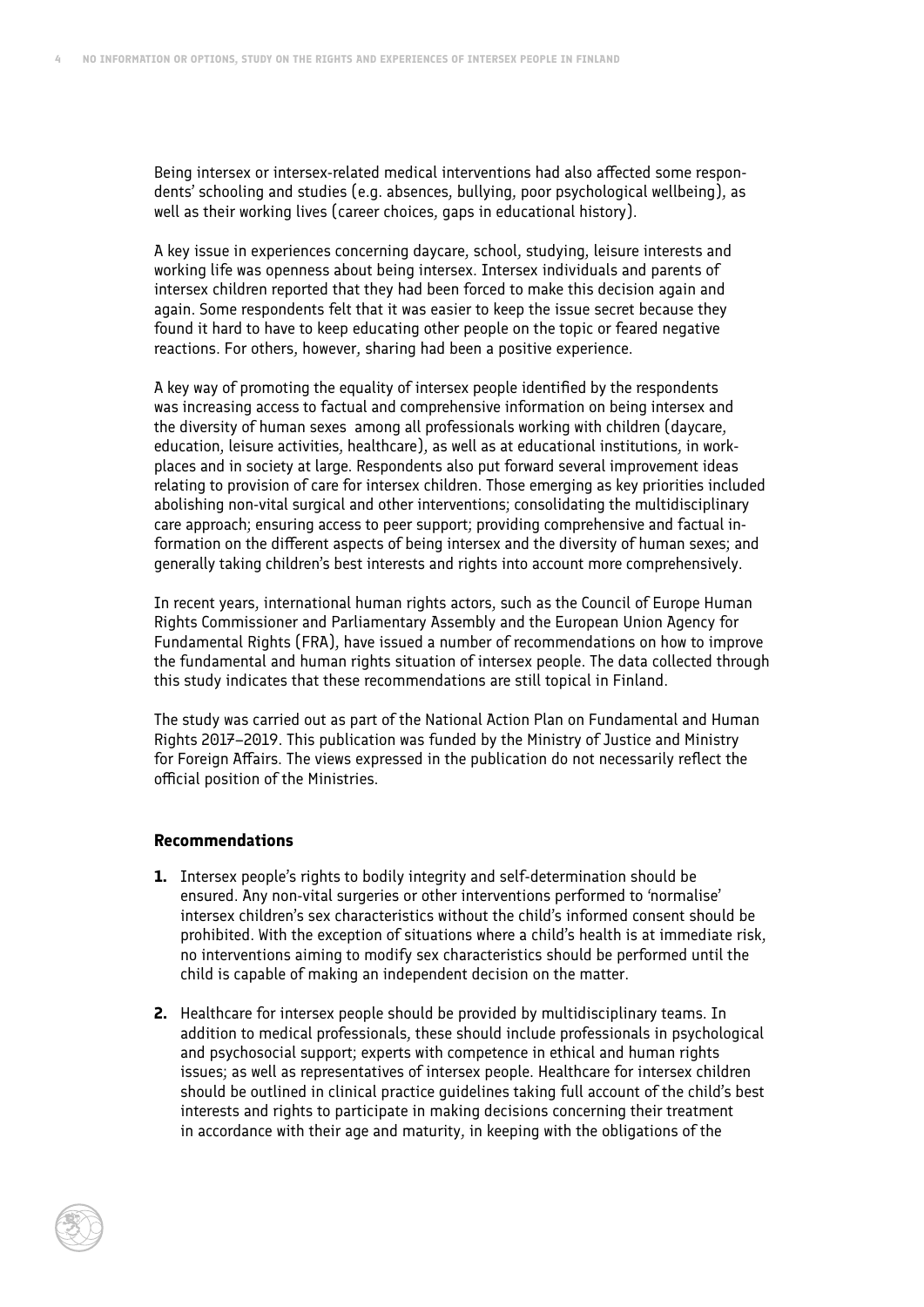Convention on the Rights of the Child. Intersex people and parents of intersex children must be guaranteed access to appropriate information regarding variations of sex characteristics and the diversity of human sexes. The clinical practice guidelines should also cater for ethical and human rights considerations. The clinical practice guidelines should be developed in multidisciplinary cooperation between professionals from different fields and representatives of intersex people.

- **3.** Intersex people and their parents should be guaranteed access to psychosocial support and peer support. Adequate resources should be secured for organisations providing psychosocial and peer support.
- **4.** Intersex people should be guaranteed access to the healthcare services that they require and the right to check records on their own treatment.
- **5.** Healthcare professionals should be provided with training on variations of sex characteristics and the diversity of human sexes. Their awareness of the potential effects of intersex-related medical interventions on children's health and wellbeing should be raised.
- **6.** Discrimination against intersex people should be prevented purposefully and systematically, in keeping with the obligations of the Equality Act. Sufficient resources should be allocated to equality promotion efforts.
- **7.** Efforts should be made to increase awareness and information measures concerning variations of sex characteristics and the diversity of human sexes among all professionals working with children (daycare, education, leisure activities, healthcare), as well as at educational institutions, in workplaces and in society at large. Research should be conducted into the topic and information on being intersex and the diversity of human sexes should be communicated appropriately.
- **8.** Legislation governing legal recognition of gender (the 'Trans Act') should be reformed such that the legal gender recognition procedure will be a quick and transparent administrative process based on the right to self-determination.
- **9.** Resources should be allocated, both in Finland and internationally, to the activities of intersex people's organisations aiming to dismantle the stigma and silence associated with being intersex.
- **10.** Finland should continue to play the role of an active supporter of LGBTI rights in international human rights forums. Finland should make an effort to promote the rights of LGBTI people in keeping with the EU Guidelines to promote and protect the enjoyment of all human rights by lesbian, gay, bisexual, transgender and intersex (LGBTI) persons, while also bringing issues relating to intersex people's rights increasingly to the fore.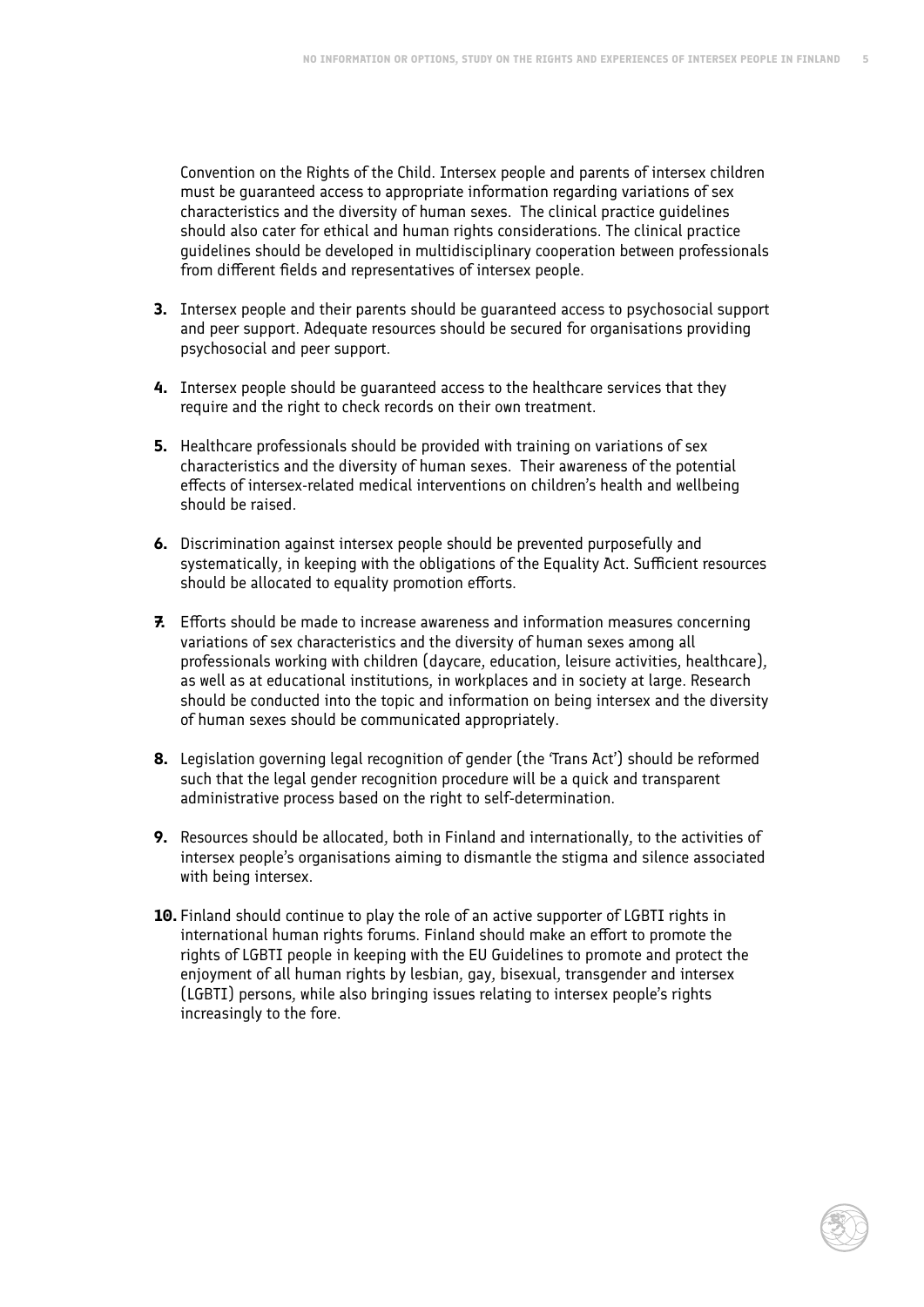## <span id="page-11-0"></span>**Acknowledgements**

As the author of the study, I would like to thank:

the Ministry of Justice and the Ministry for Foreign Affairs for the good cooperation;

the intersukupuolisuus.fi team, experts from Seta's TIKA project, experts from the Office of the Ombudsman for Children, Juha Kilpiä from Aktuaali Koulutuspalvelut, researcher Jukka Lehtonen from the WeAll project, Dan Christian Ghattas from OII Europe and the background interviewees and individuals who provided assistance with communications for your invaluable comments, insights and help in finding participants;

especially the intersex individuals and intersex children's parents who participated in the study for your openness and trust and for sharing your experiences.

*Tikli Oikarinen*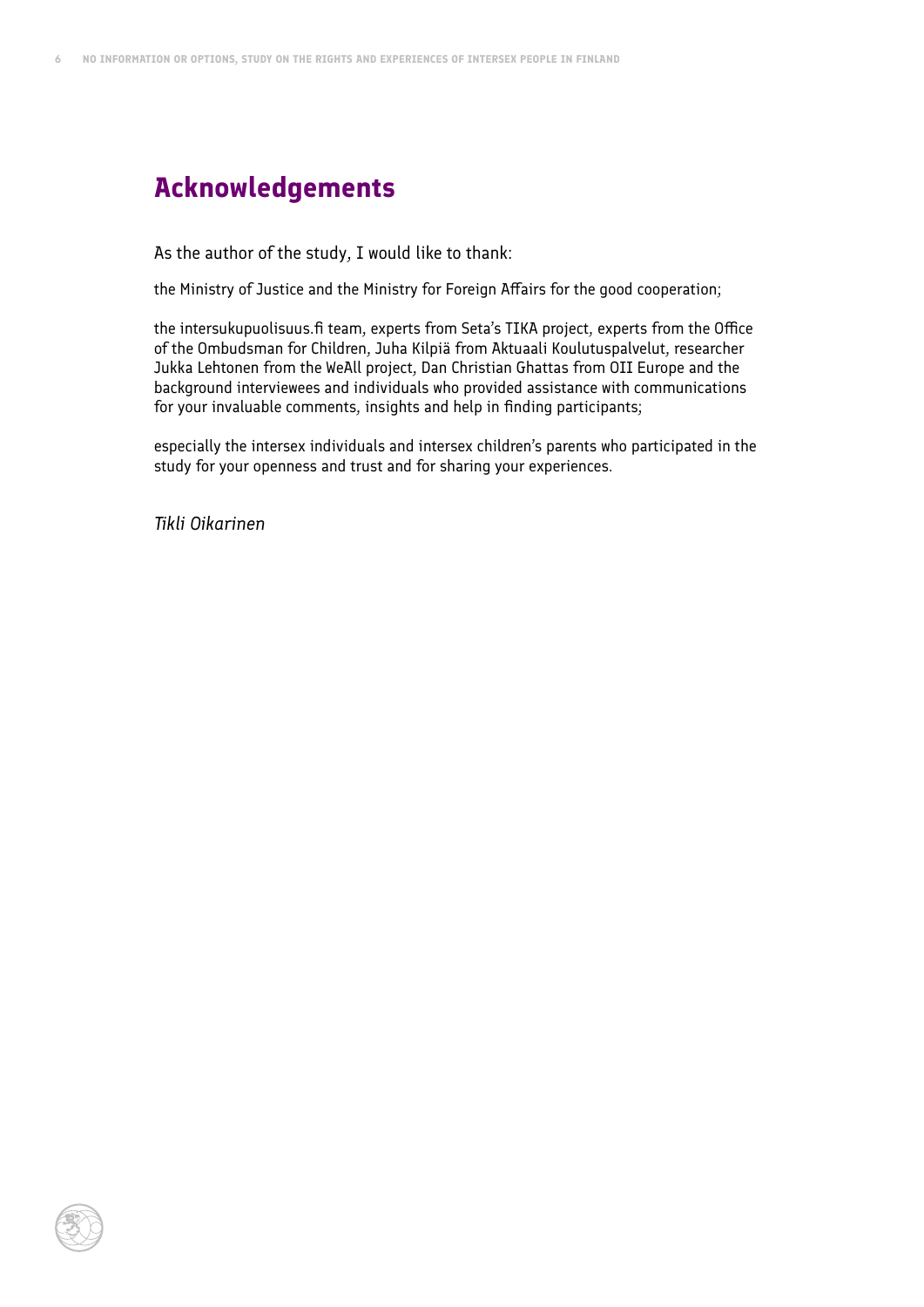# <span id="page-12-0"></span>**1. Introduction**

In recent years, realisation of intersex people's rights has emerged on the agenda in international human rights forums. Special concerns about intersex children's rights to selfdetermination and bodily integrity have been expressed by several human rights actors, including the UN Special Rapporteur on torture and other cruel, inhuman or degrading treatment or punishment, the UN Committee on the Rights of the Child, and the Council of Europe Human Rights Commissioner and Parliamentary Assembly. Intersex children are often subjected to surgical and other interventions to modify their sex characteristics. Non-vital interventions have been considered to violate intersex children's rights to self-determination and bodily integrity.<sup>1</sup>

Human rights actors have urged states to prohibit any non-vital interventions and treatments. Furthermore, they have urged states to ensure that, with the exception of situations where a child's health is at immediate risk, no interventions aiming to modify sex characteristics are performed until the child is capable of participating in making decisions on and giving their informed consent to such interventions. Intersex children's situation has also been discussed on the Committee on Bioethics, which is a European intergovernmental body dealing with medicine and human rights<sup>2</sup>. A study published by the Committee raises the possibility of creating a legally binding European standard on the topic, if necessary<sup>3</sup>.

- 1 United Nations General Assembly: Discriminatory laws and practices and acts of violence against individuals based on their sexual orientation and gender identity (A/HRC/19/41); United Nations General Assembly: Report of the Special Rapporteur on torture and other cruel, inhuman or degrading treatment or punishment Juan E. Méndez (A/HRC/22/53); United Nations Committee on the Rights of the Child (CRC/C/ESP/CO/5-6); United Nations Committee on the Elimination of Discrimination against Women (CEDAW/C/LUX/CO/6-7); Council of Europe Commissioner for Human Rights (2015): Human rights and intersex people; Council of Europe Parliamentary Assembly (2017a): Promoting the human rights of and eliminating discrimination against intersex people/Recommendation 2116 (2017); Council of Europe Parliamentary Assembly (2017b): Explanatory memorandum 14404 (2017); European Union Agency for Fundamental Rights (2015): The fundamental rights situation of intersex people.
- 2 The Committee on Bioethics (DH-BIO) is the successor of the Steering Committee on Bioethics (CDBI), which was established as part of the Convention on Human Rights and Biomedicine (Convention for the Protection of Human Rights and Dignity of the Human Being with regard to the Application of Biology and Medicine). Finland ratified the Convention in 2010.
- 3 Kavot Zillén, Jameson Garland & Santa Slokenberga (2017): The Rights of Children in Biomedicine. Challenges posed by scientific advances and uncertainties; Ton Liefaard, Aart Hendriks & Daniella Zlotnik (2017): From law to practice: towards a roadmap to strengthen children's rights in the era of biomedicine.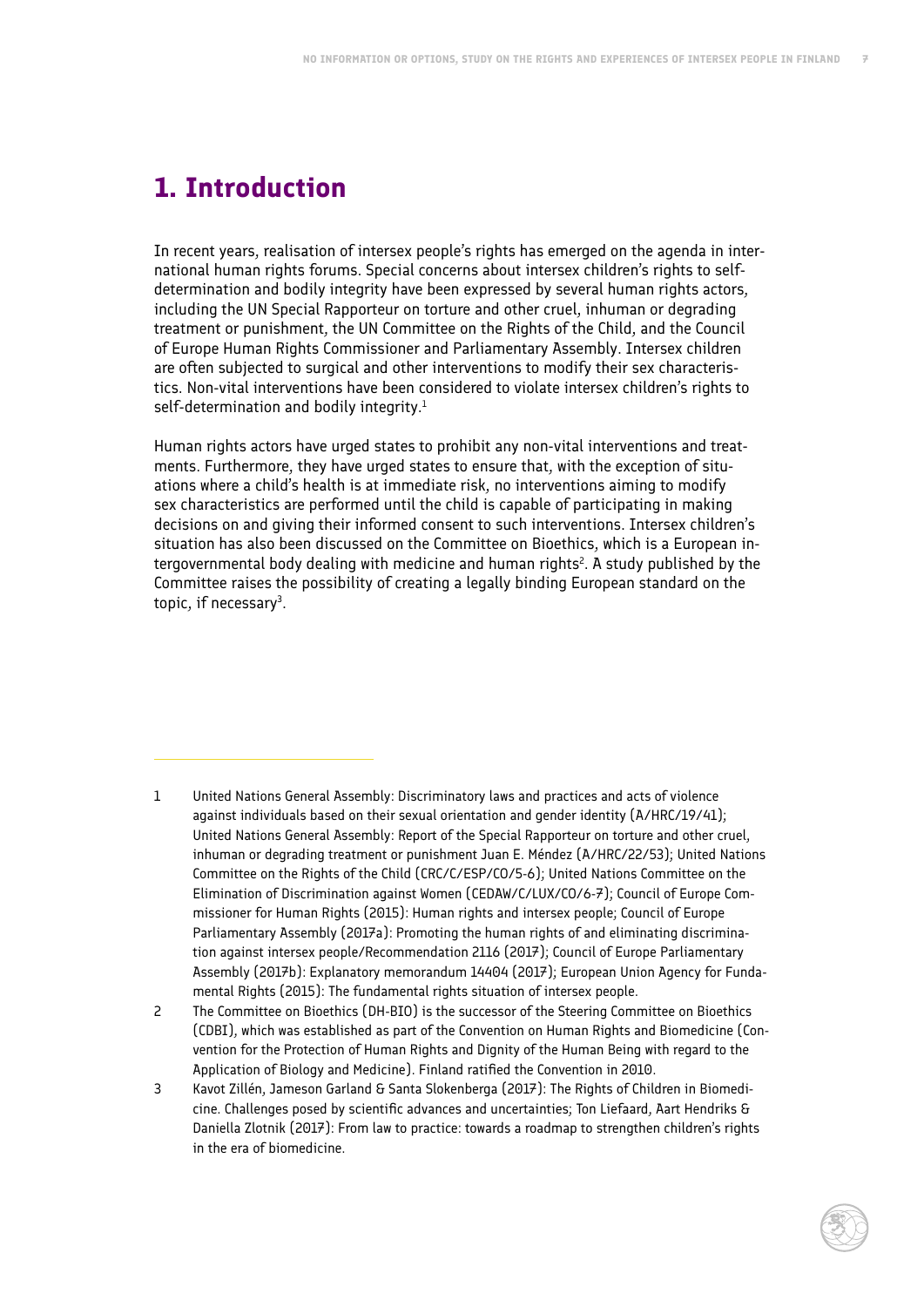The medical interventions on intersex children have also been raised in public debate in Finland.4

This study on intersex people's rights and experiences was carried out as part of the National Action Plan on Fundamental and Human Rights 2017–20195 with a view to establishing:

- how the decisions made when intersex children were born and the medical interventions that they experienced during childhood and adolescence have affected their lives;
- what types of information and support parents of intersex children were offered at the time of their children's birth and what kinds of information and support they feel that they need;
- what types of good practices daycare, school, leisure, healthcare and other such communities working with children have in place for taking intersex children into account; and
- what intersex people's situation is like (in terms of legislation, good practices, other support measures) in certain other countries (Malta, Portugal, Germany, Iceland).

The aim of the study was to provide concrete recommendations for public authorities on how to improve intersex people's status and rights in Finland and as part of Finland's international activities in the field of human rights policy.

The study was carried out between May and December 2018. The study data primarily consists of interviews with 12 intersex individuals and 6 parents of intersex children and their responses to online surveys. In addition, the study also draws on secondary data and background interviews with experts<sup>6</sup>.

#### **Report outline**

The report opens with Chapter 2, providing a brief overview of the rights of the child, which constitute the underlying approach of the study. The chapter first deals with the principle of the child's best interests and then moves on to discuss the child's right to participate in making decisions concerning them in accordance with their age and maturity.

4 See Section 3.5.

<sup>5</sup> The Finnish government's Human Rights Report submitted to Parliament in 2014 included development policies concerning sexual and gender minorities. The report calls for monitoring of and disseminating information on the realisation of the fundamental and human rights of people belonging to sexual and gender minorities. Parliament gave its strong support for implementing the policies outlined in the report. Against this background, the theme of promoting the rights of sexual and gender minorities to integrity and self-determination was included in the National Action Plan on Fundamental and Human Rights 2017–2019. As part of implementing the Action Plan, the Ministry of Justice and the Ministry for Foreign Affairs commissioned this external study.

<sup>6</sup> For background interviews, please see Sources.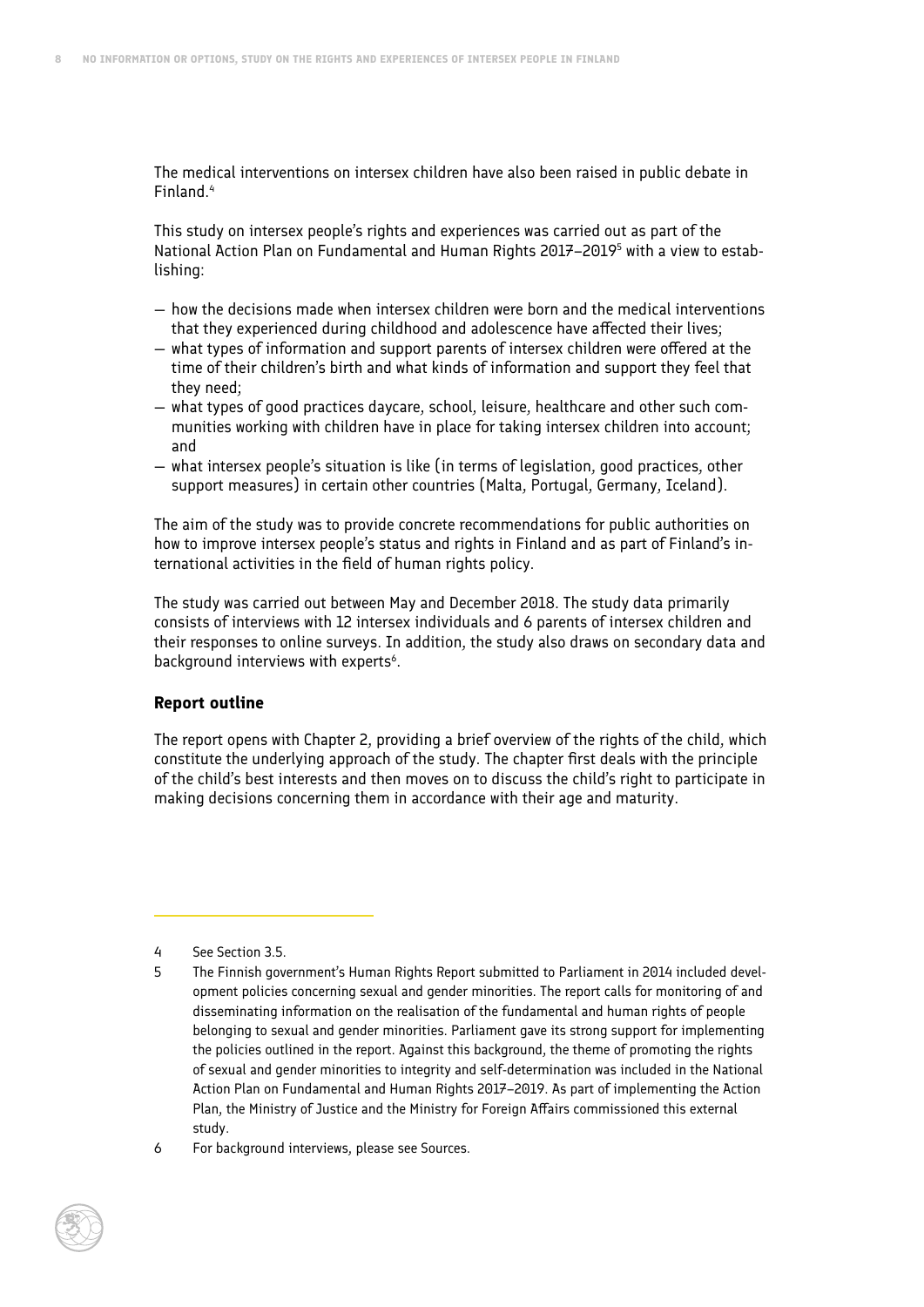Chapter 3 explores the concept of intersex.. It starts with a discussion of the definition of 'intersex' and the estimates of the number of intersex people. This is followed by a brief overview of the history of clinical practices applied to intersex children and the ways in which the human rights approach has evolved. The remainder of the chapter deals with debates concerning intersex issues in Finland.

Chapter 4 presents the data used in the study and the methods of implementing and reporting the interviews and online surveys.

This is followed by an analysis of the experiences of intersex individuals and intersex children's parents. Chapter 5 deals with experiences in healthcare services. It starts by describing experiences relating to learning about being intersex and to assigning a newborn intersex baby's sex. It then moves on to experiences of intersex-related medical interventions: examinations of sex characteristics, medications, surgical and other interventions and their effects. This is followed by a discussion of the types of information that respondents had received on medical interventions and options in healthcare services. The chapter then explores the respondents' experiences of psychological support and current health status and attitudes towards healthcare services. It concludes with respondents' views on how to develop intersex-related healthcare.

Chapter 6 deals with experiences of the impacts of being intersex on other aspects of life. It starts with an overview of intersex people's experiences of gender identity. This is followed by a discussion of what it was like for respondents to share being intersex with other people and how they felt that being intersex had affected their relationships. The chapter then moves on to describing experiences of peer support. It concludes with respondents' experiences of daycare, school, studies and working life. In this context, the chapter also outlines their views on how to take intersex children better into account in daycare, school and leisure settings and how to promote intersex people's equality and non-discrimination.

Chapter  $\overline{\tau}$  provides a review of legislation and good practices relating to intersex people in Malta, Portugal, Germany and Iceland.

Chapter 8 sets out the key conclusions of the study and recommendations for Finnish public authorities.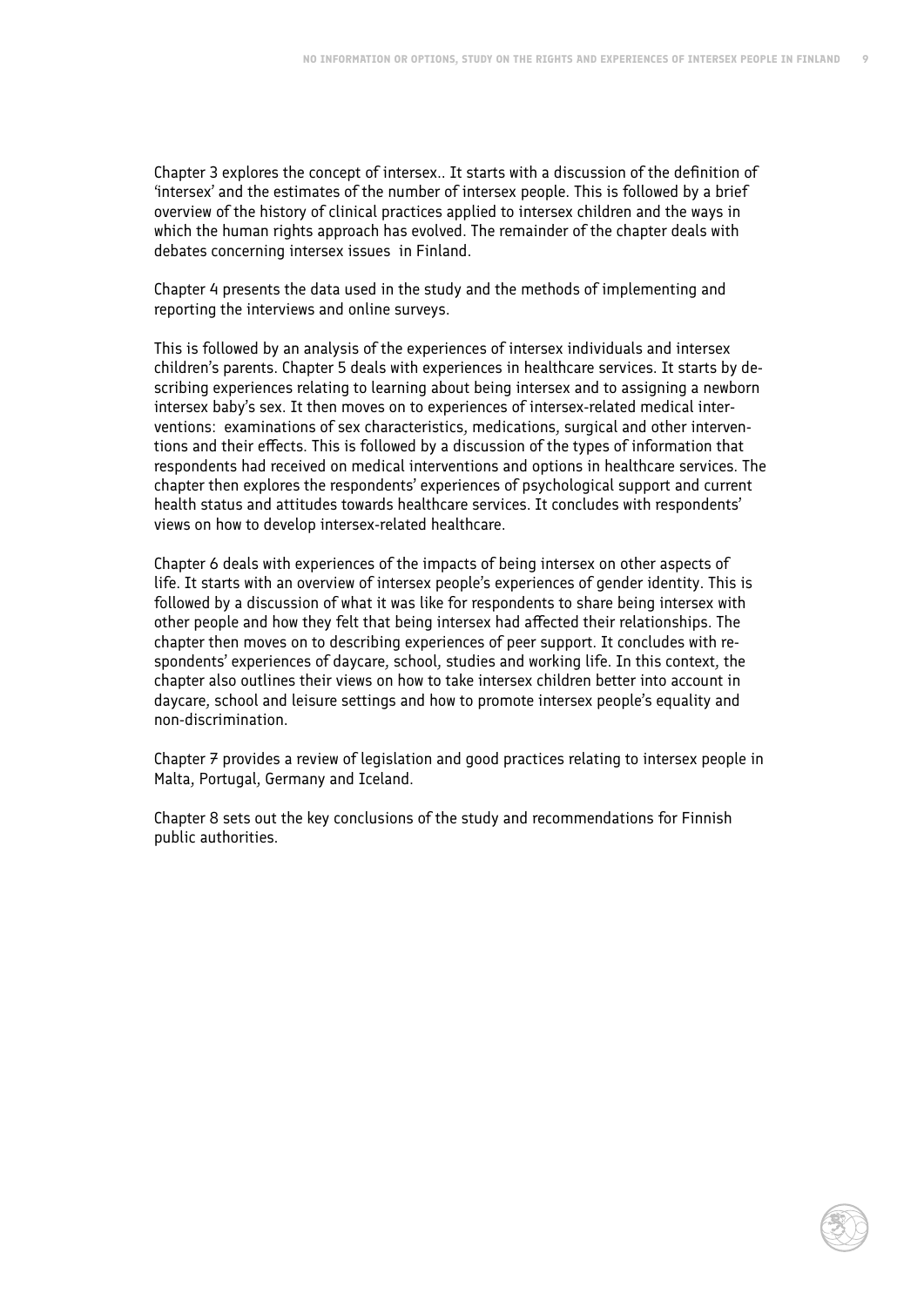## <span id="page-15-0"></span>**2. Rights of the child**

All fundamental and human rights also belong equally to children. The principal agreement protecting children's human rights is the United Nations Convention on the Rights of the Child, which was implemented by Finland in 1991 (Finnish Treaty Series 59/1991 and 60/1991). Furthermore, the rights enshrined in all the other human rights agreements also belong equally to children.

The content of the Convention on the Rights of the Child can be summed up into the following three themes. Firstly, children are entitled to special care and protection against discrimination and exploitation, etc. ('protection'). Secondly, children are entitled to special benefits and services for children, such as education and healthcare ('provision'). Thirdly, children have the right to express their opinions and participate in making decisions concerning them ('participation'). All these perspectives must be taken into account when organising healthcare for intersex children. $7$ 

Discussions about intersex children's situation often focus on children's right to participate in making decisions concerning them. Many interventions aiming to modify sex characteristics are usually performed during the first few years of a child's life when the child is not yet capable of giving consent to these interventions.

However, the human rights guaranteed for children under the Convention on the Rights of the Child, such as the right to privacy and physical integrity, are not deferred until the child is capable of expressing their own consent or will. The UN Committee on the Rights of the Child has expressly emphasised that young children are also holders of all rights enshrined in the Convention on the Rights of the Child. The Committee has stressed that early childhood is a critical period for realising these rights, especially because children's earliest years create the foundation for their physical and mental health, emotional security and personal identity.<sup>8</sup>

#### **2.1 The principle of the child's best interests**

Under Article 3.1 of the Convention on the Rights of the Child, the best interests of the child must be a primary consideration in all actions and decisions concerning children. In other words, instead of being just one of the considerations to be taken into account when making decisions, the child's best interests constitute a principle that takes a higher precedence over the interests of parents or the 'general public', for example, when

<sup>7</sup> Sauli Hyvärinen, Senior Advisor, Central Union for Child Welfare. Lecture on 11 June 2018: Lastensuojelun keinot tukea intersukupuolisia lapsia [*Means available to child welfare services for supporting intersex children*].

<sup>8</sup> UN Committee on the Rights of the Child: General Comment No. 7 (2005): Implementing child rights in early childhood, paragraphs 1 and 6 (e).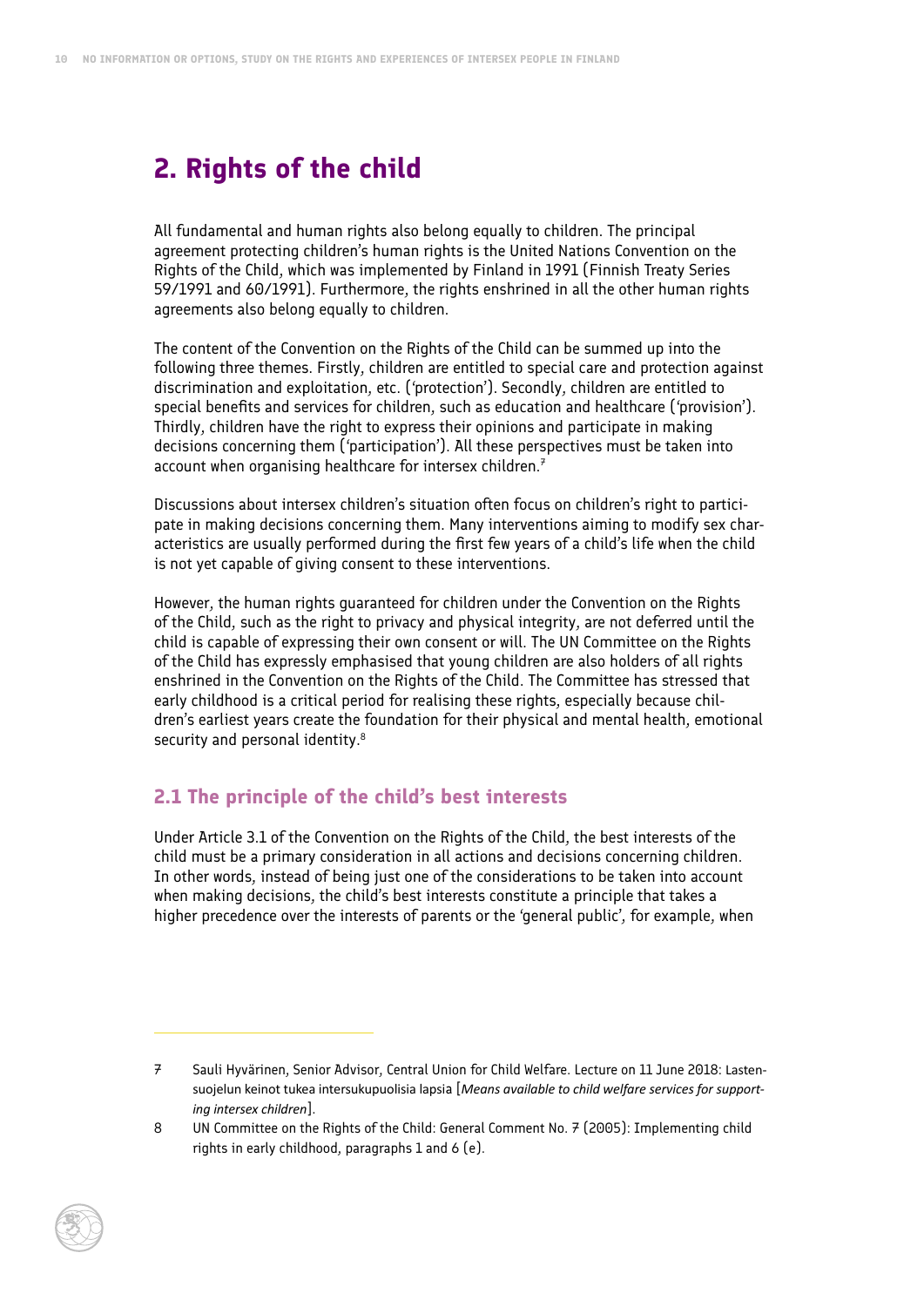deliberating on a decision. The obligation applies to public authorities, legislators, courts of law and all other parties dealing with children, including their parents and other guardians.<sup>9</sup>

Implementing the child's best interests amounts to interpreting these and taking action so as to realise the child's human rights in the best possible way. The UN Committee on the Rights of the Child defines the principle of the child's best interests from three perspectives. The child's best interests constitute:

- I) a substantive right, which refers to the primacy of the child's best interests both as a premise for consideration and as an objective of making decisions;
- II) an interpretative principle, which imposes an obligation to choose from a range of options the interpretation that most effectively serves the child's best interests; and
- III) a rule of procedure, which means that the analysis relating to consideration of the child's best interests should be explicitly indicated in the decision-making process.

Consequently, the concept of the child's best interests is especially pronounced in terms of a 'principle of weighing'. Any decision affecting a specific child or a group of children requires an explanation of how and on what criteria the child's interests have been assessed and how the principle has been weighed against other principles. This makes it possible for decisions to establish the elements included in the assessment of the child's best interests, and to present arguments about and evaluate their validity.10

In healthcare services, the child's best interests can be regarded as consisting of different aspects: respect for the child's privacy and integrity; establishing the child's views and taking these into account; implementing child-friendly practices; opportunities for rest and play; respect for the child's right to family life; support for the primary carers responsible for the child's wellbeing; information provided for the child concerning their rights as a patient; and ensuring the child's legal safeguards. $11$ 

<sup>9</sup> The European Court of Human Rights interprets the rights of the child in keeping with the purpose and object of the UN Convention on the Rights of the Child (Sahin v. Germany, App. No. 30943/96). The primacy of the best interests of the child is also laid down in the Charter of Fundamental Rights of the European Union (Article 24).

<sup>10</sup> UN Committee on the Rights of the Child: General Comment No. 14 (2013) on the right of the child to have his or her best interests taken as a primary consideration.

<sup>11</sup> Suvianna Hakalehto, LLD, LLM trained on the bench, Associate Professor, University of Eastern Finland. Lecture on 26 March 2016: Intersukupuoliset lapset [*Intersex children*]. Lasten oikeuksien näkökulma [*The perspective of children's rights*].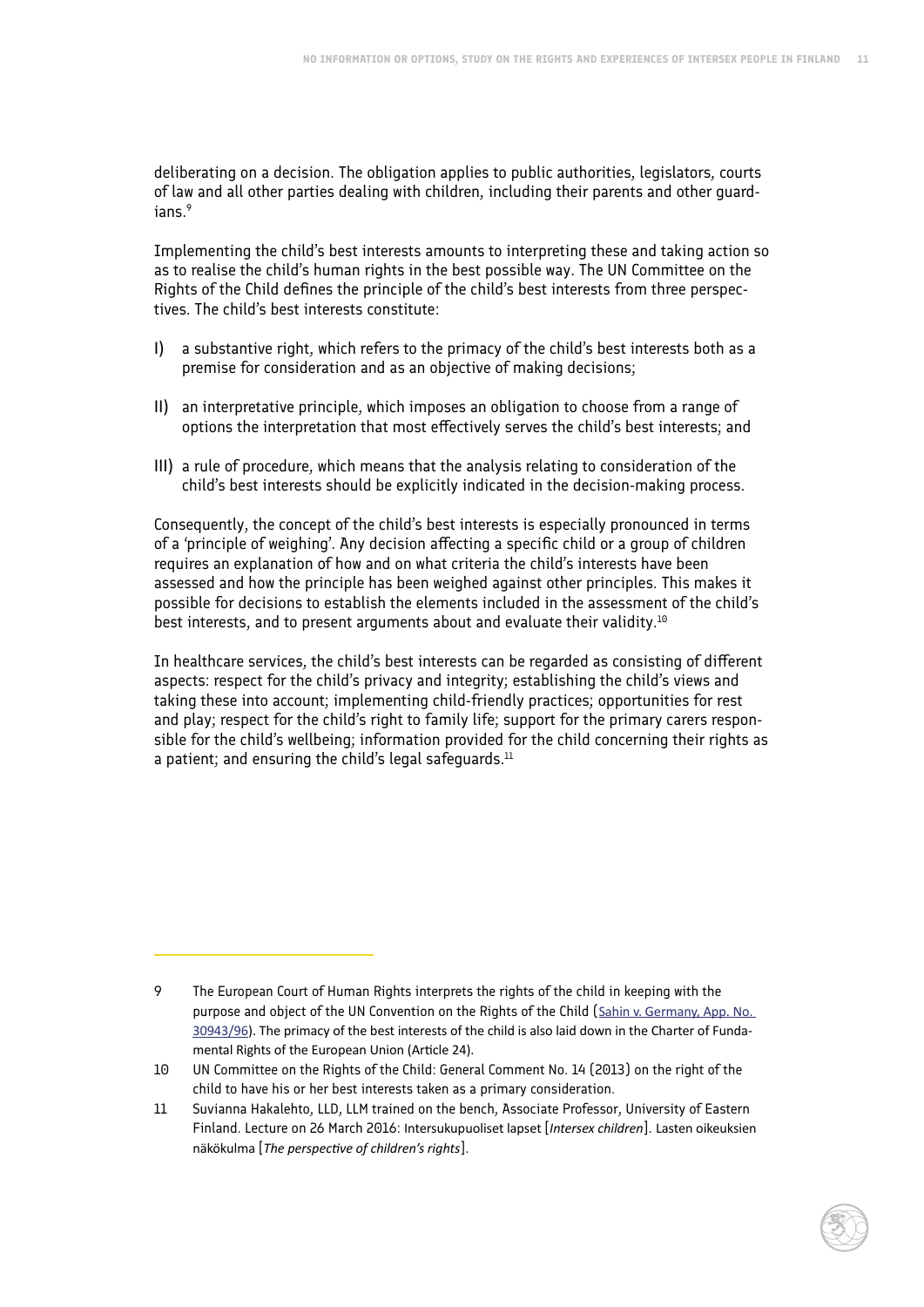#### <span id="page-17-0"></span>**2.2 The child's rights to self-determination and participation in making decisions concerning them in accordance with their age and maturity**

The right to self-determination is a multidimensional concept linked with several fundamental rights enshrined in the Constitution of Finland (731/1999), such as the right to personal liberty and integrity (section  $\vec{z}$ ) and the right to privacy (section 10), which cover an individual's rights to decide for oneself and about one's own body. The right to self-determination also applies to children. According to the Convention on the Rights of the Child (Article 12) and the Finnish Constitution (section 6), they must be allowed to have a say in matters concerning them in accordance with their age and maturity.<sup>12</sup>

A child's right to self-determination and its realisation is intrinsically linked to other rights determined in the Convention on the Rights of the Child, such as:

- the primacy of the child's best interests (Article 3.1);
- the child's right to such protection and care as is necessary for their wellbeing, taking into account the rights and duties of their parents or other legal guardians (Article 3.2);
- the child's right to privacy (Article 16), including their right to know about the existence of any information stored about them, why such information is stored and who manages it;
- the child's right to physical and psychological integrity and protection from all forms of violence, injury or negligent treatment (Article 19); and
- $-$  the child's right to enjoy the highest attainable standard of health and health services (Article 24), which covers certain rights and freedoms, such as the child's right to make decisions about their own health and body in a manner consistent with the evolving capacities of the child.<sup>13</sup>

The child's right to self-determination also involves the primary responsibility of parents or other legal guardians for the child's growth and development and for direction and guidance in the exercise by the child of their rights. According to the Convention on the Rights of the Child (Article 5 and Article 18) and the Finnish Child Welfare Act (417/2007, section 2), the public authorities have an obligation to support parents in fulfilment of this responsibility.

In order to exercise their right to self-determination, an individual must be competent, i.e. capable of making independent decisions based on available information and of understanding the consequences of their decisions. In other words, the right to self-determination is about informed consent or refusal.<sup>14</sup>

<sup>14</sup> Helander 2014.



<sup>12</sup> National Action Plan on Fundamental and Human Rights 2017–2019 (p. 64–65; *p. 70–71 of the English version*).

<sup>13</sup> Merike Helander, Lawyer, Office of the Ombudsman for Children. Lecture on 25 November 2014: Lapsen itsemääräämisoikeuden käyttäminen [*The child's exercise of the right to self-determination*]; Sauli Hyvärinen. Lecture on 11 June 2018.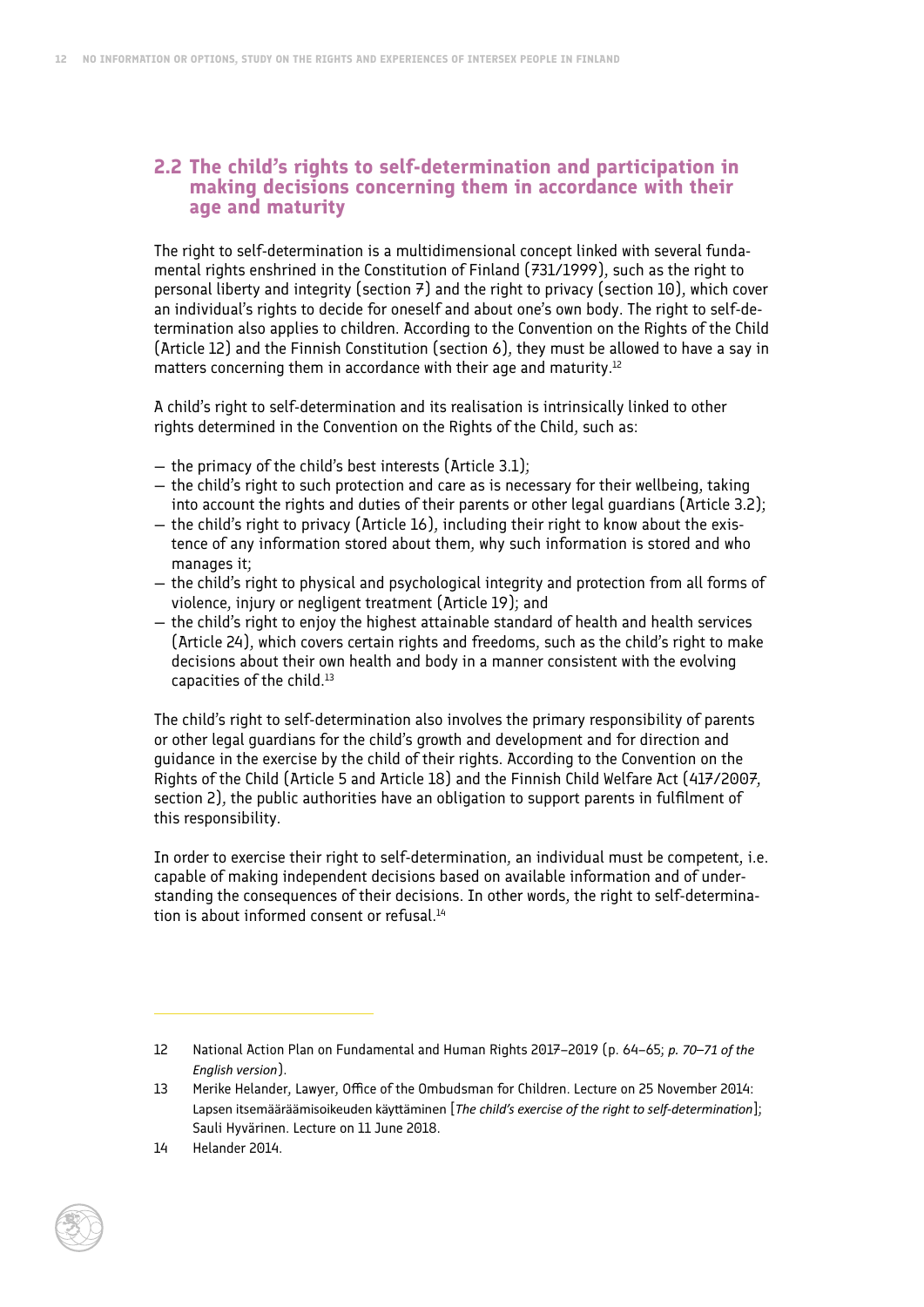Therefore, the key aspect in terms of the child's right to self-determination is to consider the child's evolving capacities and right to participate in making decisions concerning them in accordance with their age and maturity.

Considering the child's evolving capacities is also placed front and centre in the Act on the Status and Rights of Patients (785/1992; the 'Patients Act'). The Patients Act lays down provisions on patients' right to self-determination (section 6) and the status of minor patients (section  $\vec{r}$ ) in healthcare. The Act provides that the opinion of a minor patient on a medical intervention must be assessed if it is possible with regard to their age or maturity. If a minor patient can decide on the treatment given to them on the basis of their age and maturity, they must be cared in mutual understanding with them. If a minor patient cannot decide on the treatment given to them, they must be cared in mutual understanding with their parent or other legal guardian. However, the parent or guardian does not have the right to forbid any care that may be required to avert a threat to the patient's life or health (section 9).

Another key instrument relevant when assessing the medical interventions intersex children experience is the Council of Europe Convention on Human Rights and Biomedicine (Finnish Treaty Series 24/2010), which entered into force in Finland in 2010. The Biomedicine Convention includes provisions on the protection of individuals who are not able to consent to a medical intervention for reasons such as age (Article 6). The Convention states that, in such cases, an intervention may only be carried out if it is for the direct benefit of the individual concerned.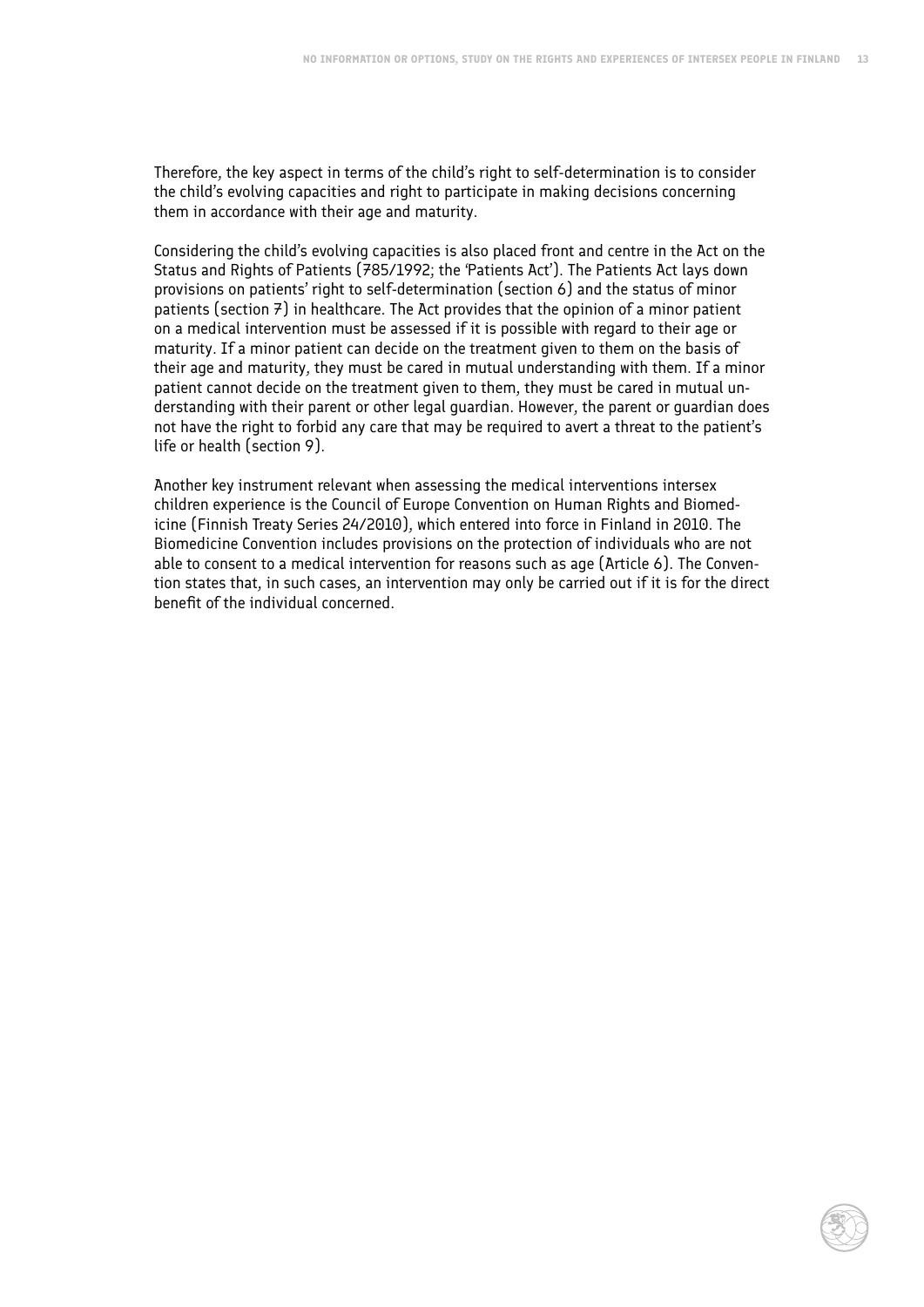### <span id="page-19-0"></span>**3. Intersex**

#### **3.1 Definition of intersex**

The UN Free & Equal Campaign defines intersex as follows:

*"Intersex people are born with sex characteristics (including genitals, gonads*<sup>15</sup> *and chromosome patterns) that do not fit typical binary notions of male or female bodies. Intersex is an umbrella term used to describe a wide range of natural bodily variations. In some cases, intersex traits are visible at birth while in others, they are not apparent until puberty. Some chromosomal intersex variations may not be physically apparent at all."*<sup>16</sup>

The definitions of 'intersex' used by Finnish parties are largely in line with this UN definition. By way of example, the first Finnish-language website to provide information on variations of sex characteristics at intersukupuolisuus.fi explains that intersex refers to *"a congenital condition where an individual's physical sex characteristics do not fit the classification of male and female categories or are inconsistent".* Indeed, all definitions used in Finland share the fact that intersex refers to *a congenital, bodily 'condition'* in which sex characteristics do not correspond to the current definitions of what a female or male body ought to be like. $17$ 

Intersex is not the same thing as transgender. Intersex refers to the body and its sex characteristics. Transgender refers to an individual's experience of their own gender, i.e. gender identity. Most transgender or trans people were born in a body that conforms to medical definitions of what a female or male body ought to be like<sup>18</sup>. Intersex people, in turn, were born in a body that does not conform to such definitions.

- 16 United Nations Free & Equal Campaign. Factsheet: Intersex.
- 17 ETENE (2016b): "'Intersex' refers to a condition where the physical markers or characteristics that determine an individual's sex are not unambiguously or exclusively female or male." According to ETENE, 'intersex' is "defined in quite narrow terms on the basis of physical sex characteristics" among Finnish medical professionals. Sosiaali- ja terveysministeriö [*Ministry of Social Affairs and Health*] (2015a): "'Intersex' generally refers to a condition where the physical markers or characteristics that determine an individual's sex are not unambiguously or exclusively female or male." Seta's Rainbow Glossary (*in Finnish*): "'Intersex' refers to a wide variety of congenital conditions where an individual's bodily, anatomical or other sex characteristics are not unambiguously female-typical or male-typical. Being intersex does not define the kind of gender identity that an individual will develop. Just like other children, a growing intersex child develops their own gender identity."

<sup>18</sup> However, a trans person's gender identity or gender expression does not conform to the sex assigned to them at birth, nor to the expectations associated with it.



<sup>15</sup> Gonads: the glands that produce sex hormones.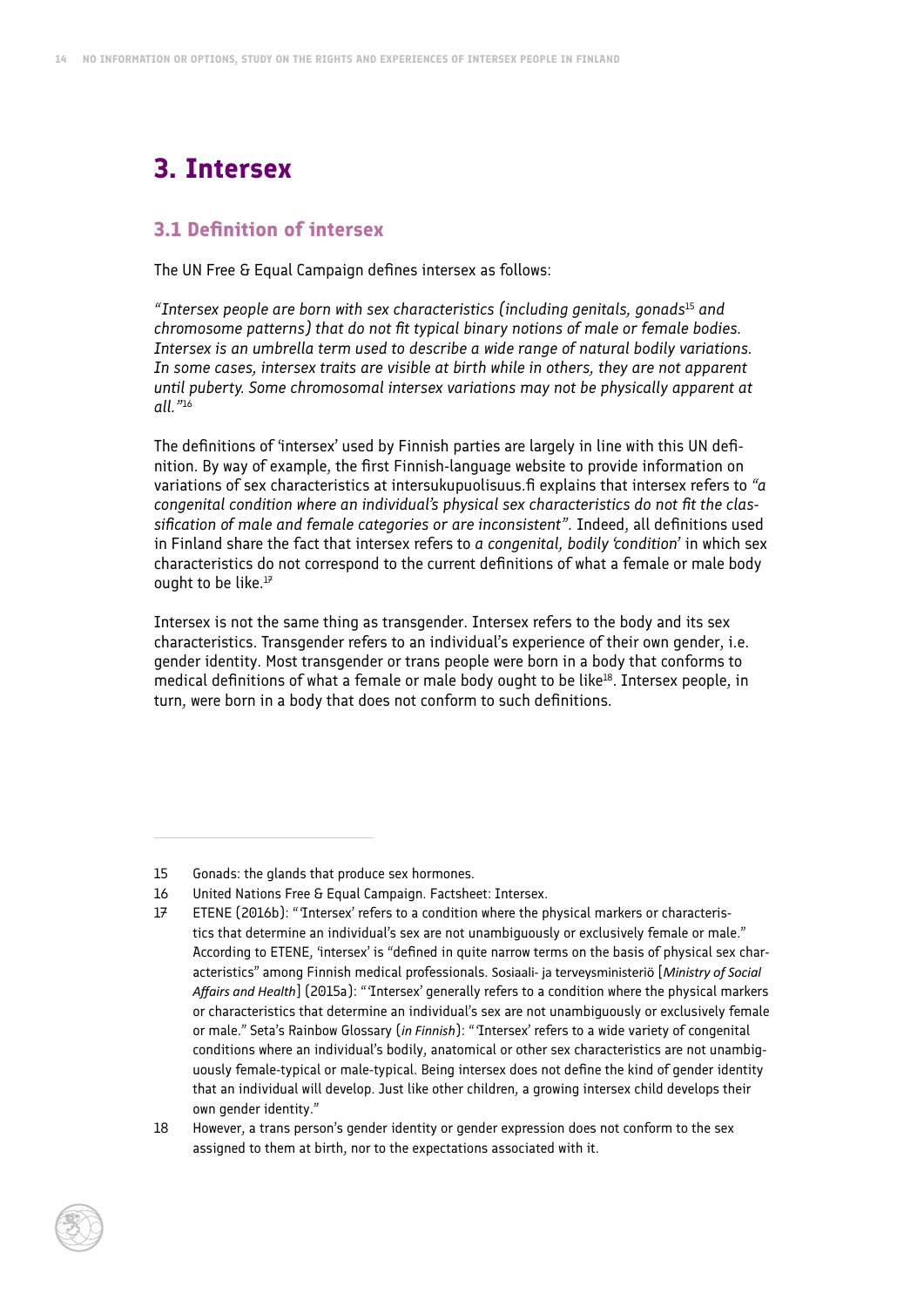Most people have 46 chromosomes, two of which are sex chromosomes. Karyotype (chromosome complement) 46,XX is attributed to females, while karyotype 46,XY is attributed to males. However, sex development is a much more diverse process than is commonly thought. There is a wide variety of other combinations of sex chromosomes, such as 45,X and 47,XXY. Different combinations of sex chromosomes do not necessarily 'show' in any way. By way of example, not even close to all individuals with the XXY karyotype are necessarily aware of the fact that they have, as it were, an extra X chromosome. Karyotypes may also be mosaic. This means that an individual may have some cells with 46,XX chromosomes and others with 46,XY chromosomes, for example.19

Consequently, there are numerous variations in sex characteristics, which highlights the fact that sex is more of a continuum than a clear-cut dichotomy. By way of example, some people have a 'female-typical' body even though their sex chromosomes are of the XY pattern. Others, in turn, have a 'male-typical' body even though their chromosome pattern is XX. However, not all intersex individuals have sex chromosomes that differ from the ordinary 46,XX or 46,XY pattern.20

Some intersex people have genitalia that do not conform to the criteria set for a female or male body. A baby assigned as a girl, for example, may have a clitoris that is 'too big' according to medical criteria, while a baby assigned as a boy may have a urethra ending at the root of the penis instead of its tip. When some individuals assigned as girls at birth reach puberty, it may turn out that they do not have a vagina or a uterus, or that they have undescended testicles or testicular tissue under the abdominal wall in lieu of ovaries.<sup>21</sup> Comparing intersex people to hermaphrodites with a full set of both female and male genitalia is outdated language, which is seen as derogatory. Such sex development is not possible in human beings.22

In other words, being intersex is a form of body diversity, not a disease. However, the medical world refers to intersex bodies as 'disorders of sex development' (DSD) and has developed various diagnoses of types of variations in sex characteristics<sup>23</sup>.

Some intersex people may have an elevated risk of heart or articular disease, while some intersex people may require hormone therapy at some point. However, situations where an

<sup>19</sup> Tiffany Jones, Bonnie Hart, Morgan Carpenter, Gavi Ansara, William Leonard & Jayne Lucke (2016, 40): Intersex. Stories and Statistics from Australia.

<sup>20</sup> Amnesty International (2017): First, do no harm: Ensuring the rights of children with variations of sex characteristics in Denmark and Germany; Jones et al. (2016).

<sup>21</sup> Amnesty International (2017).

<sup>22</sup> IGLYO, OII Europe & European Parents Association (2018): Supporting your intersex child.

<sup>23</sup> In the medical world, the variations classified as 'DSDs' are classified under the following three groups: 'sex chromosomal DSD'; '46,XX DSD'; and '46,XY DSD'. The groups of '46,XX' and '46,XY DSDs' include variations linked to the development of gonadal tissue or the levels and action of hormones, particularly androgen. Variations included in 'sex chromosomal DSDs' are related to the fact that an individual has sex chromosomes other than XX or XY. (Amnesty International 2017, p. 22–23).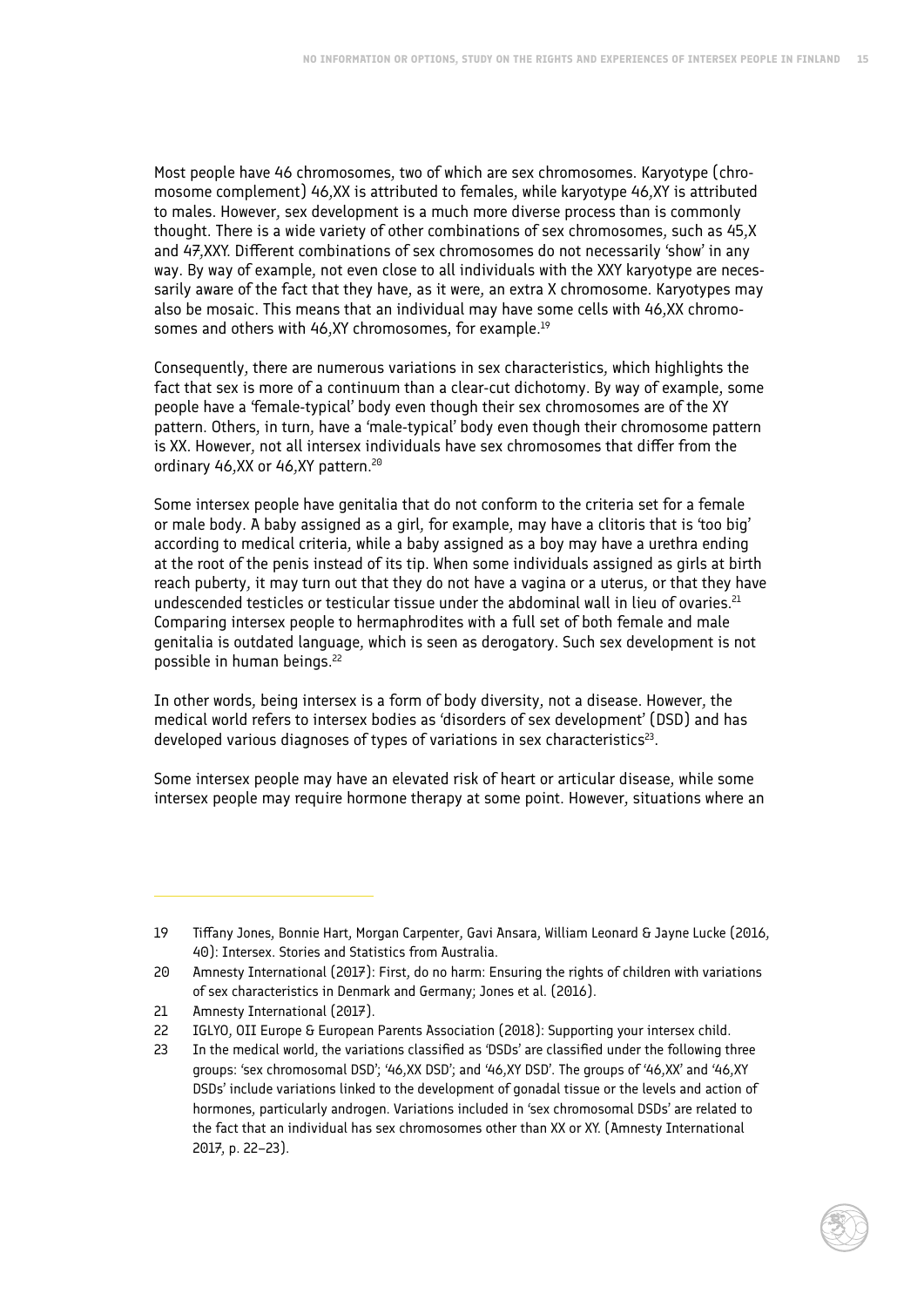<span id="page-21-0"></span>intersex child requires urgent care are very rare. Nevertheless, since atypical appearance of external genitalia may sometimes be a sign of an urgent need for medical attention, ensuring that a baby does not have any health-threatening condition is always the first priority when an intersex baby is born.<sup>24</sup>

All parties agree that, in cases where a child's health is endangered for some reason, the child must be provided with all the necessary treatment. The criticism of medical practices expressed by human rights actors concerns the kinds of surgical and other interventions that are non-vital. 25.

#### **3.2 Number of intersex people**

Estimates of the number of intersex people vary between 1:4,500 and 1.7%, depending on the definition of intersex.

The lowest estimate is presented by some medical professionals, who suggest that about one out of 4,500 newborn babies is intersex<sup>26</sup>. This prevalence estimate can be used to derive the frequently cited assessment that no more than a dozen intersex babies are born annually in Finland. However, this narrow definition only applies to situations where an infant's sex cannot be directly assigned as female or male at birth on the basis of external genitalia. In other words, this definition does not cover situations in which the individual's intersex body does not become visible until puberty, for example. At present, many medical professionals also view this definition as too narrow and prefer to define intersex in broader terms $^{27}$ .

The broadest estimate of the number of intersex people, in turn, was suggested by biologist Melanie Blackless with her colleagues in 2000. They estimated that intersex people account for about 1.7% of the population. They used a definition that includes all

<sup>24</sup> One of the conditions requiring urgent care is the salt-losing type of hyperplasia of the adrenal cortex known as 'congenital adrenal hyperplasia' (CAH). A baby with CAH requires urgent salt-retaining hormone (aldosterone) therapy. Some children with CAH have atypical external genitalia, while others do not. All newborns are currently screened for CAH to ensure that medication can be started if required. According to ETENE's background report, other situations that require urgent surgical treatment include certain structural changes in urinary tracts and the intestines, congenital malformation of the abdominal wall (gastroschisis), or cloaca anomaly. (ETENE 2016b.)

<sup>25</sup> Amnesty International (2017); Council of Europe Commissioner for Human Rights (2015); Council of Europe Parliamentary Assembly (2017a).

<sup>26</sup> This estimate is used in documents such as the 2006 Consensus Statement (see Section 3.3).

<sup>27</sup> See e.g. the EU-funded dsd-LIFE study, covering six European countries and 14 medical centres: Röhle et al. dsd-LIFE research group (2017): Participation of adults with disorders/differences of sex development (DSD) in the clinical study dsd-LIFE: design, methodology, recruitment, data quality and study population.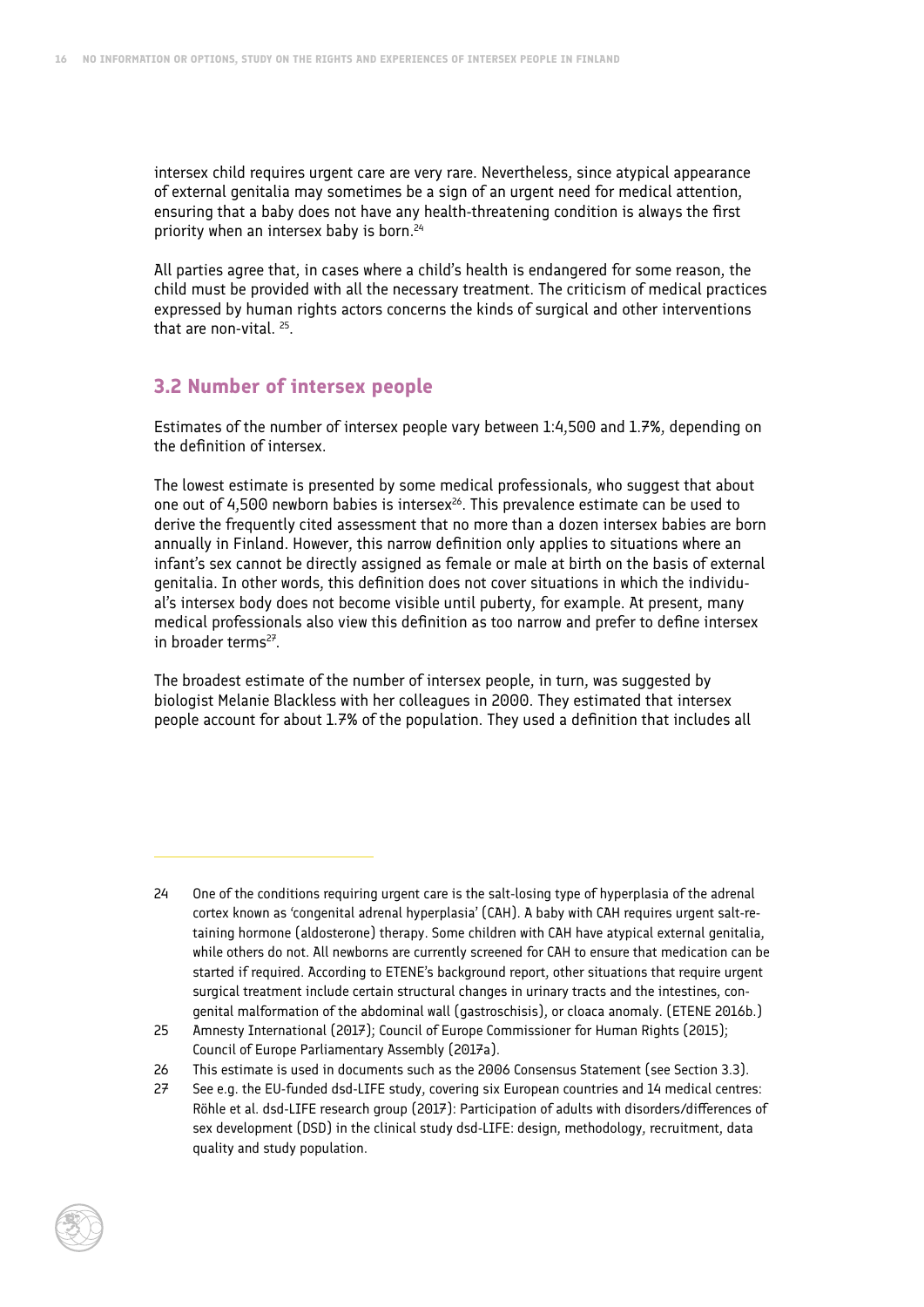<span id="page-22-0"></span>cases of sex development that do not progress in a typical manner in terms of chromosomes, gonads, hormones or genitalia.<sup>28</sup>

Yet another study, published by the Netherlands Institute for Social Research in 2014, pegged the prevalence of intersex people at 1:200, i.e. about 0.5% of the population. This figure was derived by adding up the estimates of prevalence of intersex-related medical diagnoses. The estimate includes the diagnoses that form the basis for the estimated prevalence at  $1.4,500$  plus eight other intersex-related medical diagnoses<sup>29</sup>. The study emphasises, however, that estimating the number of intersex people is both challenging and contextual and that a definitive estimate of the number is impossible to produce.30

Depending on the chosen definition, the estimate for the number of Finnish intersex people may vary from about  $1,200$  to  $93,000$  individuals<sup>31</sup>. Based on the  $0.5\%$  prevalence estimate, it is possible to put the number of intersex people in Finland somewhere between 20,000 and 30,000 individuals. Some of them have been subject to intersex-related medical interventions, while others have not. Nevertheless, the estimate that only about a dozen intersex babies are born annually in Finland clearly appears too low.

#### **3.3 Evolution of clinical practices**

Clinical practices applied to intersex children started to evolve in the early  $20<sup>th</sup>$  century. Understanding the key features of this evolution will help to comprehend why having a variation of sex characteristics is still defined as a disorder in medical terms. Furthermore, it will clarify why the classification as a disease and the resulting invasive interventions on children's sex characteristics are problematic from the perspective of human rights. Outlining the key historical features of clinical practices will also highlight how much the awareness of sex and gender, gender roles, gender identity and the rights of the child has increased over the last few decades.

Both in Europe and the United States, the roots of surgical interventions on intersex children derived from debate over what sex characteristics should be used to determine

<sup>28</sup> Melanie Blackless, Anthony Charuvastra, Amanda Derryck, Anne Fausto-Sterling, Karl Lauzanne & Ellen Lee (2000): How Sexually Dimorphic Are We? Review and Synthesis.

<sup>29</sup> Jantine van Lisdonk (2014): Living with intersex/DSD. An exploratory study of the social situation of persons with intersex/DSD. The diagnoses included in the prevalence estimate in the study are presented in *"Appendix B: Prevalence table for intersex/DSD: intersex/DSD with ambiguous genitals including CAH, PAIS, partial gonadal dysgenesis and partial forms of testosterone biosynthesis defects (e.g. 5-alpha-RD2 and 17-beta-HSD3); CAIS; XY-gonadal dysgenesis (Swyer syndrome); MRKH; hypospadias, with the exception of hypospadias in the region of the glans, as too mild; 47,XXY (Klinefelter syndrome); 45,X (Turner syndrome); 47,XYY; 47,XXX."* 

<sup>30</sup> van Lisdonk (2014).

<sup>31</sup> Finland's preliminary population figure at the end of 2017 stood at 5,516,224 people. Väestörekisterikeskus [*Population Register Centre*] 2018.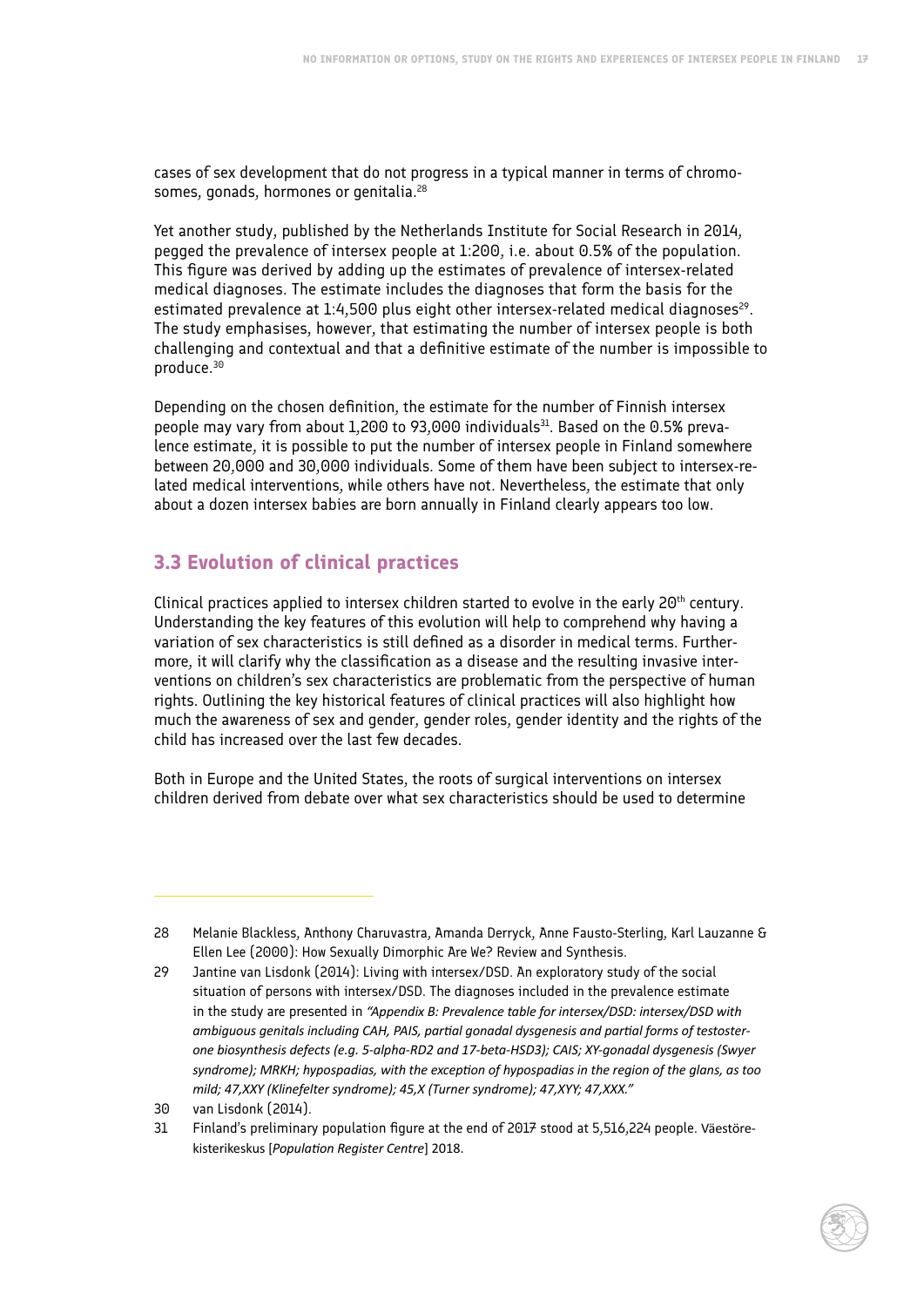a newborn's sex as a girl or a boy when it was not apparent based on external genitalia. The early 20<sup>th</sup>-century medical profession believed that children with atypical sex development would suffer stigma, social discrimination, sexual frustration, and rejection by their parents. At the time, people also thought that children living in the 'wrong' gender would become homosexual. In the early 20<sup>th</sup> century, homosexuality was still a crime in Europe and the United States.<sup>32</sup>

Around the same time, the practices of genital surgery had evolved through treatment of transgender adults who had voluntarily sought surgery. By the 1940s, clinicians were also increasingly performing these surgeries on intersex children at the request of the children's parents. At the same time, researchers were performing psychological studies of intersex individuals who had not been operated on in childhood, to determine whether their psychological wellbeing was impaired by this 'non-treatment'. Based on these studies, the individuals were psychologically healthy but suffered stigma and social rejection.<sup>33</sup>

The researchers also noted that children who were surgically operated over the age of three showed severe signs of psychological trauma. This was particularly true in cases where the sex assigned for a child by clinicians and parents was contrary to the gender identity that the child had already begun to develop. For such reasons, the prevailing thinking at the time was that surgery to modify sex characteristics should be done in infancy. The assumption was that parents could steer the child's gender development in the desired direction through upbringing. The resulting recommendations for treatment were not based on any clinical research; nor were any long-term follow-up studies conducted to verify the benefits to child patients. However, these clinical practices had three theoretical ambitions: to support care and upbringing in keeping with the preferred sex assignment; to enable penile-vaginal penetration; and to reduce anxiety among children that was thought to be due to their atypical sex development.<sup>34</sup>

Subsequently, there has been a significant increase in the understanding of the rights of the child and of the importance of early childhood for children's health, emotional security and personal identity. The early years of a child's life are critical for bonding between the child and their parents or other caregiver. A situation where a child is separated from their caregivers during this period to undergo surgery – which can in itself involve pain and complications – may result in a psychological trauma, which may manifest in physical symptoms, for example, regardless of whether the child can actively remember

<sup>34</sup> Zillén et al. (2017, 41–42).



<sup>32</sup> Zillén et al. (2017, 41–42).

<sup>33</sup> Zillén et al. (2017, 41–42).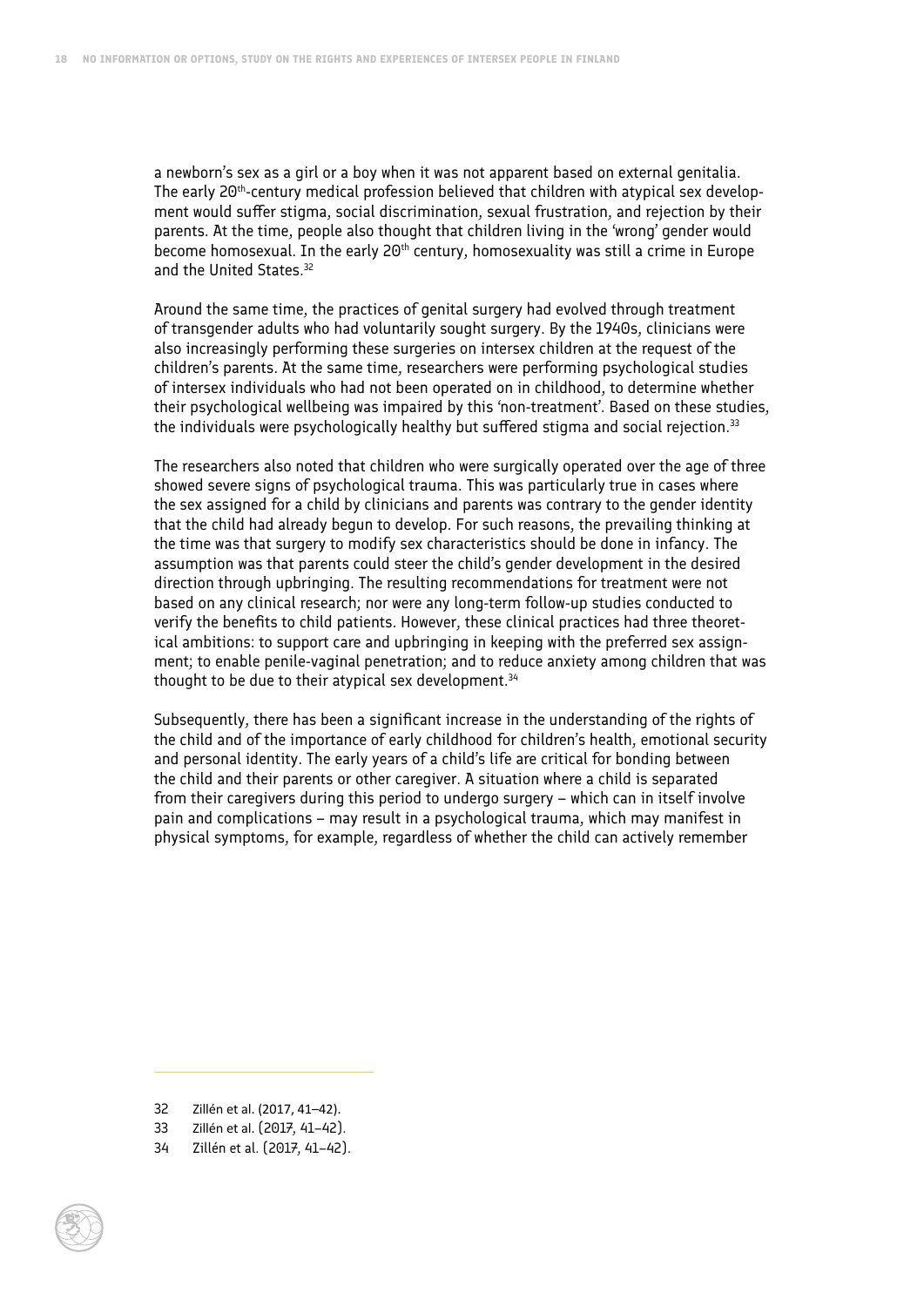it.<sup>35</sup> Nowadays, gender identity is also understood to refer to each individual's deeply felt internal experience, which cannot be defined from the outside<sup>36</sup>.

Up until the end of the 1990s, surgeries based on these practices were nevertheless performed without any long-term studies or follow-up to confirm their benefit to patients. Since then, the subject has been studied more extensively. There is plenty of documented evidence of the harmful effects of these interventions, such as pain, loss of sensation, scarring, challenges with sexual function, and traumatisation possibly due to secrecy, stigmatisation and operations. Regardless, rather than being completely reformed, clinical practices have only been modified.37

As a result of technological advancements, more detailed analysis has been used to attempt to predict the child's gender identity more accurately, in order to reduce the risk of genital surgeries and interventions 'going wrong'. At the same time, attempts have been made to develop new surgical techniques to reduce harms due to surgeries.<sup>38</sup>

However, it is never possible to give any definitive conclusion on a child's future gender identity at the time of birth. The likelihood that a child who has a variation of sex characteristics will develop a gender identity opposite to the sex assigned to them at birth varies from one per cent to as high as 50%. In light of current knowledge, the factors that play a role in the decision include i.e. the specific variation of sex characteristics concerned.<sup>39</sup>

One of the international recommendations that has had a major impact on European clinical practices is the *Consensus Statement on Management of Intersex Disorders*40, developed as a result of a conference organised in Chicago and originally published in 2006. An updated version of the document was published in  $201641$ . The updated version notes that:

- 37 Zillén et al. (2017, 41-43).
- 38 Zillén et al. (2017, 41-43).

<sup>35</sup> Amnesty International (2017, 38–42).

<sup>36</sup> See e.g. Yogyakarta Principles (2006). Principles on the application of international human rights law in relation to sexual orientation and gender identity; Yogyakarta Principles (2017). Additional Principles and State Obligations on the Application of International Human Rights Law in relation to Sexual Orientation, Gender Identity, Gender Expression and Sex Characteristics to complement the Yogyakarta Principles.

<sup>39</sup> Kreukels et al. dsd-LIFE research group (2018, 778): Gender Dysphoria and Gender Change in Disorders of Sex Development/Intersex Conditions: Results From the dsd-LIFE Study.

<sup>40</sup> It was developed by medical professionals in cooperation with representatives of certain patient organisations. In this context, the medical profession also adopted the abbreviation 'DSD', which comes from 'disorders of sex development'. Many feel that the term stigmatises and pathologises natural bodily variations in sex characteristics. Lee et al. (2006): Consensus Statement on Management of Intersex Disorders. Cited in: Amnesty International (2017).

<sup>41</sup> Lee et al. (2016): Global Disorders of Sex Development, Update since 2016: Perceptions, Approach and Care. Cited in: Amnesty International (2017, 19).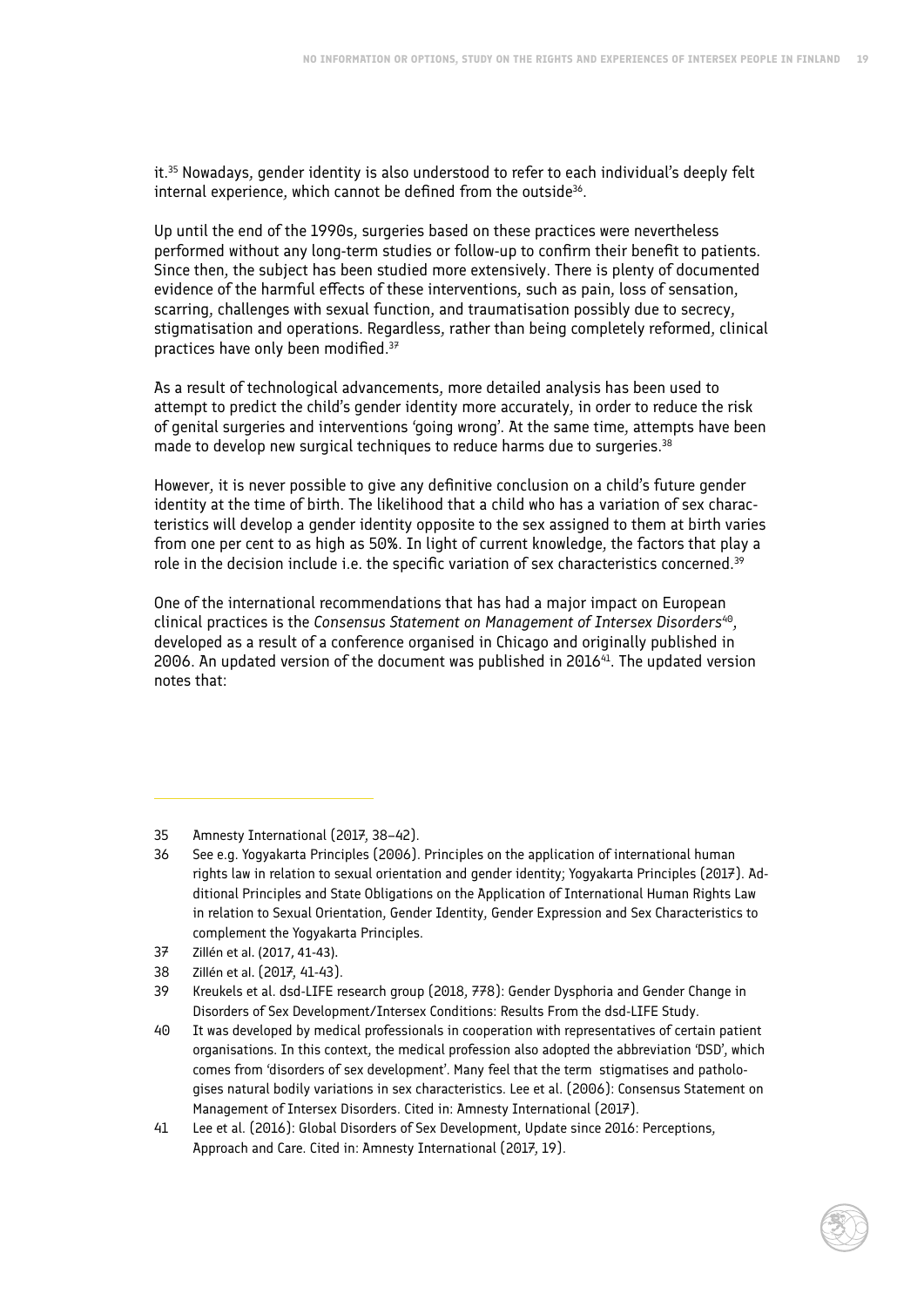<span id="page-25-0"></span>*"timing, choice of the individual and irreversibility of surgical procedures are sources of concerns. There is no evidence regarding the impact of surgically treated or non-treated DSDs during childhood for the individual, the parents, society or the risk of stigmatization."<sup>42</sup>*

Nevertheless, the Consensus Statement does not call for delaying non-vital surgeries.

Critics of medical interventions performed on intersex children, in turn, have argued that, in the absence of clear research evidence, the principle of 'first, do no harm' (*primum non nocere*) takes precedence43. They have also stressed the fact that any sex assignment made at birth is always just a guess. According to human rights actors, no irreversible and non-vital operations should be performed on the basis of quesswork.<sup>44</sup>

#### **3.4 Evolution of the human rights approach**

Since the 1990s, intersex people have pointed out the harms caused by medical interventions, demanding respect for their fundamental and human rights. The international human rights movement of intersex activists defined its demands in the Third International Intersex Forum held in Malta in 2013.

The Malta Declaration takes a stand on issues such as 'normalising' medical interventions; intersex people's psychological wellbeing and needs for psychosocial support; intersex people's access to their own medical records and history concerning their health and treatments; and raising awareness around intersex issues and the rights of intersex people in society at large.<sup>45</sup>

Since around 2005, various human rights actors have also started to pay attention to intersex people's situation.

Among these actors, one of the strongest interventions into violations against intersex people's human rights was made by Juan E. Méndez, UN Special Rapporteur on torture and other cruel, inhuman or degrading treatment or punishment. Stating that involuntary genital-'normalising' surgery, performed without the informed consent of the person concerned, is a form of torture, Méndez has called on the UN Member States to prohibit such involuntary, irreversible and experimental interventions.<sup>46</sup>

Following the Méndez Report, the UN Committee against Torture (CAT), monitoring adherence to the UN Convention against Torture and Other Cruel, Inhuman or Degrading Treatment or Punishment, has repeatedly issued similar recommendations to various

<sup>46</sup> (A/HRC/22/53).



<sup>42</sup> Lee et al. (2016). Cited in: Amnesty International (2017, 19).

<sup>43</sup> Amnesty International (2017); ETENE (2016b).

<sup>44</sup> Amnesty International (2017, 26).

<sup>45</sup> Third International Intersex Forum (2013): Malta Declaration.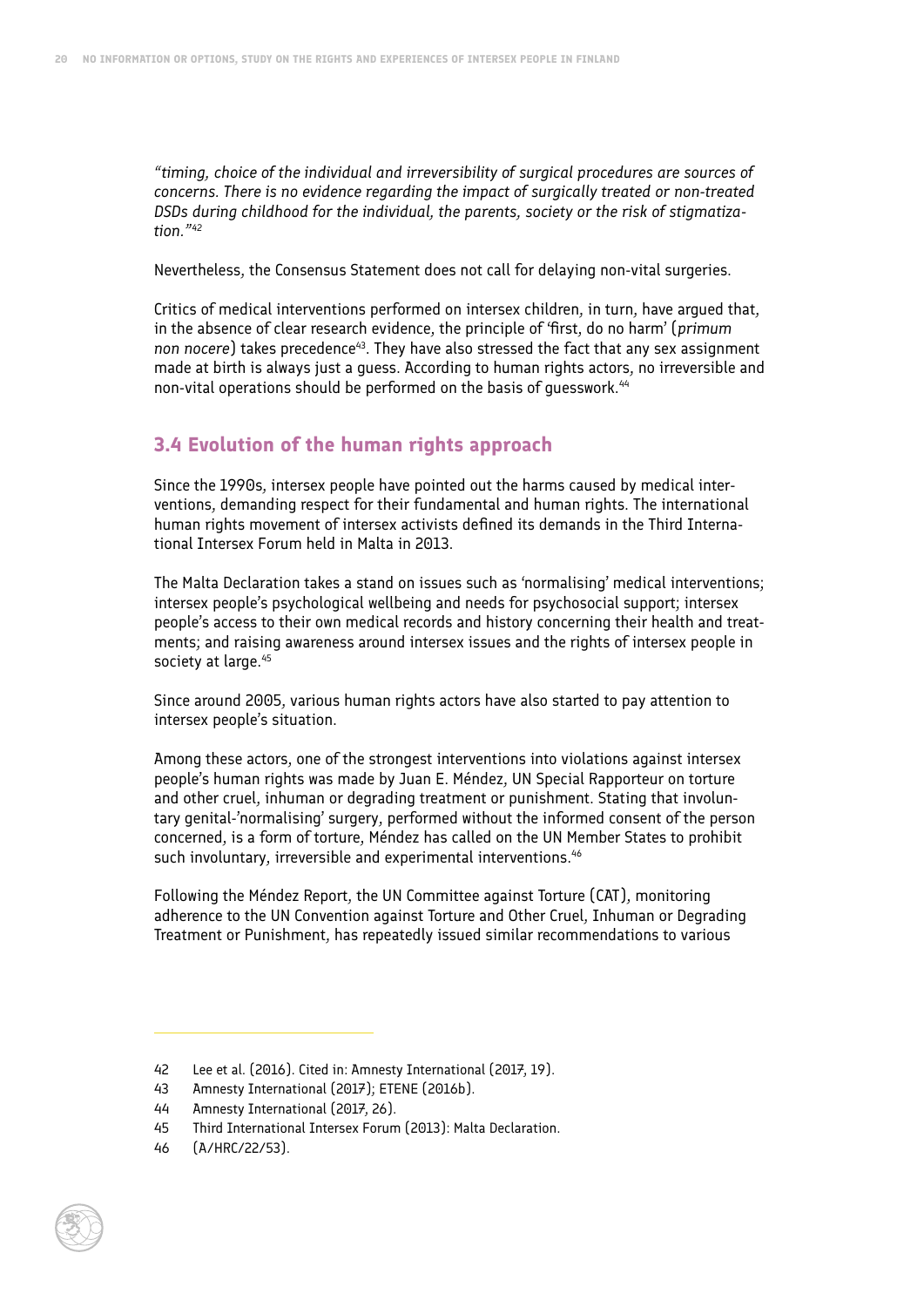Member States on respect for intersex people's integrity and rights to self-determination<sup>47</sup>. Furthermore, both the UN Committee on the Rights of the Child (CRC) and the UN Committee on the Elimination of Discrimination against Women, monitoring adherence to the UN Convention on the Elimination of All Forms of Discrimination against Women (CEDAW), have repeatedly expressed their concern of the non-consensual and irreversible surgeries performed on intersex children<sup>48</sup>.

The recommendations issued by the CRC and CEDAW Committees to Member States are premised on their joint general comment No. 18 on harmful practices. According to the general comment, the causes behind harmful practices generally include stereotyped sexand gender-based roles.<sup>49</sup>

The human rights organisation Amnesty International and the Council of Europe Human Rights Commissioner also point out in their respective research reports that discrimination against intersex people derives from deeply engrained gender stereotypes determining what female and male bodies should be like to fit in with the definition of 'normal'. People who do not fit into this dichotomy are at risk of 'normalising' surgical and other medical interventions and to discrimination and violence in more general terms.<sup>50</sup>

Furthermore, the clauses of the UN Biomedicine Convention are relevant to examining the situation of intersex people. The Biomedicine Convention prohibits both "any form of discrimination against a person on grounds of his or her genetic heritage" (Article 11) and "the use of techniques of medically assisted procreation [...] for the purpose of choosing a future child's sex, except where serious hereditary sex-related disease is to be avoided"  $[Article 14]<sup>51</sup>$ 

There is not as yet any case law from the European Court of Human Rights concerning intersex issues under the Biomedicine Convention. However, human rights actors and researchers have expressed their concerns about the fact that new techniques such as embryonic and foetal diagnostics may be used to identify variations in sex characteristics. Intersex foetuses may also be medicated using experimental methods to eliminate variations in sex characteristics.<sup>52</sup>

<sup>47</sup> See e.g. United Nations Committee against Torture (CAT/C/FRA/CO/7) and United Nations Committee against Torture (CAT/C/CHE/CO/7).

<sup>48</sup> See e.g. United Nations Committee on the Elimination of Discrimination against Women (CEDAW/C/LUX/CO/6-7) and United Nations Committee on the Rights of the Child (CRC/C/ESP/ CO/5-6).

<sup>49</sup> UN Committee on the Rights of the Child: General comment No. 18 (2014) on harmful practices, paragraph 17.

<sup>50</sup> Amnesty International (2017); Council of Europe Commissioner for Human Rights (2015).

<sup>51</sup> The Act on Assisted Fertility Treatments (1237/2006) also provides that the determination of a child's sex may only be influenced by fertility treatments in the event that the child "would be at substantial risk of serious disease if the child were to be of the other sex" (section 5).

<sup>52</sup> Council of Europe Commissioner for Human Rights (2015, 20; 30); Council of Europe Parliamentary Assembly (2017b); Zillén et al. (2017, 28).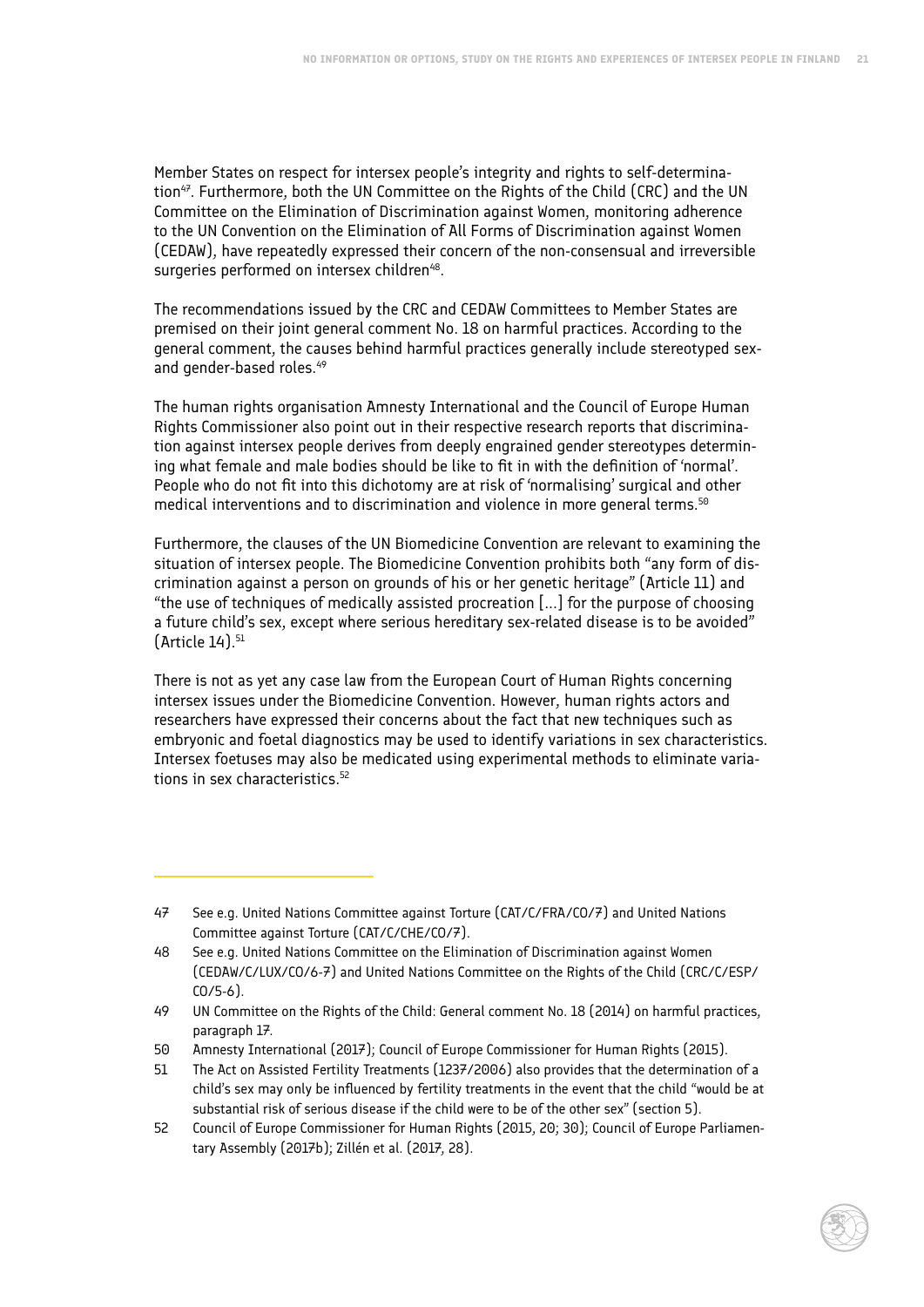Drawing on the experiences of intersex individuals, various organisations representing them have also taken a stand on the issue. They have demanded putting "an end to preimplantation genetic diagnosis, pre-natal screening and treatment, and selective abortion of intersex foetuses". They further demand changing the medical classifications behind these practices that define having a variation of sex characteristics as 'disorders of sex development' and depathologising variations in sex characteristics.<sup>53</sup>

While the World Health Organisation (WHO) has already criticised interventions aiming to 'normalise' intersex children's sex characteristics, it still continues to define variations in sex characteristics as disorders in its updated International Classification of Diseases (ICD-11).54

For a long time, intersex issues were exclusively addressed within the medical profession and, consequently, its effects are still echoed in the ways in which being intersex is defined and discussed. Discussions on intersex focus on biology and intersex bodies, which are somehow "different from a female or male body". A critical analysis of these types of language reveals that they place the problem in an intersex individual. As a result, attention is not drawn to society that is unable to understand the diversity of human sexes and bodies<sup>55</sup>

On the one hand, it is important to speak about the bodily aspect, because intersex people are still subjected to irreversible, experimental or non-vital medical interventions. On the other, discussion focusing on biology and body parts – even if it took a critical approach towards clinical practices – also contributes to perpetuating the pathologisation of natural bodily variations in sex characteristics. One of the effects of pathologising variations of sex characteristics and the stigma, secrecy and suppression involved may indeed be the fact that it may be difficult to talk about intersex without using language that emphasises 'abnormality' or 'difference'. After all, such language will always somehow otherise and end up excluding intersex people.

Miriam van der Have, Co-Chairperson of Organisation Intersex International (OII) Europe, a European umbrella organisation of intersex people, commented on the issue at the first Finnish seminar on intersex and human rights, organised in June 2018. Van der Have stated that you do not learn anything about intersex by "reading up on diagnoses". Consequently, van der Have encouraged people to discuss being intersex in broader terms than just by focusing on body parts.<sup>56</sup>

<sup>56</sup> van der Have (2018).



<sup>53</sup> Third International Intersex Forum (2013).

<sup>54</sup> OII Europe Statement 06/2018: WHO publishes ICD-11 – and no end in sight for pathologisation of intersex people; OHCHR, UN Women, UNAIDS, UNDP, UNFPA, UNICEF and WHO (2014): "Eliminating forced, coercive and otherwise involuntary sterilization: An interagency statement"; World Health Organisation (2015): "Sexual health, human rights and the law".

<sup>55</sup> Miriam van der Have, Co-Chairperson, OII Europe. Lecture on 11 June 2018.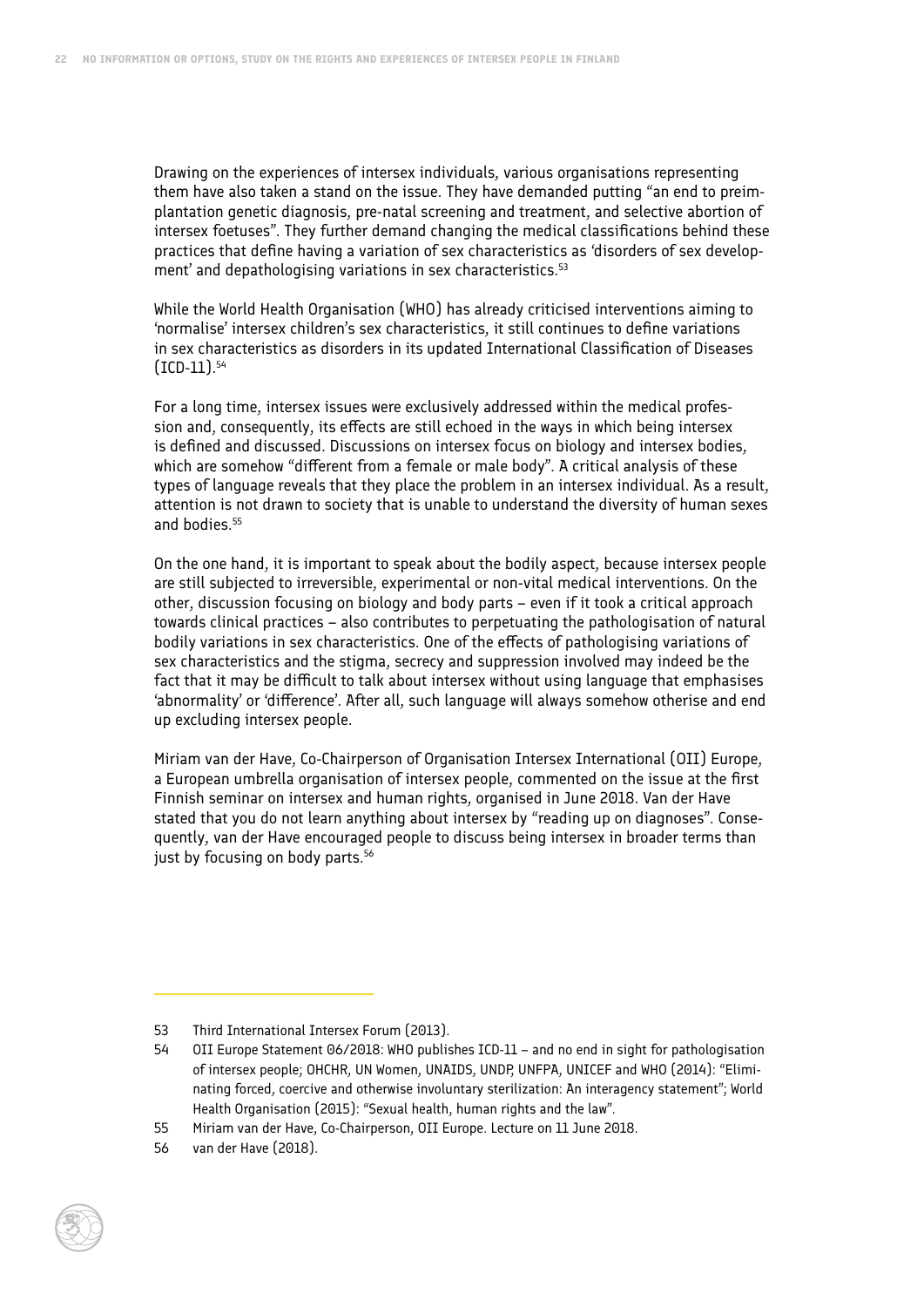<span id="page-28-0"></span>Van der Have defined intersex by saying that the concept refers to the *experiences* of the individuals who were born in a body that does not meet the norms set for a female or male body. Van der Have stressed that individual doctors and medicine are not the problem. What is problematic is that society has assigned doctors the task of moulding intersex children to fit into the category of a girl or a boy. $57$ 

#### **3.5 Medical practices and debates concerning intersex in Finland**

Finnish awareness and debates concerning variations in sex characteristics has taken significant steps in the current decade.

The medical interventions and practices intersex children are exposed to were especially raised in public debate in 2016 when the National Advisory Board on Social Welfare and Health Care Ethics (ETENE) published a report and a position statement on the topic. ETENE recommended that operations modifying children's external sex characteristics should not be performed until they are capable of both defining their own gender and taking a stand on their own sexuality. ETENE considered it problematic that a child's sex characteristics are altered and gender defined by somebody else, such as an authority, since gender is part of an individual's inner personality.<sup>58</sup>

Furthermore, the Ombudsmen for Children and Equality have repeatedly expressed their concerns about intersex children's situation while aiming to promote dialogue between different parties involved. The Ombudsman for Children has also recommended that clinical practice guidelines be prepared to strengthen intersex children's rights to self-determination.59

Various NGOs have also taken a stand on the realisation of intersex children's rights. Intersex issues were raised in public debate as early as around 2005 by Finnish LGBTI rights organisations Trasek and Seta – LGBTI Rights in Finland<sup>60</sup>. In 2005, Seta awarded its 'Apple of Good Information' recognition to Terhi Viikki, the then Chair of Trasek, and Mika Venhola, a paediatric surgeon, for their work to promote intersex people's wellbeing and human rights. Trasek, Seta and Amnesty have also reported on intersex children's situation to the UN Committee against Torture and the Finnish Midwifery Association has

<sup>57</sup> van der Have (2018).

<sup>58</sup> ETENE (2016a): Position statement on care and treatment of intersex children; ETENE (2016b): Intersukupuolisuus [*Intersex*]. Taustaraportti ETENEn kannanottoon [*Background report to ETENE's position statement*].

<sup>59</sup> Tasa-arvovaltuutettu ja Lapsiasiavaltuutettu [*Ombudsman for Equality and Ombudsman for Children*] (2017); Lapsiasiavaltuutettu [*Ombudsman for Children*] (2016a & 2016b); Tasa-arvovaltuutetun toimisto [*Office of the Ombudsman for Equality*] (2012).

<sup>60</sup> See also Lepola & Villa (2007): Syrjintä Suomessa 2006 [*Discrimination in Finland 2006*].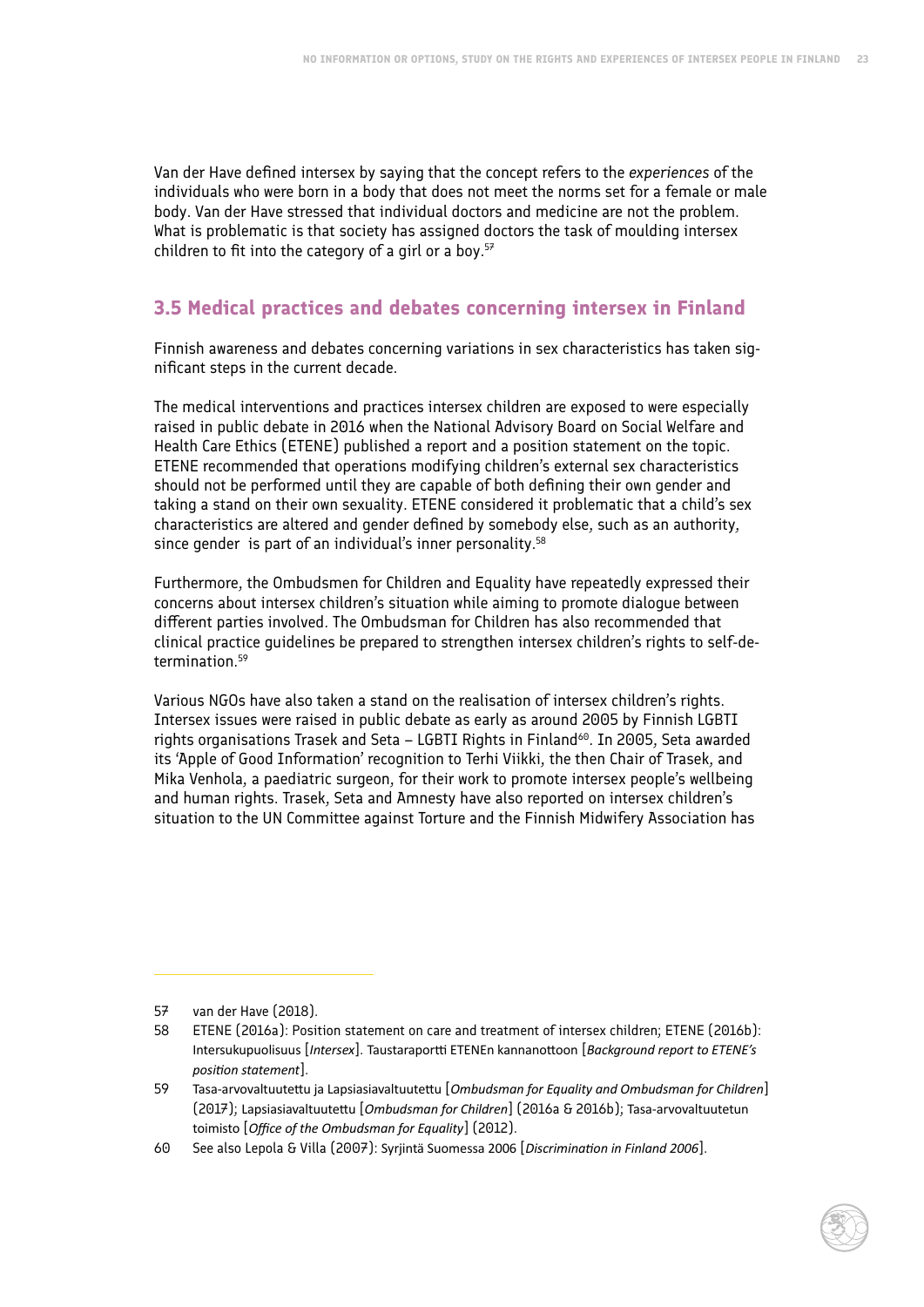also issued a statement on the topic $61$ . Trasek also provides support for a peer support group for intersex people, organised monthly in Helsinki, which originated from intersex people's own active initiative.

Intersex people's own active efforts also led to the creation of the first Finnish-language website to provide information on variations in sex characteristics at intersukupuolisuus. fi, which was launched in 2015. The website offers information on intersex people's peer support, intersex people's stories, content intended for professionals, and studies, articles and documents concerning the different aspects of being intersex.

In 2018, Seta's Gender Diversity & Intersex Centre of Expertise initiated a project entitled 'Information for Intersex People, Means for Professionals' (TIKA) with a view to promoting intersex people's visibility and human rights in Finland. The project produces guides and information materials for intersex children and their parents and training materials for professionals. It also organises training and information events and publishes stories about intersex people and their parents.<sup>62</sup>

The reform of the Act on Equality between Women and Men (609/1986; the 'Equality Act') that entered into force in 2015 was an important step for preventing discrimination against intersex people. The revised Equality Act extended protection against discrimination to also apply to intersex people<sup>63</sup>. Following the reform of the Equality Act, information on the diversity of human sexes and genders has also been included in materials on gender equality produced for various public authorities, educational institutions and providers of compulsory basic education, staff employed in health clinics, etc.<sup>64</sup>.

- 61 Trasek & Seta (2016): The cruel, inhuman and degrading treatment of trans and intersex people in Finland. Submission to the UN Committee against Torture; Kätilöliitto [*Finnish Federation of Midwives*] (2016): Kannanotto [*Position statement*]: Intersukupuolisen lapsen tulee saada itse määritellä oma sukupuolensa [*Intersex children should be allowed to determine their own gender*].
- 62 Seta: TIKA-hanke [*The TIKA project*].
- 63 The Equality Act also prohibits direct and indirect discrimination based on gender identity, gender expression or the fact that an individual's sex characteristics are not unambiguously female or male. Furthermore, the Act obliges authorities, education providers and employers to prevent discrimination purposefully and systematically. (Act on Equality between Women and Men, sections 3, 6c, 7, 5a, and 6a.)
- 64 Sosiaali- ja terveysministeriö [*Ministry of Social Affairs and Health*] (2015a): Tasa-arvolaki, viranomaiset ja sukupuolen moninaisuus [*The Equality Act, authorities and gender diversity*]; Sosiaali- ja terveysministeriö [*Ministry of Social Affairs and Health*] (2015b): Tasa-arvolaki, oppilaitokset ja sukupuolen moninaisuus [*The Equality Act, educational institutions and gender diversity*]; Opetushallitus [*Finnish National Agency for Education*] (2015): Tasa-arvotyö on taitolaji [*Gender equality work is a game of skill*]. Opas sukupuolten tasa-arvon edistämiseen perusopetuksessa [*Guide to promoting gender equality in basic education*]; Sosiaali- ja terveysministeriö [*Ministry of Social Affairs and Health*] (2016): Sukupuolten tasa-arvo neuvolan asiakastyössä [*Gender equality when working with clients in maternity and child welfare clinics*]. Miten tukea vanhempia ja lapsia sukupuolten tasa-arvon näkökulmasta [*How to support parents and children from a gender equality perspective*]?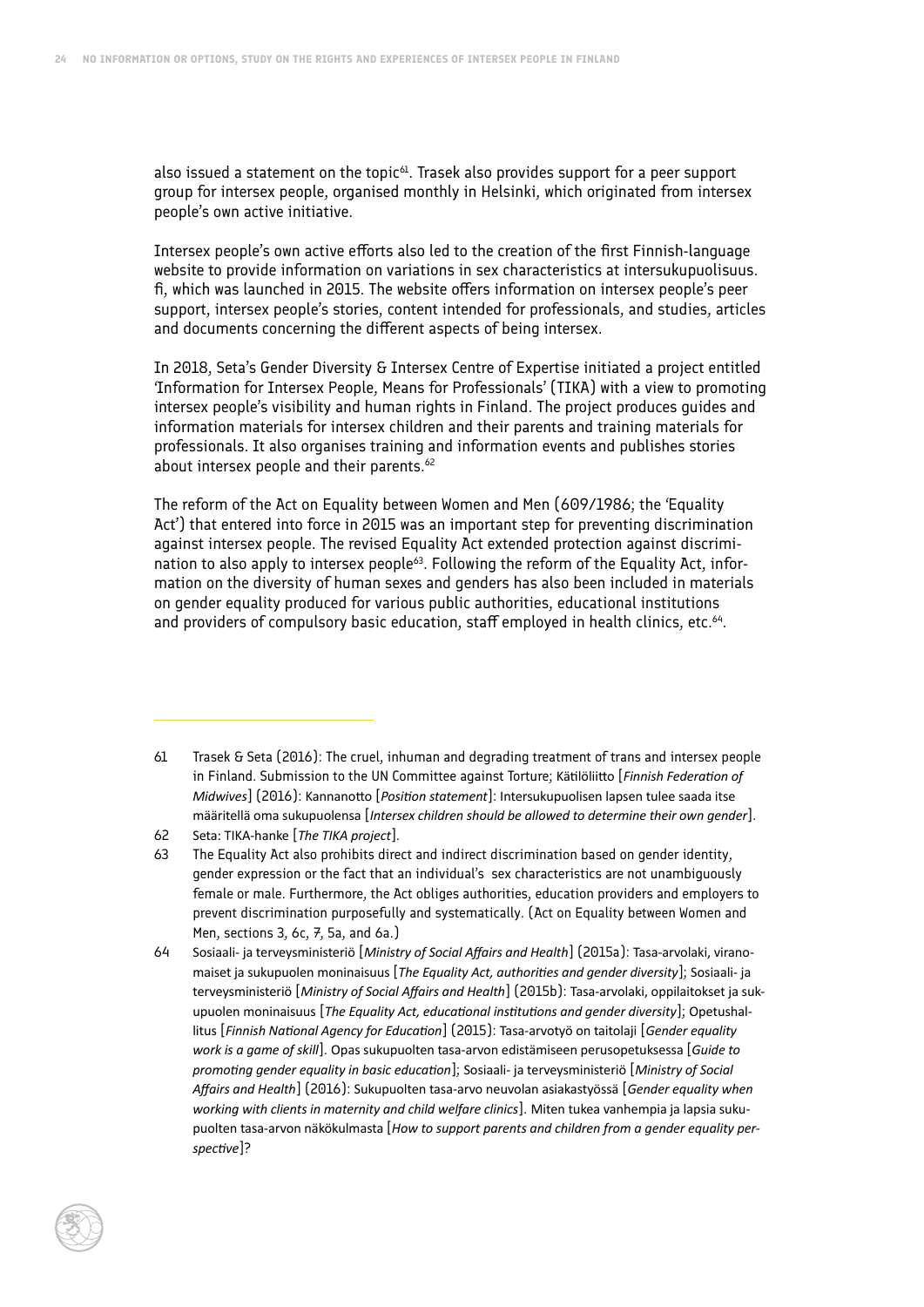Nowadays, information on variations in sex characteristics is also available on the website of the National Institute for Health and Welfare (THL)<sup>65</sup>.

Research into intersex people's experiences has been published to some extent in Finland. Riitta Fagerholm's working group has studied intersex women's experiences of surgeries performed on them, as well as the development of their gender identity and their psychological wellbeing<sup>66</sup>. Jukka Lehtonen<sup>67</sup> has analysed how intersex people are taken into account in school and working life studies, while Roosa Toriseva<sup>68</sup> has looked at gender perceptions among doctors treating intersex individuals. Marjo Rantala has studied intersex people's situation from the perspective of fundamental and human rights $69$ . In addition, there are theses relating to intersex people's identity development, rights to self-determination, and experiences as clients of sexual health services and in school and daycare settings. As debate on the diversity of human sexes has increased over the last few years, more articles on the different aspects of being intersex have also been published for the general public.<sup>70</sup> However, having a variation of sex characteristics still constitutes a largely unknown phenomenon in Finnish society, involving plenty of misunderstandings. Due to the stigma associated with being intersex, many intersex individuals and parents of intersex children only dare to share the information with a close circle of family and friends, if at all.

#### **Medical practices and support available for intersex people**

According to ETENE's report, medical practices applied to intersex children are in line with those generally in place in the Nordic countries. While the five university hospitals treating intersex children have not agreed on any specific approaches, they aim to follow European guidelines in their clinical practices. However, there are also significant differences in practices between university hospitals, which are clearest in the area of non-vital surgical treatments. Furthermore, there are differences in operating procedures relating to children's parents, including the types of decisions in which parents are involved and the

<sup>65</sup> Terveyden ja hyvinvoinnin laitos [*National Institute for Health and Welfare*].

<sup>66</sup> Fagerholm R. et al. (2011): Sexual function and attitudes toward surgery after feminizing genitoplasty; Fagerholm R. et al. (2012): Mental health and quality of life after feminizing genitoplasty; Mattila A. K., Fagerholm R. et al. (2012): Gender Identity and Gender Role Orientation in Female Assigned Patients with Disorders of Sex Development.

<sup>67</sup> Lehtonen, Jukka 2017: Hankala kysymys [*A difficult question*]. Intersukupuolisuus suomalaisissa koulu- ja työelämätutkimuksissa [*Intersex in Finnish school and working life studies*].

<sup>68</sup> Toriseva, Roosa (2017): Intersukupuolisuus suomalaisten lääkäreiden käytännöissä ja puheessa [*Intersex in the practices and speech of Finnish doctors*].

<sup>69</sup> Rantala, Marjo (2016): Sukupuoleen sopeutetut: Intersukupuolisten ja transsukupuolisten henkilöiden oikeusasema Suomessa [*Adjusted to sex ‒ legal status of intersex and transgender persons in Finland*].

<sup>70</sup> Theses and articles: see intersukupuolisuus.fi (in Finnish).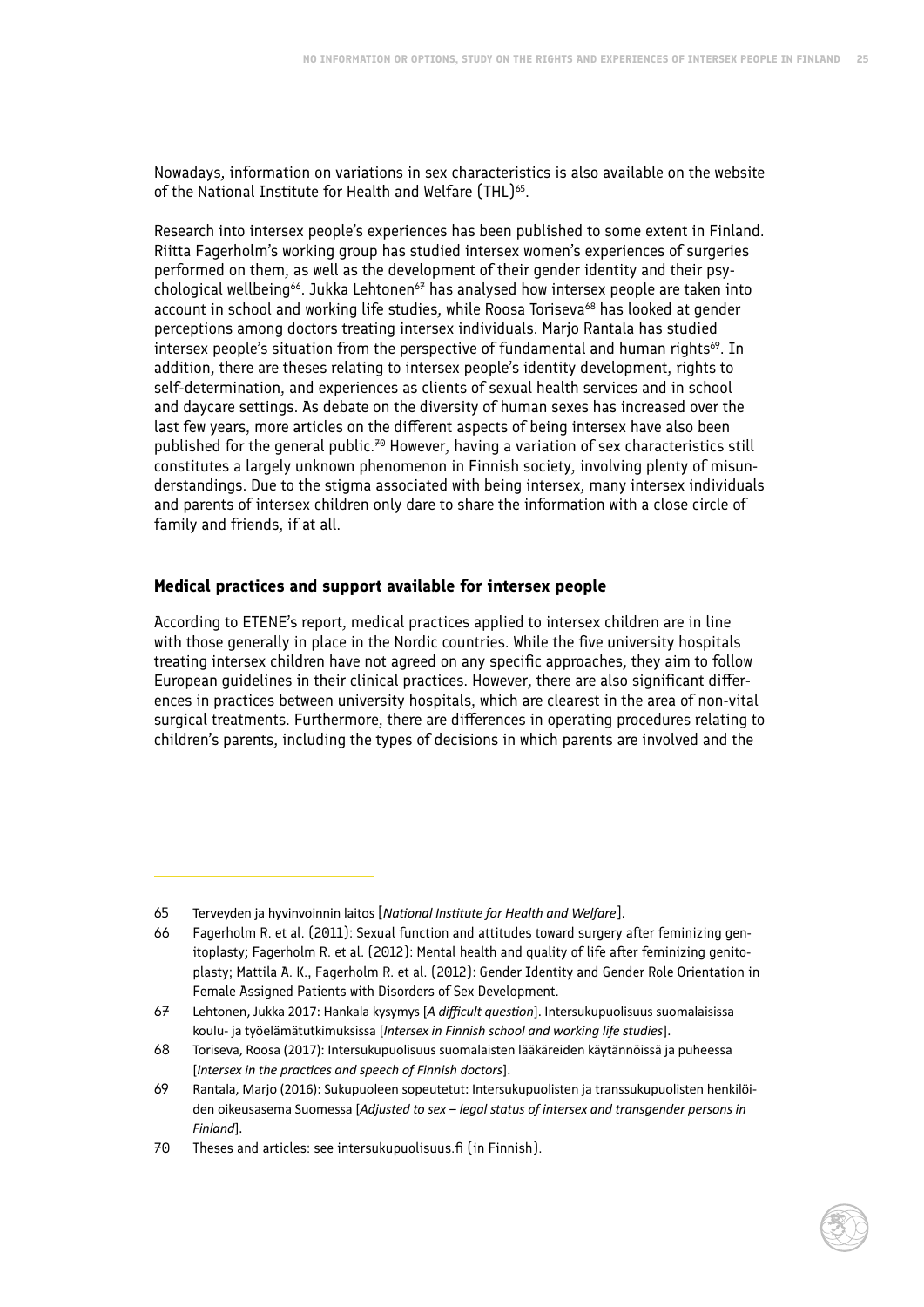extent of their involvement. Access to peer support and services of psychologists and paediatric psychiatrists also varies. $71$ 

ETENE's report suggests that potential surgical procedures of intersex children are mainly concentrated at Helsinki University Hospital's Children and Adolescents Department, but the university hospital in charge of treatment will also give its opinion on the need for surgical treatment. Tampere University Hospital has performed some surgical procedures, but a urologist from Helsinki University Hospital's Children and Adolescents Department will always be consulted prior to such procedures. Oulu University Hospital does not perform cosmetic genital surgery and only provides vital surgical procedures. $72$ 

The healthcare professionals who responded to ETENE's survey stress that all decisions concerning the treatment of intersex children will always be made in agreement with their parents. They also emphasise that any decisions are made on the basis of findings and prior research. Nevertheless, ETENE justifies the critical stand that it expresses on medical practices with the fact that, on the one hand, there is no unambiguous evidence of the benefits of reconstructive surgical procedures on external genitalia and, on the other, plenty of harmful effects from such surgeries have been documented.<sup>73</sup>

Furthermore, healthcare professionals responding to ETENE's survey state that "in connection with various surgical operations that are necessary for a child's health, it is possible to examine the status of the child's gonads, among other things, but, as a general rule, the aim is to preserve the child's fertility"<sup>74</sup>. In some former clinical practices applied to certain intersex people, it used to be customary to remove the gonads due to the potential risk of cancer involved. More recent research has shown that the risk varies significantly, depending on the variation of sex characteristics concerned $75$ . As a result, it has been recommended that gonadal development be monitored by means such as ultrasound, unless there is some other vital reason to remove the gonads<sup>76</sup>. ETENE's report does not indicate the extent to which gonadectomies $77$  are currently being performed in Finland, nor the types of situations involved. Those participating in this study had varying experiences of the issue, which will be discussed in Chapter 5 below.

At all university hospitals, an intersex child's care team always involves specialists in several medical specialities, including endocrinologists, neonatologists, paediatric surgeons, paediatric urologists, geneticists, radiologists, and laboratory physicians. Needs for psychological or psychiatric support are assessed at different ages and the aim is to always arrange conversational support for parents and, later on, for intersex individuals

76 Amnesty International (2017, 28).

<sup>71</sup> ETENE (2016b, 3).

<sup>72</sup> ETENE (2016b, 6–8).

<sup>73</sup> ETENE (2016b, 6–8).

<sup>74</sup> ETENE (2016b, 7).

<sup>75</sup> See e.g. Pleskacova J, Hersmus R, Oosterhuis JW, Setyawati BA, Faradz SM, Cools M, Wolffenbuttel KP, Lebl J, Drop SL, Looijenga LH (2010). Tumor Risk in Disorders of Sex Development.

<sup>77</sup> Gonadectomy: the surgical removal of the gonads, i.e. the glands that produce sex hormones .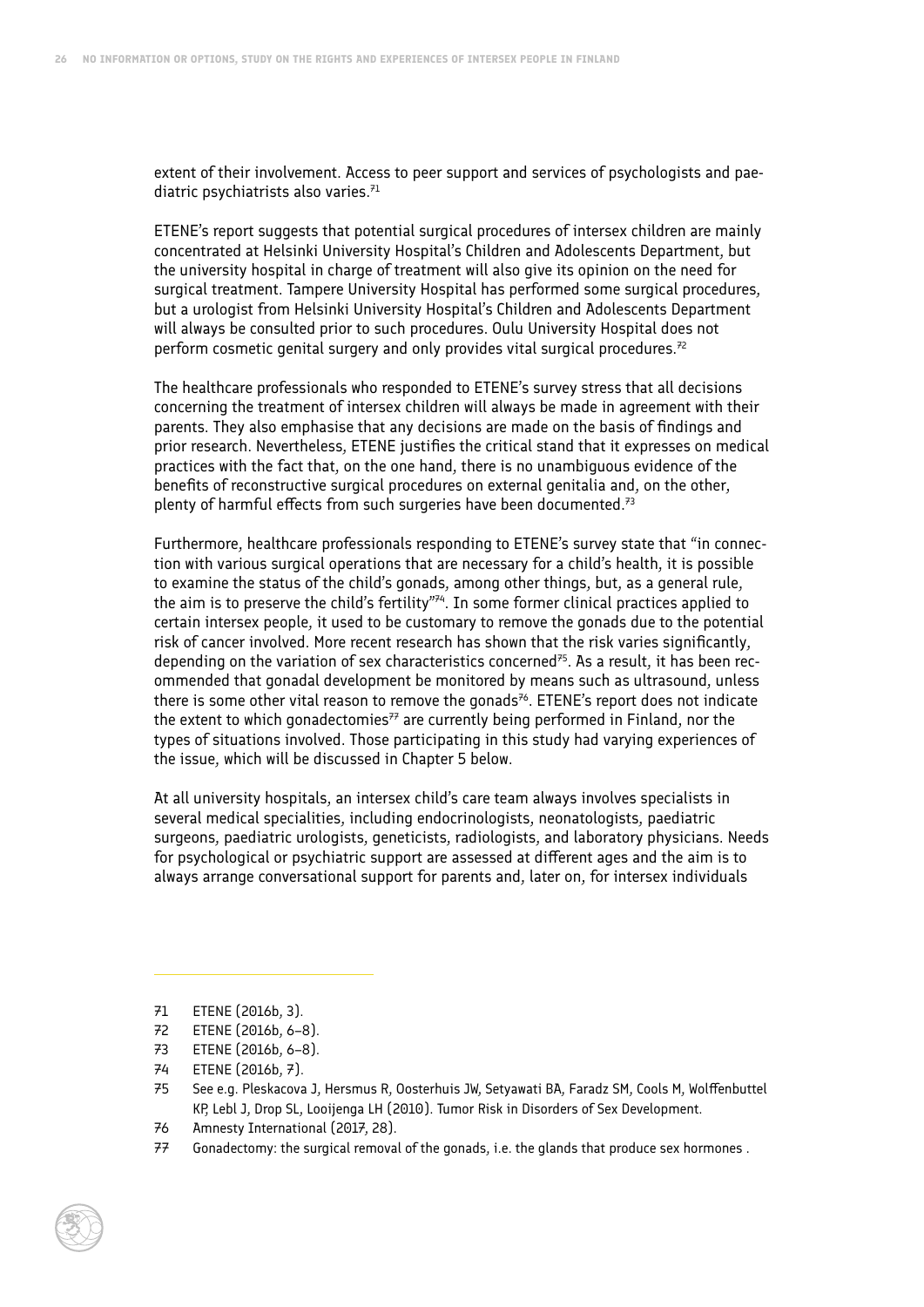themselves. However, ETENE's report estimates that there are insufficient numbers of specialists in different fields who are familiar with the different aspects of being intersex.<sup>78</sup>

The healthcare professionals who responded to ETENE's survey state that they try to inform the families of all possible support services available, but there are considerable regional variations in access to various support options. Adaptation training courses and peer support are available in some areas, such as a peer support group for intersex people, organised with professional guidance in Helsinki once a month. There are also individual patient organisations, such as the Finnish Turner Association, while peer activities have been organised for groups such as people living with CAH at the Norio Centre, which provides services relating to rare and genetic disorders. Intersex people and their parents can also receive support and counselling services from Seta's Gender Diversity & Intersex Centre of Expertise<sup>79</sup>. The Norio Centre also provides conversational support and advisory services<sup>80</sup>.

Respondents to ETENE's survey agree that demand for peer support and NGO support would be considerably higher than what is currently available. However, ETENE's report notes that responses provided by healthcare professionals do not indicate whether intersex children's families are encouraged to search for information from sources such as the intersex information website at intersukupuolisuus.fi or NGO websites. $81$ 



<sup>78</sup> ETENE (2016b, 8).

<sup>79</sup> Transtukipiste [*Trans Support Center*]: Palvelut [*Services*].

<sup>80</sup> Norio-keskus [*Norio Centre*]: Palvelut [*Services*].

<sup>81</sup> ETENE (2016b, 8).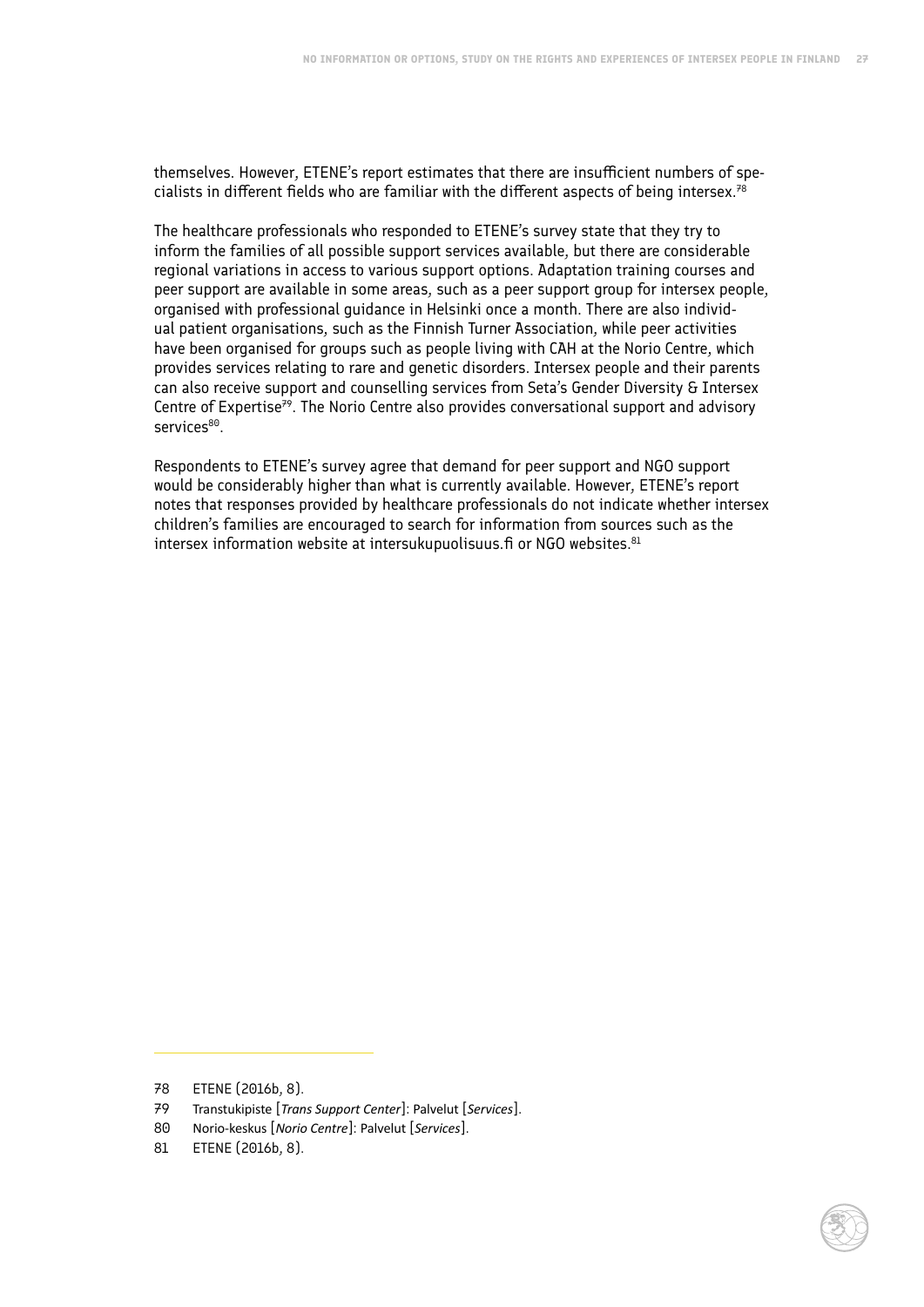# <span id="page-33-0"></span>**4. Study data**

#### **4.1. Implementation of the study**

The participants sought for the study were at least 15-year-old intersex individuals. The invitation to participate in the study specified that intersex refers to individuals born with bodily sex characteristics that are not unambiguously female-typical or male-typical. It also noted that respondents could have been diagnosed with one of the medical diagnoses of types of variation in sex characteristics<sup>82</sup>. The purpose of specifically mentioning medical diagnoses in the invitation was to also attract respondents with one of the diagnoses who were not familiar with intersex as a term or who did not self-identify as intersex. Another group of participants sought for the study included parents of intersex children.

Participants were sought through several different channels. Copies of the invitation were spread on the websites and social media channels of NGOs, associations, research projects and public bodies. In total, about 30 parties were involved in disseminating the invitation.

The key partners in planning the study included a team managing the intersex information website at intersukupuolisuus.fi, consisting of intersex individuals and their supporters, experts from Seta's TIKA intersex project, and Jukka Lehtonen, senior researcher with the WeAll project from the University of Helsinki.<sup>83</sup> They also commented on the first version of the report on the study.

The preparatory stage of the study also involved exploring the possibilities to cooperate with university hospitals treating intersex people, with a view to seeking participants based on hospital records in addition to the public invitation. This procedure would probably have made it possible to recruit more participants, resulting in more diverse data. Unfortunately, however, cooperation was not possible due to the schedule of the study.

The study's fundamental and human rights approach was indicated in the invitation to participate in the study. The invitation explained that the study was to be conducted as part of the National Action Plan on Fundamental and Human Rights, and that the data collected would form a basis for presenting public authorities with recommendations to improve intersex people's situation. The partners assisting in the preparatory and implementation stages were mentioned in the invitation as part of explaining that further information on

<sup>82</sup> The invitation mentioned congenital adrenal hyperplasia (CAH), androgen insensitivity syndrome (AIS, CAIS, PAIS), gonadal dysgenesis, 5α-reductase deficiency, hypospadias, 47,XXY (Klinefelter syndrome), or 45,X (Turner syndrome).

<sup>83</sup> Comments on questionnaire and interview templates were also provided by experts from the Ministry of Justice, the Ministry for Foreign Affairs, and the Office of the Ombudsman for Children.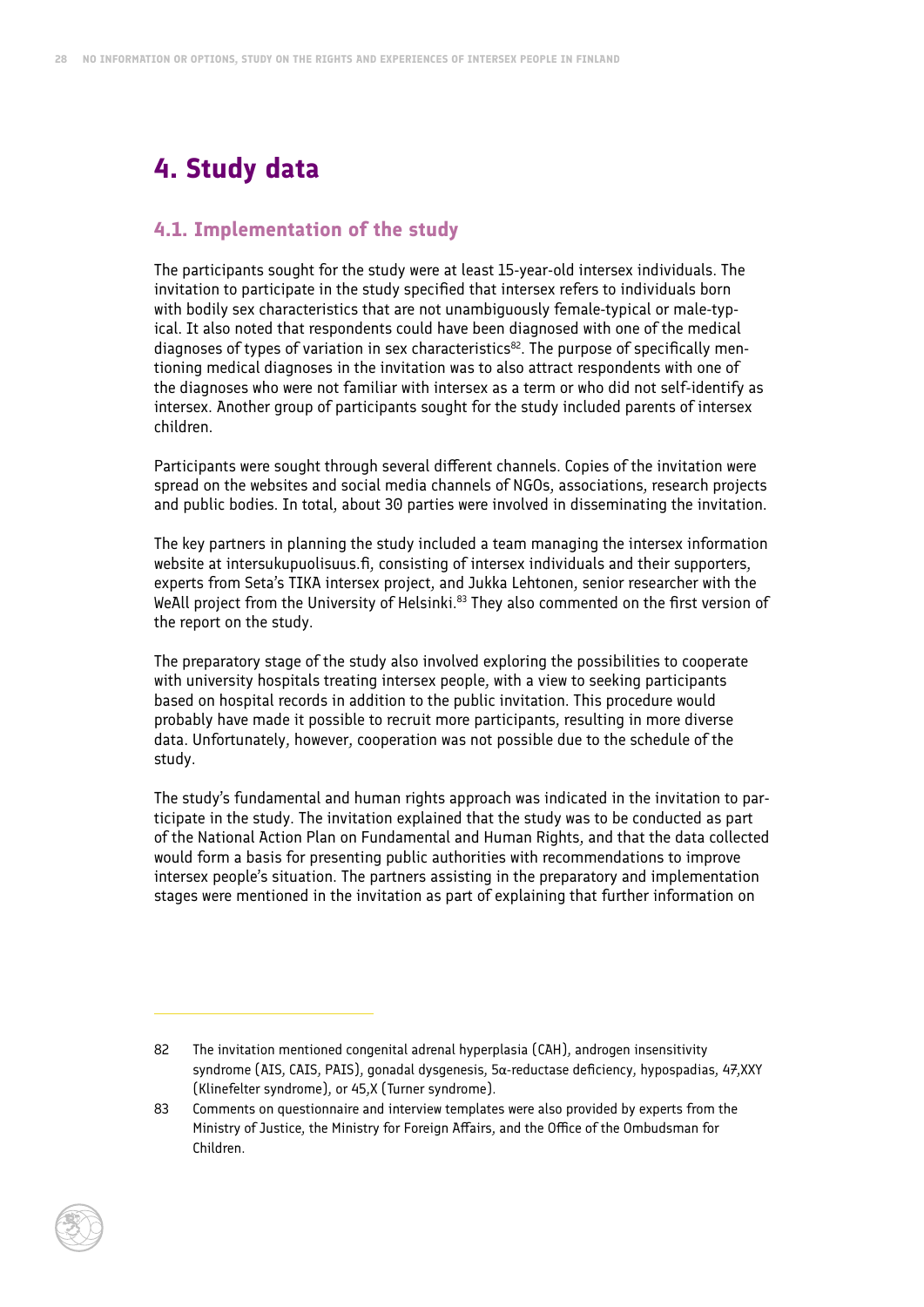intersex issues and intersex people's peer support activities was available on the intersex information website at intersukupuolisuus.fi and through Seta's TIKA intersex project.

As being intersex is a highly personal topic, the study was carried out with special attention to research ethics. In keeping with the research ethics guidelines specified by the Finnish National Board on Research Integrity (TENK), every effort was made to pay special attention to showing respect for the rights of the research subjects to self-determination; avoiding any harm; and ensuring data protection and privacy.<sup>84</sup>

Data was collected from intersex individuals and parents of intersex children by means of online surveys and interviews. The online surveys were implemented in Finnish and Swedish and published on the Equality.fi website managed by the Ministry of Justice at yhdenvertaisuus.fi. Responses to the online surveys were provided both in Finnish and Swedish. The interviews were conducted in Finnish. They were carried out in different parts of Finland, in a quiet place, such as the interviewee's home, a library or some other suitable location. One interview was conducted over the phone. The interviews were recorded on a recording device and transcribed.

The online survey and interviews for intersex individuals covered the following three themes: experiences of medical practices; experiences of impacts of being intersex on life; and good practices for promoting intersex people's equality and non-discrimination. Intersex children's parents were asked about their experiences relating to their child's healthcare and to the ways in which their child being intersex had affected their lives. The study also collected parents' views on good practices for promoting intersex people's equality and non-discrimination.<sup>85</sup> While the interviews advanced in line with the key

- 84 Finnish National Board on Research Integrity (TENK) (2012): Responsible conduct of research and procedures for handling allegations of misconduct in Finland. The participants were informed of data protection as follows: "Participation in the study is completely voluntary and you will not receive any compensation for participation. You do not have to answer all questions included in the online survey and the interview and you are free to revoke your consent to participation at any point whatsoever without giving any reason. The information collected through the survey and interview will be used to draw up a report on the experiences of intersex individuals with funding from the Ministry of Justice and the Ministry for Foreign Affairs. The study will be carried out anonymously. It does not intend to collect any information that would allow individual respondents to be identified. The study will be reported in such a manner that individual respondents or their responses cannot be identified. The data will be processed using secured network drives and secured storage media. The Ministry of Justice functions as the controller responsible for processing the data collected as part of the study. The purpose of processing the data and drawing up the report is to promote intersex people's rights to self-determination (Constitution of Finland, section 7, subsection 1, and section 22), in keeping with the National Action Plan on Fundamental and Human Rights. For information on data protection in the activities of the Ministry of Justice, please visit <https://oikeusministerio.fi/tietosuoja>."
- 85 Intersex respondents spent an average of about 40 minutes filling in the online survey and the interviews took about 1.5–2.5 hours each. The parents spent an average of about 30 minutes filling in the online survey and the interviews took about 1–2.5 hours each.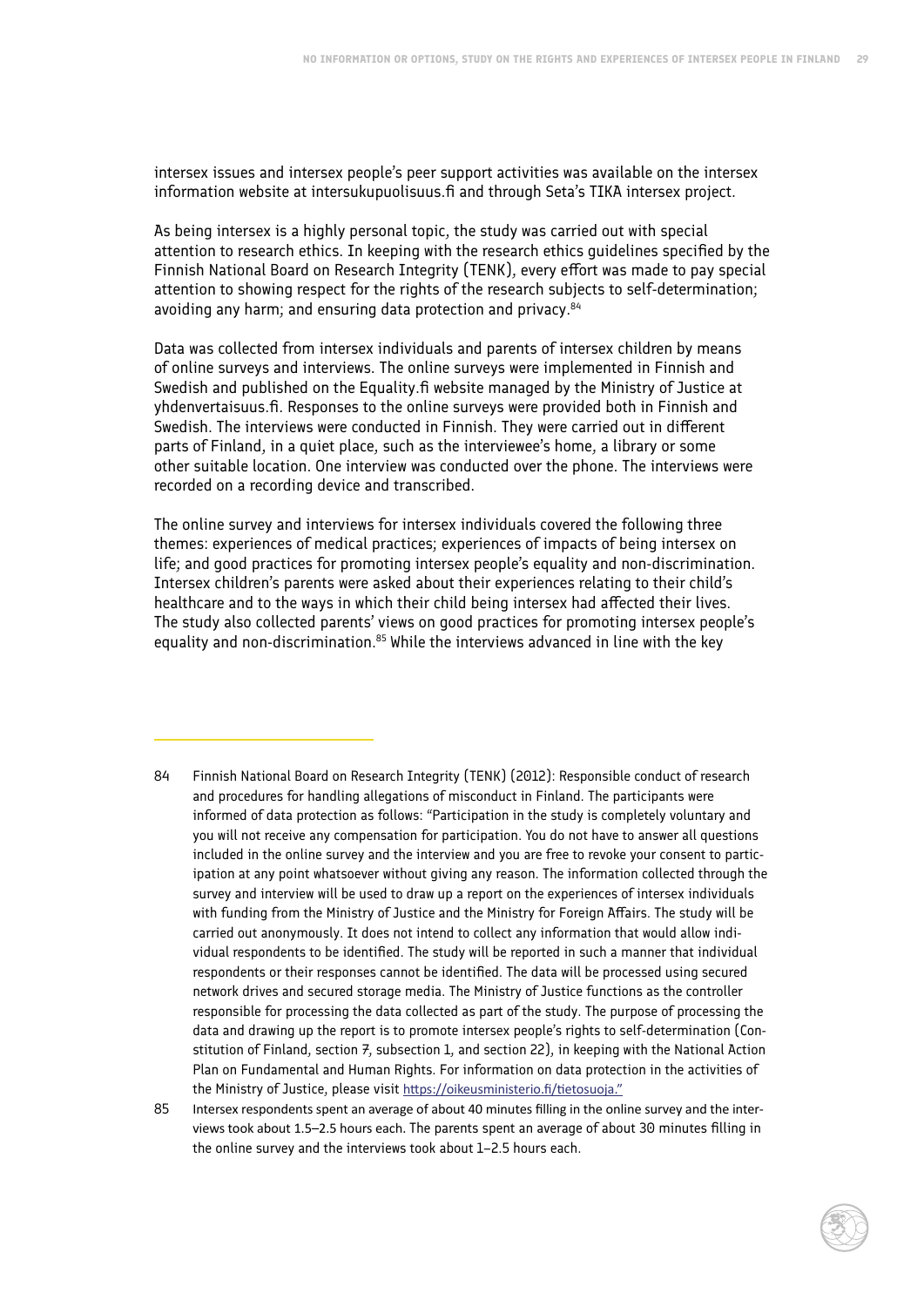<span id="page-35-0"></span>themes, the interviewees were also given a chance to bring up issues outside the scope of the themes, if they felt that these were relevant to the study.

At the beginning of each interview, the author of the study provided information about the study and its implementation, introduced themself and checked whether the interviewee had any further questions about the study.

At this point, a number of interviewees wanted to ask how intersex was defined in the study. They explained that they asked this because they wanted to make sure whether they were able to participate in the interview. They verbalised this experience by saying that they were not certain whether they were "sufficiently" intersex or whether they were "even really" intersex, for example.<sup>86</sup>

The interviewer repeated the definition of intersex used in the study for them, explaining that the interviewee does not need to have any of the medical diagnoses of types of variations in sex characteristics, for example, in order to participate in the study. There are a number of reasons for this approach. The purpose of the study is to explore people's experiences from the perspective of fundamental and human rights. In this context, the type of diagnosis that an individual has, or whether they have any at all, is of secondary concern. Due to shame and secrecy, intersex people are not necessarily even aware of their diagnosis, even if they had undergone several operations to modify sex characteristics, as indicated by the study data.

All those who asked this question at the beginning of an interview eventually decided to participate in the study. In the course of these interviews, it emerged that all those who had initially posed this question also had an intersex-related diagnosis or experiences of medical interventions. However, their hesitation about whether they were "sufficiently intersex" aptly reveals how suppressed and stigmatised an issue being intersex still is in some respects. 87

The actual interviews mainly commenced in one of two ways: either the author of the study started to ask questions relating to the first theme, or the interviewee began to freely tell their own story. As a result, the interviewer's role took different forms in different interviews. In all interviews, the interviewer asked probing follow-up questions based on what each interviewee had told. The interviewees were also given a chance to check their quotes before the study report was published.

#### **4.2 Data and participants**

The questionnaire surveys were filled in by 8 intersex individuals and 3 parents. Interviews were conducted with  $\overline{z}$  intersex individuals and 3 parents. Three of the interview and survey

<sup>86</sup> Respondents' experiences relating to this aspect will be discussed in Section 6.1 below.

<sup>87</sup> See also Janik Bastien-Charlebois (2015): My coming out: The lingering intersex taboo.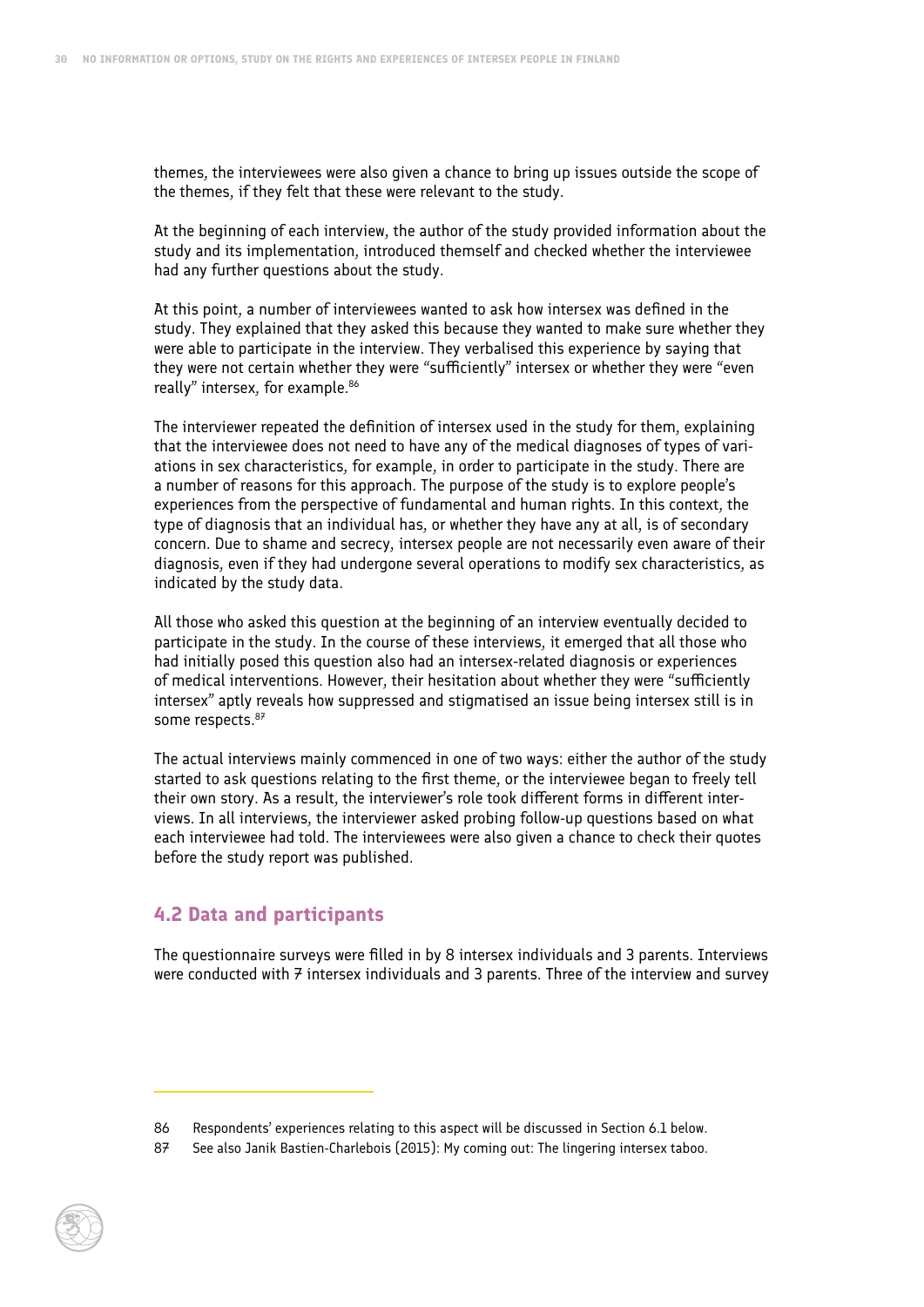participants were the same individuals.<sup>88</sup> In other words, a total of 18 people participated in the study.

The intersex individuals who participated in the study were born between 1950 and 2003. Four of the respondents were born between 1990 and 2003, another four in the 1980s, two in the 1960s, one in the 1970s, and one in the 1950s.

The six parents participating in the study had a total of seven intersex children. Four of the children were born between 2010 and 2019, one was born between 2000 and 2009, one in the 1990s, and another one in the 1970s.

Most respondents had received one of the intersex-related diagnoses. Four intersex respondents reported that they had never received any specific diagnosis. Based on the medical interventions that they had undergone, however, they had made their own assessments about what their potential diagnosis might be. Two respondents did not indicate what intersex-related diagnosis they had received. One of these respondents reported that they had experiences of medical practices related to them being intersex.

The most common diagnosis received by respondents was androgen insensitivity syndrome (AIS) and its different forms. Five intersex respondents and four of the children whose parents participated in the study had been diagnosed with AIS. Other respondents had been diagnosed with congenital adrenal hyperplasia (CAH), various forms of gonadal dysgenesis, various forms of sex chromosome mosaicism, Mayer-Rokitansky-Küster-Hauser syndrome (MRKH), 47,XXY (Klinefelter syndrome), 45,X (Turner syndrome), and hypospadias<sup>89</sup>. The number of respondents who or whose child(ren) had received one of these diagnoses was 1–2. Some had more than one of the above-mentioned diagnoses, such as both sex chromosome mosaicism and hypospadias, Klinefelter syndrome, or Turner syndrome.

# **4.3 Reporting the data**

The following two chapters describe the experiences of the intersex individuals and parents of intersex children who participated in the study. The chapters include plenty of direct quotes from the respondents so as to make their own voices and stories heard in the study. Quoting the respondents' own expressions and word choices may also make it

<sup>88</sup> In addition, the survey was filled in by one respondent who was excluded from the data analysis. This respondent, born in the 1960s, had only filled in the mandatory question about the decade of birth and left some positive feedback on the fact that the study was being carried out. The respondent had copied the questions for their own use with the intention of exploring their own experiences.

<sup>89</sup> Hypospadias is a medical classification that refers to a condition of varying degrees where the urethral opening is on the underside of the penis rather than the tip. This particular case was so-called proximal hypospadias, which is a variation of sex characteristics commonly classified as intersex.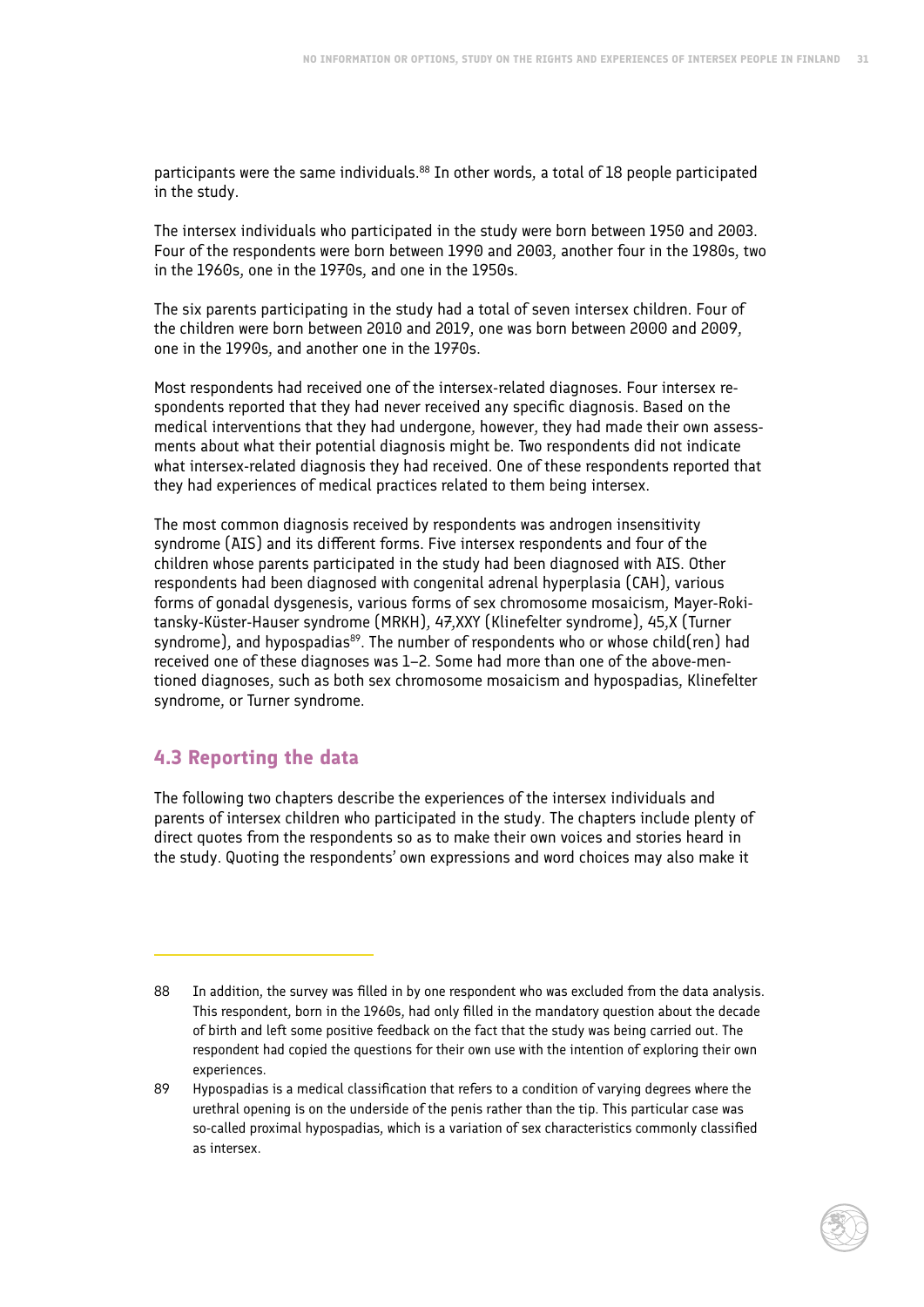easier to understand intersex people's experiences, which may otherwise remain distant for someone who does not have any personal point of contact with the subject.

In order to improve readability, however, the quotes have been slightly edited by removing some characteristics of spoken language, filler words and repetitions. This is justified because the study focuses on the respondents' experiences, not on linguistics.

Quotes have also been edited to lessen the chance of identifiability. The responses have been scrubbed of identifiable details, such as names of places. Changes have also been made to some details relating to the variation of sex characteristics the individual respondents or their children have. The respondents' names have also been changed, with the exception of the three individuals who chose to be featured under their own names<sup>90</sup>. Some of the quotes are, however, cited without a pseudonym to reduce the chance of identifiability. The ages of respondents or their children are reported within the range of +/-4 years or by decade of birth. All Swedish quotes were translated into Finnish.

The data and participants of the study do not constitute a quantitatively representative sample of intersex people in Finland. The information obtained from the respondents cannot be generalised; nor does the report provide a comprehensive picture of intersex people's experiences in Finnish healthcare services and society. Instead, the views and experiences presented in the report are profound and informed descriptions of the kinds of experiences and issues that intersex people and their parents are living with in Finnish society. As such, they are unique, valuable and important. In the absence of comprehensive research<sup>91</sup>, the respondents' experiences of medical practices and the impacts of these on their lives also provide valuable information for the purposes of modernising intersex-related healthcare and safeguarding intersex people's fundamental and human rights more effectively.

- 90 In this report, the interviewees with female names are referred to using female names; those with male names are referred to using male names; and those with gender-neutral names are referred to with gender-neutral names. Online survey respondents (whose names are unknown) are referred to using female, male or gender-neutral names. All interviewees are referred to with the gender-neutral pronoun 'they', as the interviews were conducted in Finnish and the respondents were not asked for their preferred English pronoun. Finnish language has only one pronoun 'hän', which is gender-neutral.
- 91 One of the common challenges for research concerning intersex people is the difficulty of reaching intersex individuals and low participation rates in studies. By way of example, the recent EU-funded dsd-LIFE study, covering six European countries and 14 medical centres, only achieved a 30% response rate, which is why the study points out that the responses can mostly be seen to give some indication of the experiences of the individuals who were being treated at the medical centres concerned when the study was carried out. See Thyen et al. dsd-LIFE research group (2018): Quality of health care in adolescents and adults with disorders/differences of sex development (DSD) in six European countries.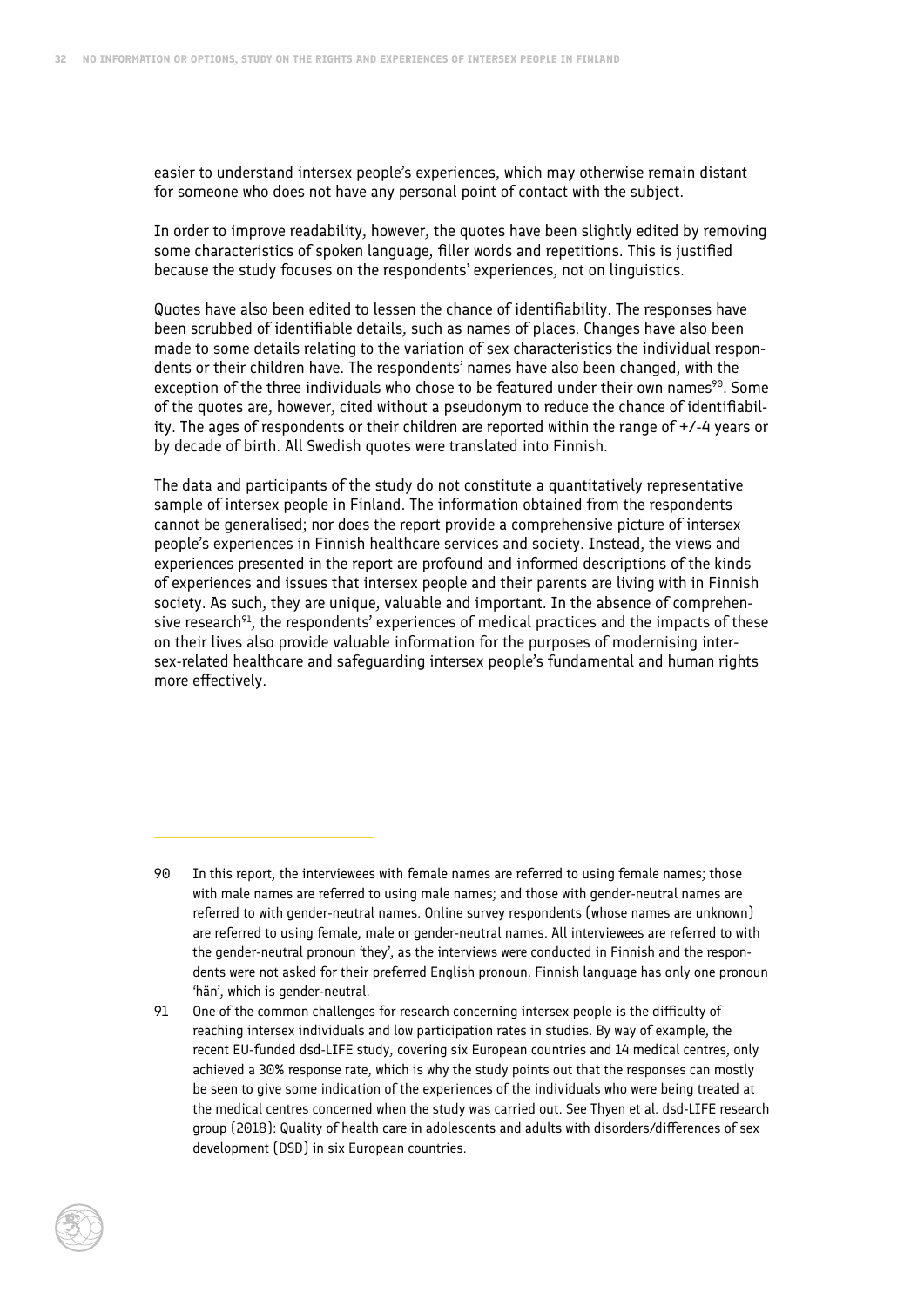# **5 Experiences within healthcare services**

# **5.1 Learning about being intersex**

## INTERSEX PEOPLE'S EXPERIENCES

The respondents had mainly found out about being intersex (in this context: about their medical diagnosis) in one of three ways: they had either heard about it during a doctor's appointment or from their parents, or they had read about it in their patient records. About half of the respondents had learned about their intersex-related diagnosis when they were teenagers and another half in their adulthood. One respondent had found out about it before the age of ten.

The respondents' experiences were very different. A factor common to all of the responses was, however, that none of the respondents reported ever hearing the word intersex being mentioned by anyone. Nor had they been told about the diversity of human sexes and the natural bodily variations in sex characteristics. All of the respondents had typically received information that only concerned their medical diagnosis. In most cases, respondents had felt that this information was somehow tinged with negative overtones.

Most respondents had learned about being intersex - or, rather, about their diagnosis during a doctor's appointment in connection with hearing about the results of a test or examination<sup>92</sup>. This had generally taken place when the respondents were aged between 12 and 17. They had gone to see a doctor with their parents to find out the reason for symptoms such as stomach-aches, delayed puberty or stunted growth.

In such cases, discussions with the doctor had typically concentrated on the ways in which the physical characteristics of their bodies were "abnormal". By way of example, some respondents had been told that they had "a boy's chromosomes", or that their hormonal activity or genitalia were somehow "abnormal" or "deficient". A number of respondents had also been told that they would not be able to have biological children, if this was associated with the variation of sex characteristics they had. Some respondents had been told about their diagnosis at the same time, while others had not. In this context, respondents had also typically been informed of the types of interventions that would be performed next.

Respondents described these experiences in different ways. Some described them as confusing and scary; others said that they had not properly understood what was going on. Some explained that they had initially been in mild shock but had then became mainly curious about being intersex and sought to read up all the information available on the subject.

<sup>92</sup> Examples include chromosomal blood tests and ultrasound examinations.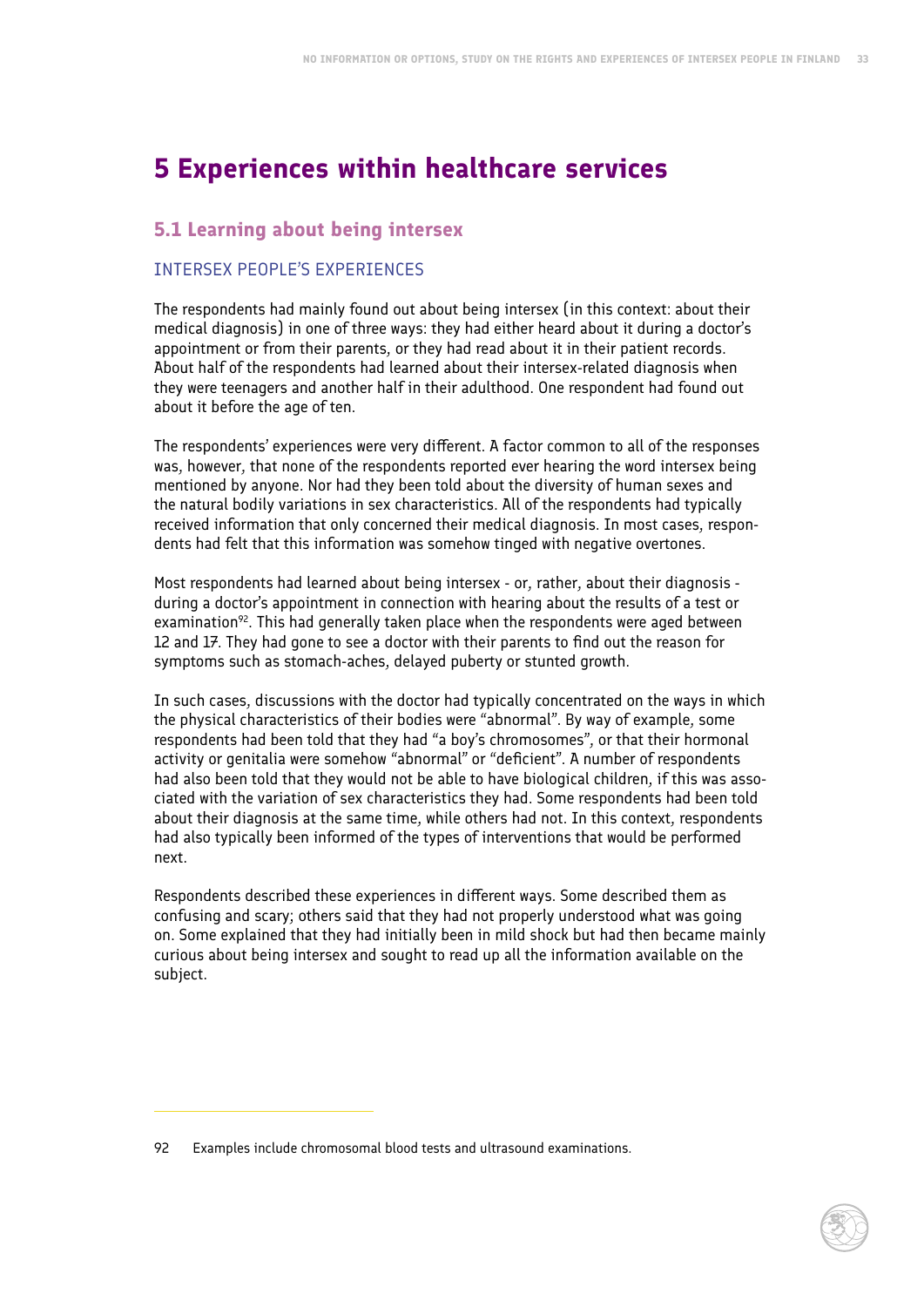Terhi<sup>93</sup>, 39, for example, was at lower secondary school when they<sup>94</sup> learned about being intersex from their doctor, where their mother had taken them to find out the reason for Terhi's constant stomach-aches.

*"I was told, 'You'll have some tests and operations and everything will be sorted out. You'll be a completely normal girl.' That was the message I picked up. Afterwards, I read in my records that 'the patient intellectualises everything and she will have problems internalising what is now happening to her womanhood'."*

Pauliina, 32, was an adolescent when a doctor told them that they did not have a uterus. They had seen a doctor at their mother's insistence because they had not yet started menstruating.

*"I was reluctant to see a doctor, but my mum made me go. We went to see a gynaecologist and it was gross and distressing. I had a scope and then I had a doctor's appointment. The doctor told me that I didn't have a uterus. I don't really remember the details, but the feeling I remember was that it didn't actually have much of an impact on me. It feels like it was a bigger deal for my parents and the doctor. I probably didn't come across very shocked by this, because the doctor said to me, 'Perhaps you will give this more thought in the future.'"*

Sofia, 25, learned about being intersex around 2005 when they were twelve. They were told that they had androgen insensitivity syndrome and "a man's chromosomes". They reported that they would also have wanted the doctors to have told them that they were intersex. The same wish was expressed by the majority of the respondents.

*"My endocrinologist was a lovely person, a woman of about forty. I remember that I always felt really comfortable at her appointments. Everyone was really nice. But no-one mentioned the word 'intersex' to me; all they were saying was that I had 'a man's chromosomes'. It was really confusing. I was totally like, was I a girl or a boy now, or what was this thing all about. There was just an awful lot of all those medical terms that they were using. The main thing that I got out of it was the knowledge that I couldn't have biological children. I would have hoped that they would have told me about being intersex. It would have made it clearer to me what this was all about and it would have helped me create and deal with my own identity."*

Another aspect of learning about being intersex that emerged from the data was that some respondents had never really been told anything about the subject as such by anyone; instead, they had found out about it themselves in adulthood when they had felt the urge

<sup>93</sup> Terhi, Mariaana and Sara are featured under their real names in this report. The names of the other respondents have been changed. Data anonymisation is discussed in more detail in Section 4.3 above.

<sup>94</sup> All respondents are referred to with the neutral pronoun 'they'. The interviews were conducted in Finnish and the respondents were not asked for their preferred English pronoun. Finnish language has only one pronoun 'hän', which is gender-neutral.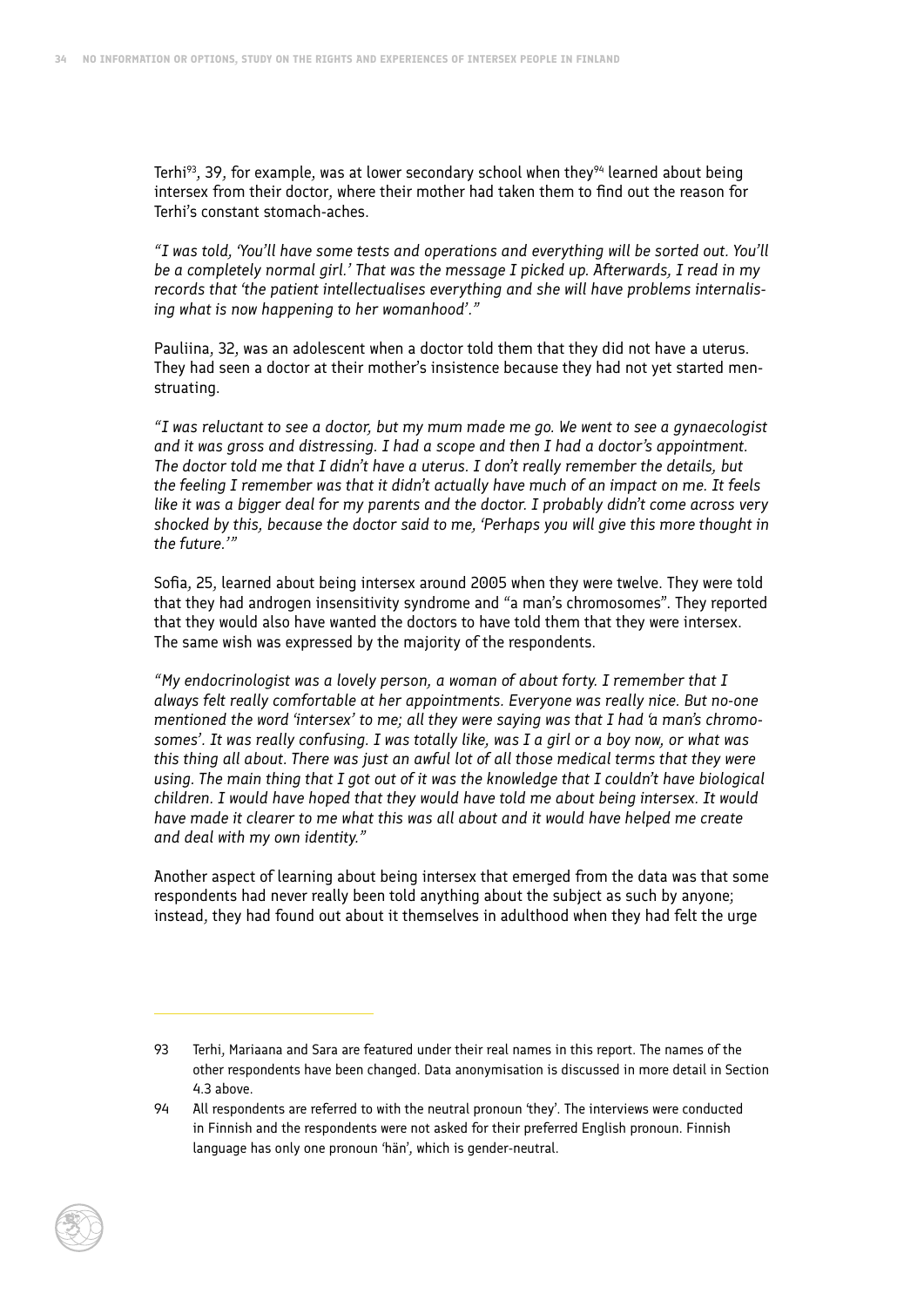to explore it on their own. The way in which these respondents had found out about being intersex clearly goes to show the secrecy and suppression around being intersex, especially in earlier decades.

At the same time, these respondents' experiences also highlight how traumatising childhood interventions aiming to modify sex characteristics can be. These respondents were aware of their childhood doctors' appointments, or they might even still have regular medication and contact with a doctor. However, they did not know what the doctor appointments or their medications pertained to.

Kape, 47, for example, reports that they had been on hormone therapy well into their 30s without really knowing why. They describe taking "hormone pills" as a "confusing part of life that didn't really even exist".

Here is how Kape recounts their experience:

*"I've always known something. But the suppression and secrecy around this has been so deep that it took me until my thirties to be able to start putting these things together. Those childhood doctors' appointments and the fact that I'm taking hormone pills. After all, I've been putting them in my mouth all by myself. But it had somehow become such a normal thing, like brushing your teeth, that I didn't even think about why I was taking them every day.*

*"When I finally set out to find out about it, I searched for information online and put things together in my mind. Then I went to see a doctor and asked for some tests. I said to the doctor that 'I'd like to have an explanation now for why I'm using these hormone pills' and told them about the doctors' appointments when I was little and the scars that I have on my body. I was tested for hormone activity and chromosomes and the doctor made an assessment of what had been cut off from my body when I was a child."*

Elina, 36, also did not learn about being intersex until they set out to find out about the matter as an adult.

*"I was never told that I was intersex, not by a doctor or by anyone else. All that I was ever told was the notion that I was born defective and I needed to have surgeries and operations to become whole."*

*"When I went to [name of hospital] for treatment for the last time in the mid-2000s, I got to read my patient file. The nurses didn't want to give it to me. I only got it after I really put my foot down and insisted that it was my right. I wanted to see the whole file because I had no idea why I was there and what had been done to me."*

*"In the papers, I read the term 'androgen resistance'. That's when I started searching for information online. I googled 'androgen resistance' and found further information. However, it took another two to three years until I finally ordered all of my patient records from the hospital. That's when it really dawned on me what had actually been done to me."*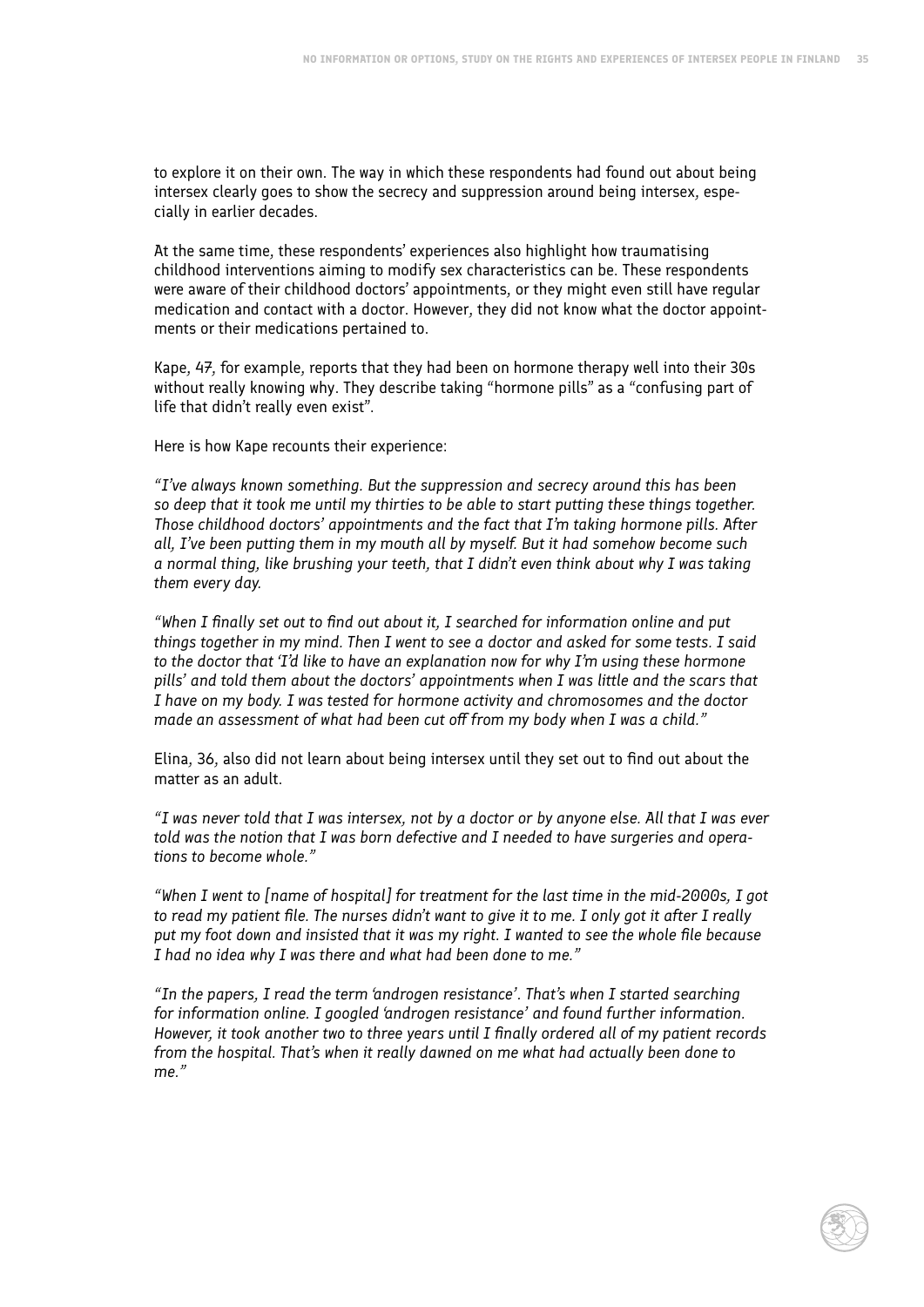Besides Elina, another two respondents' stories also pointed to the phenomenon found in international research where intersex people's patient records tend to 'disappear' or their access to their patient records is restricted<sup>95</sup>.

Kape describes the issue as follows:

*"I don't have any diagnosis whatsoever; it's not possible to give one based on the available information. I have tried to obtain my medical charts, but I was told that some of the records couldn't be found while others, in turn, were secret. I got angry about this and was told in response that this was to protect the patients. This made me a bit angrier,*  like, could I perhaps have been protected some time earlier. Anyway, the thing is I haven't *received those papers. This is not a unique story. I have heard quite a few people say that many people's records have 'burnt' or vanished or disappeared."*

The patient records of another study participant, Mikko, 33, have also disappeared from the period before their seventh birthday.

Previously it has been presumed that learning about being intersex is invariably a negative experience for an individual. However, the respondents' experiences corroborate the observation made in previous studies<sup>96</sup> that the type of information provided and the way in which it is presented have a bearing on how people experience learning about being intersex.

The respondents who had received information focusing on what was "abnormal" or "deficient" or required "fixing" in their bodies reported that they had felt they were exactly like that: abnormal, deficient and in need of fixing. Similar experiences were also reported by the respondents who had not been given any reason for doctors' appointments or examinations.

Eeli, born in the 1980s, and Mikko, 33, verbalised the experience as follows:

*"I was never told anything. All I knew was that there was something wrong with me."*  – Eeli

<sup>95</sup> By way of example, in a recent Australian study (Jones et al. 2016) with 272 intersex participants, making it one of the broadest studies on intersex people's experiences, only one fifth of the respondents reported that they had been able to access all of the patient records concerning their treatment history. Earlier clinical practice guidelines used to discourage doctors from telling people about the details of their variation of sex characteristics. It was thought that this would not be helpful for their wellbeing. The secrecy has been prone to heighten people's perception that what they had was something "so awful" that it could not even be talked about. This type of secrecy is no longer being promoted in current international clinical practice guidelines. Full closure of all information is the guideline for healthcare professionals who are treating intersex individuals and children are informed in keeping with their age and maturity. (van Lisdonk 2014, 41.)

<sup>96</sup> See e.g. Jones et al. (2016, 93–95).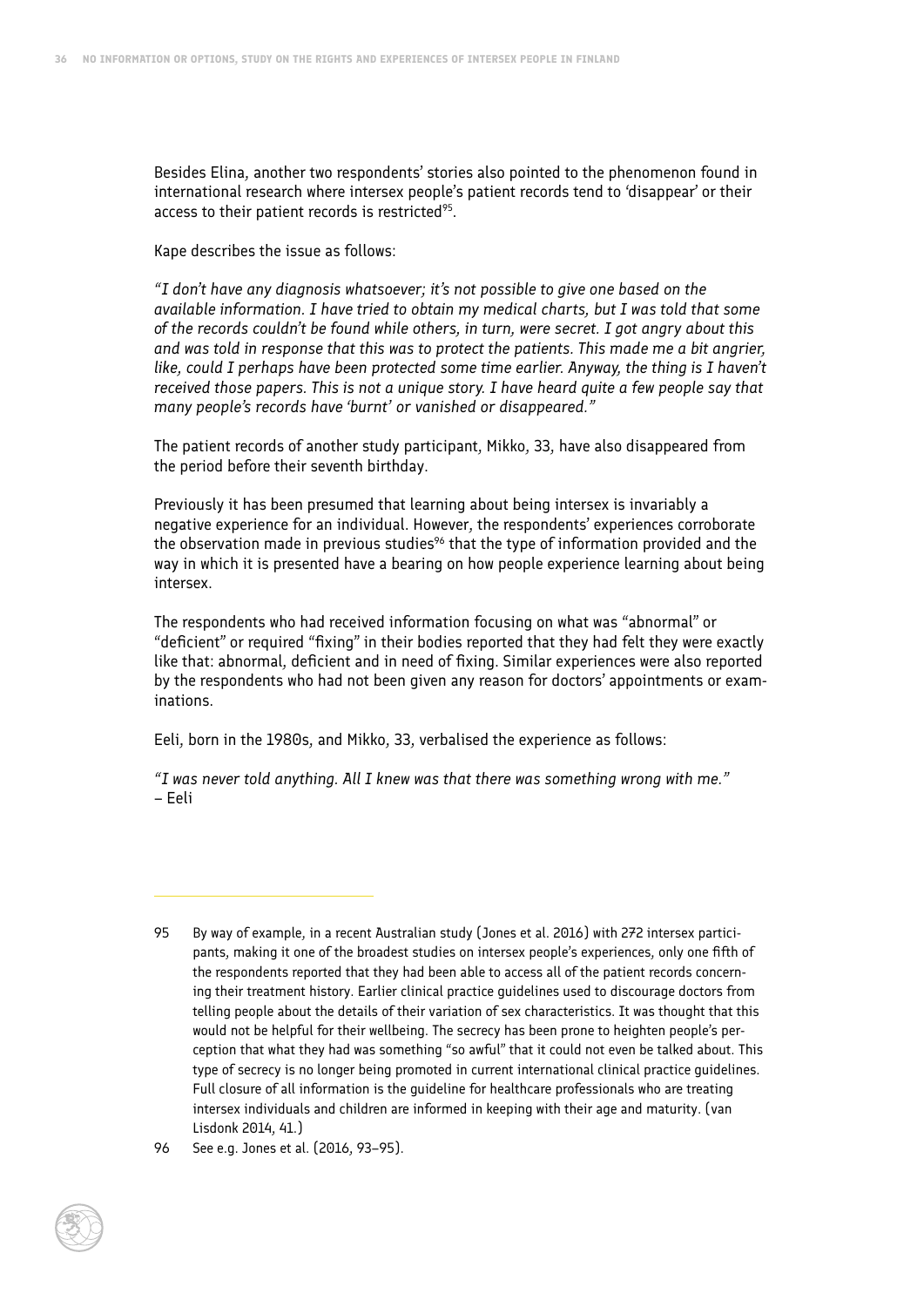*"I must have already heard when I was quite little that there was something 'amiss' in my body. I remember when my genitals were looked at when I was a child and mum didn't look at me when the doctor was examining me. She was ashamed. And that's how I also learned to be ashamed of myself."* – Mikko

However, these respondents typically described the relief they felt at the moment when they heard the word 'intersex' and found information on intersex as part of natural bodily variations in sex characteristics. As a general rule, they had found this information on their own on the internet. Once they had googled their diagnosis, they had landed on the websites of various support and non-governmental organisations. This was how they had begun to receive appropriate and comprehensive information and found peer support.

In addition to support, it was also crucial for respondents to receive information on intersex as part of natural bodily variations in sex characteristics and the diversity of human sexes in general. This had enabled them to question the disorder-oriented medical approach. It had also helped them deal with their own experiences and with the secrecy and shame they had associated with being intersex.

Kape, 47, describes this as follows:

*"The actual diagnosis is not all that important to me. But what matters is that I found out that I was intersex. It was a big explanation for a lot of things. It helped that this thing had a name and there was an explanation for all of this. So it wasn't just that there was something wrong in my head because I felt weird and had weird thoughts and memories. Of course, it was also a shock in a certain sense. But on the whole, it was a relief."*

Discovering the term 'intersex' had also helped respondents deal with their own identity.

Sofia, 25, describes this as follows:

*"It has now been much easier for me to tell people who I am and what I'm really like. I always used to be embarrassed to tell people that I had 'a man's chromosomes'. In a way, I guess I was afraid that people would find me weird. So it's been like I've had some sort of secret. That's probably what has embarrassed me, like, what if someone found out. And that's where the feeling of shame has come from."*

Learning about being intersex also came as a relief to Mariaana, 59. They only found out about being intersex in their 50s.

*"I had been looking for a reason why I was sterile for a long time. My mother's very lame explanation that I had had mumps when I was little didn't sit well with me. Mother did confess later on that, in fact, she always knew but just couldn't bring herself to say so. A couple of years ago, my sister tipped me off about the possibility of having my chromosomes tested and that's how I found out that 77% of my chromosomes were female chromosomes. It really made me feel so much better to learn about this because it explained my bodily signs and why I am not, so to speak, a 'normal man'. It was certainly an awfully good thing for me to find out."*

Mariaana says that they knew they were a girl even before the age of six, but have only been able to start a gender reassignment process a few years ago.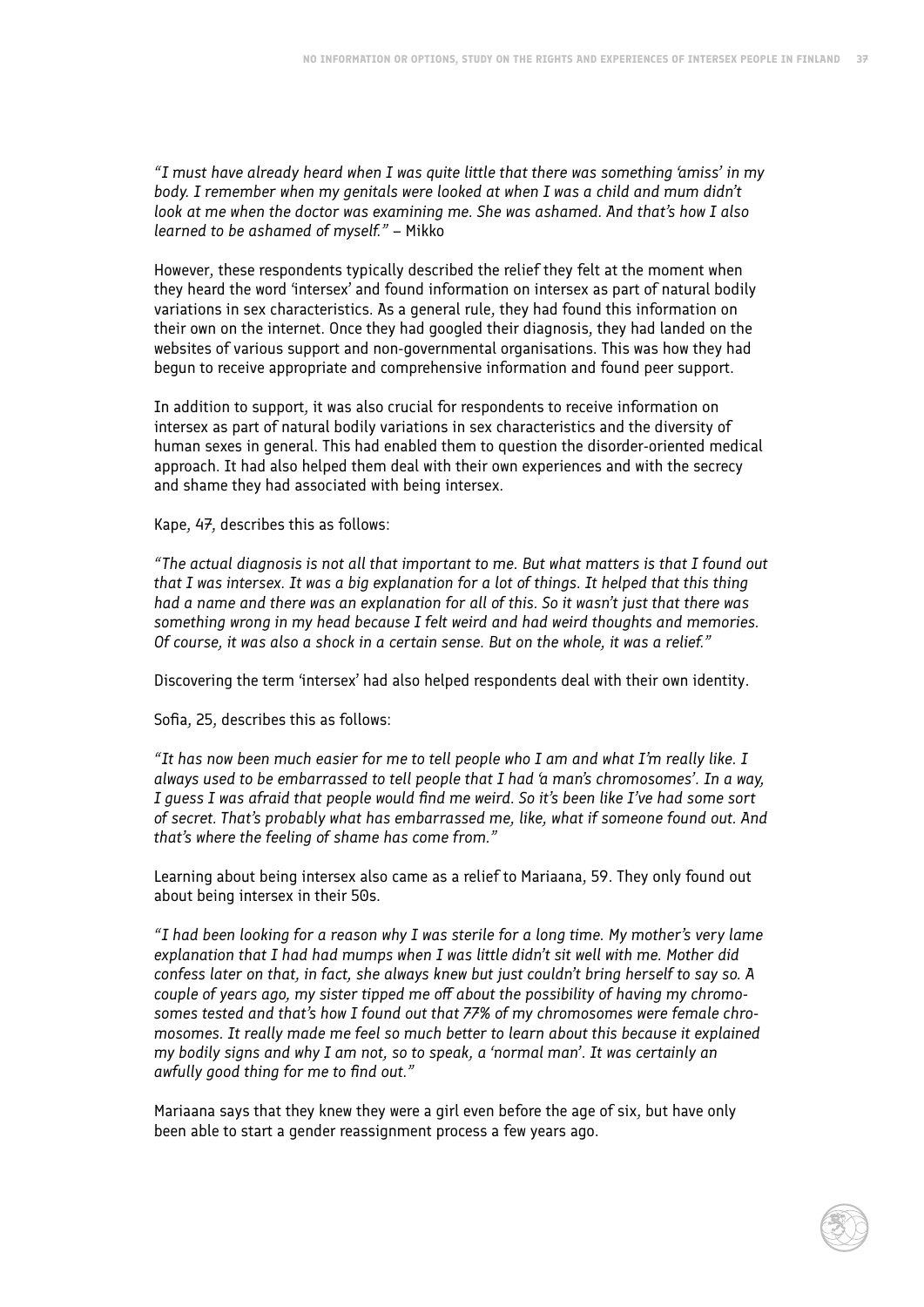The youngest participant in this study, Karoliina, in their late teens, also had a positive experience. They say that they heard about being intersex from their parents at the age of about 6 to 10.

*"I don't remember if my parents used the word 'intersex', but they told me about the bodily variation that I have. And it was in no way unusual. I have never been pigeonholed by gender, so I've just always been myself. So perhaps the knowledge just made me stronger."*

Respondents' experiences of learning about being intersex varied considerably. Since the vast majority of people only know very little about the diversity of human sexes and the bodily variations in sex characteristics, it may be confusing to find out about being intersex.

The information provided by healthcare professionals to respondents only concentrated on the medical approach. In many cases, this information also tended to be somehow tinged with negative overtones, or the situations where they found out about their status were unpleasant. None of the respondents had heard the word 'intersex' mentioned within healthcare services.

Based on the respondents' experiences, what was crucial in terms of dealing with their own experiences was to receive comprehensive information regarding variations of sex characteristics and the different aspects of being intersex. Another key aspect was learning about the diversity of human sexes and that being intersex is part of natural bodily variations in sex characteristics. The majority of the respondents had to search for this information on their own on the internet. Respondents described the discovery of this information and the word 'intersex' as a relief. It was also important for them to read peer stories and receive peer support.

#### PARENTS' EXPERIENCES

There were also considerable differences between parents' experiences of learning about their children being intersex. Parents had found out about their child having a variation of sex characteristics in very different circumstances. Some had been informed of the chances of their child being intersex during pregnancy, while others found out at the time of birth or when the child was under the age of two or approaching puberty.

The experience of learning about their child being intersex was most confusing for those parents who had no prior knowledge of the natural variations of sex characteristics. They described their experiences as a "shock" or a "bombshell". These parents had often found out about their child being intersex immediately after birth or following several examinations to determine the reason for symptoms such as absence of puberty. In many cases, the confusion and shock was also associated with the fact that they felt as if the news had simply been "blurted out" to them.

Kaarina, for example, learned about their child being intersex in the 1990s when the child was 11 years old.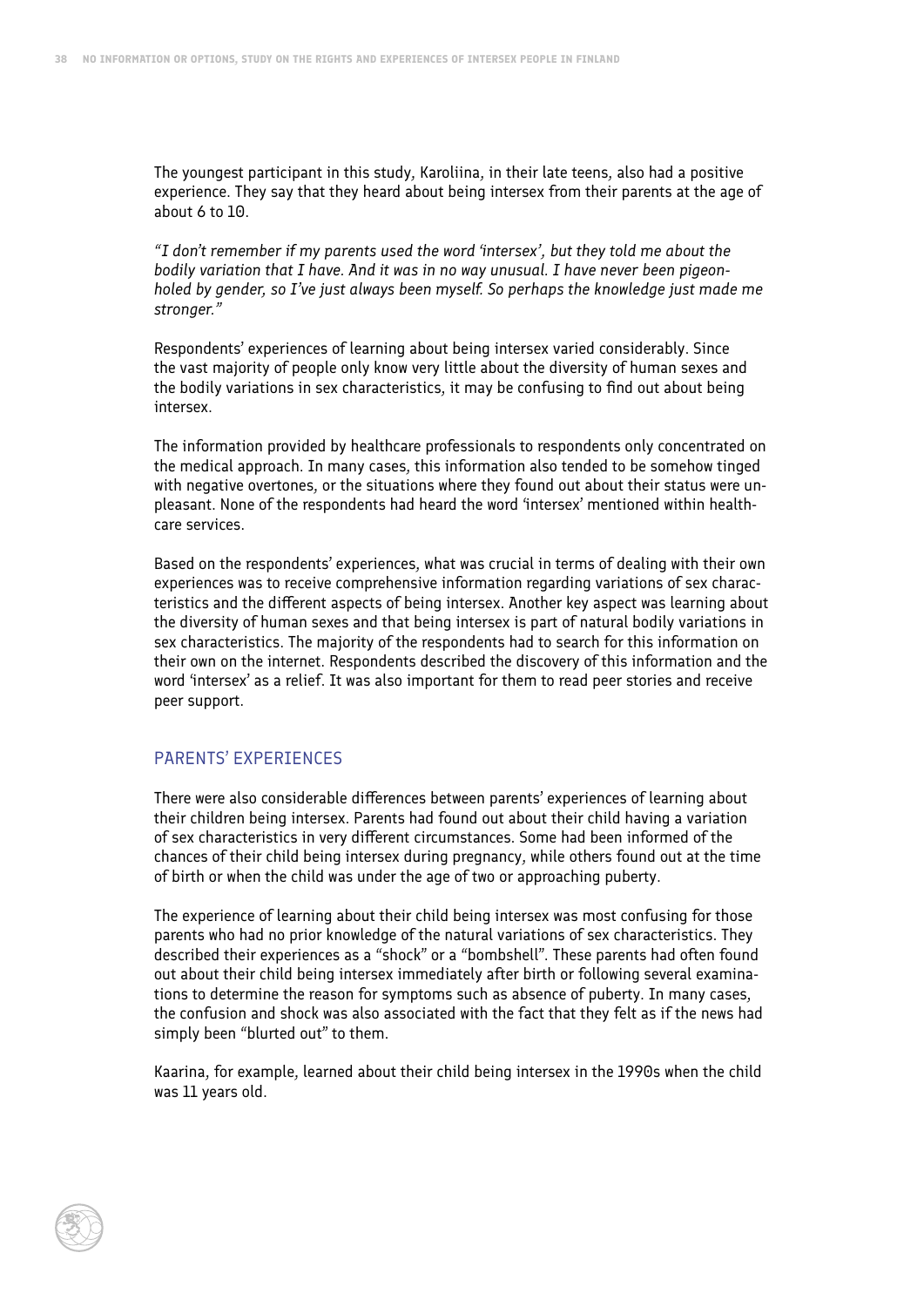*"Due to my child's symptoms, we were sent to [place name] for examinations. The paediatrician there said, without so much as an advance warning, that my child had no uterus or ovaries. My child asked what it meant. I said, 'You won't get periods and you won't be able to have a child.' My child very sad about this and I tried to make it better by saying that it would be possible to adopt a child instead."*

In many cases, those respondents who had found out about their child having a variation of sex characteristics at birth had also been told by doctors and nurses that the child's sex was "ambiguous"<sup>97</sup>. These professionals had also used expressions such as "there is some kind of problem" or "not everything is looking normal here". This sort of language had heightened the parents' anxiety about the situation.

At the time of birth, medical staff had also always hurried to determine whether there was any medical condition that might require urgent treatment. Indeed, some of those who learned about their child being intersex at birth said that the "issue of sex" made no difference to them at the time of birth. All they wanted to know was that their child was healthy.

Maria found out that their child was intersex at the time of delivery in 2014. They describe the first few days as follows:

*"They took a lot of blood tests, performed ultrasounds and monitored salt levels. We spent a total of two weeks in hospital. Among others, we saw an endocrinologist, who told me that my child was intersex. The endocrinologist also described the issue of chromosomes in great detail, drawing them on a piece of paper and explaining the subject. The endocrinologist was very good and nice. But the whole situation was pretty awful. I didn't know a thing about the subject and I had just given birth a few days ago. I just kept crying and crying. The first question that I and my spouse had in that situation was to make sure that we didn't have to be the ones to make the decision on the child's sex. The doctors replied that we didn't; it would be determined medically."*

The parents who had some prior knowledge of the natural variation of sex characteristics did not consider finding out about their child being intersex to be a particularly startling experience. In many cases, these parents had either read about the diversity of human sexes and variations of sex characteristics issues online while looking for some health-related information, or they knew about the subject through their relatives. Some of these parents actually reported that they had already had an inkling that their child might be intersex. This was due to reasons such as the child's delayed puberty and the existence of other intersex people in their extended family.

<sup>97</sup> Of course, an intersex child's sex is not in any way ambiguous at the time of birth. However, the choice of words aptly reflects the problem- and disorder-oriented approach towards the natural variations of sex characteristics in the medical world and, more broadly, in society at large.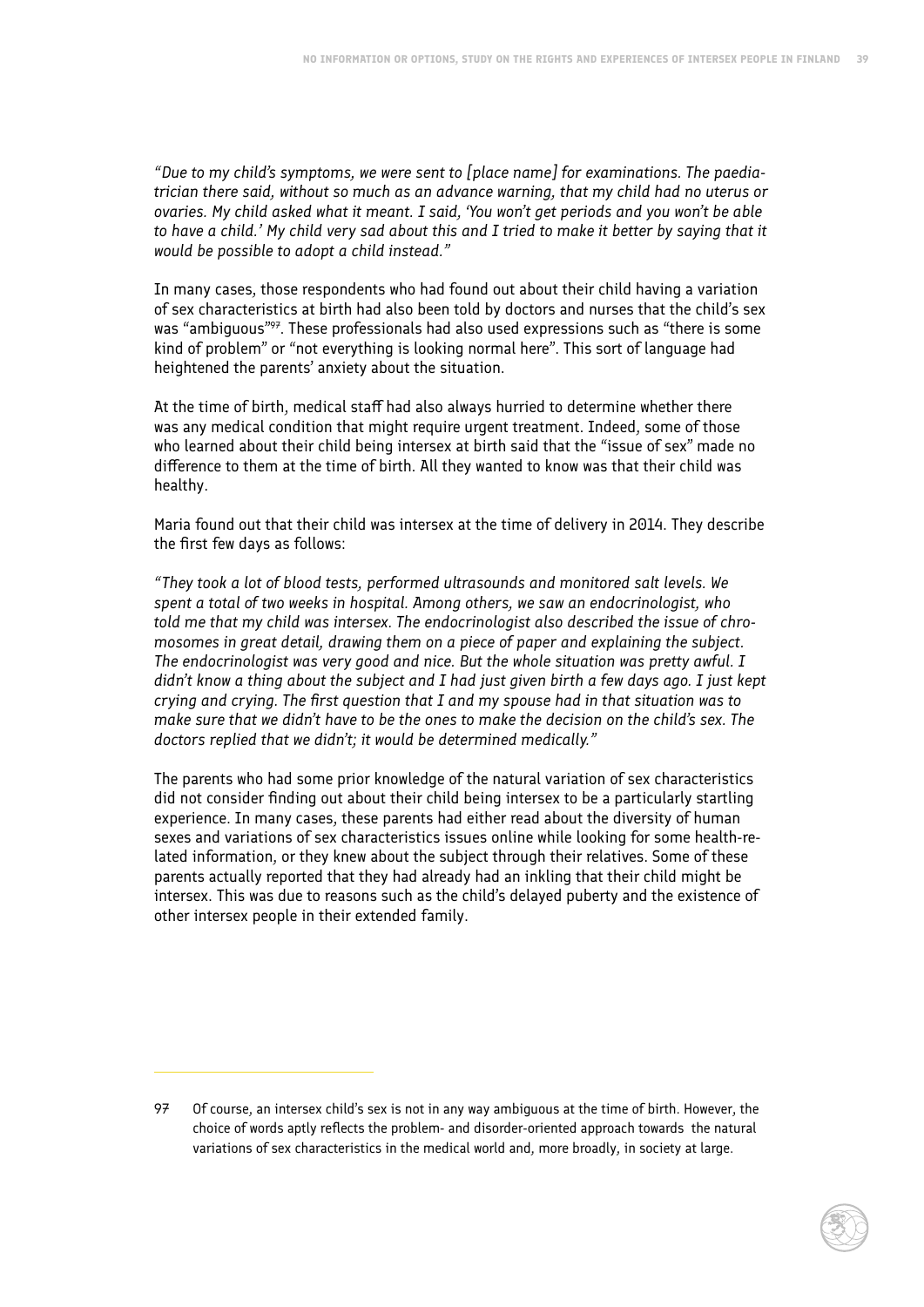By way of example, Kristiina, mother of two intersex children born in the last and the current decade, describes that learning about their children being intersex was not really all that strange.

*"When my elder child was having a hernia repair surgery at just under age two, a doctor came in to inform me of the finding. I was told that it was an abnormal finding that resembled a testicle and that it had been biopsied. Learning about my child being intersex was in no way startling. Before the surgery, I had read about girls' groin hernia online and come across some websites with information about intersex in this context. The same conclusion was also made with my younger child as a result of a hernia that occurred at the age of one month."*

In other words, parents had very different experiences of learning about their being child intersex. The aspect that all of the answers had in common was that the information that healthcare professionals had provided for parents had mainly been medicalised and focused on the types of "anomalies" that were found in their child's body.<sup>98</sup>

However, the respondents' experiences did point to one significant change that has taken place over the last few decades. At least some of the parents who had had an intersex child after the turn of the millennium had also heard the word 'intersex' mentioned in addition to going through the details of the intersex-related medical diagnoses. These respondents had neither been given any further information on the subject, nor pointed towards any sources of information or peer support. Nevertheless, when compared with the experiences of intersex individuals, the key difference was that the word 'intersex' had been mentioned to them. This had made it easier for parents to seek information on their own, which in turn had helped them deal with the issue.

## **5.2 Assigning the sex of the child**

While biological sex is not defined by any law, the Act on the Population Information System and the Certification Services of the Population Register Centre (661/2009; the 'Population Information Act') requires that each person be assigned a sex. Under the Act, each individual must be provided with a personal identity code, which includes an individual number indicating their sex. The Population Information Act does not specify that sex must be male or female; nor does it include any provisions on how to determine sex.<sup>99</sup>

In practical terms, an individual's sex is determined at birth on the basis of external genitalia and often reported to the population information system as early as during the stay at the hospital of delivery. Intersex children's sex remains undetermined after birth

<sup>98</sup> The information provided to parents concerning their child's diagnosis, related interventions and medications will be discussed in Section 5.5, which deals with access to information and making decisions.

<sup>99</sup> Rantala (2016, 10).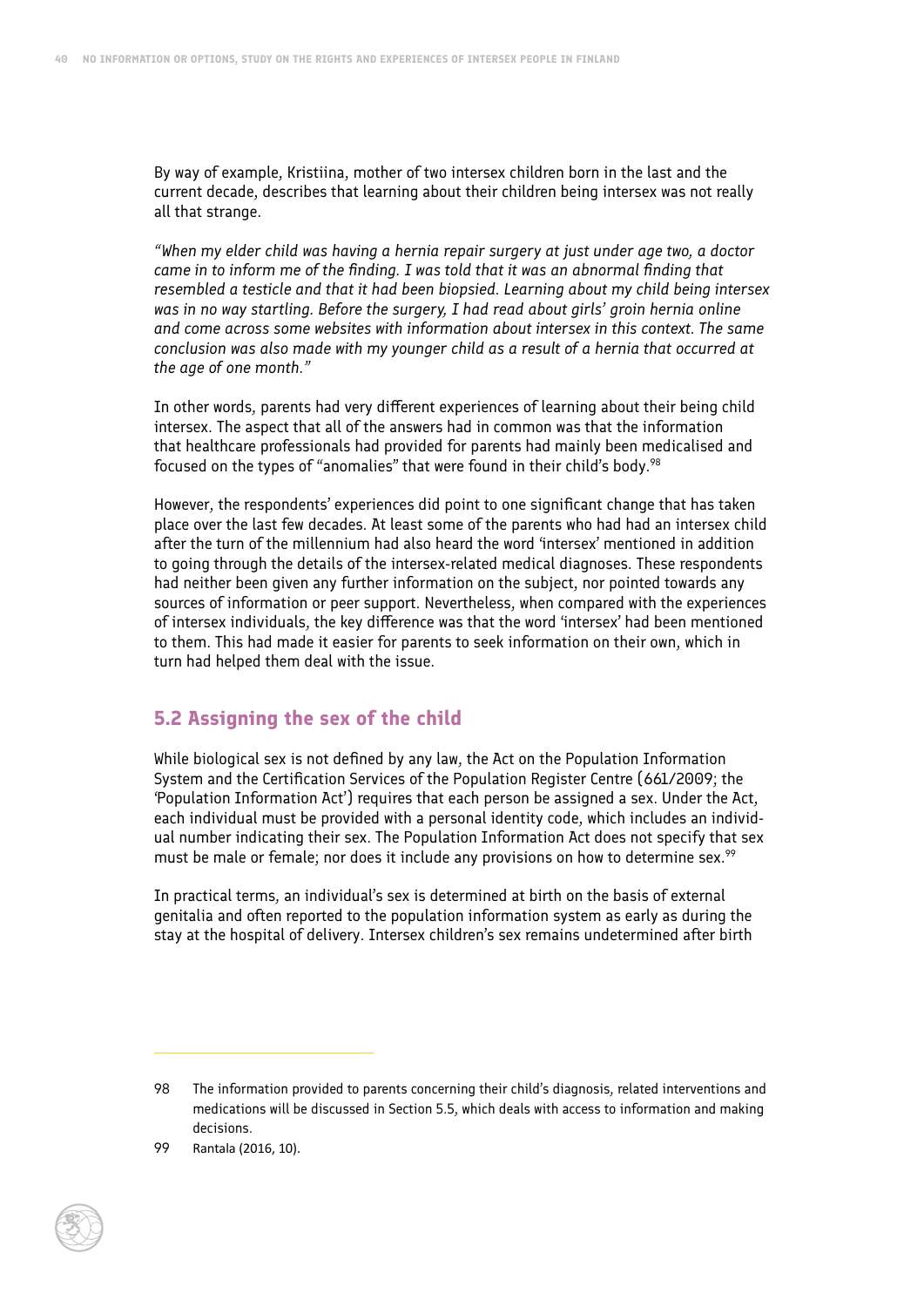until a decision on their sex is made. Once this is done, the sex will be reported to the population information system and the child will receive a personal identity code.<sup>100</sup>

ETENE's report indicates that, at Finnish university hospitals, the sex of an intersex child is, as a general rule, decided by doctors. However, some university hospitals allow the parents to participate in this decision-making process to a varying degree. Sex determination often involves various examinations, such as analysing the child's chromosomes, while ultrasound examinations are also commonly performed on the lower abdomen and genital area in order to determine internal genital structures. Following these examinations, a decision will be made on whether to determine the child's sex as female or male.<sup>101</sup>

Two of the parents participating in the study had experiences of how the sex of their children had been determined at birth.

Johanna, whose child was born in the current decade, found out about the chance that their baby might be intersex during pregnancy. At the time, however, it was stressed to them that there were very few cases where a child's sex would be "ambiguous" at birth.

Johanna reports, however, that the situation turned completely around after their baby was born: all of a sudden, it was quite clear that the child was "ambiguous in terms of sex" and that it was necessary to start determining it at once. Subsequently, they were also told by hospital staff that if a chromosome result was already available for a foetus, this information was also added to the records in advance for delivery. Johanna would also have liked to have been informed about this to be able to prepare better for the situation.

This is how Johanna describes the process:

*"After birth, they started to determine my child's sex through various tests. They tested the chromosomes and these were the same as what was tested during gestation. My child was found to have testicles and nothing else. The child's willy was measured and photographed and we were told that it was 'just barely' within the normal range; the limit was 2.5 cm or so, I think. So, my child just about cleared it to land on the boys' side. I don't know if this sort of thing has any place in today's world."*

International clinical practice guidelines provide some general guidelines for the criteria on which an intersex child's sex should be assigned as a girl or boy. However, these guidelines have been updated and revised over the last few years. The likelihood that an intersex child will want to reassign their gender from the one chosen for them at birth is also known to vary a great deal, depending on factors such as the variation of sex characteristics concerned.<sup>102</sup>

<sup>100</sup> Rantala (2016, 10).

<sup>101</sup> ETENE (2016b, 7).

<sup>102</sup> Kreukels et al. (2018).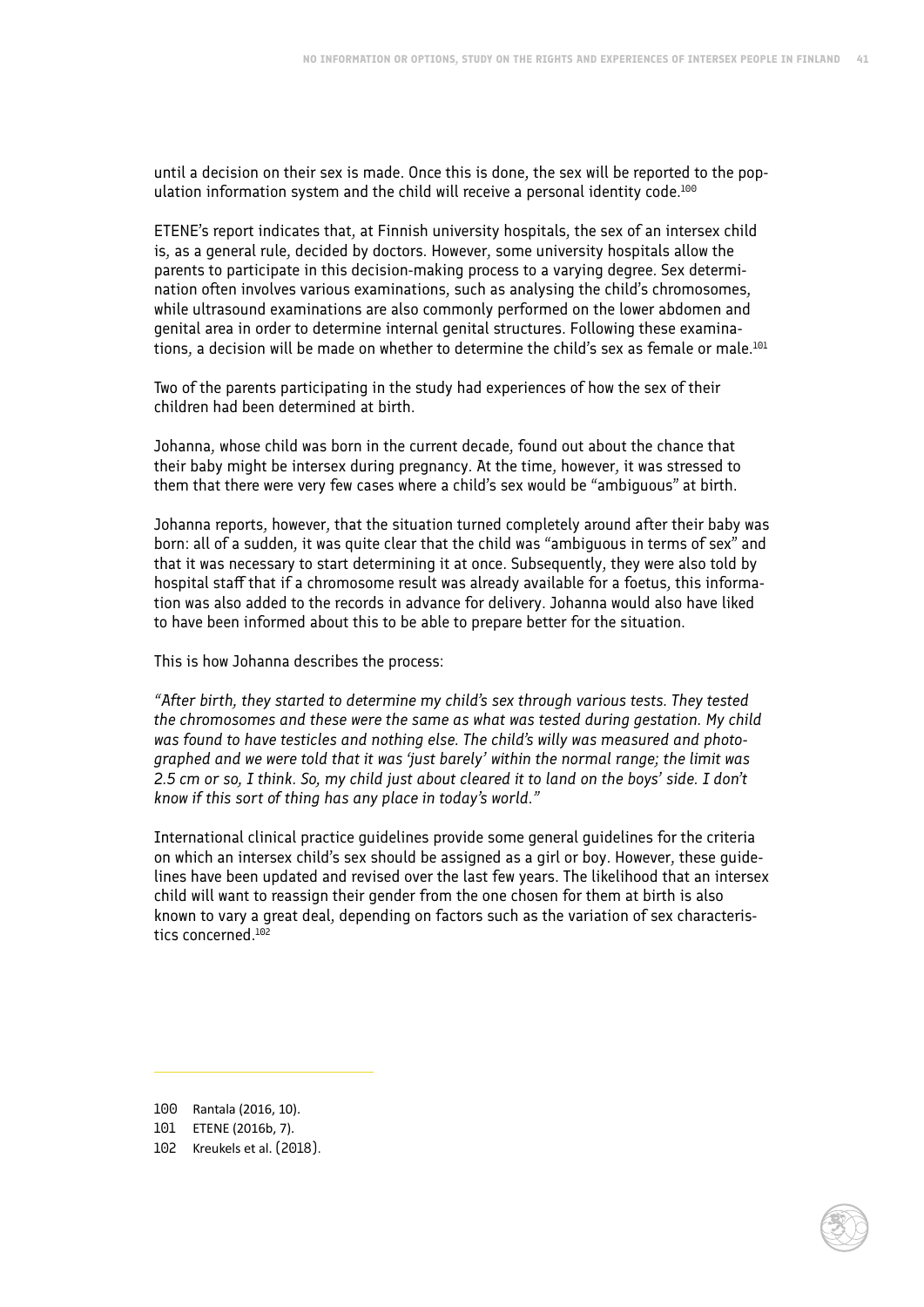At the same time, however, recent medical research has also started to pay attention to the fact that, rather than being just a male/female dichotomy, an individual's biological  $sex(as well as gender) forms more of a continuum<sup>103</sup>. An extensive EU-fundred study recom$ mends that this should also be taken into account when providing care for intersex individ $u$ als $104$ .

Johanna's experience of their child's sex determination process was, nevertheless, that there was virtually no room for acknowledging the diversity of human sexes. At no point did the healthcare professionals inform them of the chance of their child being intersex.

Johanna recounts the situation as follows:

*"About a week later, we were brusquely informed that 'it's definitely a boy'. With that, the case was closed. No-one has ever raised the possibility that our child might be intersex. This information is something that we found afterwards."*

Johanna also felt that once the decision on the child's sex was made, the healthcare professionals moved on very quickly to discuss what operations were to be performed next.

*"After the sex was decided, we were told about what they were going to do next to make the boy 'normal'. They didn't actually say so in so many words, but this was how their attitude came across to me. It was like, 'You have a son, but he's not normal or complete. That's why we are now going to perform these surgeries to make him normal.'"*

The other of the two participating parents with experience of their child's sex determination at birth was Maria, whose child was born in 2014.

Maria felt that the importance of quickly determining the child's sex was discussed a great deal during the first few days. The healthcare professionals had told them that it was important to determine sex in order to obtain a personal identity code for the child. Following a few weeks of examinations, the doctors made their decision. Maria felt that, in that instant, it was as if the fact that their child is intersex ceased to exist for the healthcare professionals. However, Maria does not think that this is the case at all.

Maria explains the matter as follows:

*"Once sex was assigned, the fact that my child is intersex was no longer mentioned at all during doctors' appointments. But it's not like my child's body has stopped being intersex now.. For instance, my child will have to be put on hormone therapy at puberty because the gonads have been removed. I don't know whether it will be possible to take my child's* 

<sup>103</sup> Kreukels et al. (2018). On the increase in medical information concerning gender diversity, see also Teemu Kärnä, Nina Uusi-Mäkelä & Aino Mattila (2018): Sukupuolen moninaisuus – lähestymistapa sukupuoleen muuttumassa [*The diversity of gender identities – Is the concept of gender changing*]?

<sup>104</sup> Kreukels et al. (2018).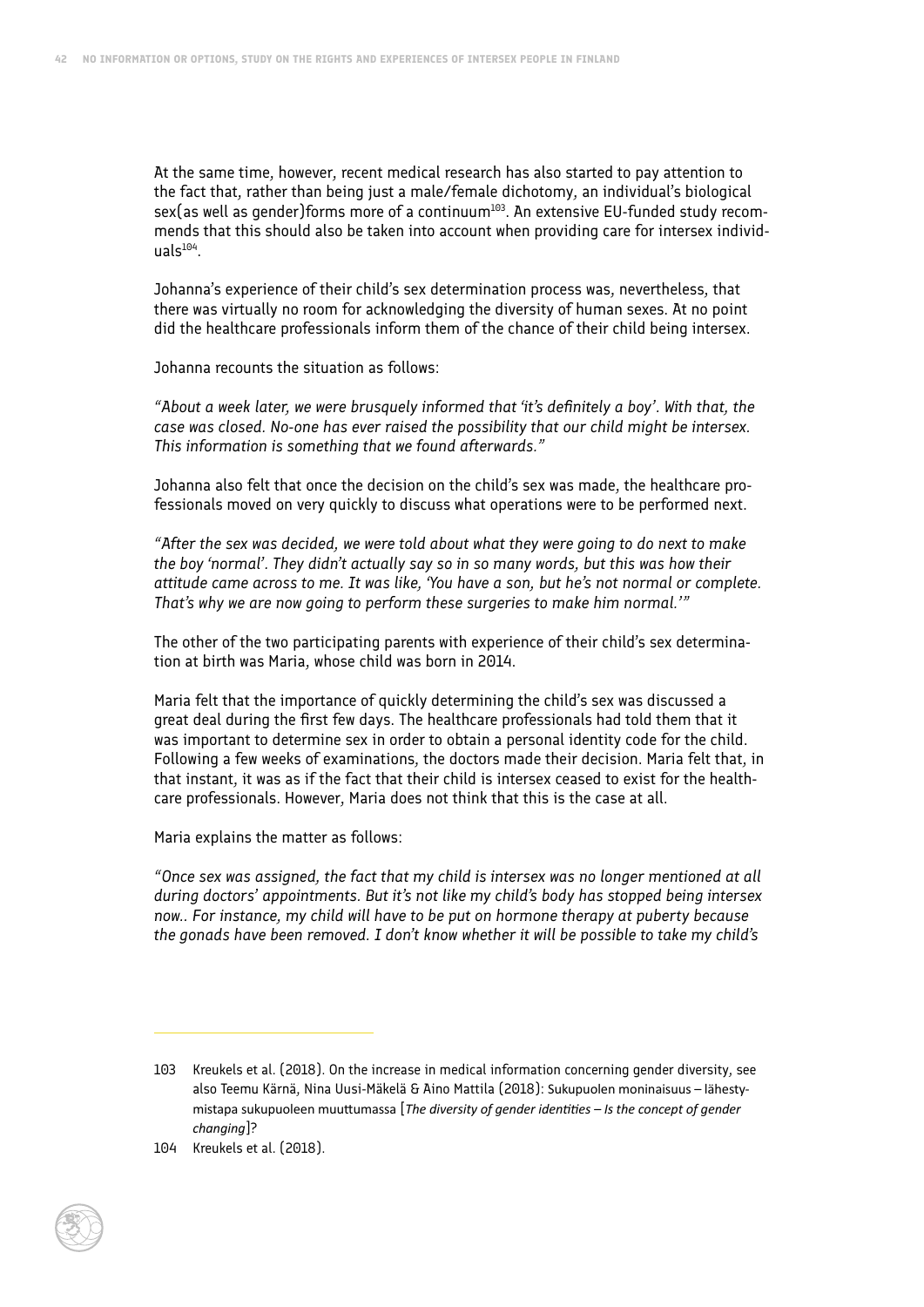*own view into account at that point. My child has now been assigned as a girl and has a girl's personal identity code. But how will they proceed if my child would rather prefer testosterone therapy instead? I don't know whether it would be possible, or whether they'll automatically prescribe oestrogen therapy."*

Two of the parents participating in the study had experiences of the process of determining their children's sex. The respondents had divergent experiences: their child being intersex had been mentioned to one of them, whereas the other had not been informed of the chance of the child being intersex. However, their experiences shared a certain sense of urgency and the fact that the child's sex came across as if it were a problem that needed to be solved. Once the healthcare professionals had 'solved' the issue of sex and a personal identity code was obtained for the child in keeping with the assigned sex, it was as if the issue ceased to exist. Following the decision, staff also moved on very quickly to discuss the medical interventions to be performed on the child.

# **5.3 Examinations, medications, surgeries and other interventions**

Ten of the 12 intersex individuals who participated in the study had experiences of intersex-related healthcare interventions.

Seven respondents shared their experiences relating to medical interventions or medication. Six of them had experiences of hormone therapy, while experiences of genital surgeries<sup>105</sup> and vaginal dilations<sup>106</sup> were reported by four and three respondents, respectively. Four of these seven respondents had experiences of two or three of the above-mentioned interventions. All of the respondents had experiences of doctors' appointments and of examinations and monitoring of sex characteristics.

All of the respondents were underage when the examinations, procedures and medications were started. Surgeries had been performed on the respondents at ages ranging from infancy to adolescence, while one of them had undergone surgery as a young adult. Dilations had been carried out in adolescence. Hormone therapy was also typically started in adolescence.

All six of the parents participating in the study had experiences of their children's intersex-related healthcare interventions. All six had experiences of the examinations of their children's sex characteristics, while experiences of children's hormone therapy and genital surgeries were reported by five and four parents, respectively. Four of the parents had children whose treatments had started in early childhood, while another two reported that treatments had begun at the onset of puberty.

<sup>105</sup> External genital or vaginal surgeries and gonadectomies.

<sup>106</sup> Vaginal dilation therapy refers to enlarging the vagina, which patients perform on themselves at home, using dilators, or dilation rods, designed for the procedure.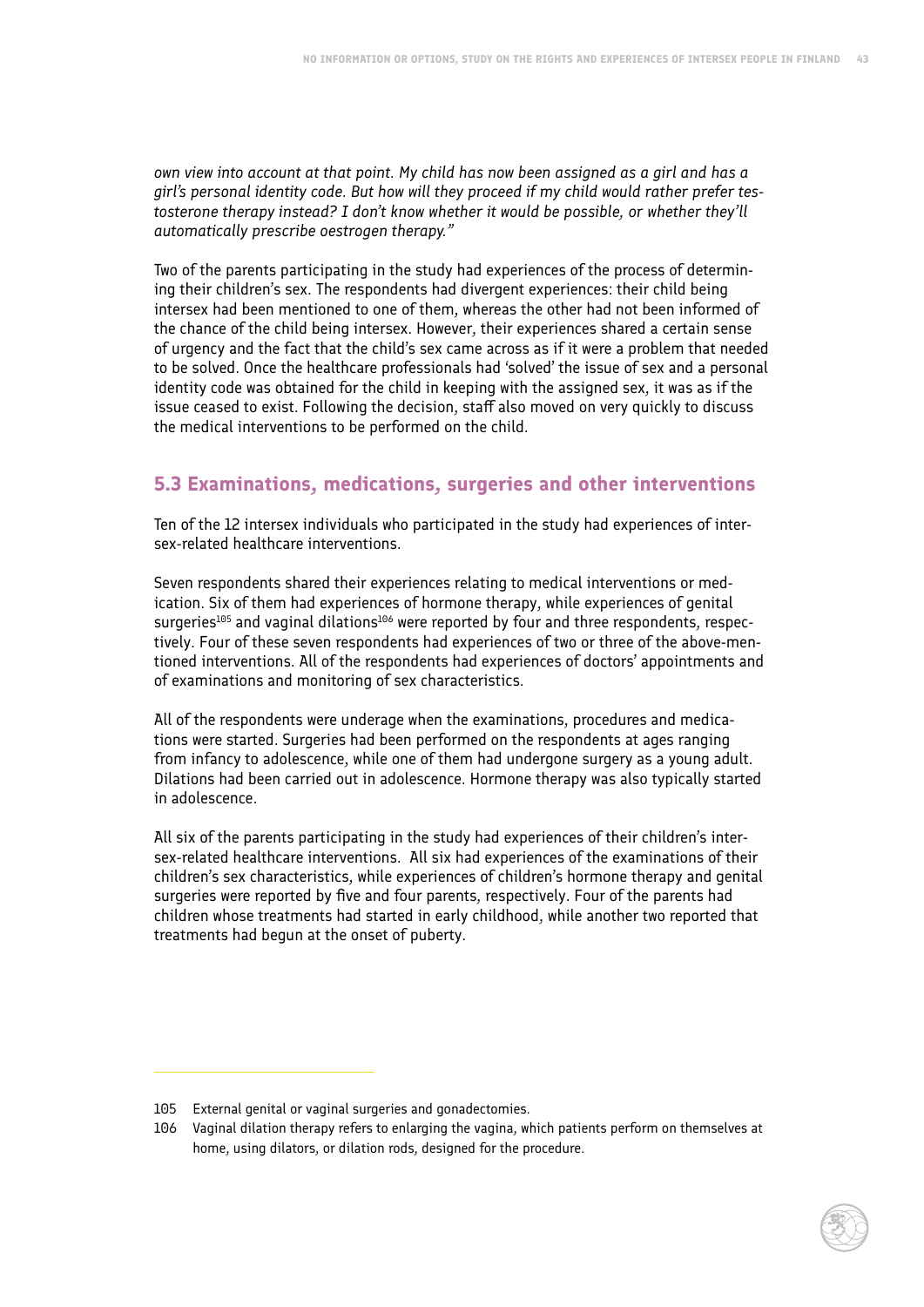The intersex respondents who were born in the 1980s or earlier, in particular, stressed that their experiences should be mirrored against the zeitgeist of the past decades. They wanted to emphasise that it should not be automatically assumed that similar interventions, suppression and secrecy would still be going on.

On the other hand, the experiences shared by the parents whose children were born between 2010 and 2019 go to show that interventions such as non-vital genital surgery are still being performed. Parents' experiences also indicate that they question the need for such surgeries and the rationale provided for these. They also raise similar challenges with communication relating to children's interventions $10^7$  as those reported by intersex respondents born in earlier decades. Children's surgical treatments are also mentioned in ETENE's report exploring clinical practices $108$ .

Respondents participating in this study had varying experiences of practices relating to removal of gonads (also) from recent years. The parents of children under primary school age reported that their children's gonadal development had been monitored via ultrasound instead of removing their gonads. This was the procedure in all but one case, where surgery was eventually performed because monitoring the gonadal tissue would have required regular biopsies due to its quality. On the other hand, two intersex respondents reported that their doctors had recommended gonadectomy in their adolescence, citing cancer risk. One of them had undergone a gonadectomy during the current decade while they were of full legal age.

## **5.4 Impacts of medical interventions**

In various studies, intersex people have reported both negative and positive impacts of intersex-related healthcare interventions.109

<sup>107</sup> One of the participants in the study's background interviews also raised the lack of effective communication between parents and healthcare professionals as one of the key themes. Furthermore, they reported having met parents during the current decade whose children had undergone genital surgeries under the age of five and who had subsequently been instructed to perform dilations on their children. These parents had identified inadequate pain relief for the child and lack of psychosocial support for parents as challenges relating to these situations. (Background interview with Ulla Parisaari, genetic counsellor, sexual health counsellor, clinical supervisor, Norio Centre, on 14 August 2018.)

<sup>108</sup> ETENE (2016b).

<sup>109</sup> See e.g. Jones et al. (2016); van Lisdonk (2014); Amnesty International (2017); Council of Europe Commissioner for Human Rights (2015); Callens, Nina, Yvonne G. van der Zwan, Stenvert L.S. Drop, Martine Cools, Catharina M. Beerendonk, Katja P. Wolffenbuttel & Arianne B. Dessens (2012): Do Surgical Interventions Influence Psychosexual and Cosmetic Outcomes in Women with Disorders of Sex Development; Nordenström et al. dsd-LIFE research group (2018): Hormone therapy and patient satisfaction with treatment, in a large cohort of diverse disorders of sex development; Thyen et al. (2018).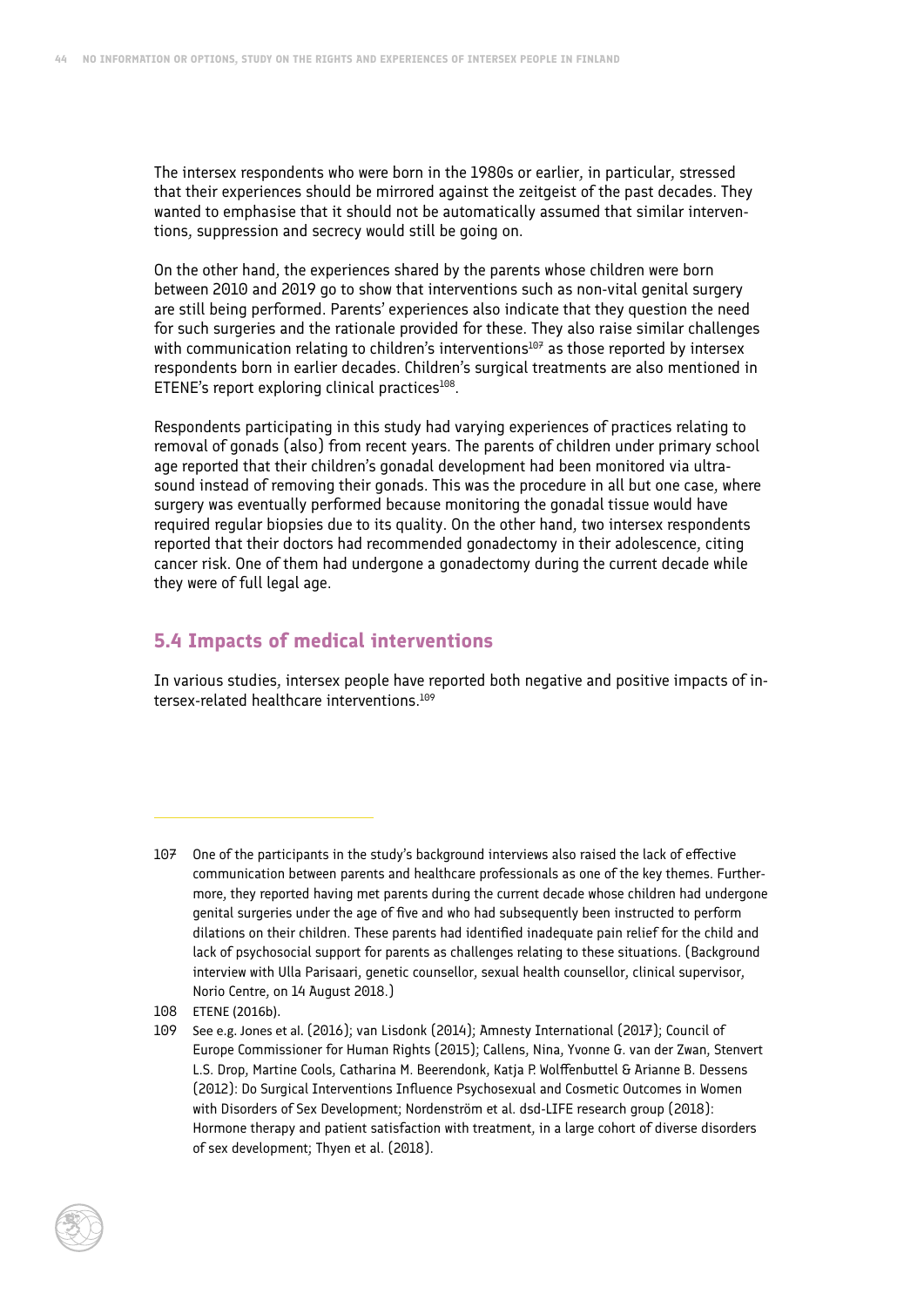Ten of the intersex study participants had experiences of intersex-related healthcare interventions. Eight of the respondents described their experiences in mostly negative terms, while two were mostly positive.

Those who mostly described their experiences in negative terms had undergone hormone therapy, various surgeries, vaginal dilation therapy and/or examinations and monitoring of sex characteristics. Their treatments and procedures had started during infancy, childhood or adolescence.

The two who mostly described their experiences of intersex-related healthcare interventions in positive terms had undergone hormone therapy and/or gonadectomy. Their treatments had started during adolescence.

#### **Surgery**

The negative impacts of surgeries reported by intersex people in studies are often related to pain, loss of sensation, scarring, sterilisation, infections, and challenges with sexual function and pleasure.<sup>110</sup>

One of the rationales frequently provided for performing surgical procedures to modify sex characteristics at an early age is that children will retain no active memories of pain when operations are performed during early childhood. However, this assumption has been criticised by arguing, among other things, that even though any trace of the operations may fade from memory, they may still result in psychological trauma, which may manifest in physical symptoms, for example.

Two of the respondents participating in the study had experiences of surgeries performed during early childhood.

Elina, 36, described the experience as follows:

*"I've gone through very extensive 'reconstructive operations' at age one to six. From that time I remember the pain and some short flashes from the hospital: some rooms and that we were playing some game. Of course, you can't explain to someone of that age what you are doing and why. My medical records say that I was always terribly plucky. At times, of course, I had some bouts of homesickness. But reading those papers, you don't get the feeling that I would have found it somehow difficult to be there, although I stayed there for several weeks. However, I do think that what was done to me back when I was just a baby was totally irresponsible and unethical. I'd say that it was nothing short of rape. I've been scarred for all eternity by that. They never should have operated on anything at all until I was old enough myself to be capable of making my own informed decision on the matter."*

<sup>110</sup> Jones et al.(2016, 109–113); van Lisdonk (2014, 34–37); Amnesty International (2017); Council of Europe Commissioner for Human Rights (2015); Callens et al.(2012).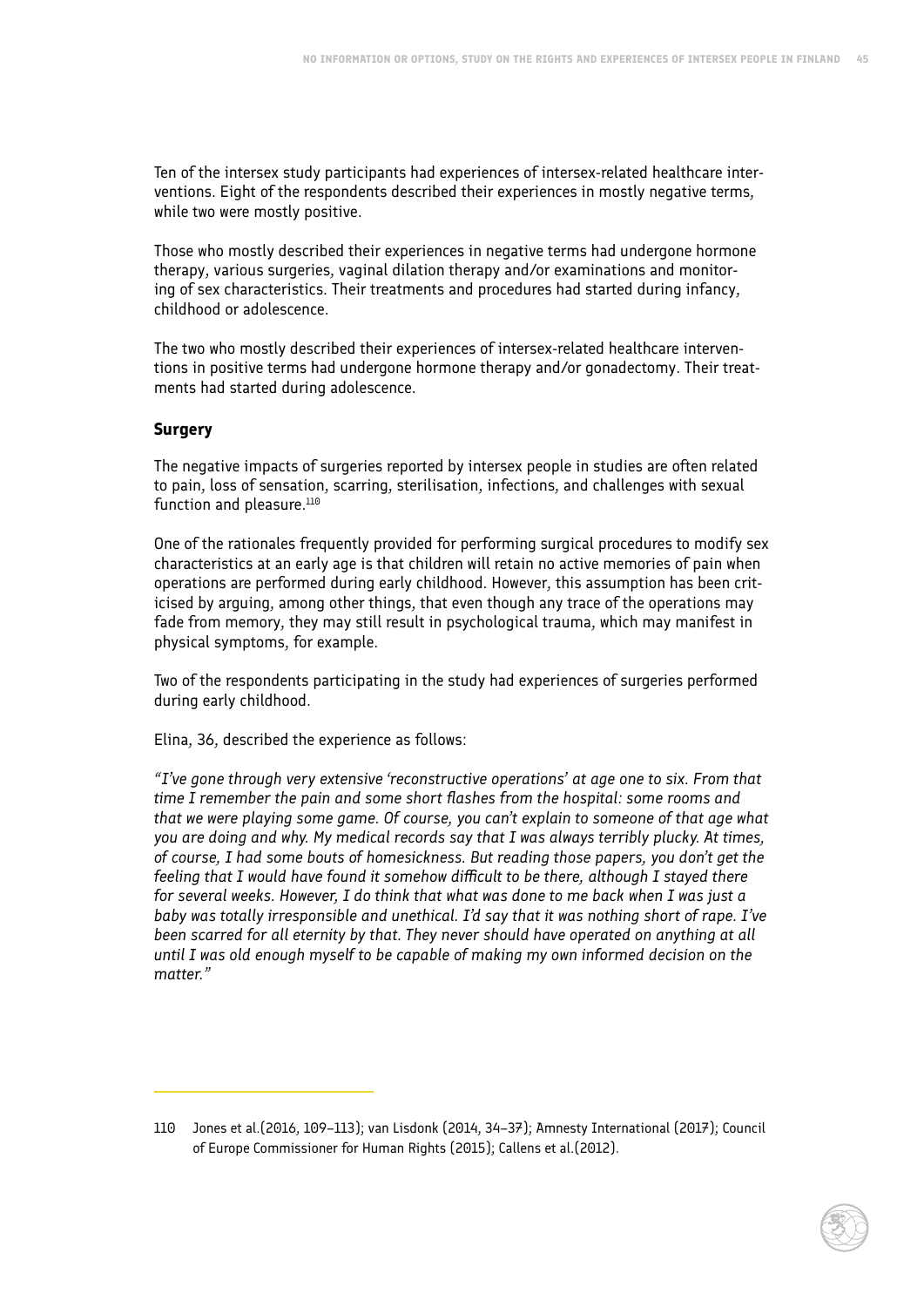Besides Elina, other respondents participating in this study also verbalised their experiences of surgeries by comparing them to sexual violence and sexual abuse.

Kape, 47, also raised the fact that surgeries can certainly leave traces, even if you are unable to remember them:

*"Before I finally found out about all this, I'd felt all my life that I had feelings that were not related to my life. It felt crazy and like there was something wrong with me. It felt like I was unfit, defective, like I should be someone else and always change somehow. Like I was in the wrong place, born on the wrong planet. Of course, I can't remember things from the very first years of my life. But I assume that these feelings were quite literally about how people related to me, what was done to me and what was said to me when I was very little. I think it's totally unbearable that surgeries are still being justified by the idea that when 'something is done at a young enough age, it will leave no traces'. I'd definitely say that I am a very clear example of the fact that the traces remained."*

Awareness and understanding of the potentially traumatising nature of surgical and other interventions have become increasingly clear over the last few decades.

In various studies, intersex people have reported experiences such as shame, secrecy and defectiveness in relation to surgical and other interventions. Moreover, they have described anxiety, depression, panic disorders and various post-traumatic symptoms.<sup>111</sup> Research has also documented that the risk of suicide among intersex people is several times higher when compared with the broader population $112$ .

Six of the intersex individuals participating in this study reported having suffered from various mental health problems, such as depression, anxiety, self-destructive ideation and various post-traumatic symptoms. Five respondents perceived that these resulted from the surgical and other interventions performed on them, or from the shame and secrecy associated with being intersex. One of the respondents said that their mental health issues were not necessarily related to them being intersex.

By way of example, Terhi, 39, who had undergone several genital surgeries during the 1990s, localised the reason for their mental health problems in the surgeries performed on them, leaving them traumatised.

<sup>111</sup> Jones et al. (2016, 109–113); van Lisdonk (2014, 34–37); Amnesty International (2017); Council of Europe Commissioner for Human Rights (2015); Callens et al. (2012); Thyen et al. (2018); Falhammar et al. dsd-LIFE research group (2018): Health status in 1040 adults with disorders of sex development (DSD): a European multicenter study.

<sup>112</sup> In an extensive Australian study (Jones et al. 2016, 88–127), for example, over half of the respondents reported that they had thought about suicide at some point in their lives, while as many as almost one in five (19%) had attempted suicide because of being intersex. The study compares this with the fact that, based on general population studies, about 3% of the broader Australian population considered or had attempted suicide. Nevertheless, the majority of the intersex respondents considered their mental health to be good at the time of the survey.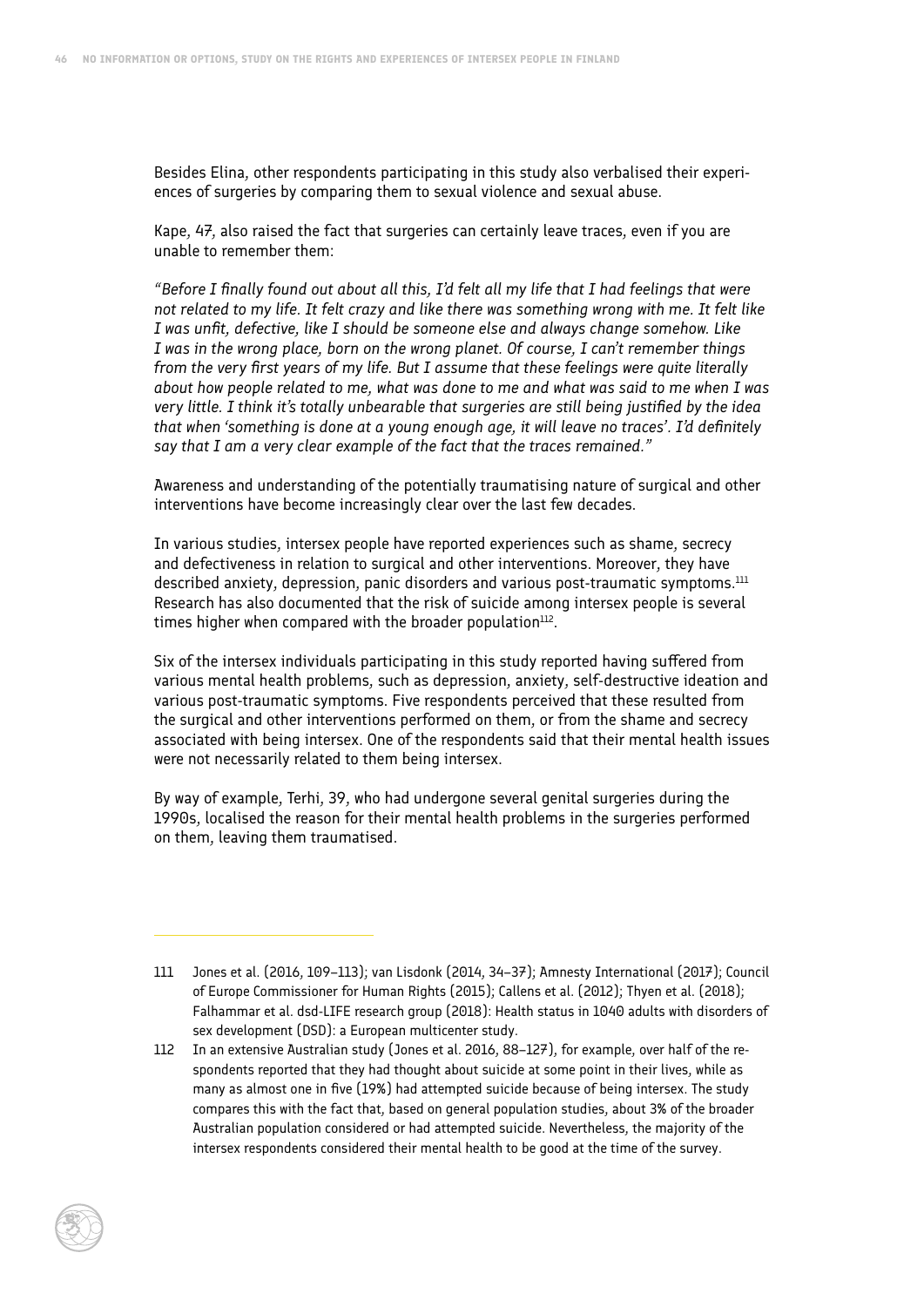*"Once these operations were finally over, I just pushed the issue out of my mind. I thought that 'now you'll just move on, there's no need to talk or think about any of it any more'. Well, it didn't go quite like that in the end. The operations were over, but nothing felt like anything. I wondered why life just felt all gloomy."*

Four years after the surgeries, Terhi started to get panic attacks. They had anxiety and depression and were treated at a psychiatric ward and in an outpatient unit.

*"The good thing there was that I was able to have discussions and to grieve over my childlessness and my patchy school attendance. They also assessed my health status from a different perspective. In this context, they contacted [name of hospital], which then sent me an invitation for an examination. The examination was performed under general anaesthetic. When I woke up, I found out that I had undergone a vagina enlargement surgery – without anyone having told me anything about this."*

After this, Terhi's state started to decline seriously. They were cutting themself and showing other self-destructive tendencies.

*"After some time, I was invited to another examination. I immediately started cutting myself. It felt like I had to get everything to do with doctors and hospital out of my system. In the examination, I was given a glass dildo and instructions on how to perform dilation to keep my vagina open and in the right shape. They said that when you do it enough, you can 'have sex normally'. So, after that, I went ahead and started having sex. It felt bad and brought all the memories of surgeries and hospitals back to the surface. It became another way to harm yourself."*

After some time, Terhi decided to "leave their body alone".

*"I was contemplating whether I wanted to self-destruct or to live. I decided that I wanted to live. It meant that I dissociated*<sup>113</sup>*my body away. I had already shown symptoms of dissociation as a child, but these operations have badly traumatised me and I developed a post-traumatic dissociative disorder as a result. I have only been treated for this in adulthood, from 2011 onwards. It has helped me understand why I can feel good one minute and then really bad the next."*

<sup>113</sup> At a word level, 'dissociation' refers to isolation, dissolution, or separation of the constituent parts of a whole. In psychology, 'dissociation' refers to situations where the normal association between an individual's consciousness, memories, identity and perceptions is disturbed. For instance, if a child is repeatedly faced with events that they cannot bear, they may develop signs of post-traumatic dissociation. Dissociation gives the individual a chance of trying to survive unbearable situations which they cannot physically escape. Through dissociation, they may 'exit' the scene by breaking the connection with their emotions or physical experience, moving away to observe the situation as if outside of their own body. Traumatic experiences during childhood and adolescence, for example, may lead to dissociative disorders of varying degrees. (Traumaterapiakeskus [*Centre for Trauma Therapy and Trauma Education*]; Matti Huttunen 2018: Dissosiaatiohäiriö [*Dissociative disorder*].)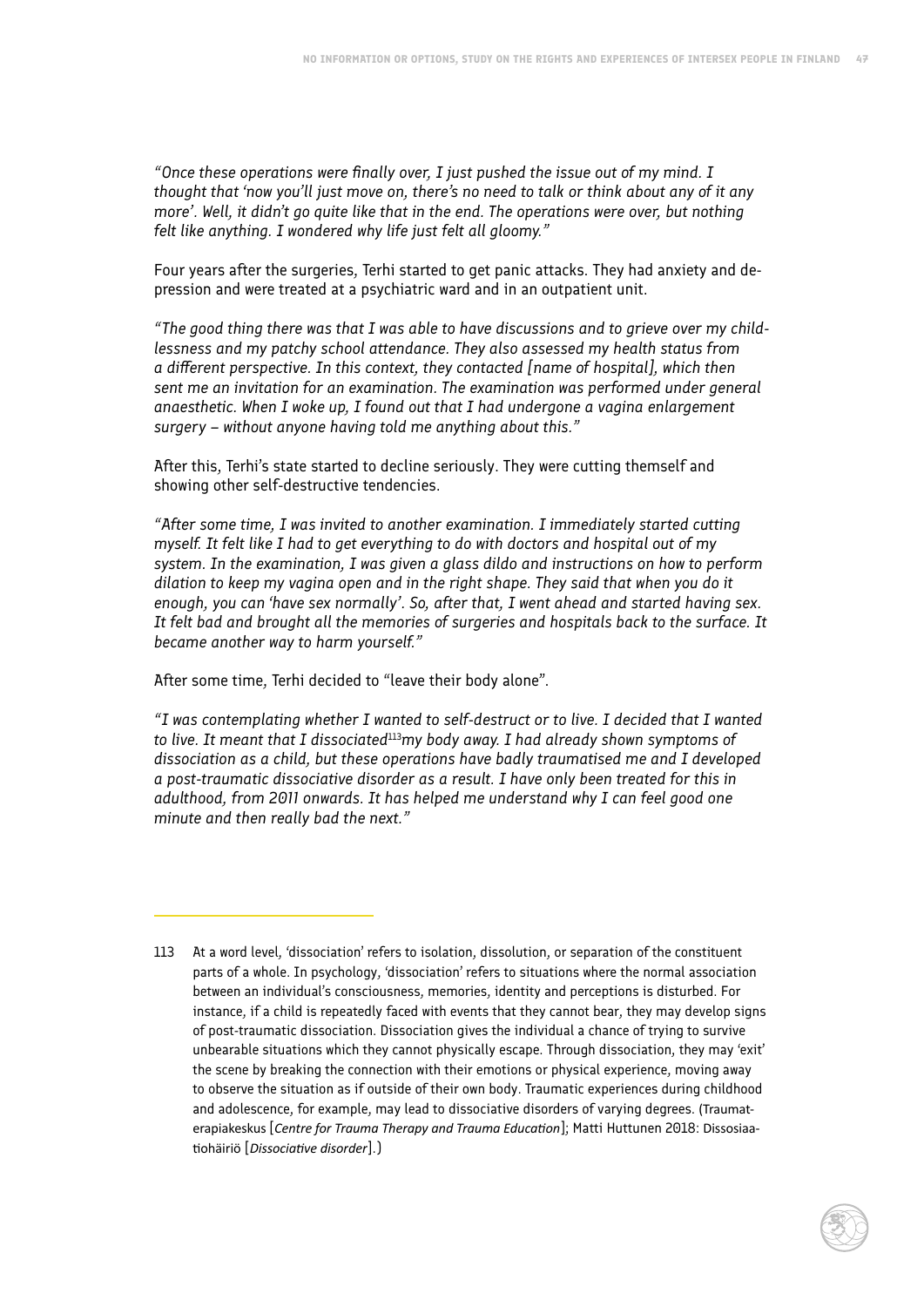Sara, born in the 1990s, underwent a gonadectomy during the current decade when they were a young adult. Sara reported that they had decided on the surgery themself, but that they now felt that the procedure was unnecessary. They suffered from fatigue and lack of motivation for a long time after the surgery and had to drop out of university as a result. Sara explains that it has not been examined whether these symptoms were caused by the surgery they had undergone. Sara says that, had they been better informed of its potential effects, they would not have gone through with it.

*"In my opinion, the gonadectomy was only performed because it's part of the 'old' way of treating AIS. In fact, it's highly unlikely that the gonads will develop anything malignant. And why should something be cut off in the first place just because it might possibly cause a disease at some point in the future? After all, you don't cut women's breasts off just because they might possibly develop breast cancer."*

Nevertheless, Sara says that they are mainly satisfied with the treatment that they have received.

#### **Vaginal dilation therapy**

In various studies, intersex people have also reported a variety of experiences relating to vaginal dilation therapy. Negative impacts have been especially reported in situations where it has been prescribed to children and adolescents who have not as yet become sexually active.<sup>114</sup>

Three of the study respondents shared their experiences relating to vaginal dilation therapy. Their experiences varied depending on whether they had been able to decide on the therapy for themselves. Another significant factor was whether the respondents found it necessary and meaningful for themselves. All of these respondents had been prescribed vaginal dilation therapy during puberty. In other words, the possibility of asking for their own opinion existed, but this had rarely been done.

Two of the respondents reported hating the therapy prescribed to them.

One of them was Pauliina, 32. When they were young, they had found out that they did not have a uterus and that their vagina was small. This is how Pauliina describes their experience:

*"Dilation was started back during my puberty, when examinations showed that the size of my vagina was small. It was repulsive and painful. The whole thing was to me somehow embarrassing and shameful. So it's been one of those topics and experiences that I've just wanted to forget. I can't remember that I would ever have wanted to discuss it with anyone. I don't remember exactly, but I think that if I was asked anything about it at all, it was no more than whether I've kept doing it. At any rate, no-one asked me if I wanted to be doing it."*

114 Jones et al. (2016, 109–113).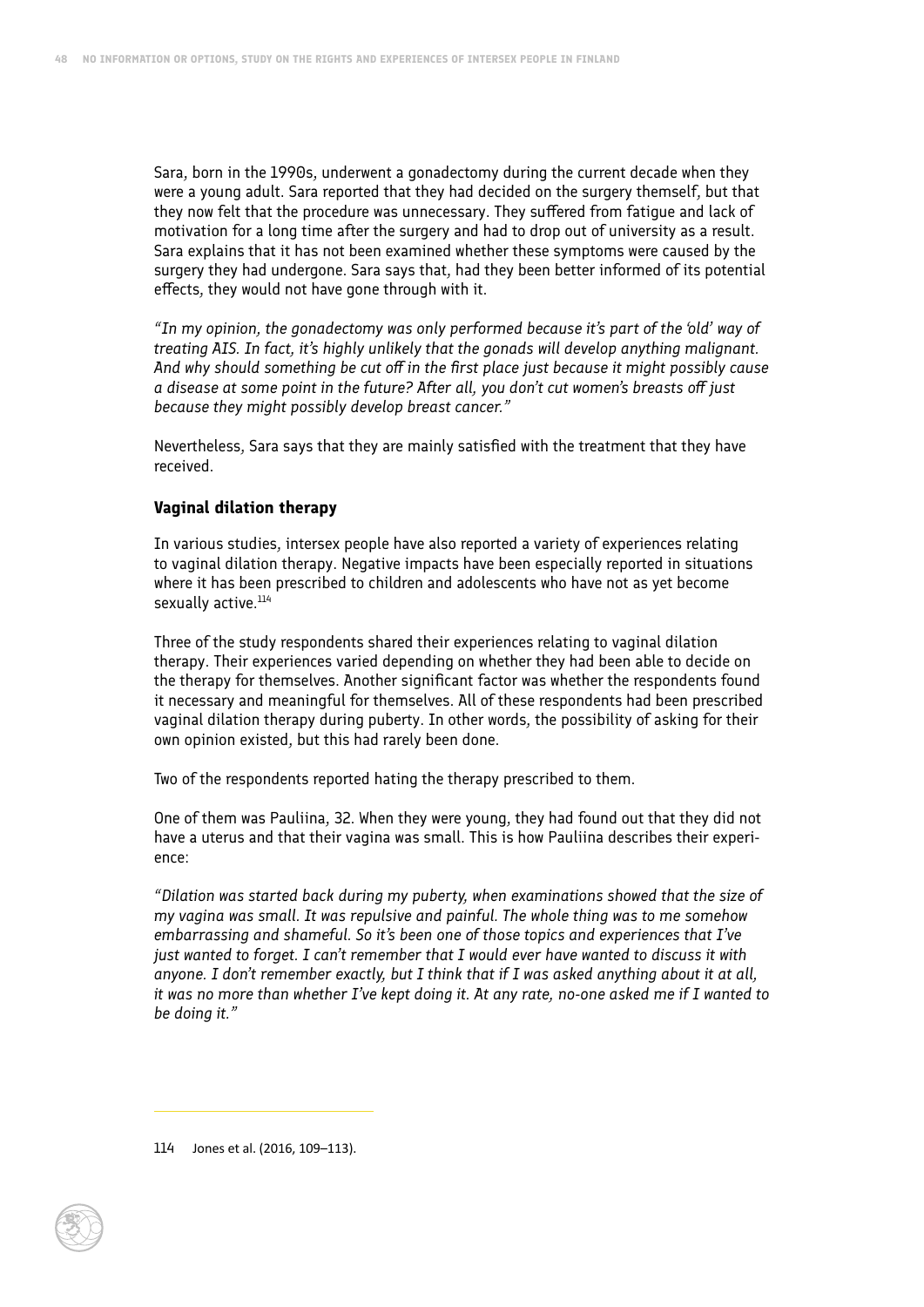Elina, 36, had positive experiences of vaginal dilation therapy, which they started during puberty. Elina had made the decision to start the therapy themself and felt that it was suitable and effective for them.

However, Elina explains that they were not advised of vaginal dilation therapy until they had "managed to delay" a planned vaginal surgery for years. This theme will be discussed in more detail in Section 5.5 about informed consent.

#### **Hormone therapy**

The hormones secreted by the gonads play an important role in terms of the wellbeing of bones, among other things. Should an individual's gonads be removed, they will need to start hormone therapy. Lifelong dependency on hormone therapy is, indeed, one of the key harmful effects of treatments reported by intersex people in various studies.<sup>115</sup>

However, hormone therapy is not always linked to removed gonads; in some cases, hormone therapy may also be necessary for other reasons. Hormone therapy is nevertheless always necessary following a gonadectomy. For a variety of reasons, such as a poor relationship with healthcare services, some intersex people do not necessarily take the hormones prescribed to them, or the therapy involves other problems. As a result, diseases associated with bone health, such as osteoporosis, may become an issue.

Other challenges involved in hormone therapy, as reported by intersex people, include difficulties of getting the hormones in balance, causing obesity, depression, mood swings, aggressiveness and issues relating to sexuality.<sup>116</sup>

Individuals themselves may also want to seek hormone therapy to accentuate the feminine or masculine features of their own body. The wrong type of hormone therapy, in turn, may make people feel uncomfortable in their own body and heighten gender-related body dysphoria. Examples of such cases include situations where an individual would personally like to receive testosterone therapy but is prescribed oestrogen based on the gender chosen for them at birth.

The positive experiences reported by intersex people include, in turn, the right kind of hormone therapy that promotes their health<sup>117</sup>.

Six of the intersex individuals participating in the study had experiences of hormone therapy. For some of the respondents, hormone therapy was vital due to how their body was congenitally. Others had been started on hormone therapy following a gonadectomy.

Four respondents brought up difficulties of varying degrees involved in the therapy. Their negative experiences involved finding a suitable therapy and dosage and starting the

<sup>115</sup> Jones et al. (2016).

<sup>116</sup> Jones et al. (2016); Nordenström et al. (2018).

<sup>117</sup> Jones et al. (2016); Nordenström et al. (2018).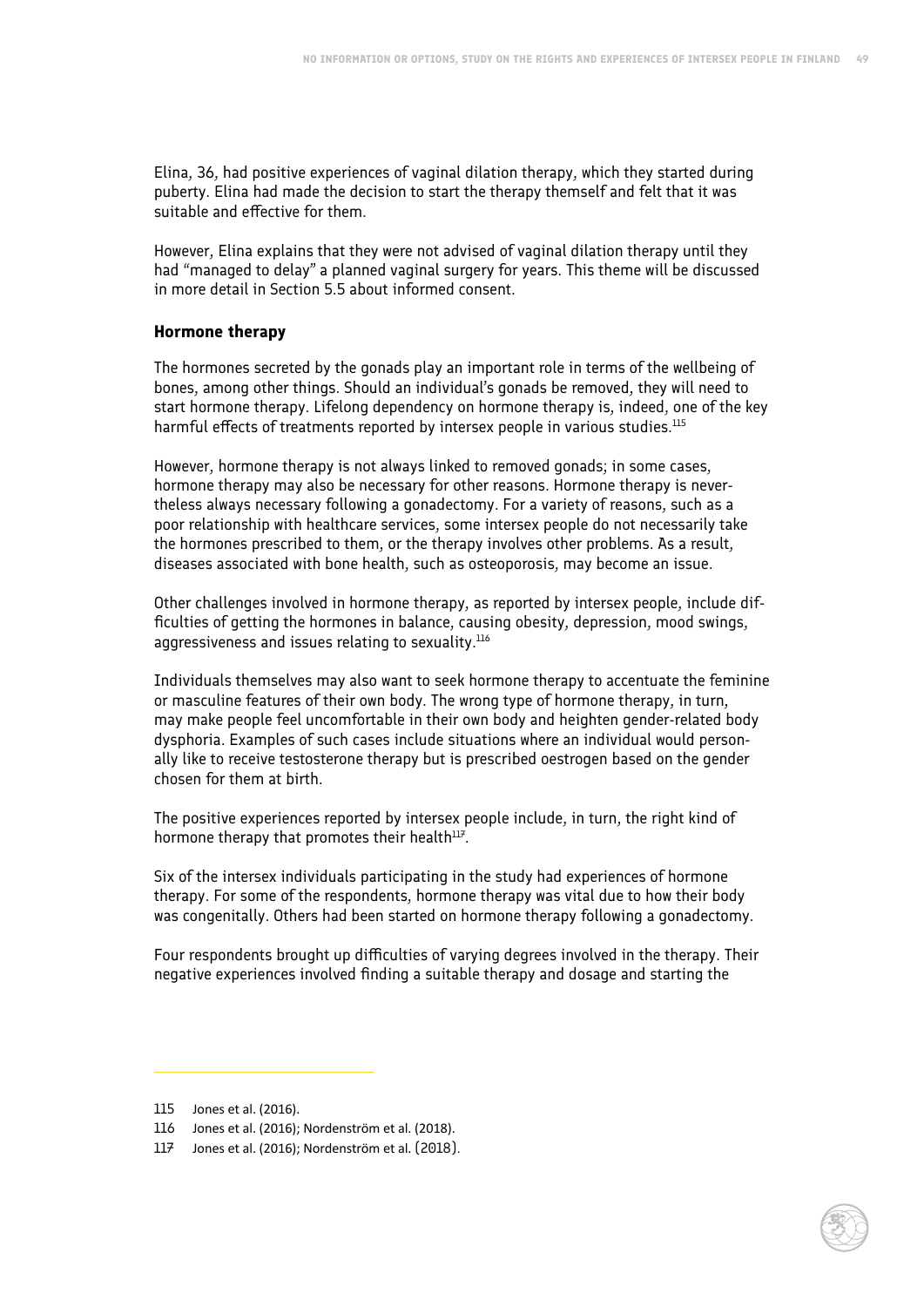wrong type of hormone therapy. Other negative experiences included the fact that the respondents had not been provided with any rationale for the need for hormone therapy or that they had not been given any say in starting it.

By way of example, Mikko, 33, who had sought a gender reassignment process as an adult, shared their experiences relating to the wrong type of hormone therapy.

*"I have received therapy, but I've also received the wrong kind of therapy. Due to my wrongly assumed gender, I was put on the wrong kind of hormones. I was monitored as a child because people were wondering whether I'd remain short-statured, or whether my periods would start too soon, or whether I might show signs of salt loss. If I had been asked about my gender as a child, they would have concluded that I would not grow tall enough. So I would have received growth hormones. But I wasn't too short for the gender chosen for me by doctors, so I didn't receive any growth hormones and now I'm fairly short. Subsequently, I was just given more and more oestrogen, which caused me to develop a pulmonary embolism."*

Mikko's sex characteristics had been monitored and examined ever since their early childhood, but they had never specifically received any intersex-related medical diagnosis. Neither were Mikko's parents informed of any diagnosis. Mikko says that their parents had later told them that, after any examinations, they had just always been informed that "everything is okay".

Nevertheless, when reading their patient records as an adult, Mikko found out that the doctor they had seen at the age of 17 had suspected that Mikko had congenital adrenal hyperplasia, i.e. CAH. At the time, the doctor had also prescribed them hormone therapy to normalise their blood values. Mikko gained 30 kilos in weight within a year.

Mikko describes the situation as follows:

*"Of course, the hormone imbalance was a situation that required medical intervention. Once I was put on medication, everything did look normal on paper. I just didn't feel good*  in any way. Gaining so much weight in such a short time affected every single aspect of *my life. As a result, I also developed an eating disorder. At times, it's difficult to distinguish which of the things that happened in my life are down to intersex-related issues and which are due to some other experiences. But the eating disorder, at the least, was a totally direct consequence of the fact that I was given the wrong treatment and gained so much weight. And none of my health issues was being sorted out. So I just calmly and coolly stopped going to any of my doctors' appointments, because they distressed me so much."*

In recent years, Mikko has received help from peer support, therapy and their close family and friends. Following their decision to start the gender reassignment process, they are now on the right hormone therapy.

The respondents participating in the study also raised positive experiences of hormone therapies. These experiences were linked to the fact that the medication had been essential to their bone wellbeing as well as to their overall health. Positive experiences were also reported by the respondents who had specifically sought hormone therapy for themselves, because it had helped them make their bodies more 'masculine' or 'feminine'.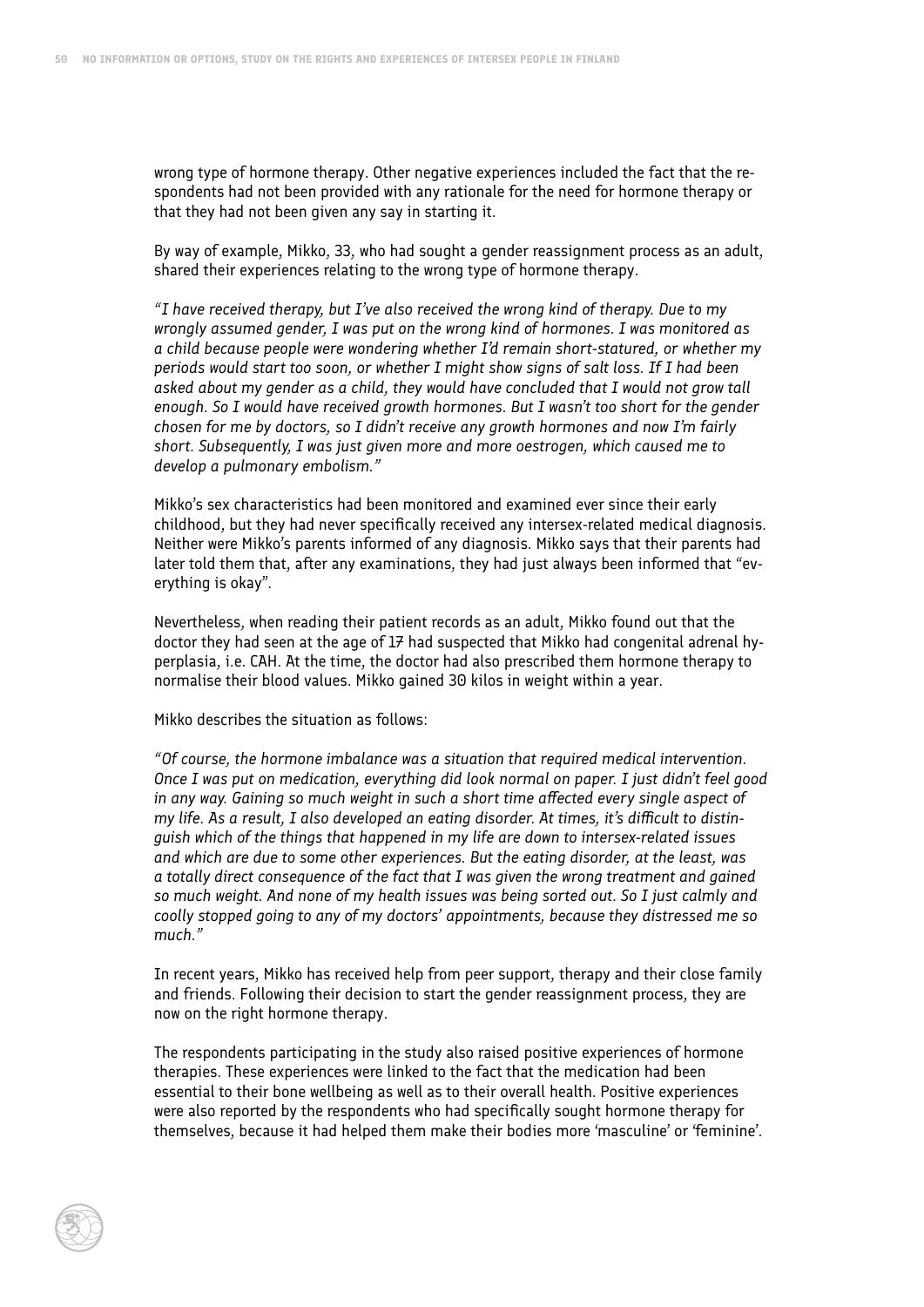The respondents had very different experiences of the impacts of intersex-related healthcare interventions. All of the respondents had both positive and negative experiences of the impacts of treatments. However, their experiences clearly tended either towards the more positive or the more negative end of the spectrum.

The negative impacts described by respondents were related to situations where they felt that the treatments had not been based on promoting their health. The positive impacts of interventions reported by respondents, in turn, were primarily related to situations where medical interventions had clearly been vital for their health. Respondents perceived the impacts of interventions aiming to modify their sex characteristics in a positive light where the treatment had been performed at their own request and with their informed consent.

The respondents' very different experiences point to two key aspects in terms of experience: on the one hand, the fact that the intervention performed promoted the individual's health played a significant role; on the other, the chance to participate in making decisions about the treatment was also essential. The next section deals with the respondents' experiences of receiving information and making decisions about interventions.

# **5.5 Access to information and making decisions about medical interventions**

## PARENTS' EXPERIENCES

According to ETENE's report, physicians treating intersex children discuss various options of non-urgent care with parents, but the extent to which parents are involved in making treatment decisions varies by university hospital. At some university hospitals, healthcare professionals also make the decisions on interventions such as non-urgent surgery, whereas others leave the ultimate decision about non-urgent surgical interventions to the parents. If surgical treatment in early childhood is not absolutely necessary, all of the healthcare professionals who responded to ETENE's survey agree unanimously that the child's own opinion decides when and what types of interventions are to be performed.<sup>118</sup> However, it is not unequivocal what the healthcare professionals who responded to ETENE's survey are referring to by 'absolutely necessary' situations. ETENE's report suggests that the practices in place at different university hospitals vary in terms of decisions such as whether to perform cosmetic genital surgery on children.<sup>119</sup>

Half of the parents responding to the study reported that they had always made the decisions about their own child's treatments. The remaining half had varying experiences of their chances to participate in making decisions about their children's care.

118 ETENE (2016b, 8).

119 ETENE (2016b, 8).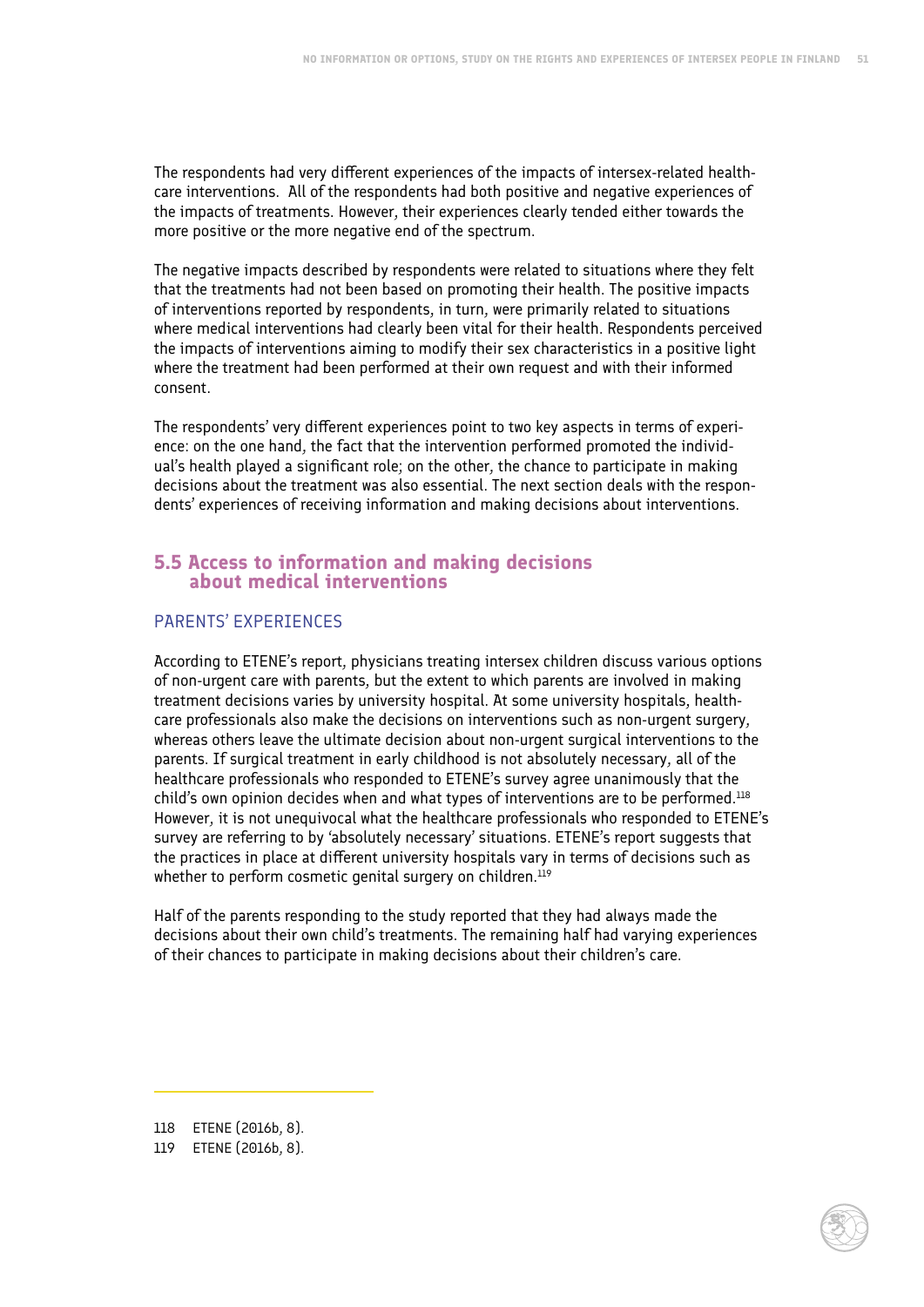Four of the parents<sup>120</sup> reported situations where they felt as if they had merely been informed of the interventions included as part of their children's care without providing any specific rationale for these. One respondent reported that they had been pressured. Three of these four parents had such experiences in relation to non-urgent genital surgery to be performed on their children. These respondents' experiences were from the 1990s and from the current decade.

Johanna, whose child was born in the current decade and is now at daycare age, described their experiences as follows:

*"We were just informed of the interventions. They neither said that 'this is being considered', nor asked like, 'what do you think about this'. I don't feel like I would have had any chance to question this doctor's pronouncement."*

Johanna compared the 'declaratory nature' of the genital surgery performed on their child with another medical intervention received by their child around the same time period. This intervention was not related to the child being intersex and it was significantly less extensive than the genital surgery.

*"The doctor walked me through the risks and benefits [of the other intervention] really patiently. They told me that the risk/benefit ratio was such that there was no question as to whether the intervention was worth performing. Conversely, with the hypospadias surgery, I was offered no clarification whatsoever. Nor did I know to ask when I didn't even understand what the surgery was like. And I didn't realise that I should be afraid of the hypospadias surgery, even though I really should have. Had I realised it, I would have fought tooth and nail if necessary to have that discussion."*

After the hypospadias surgery, Johanna took their child to follow-up appointments, during which the child was put under anaesthesia to undergo brief procedures in order to keep the newly constructed urethra open.

*"Then came the appointment that was supposed to be the last. Throughout this whole follow-up period, the surgeon had told us that the recovery was progressing really well. The previous visits to the hospital had been really quick, but at the last time, it started to take longer for them again. Then the child emerged from there, and was tied to the bed again, like after the hypospadias surgery. I was like, what the hell. They told us, 'The thing is that it doesn't look like the urethra is really healing, so what we did now was we opened up the original urethra and what you'll need to do now at home every day for a year is to thrust a catheter in and out of the constructed urethra, so that it will remain open. In one year's time, there will be another surgery to close up the original urethral opening.'"*

<sup>120</sup> Three of these parents also reported situations where they felt that they had been involved in making decisions about their children's care. They typically described these situations by recounting that they had started to question the information provided to them by the doctors at some point and had subsequently found different information from other sources.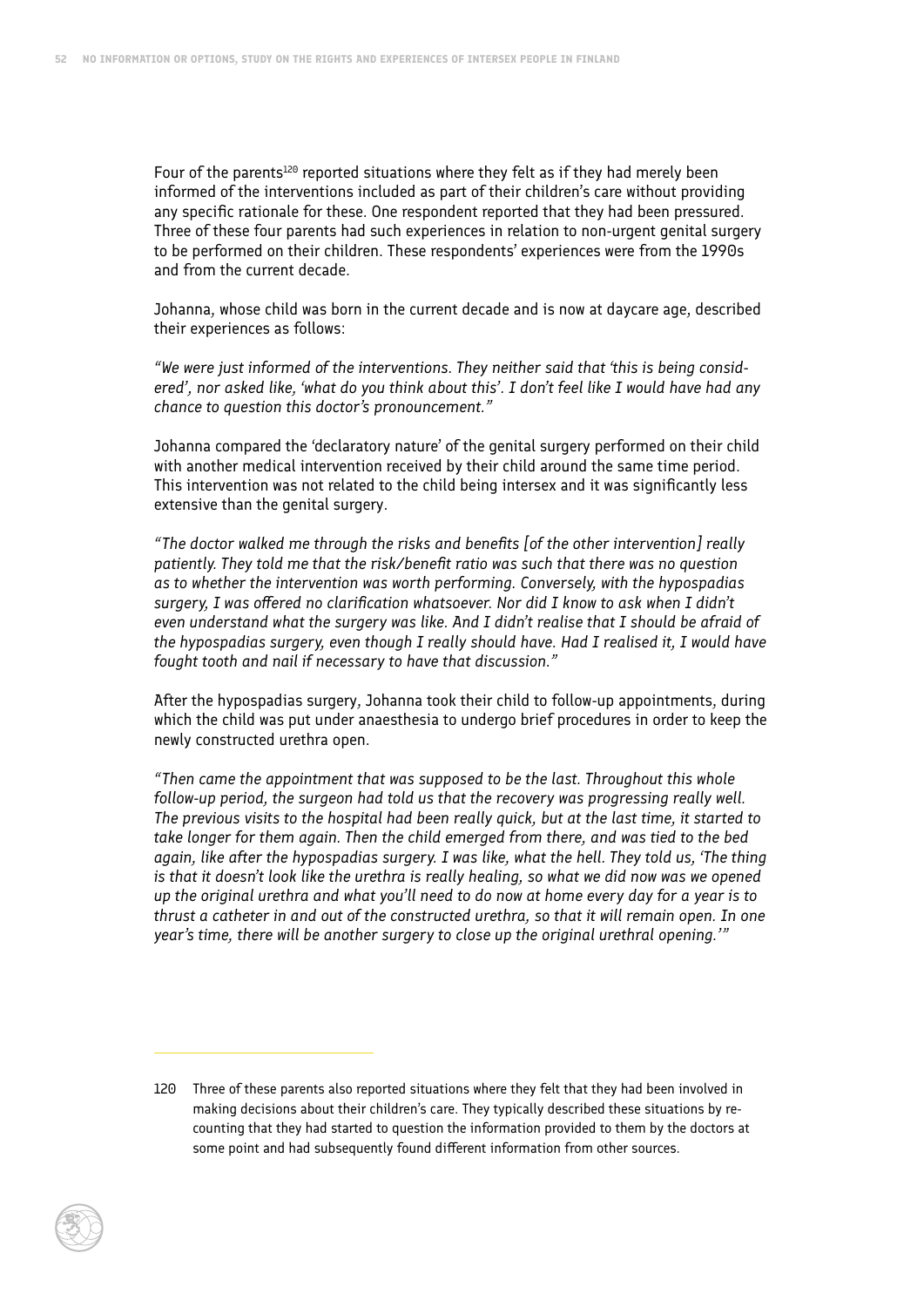Johanna explained that they tried to follow the instructions for about a couple of weeks. They say that they don't believe that this – unlike the surgery itself – was necessarily painful for the child, but it was very uncomfortable at the very least.

*"My child hated it. All the nappy changes were getting difficult, because the child was clearly afraid. And then what also happened was that the catheter was going in a shorter and shorter distance every time, meaning that the constructed urethra was beginning to close up."*

Johanna explained that they had called the doctor, who said that they could stop catheterising. The doctor told them that a new surgery would be performed in a year's time. The child had been in a lot of pain after the first surgery, which had also made the situation very difficult for Johanna. They said that this was the point where they first began to question the medical interventions.

*"That was the point at which I began to think for the first time that 'this can't be how this should go'. I started looking for information and found out that this was not at all necessary. That I wouldn't be doing any further damage to my child if I were to refuse these surgeries now. That all these operations could also be done later, if my child should want it at some point."*

Kaarina, whose child's intersex body became visible at the onset of puberty, also felt that they did not really have any role whatsoever in making decisions about their child's care. Kaarina's child went through several surgeries aiming to modify sex characteristics during the 1990s.

Kaarina recounted the situation as follows:

*"Once we received the examination results, we were first referred to an endocrinologist. Next, they started planning reconstructive surgeries. We were not told anything more about them. We were simply informed that 'these are going to be done now'. The only thing there was that they kept asking my child, 'do you feel like you're a girl'. What's a child supposed to answer to something like that?"*

Kaarina said that they were not provided with any information about the surgeries. They have found out afterwards that the surgeries were not vital for their child's health.

*"There was no role for me in the decision-making, since I didn't understand anything about the matter. No information was available and no-one said anything at all. Now I think that none of those kinds of unnecessary surgeries should have been done to someone so young. The child should have been allowed to make their own decisions on these things as an adult."*

Some parents reported that they had a chance to participate in making decisions about their children's care. In many cases, however, they pointed out that they did not feel like they had received enough information about different therapeutic options or the advantages and disadvantages involved. Some of the parents had also been given rationales for surgical and other interventions that they had found questionable.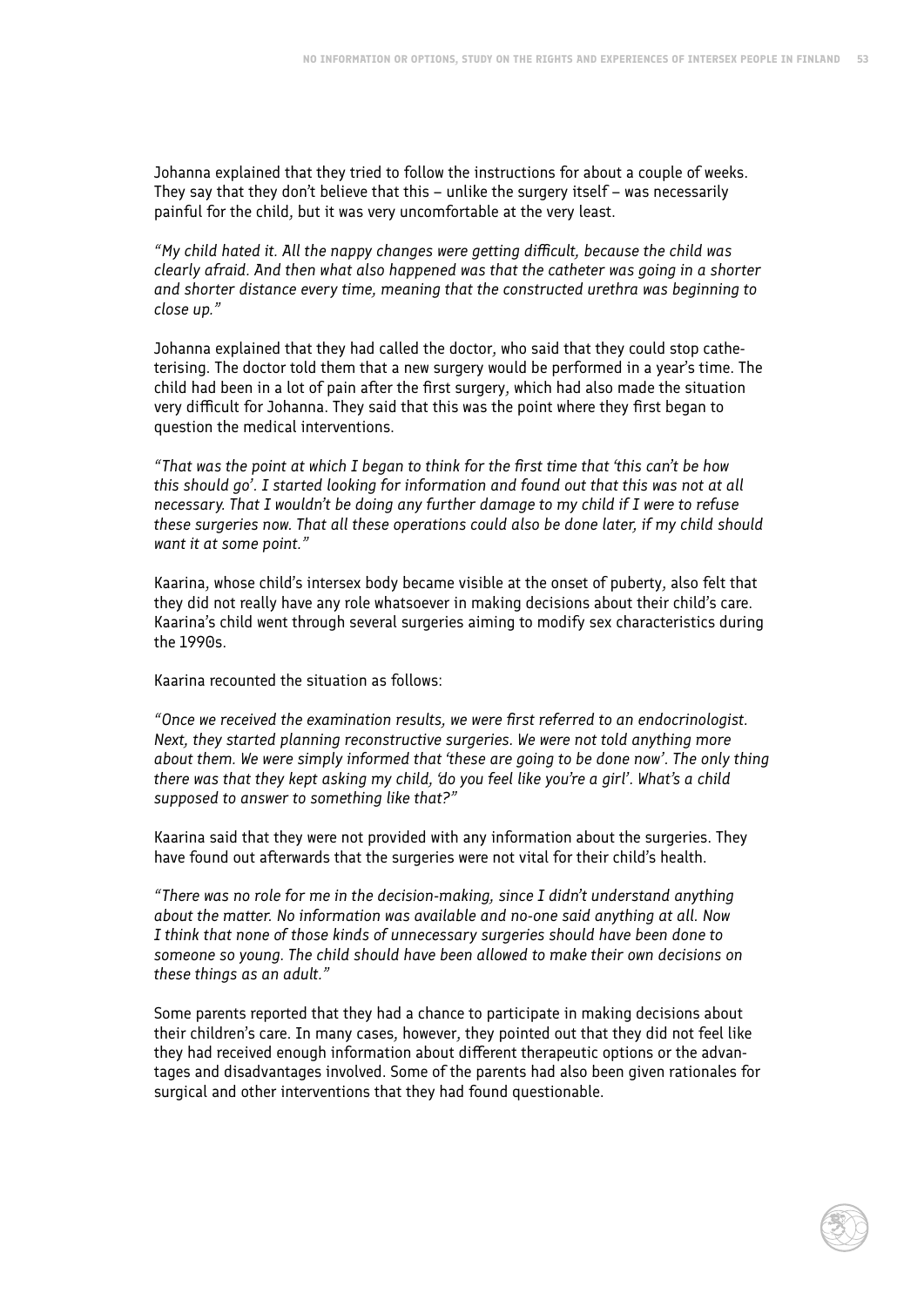Maria, whose child was born in 2014, recounted that they had discussed genital surgery with a doctor when their child was just a few days old. The rationale given by the doctor for the surgery was not related to promoting the child's health.

*"The first time that cosmetic surgery was suggested to us was right at the beginning, when they were first performing ultrasounds on the child's lower abdomen. So, the child was just a couple of days old. The doctor told us that it would be quite possible to perform this procedure and that our child can be made into 'quite a normal representative of her sex'. The doctor also said that 'it's advisable to perform this surgery because the sauna culture is so important in Finland'. They went on to say that this would also make it possible to prevent the child from being bullied at school."*

Maria explained that the doctor had raised the possibility of surgery repeatedly during their conversations. The last time that this occurred was when their child was a couple of months old and was having the gonads removed. The gonads had to be removed because they were of such quality that it would not have been possible to monitor them merely by means of imaging. Maria described the conversation that they had with the doctor in this context as follows:

*"I was waiting on the ward while the procedure was being performed. Finally, the doctor came back from the procedure and told me that my child was still in recovery and was receiving pain relief, but would certainly be coming back to the ward soon. Even at that stage, the doctor still brought up cosmetic surgery and said that it would be a good idea to perform the surgery before the age of one, so that the child would not be left with any pain memories."*

By that time, however, Maria had absolutely decided that their child would not be having the surgery. They also said it out loud to the doctor again.

*"The funniest thing in the situation was the expression of the intern who was with the surgeon. The intern looked very confused. I don't know whether it was because the doctor was 'pressing on' so hard, or because I confronted the doctor. And I'm not saying that it wasn't difficult. I myself also grew up in the belief that a doctor was more or less a demigod. But I had already read up on the subject and I knew that the surgery might result in loss of sensation and pains, or that the scar tissue might react later on. I was also wondering that, although my child is assigned as a girl now, what if they turn out to be a boy, after all. In that case, it would be very difficult, if not impossible, to start reversing this irreversible surgery."*

Other parents also reported situations where they felt that the rationales given for treatments were not precisely based on promoting their children's health. One of the respondents described a situation where the rationale given for starting a child under primary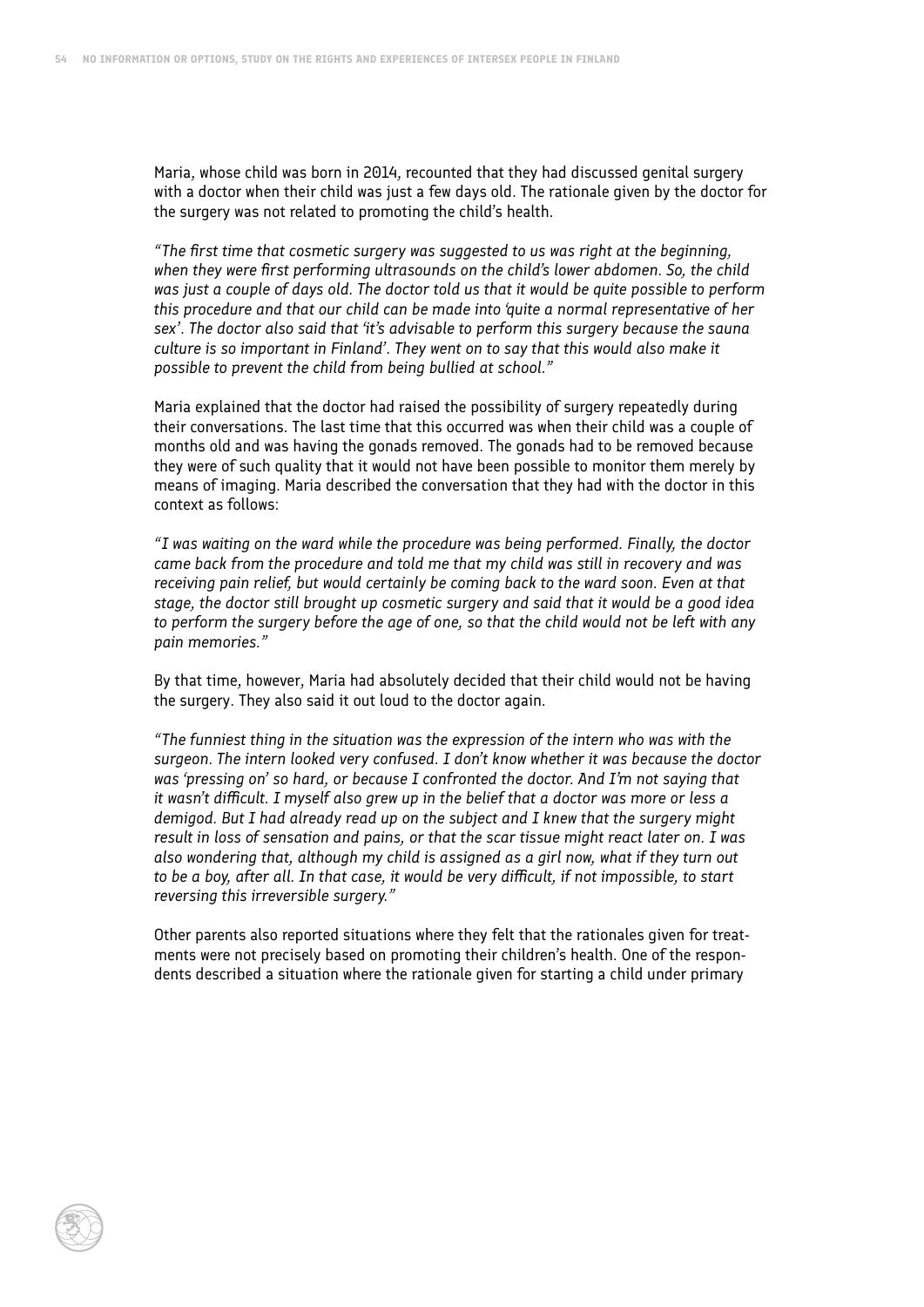school age on growth hormone therapy was that "society is used to men being taller than women<sup>"121</sup>.

Johanna, whose daycare-aged child underwent genital surgery in the current decade, had this comment on the subject:

*"You can't prevent someone from being bullied with surgeries. There's no surgery that would allow me to prevent my child from ever being bullied. There are a lot of other things that I can do to try and make sure that it will never happen, but surgeries are not the solution."*

Indeed, several of the younger children's parents, in particular, had felt that healthcare staff's knowledge and attitudes were not up to date. Parents reported situations where they should have known to demand that their children receive up-to-date treatment and go to the doctor's appointment "armed with sheaves of print-outs", for example, because they had felt that the treatment offered by doctors was outdated and that the attitudes towards them and their children had been stereotypical.

By way of example, Heini, whose child was born with XXY chromosomes during the current decade, explains that they have been surprised by how little healthcare staff know about Klinefelter syndrome (47,XXY). Heini described their views as follows:

*"I'd encourage healthcare staff to update their competence to the 21st century. One big reason why we don't tell people about our child's diagnosis is that the information available on the web is old, even scary. It's from a time when the desired result of research was to show that people with atypical sex chromosomes were mentally ill or morally deviant. In people's minds, the syndrome is automatically associated with sexuality, which in turn may cause unwarranted shame in XXY men. For fear of misunderstandings, it's easier not to tell anyone when attitudes are still negative, even in healthcare."*

Kristiina, mother of two intersex children born in the last and the current decade, in turn, said that they had been forced to turn down doctors' prejudiced suggestions on their children's follow-up appointments.

*"Last time we had a good doctor. After my second AIS child was born, the previous one offered me advice in case we were still planning a third pregnancy. The doctor said that there were ways to ensure that we wouldn't have a third intersex child."*

Kristiina explained that, once the doctor was replaced, the examinations performed to monitor their children's sex characteristics had developed in a more appropriate direction.

<sup>121</sup> In certain cases, growth hormone therapy may also be necessary for the child's actual health, but this particular case was a situation where the desire to start the therapy was purely based on cosmetic/social reasons.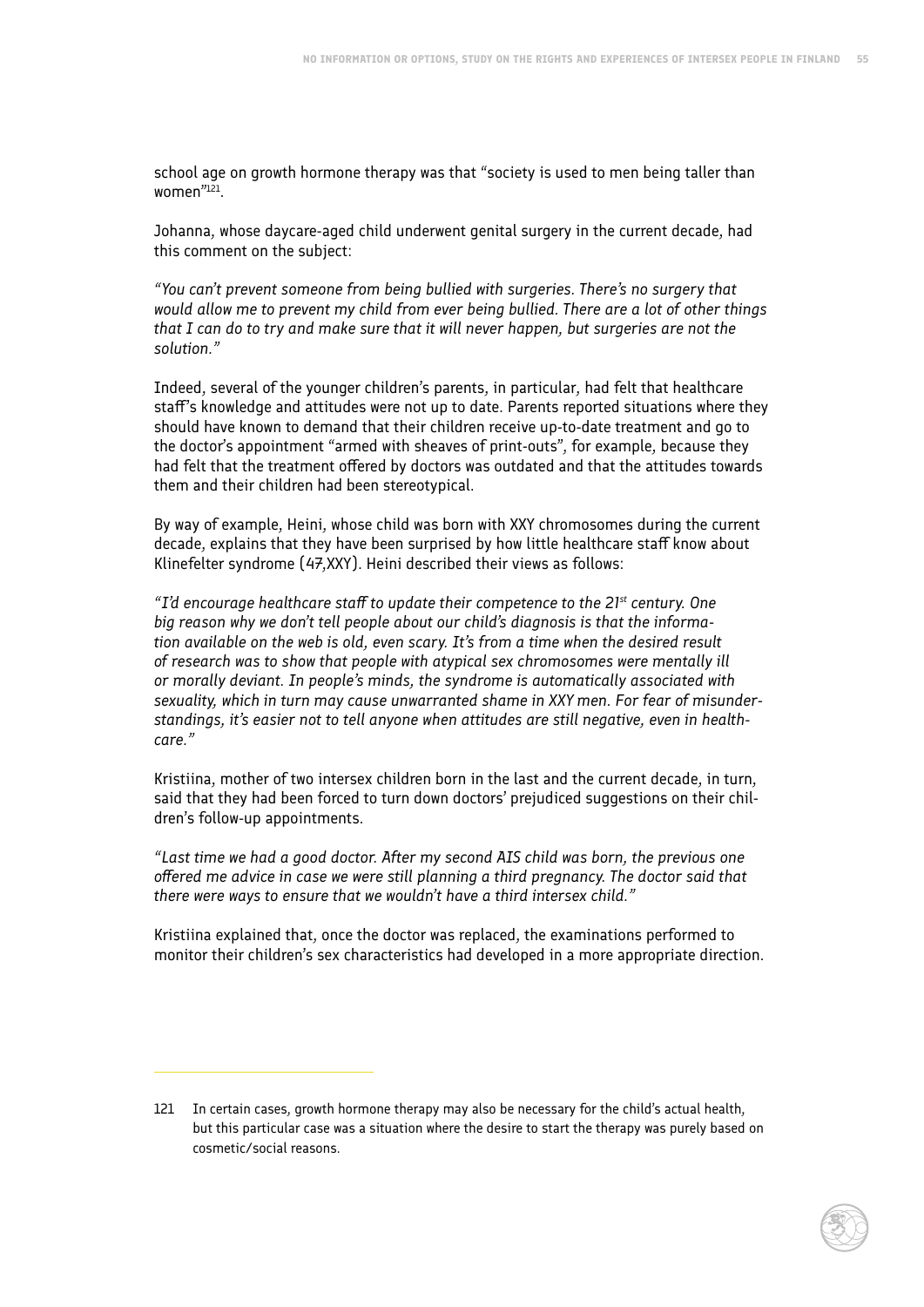The parents were most satisfied with the care given to their children and the decision-making about treatments in cases where the examinations, medications and interventions were clearly vital for their child's health.

Kristiina, for example, described their positive experiences of the treatments provided to their two intersex children as follows:

*"At regular intervals, the children receive a referral to ultrasound to check the size of their gonads. The way I see it is that my children have received the treatment that they require if there actually is a real risk that the gonads may become enlarged. Regular checks are quite okay. And I assume that it's advisable to check the hormone levels before puberty."*

Another essential aspect of a positive experience was that the parents had been clearly informed of issues relating to their children's health and that they had been allowed to participate in making decisions about treatments.

A couple who had learned about their child being intersex in the last decade when the child was a teenager described their experience as follows:

*"Our hometown healthcare staff did not have enough information on the subject. But we received good information at the university hospital genetics outpatient clinic. They explained the medical background in depth and provided the information both verbally and in writing. We have made the decision on treatment for ourselves. However, we would have liked to have more thorough information on the potential effects of the therapeutic options (such as surgeries)."*

There was considerable variation in the respondents' experiences relating to making decisions about their children's treatments. Some of the parents felt that they had not been given any options and had simply been informed of the interventions. One of the parents felt that they had been pressured. Parents also had similar experiences of non-vital surgery to modify sex characteristics, including from the current decade. Furthermore, parents had also been given rationales for medical interventions that were not precisely related to promoting the child's health.

The parents who reported that they had been allowed to participate in making decisions about their children's treatments also indicated that they had felt that the information concerning different therapeutic options and the advantages and disadvantages involved had been inadequate.

When discussing parental participation in medical decision-making, it is also necessary to pay attention to what parents are told about the different aspects of being intersex. All of the parents participating in this study who had received some information on variations of sex characteristics from healthcare services reported that this information had mostly been medicalised.

The way in which having a variation of sex characteristics is presented to parents and the kind of information with which they are provided on therapeutic options have a bearing on the types of decisions that they will make on treatments.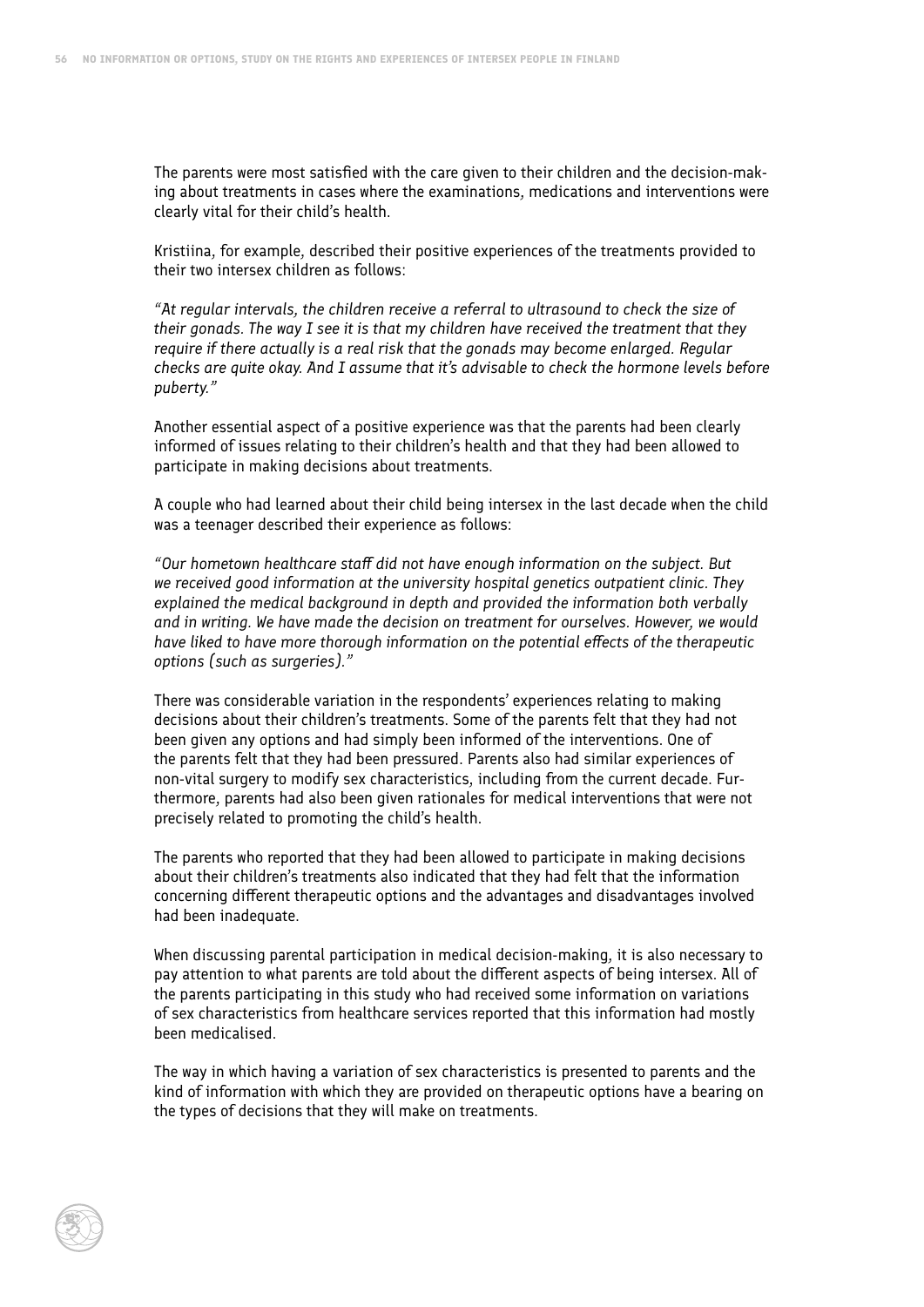A psychological study published in 2013<sup>122</sup>, for example, explored the reasons that had an impact on parents' decision to postpone genital surgery on their child. The study was conducted such that 89 medical students assumed the role of a parent of an intersex  $child<sup>123</sup>$ . Thirty-eight 'parents' ended up choosing genital surgery during early childhood. Of these, 27 (66%) had watched a video with highly medicalised information on their 'child's' DSD, while 11 (23%) had watched a video containing demedicalised information on their 'child's' status. This study does not allow very far-reaching conclusions to be drawn. However, it does help to understand that the information provided to parents about their child's status may play a significant role in shaping their decisions about their child's treatments.

#### INTERSEX PEOPLE'S EXPERIENCES

Intersex individuals also had varying experiences of their chances to participate in making decisions about their own treatments.

Some of the respondents felt that they had not been given any chance to participate in making such decisions. These were typically those who had undergone surgeries to modify sex characteristics during their early childhood or adolescence, or whose sex characteristics, such as the size of their breasts and genitalia, had been otherwise examined repeatedly against their will when they were children. One of the respondents had even undergone a vagina enlargement surgery without being informed of the procedure in advance, as was mentioned in the section concerning the impacts of interventions.

These respondents reported feeling that they had been treated as if they and their emotions did not make any difference. They recounted memories where doctors and/or parents were examining their body or speaking about it as if they were not present. They also described the confusion and fear that overtook them when they did not know what was happening and why. They further reported the sense of helplessness that they experienced when their body was touched and examined even though they did not want that.

Like several other respondents, Eeli, born in the 1980s, described their experiences on intersex-related healthcare interventions as "scary and repulsive".

*"It was really horrible when the doctor examined my private parts with bare fingers and measured my breasts with a ruler. This happened on several occasions. I was also taken to a psychologist and I had no idea why. As for making decisions about treatments, I was never asked anything at all. Medical staff never told me anything about anything. [Name of hospital] became very familiar over the years. I didn't participate in making decisions about my treatments. I was never asked anything."*

<sup>122</sup> Streuli, J. C., Vayena, E., Cavicchia-Balmer, Y. & Huber, J. (2013): Shaping Parents: Impact of Contrasting Professional Counseling on Parents' Decision Making for Children with Disorders of Sex Development.

<sup>123</sup> In this context, a child diagnosed with a DSD.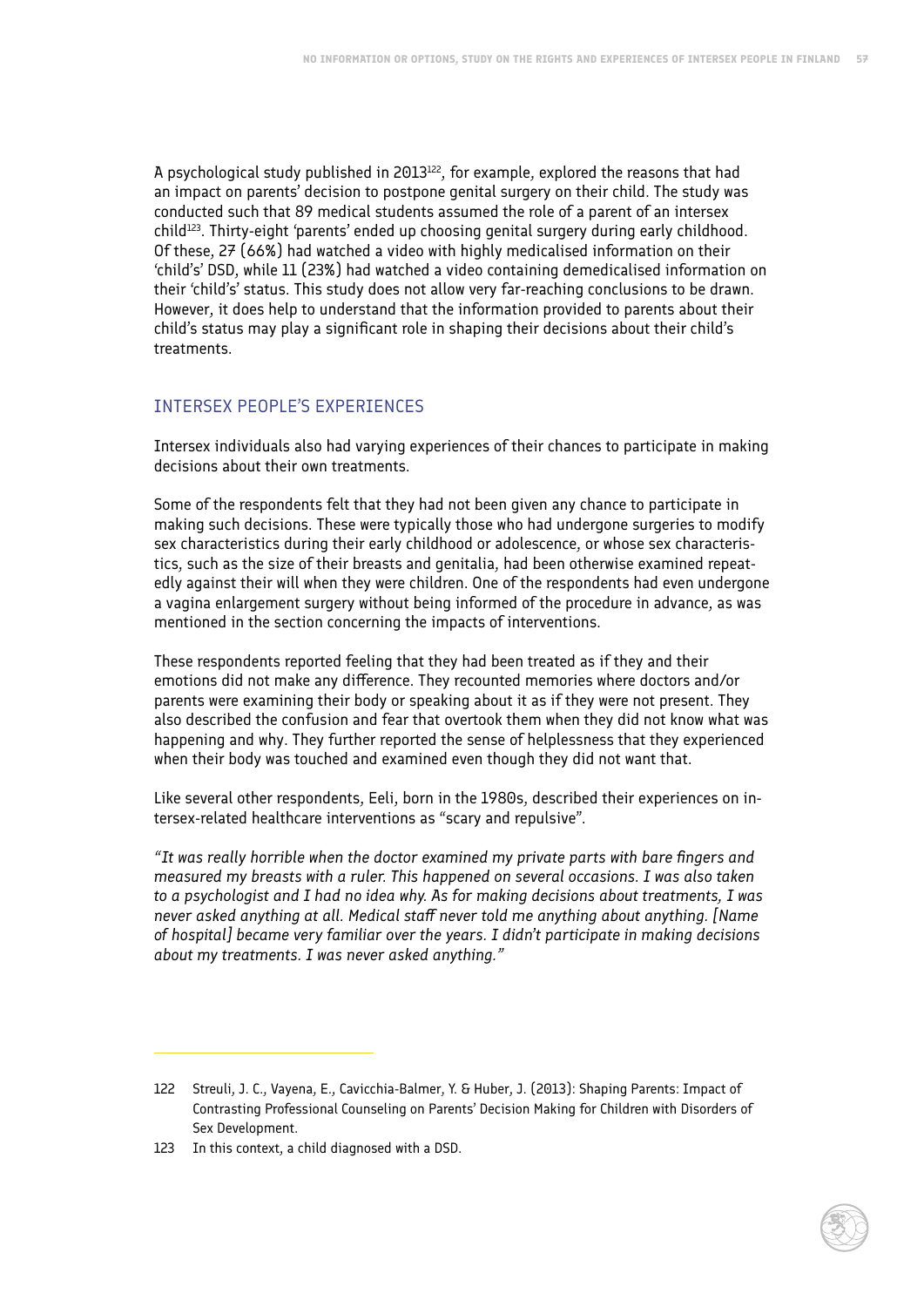Mikko, 33, said that they were never told what the examinations were about; nor was their opinion on the treatments asked at any point. They described their experiences as follows:

*"Everything was one constant blur of vague examinations and being subjected to examinations, without me ever understanding anything. 'They'll check something out, be brave.' I was brave on command and got a strong sense that 'you're not even allowed to feel bad about this'. My mother took care of the health-related matters that the condition involved. These hold bad memories for me. Forced examinations of breasts and genitals. It was never explained to me what it was about and I always found the situations really distressing. It was just done on doctor's orders. It was okay to touch my body because the doctor said so, even though I myself was like, 'no-no-no-no'. It felt really bad. My parents and doctors made all the decisions about my treatments; I was never asked about them. And I was given no information. They just assumed that of course I was happy because I was relatively healthy and represented the gender chosen for me quite well enough, which I actually wasn't really in the end."*

Several respondents explained that they had dealt with these difficult situations by withdrawing into their imagination or by dissociating themselves from the situation. A number of respondents also localised in these moments a sense of shame and being aware that they were somehow "defective". Respondents had these types of memories from pre-primary age all the way to adulthood. Some of those who had experienced this kind of treatment during childhood reported that, even in their adulthood, they still panicked at a doctor's appointment, feeling like "a small helpless child" all over again.

Kape, 47, recounts that they learned at a very young age that "it's best to feel nothing" at a doctor's appointment.

*"Doctors' appointments didn't feel like anything at all. I learned at a very young age that it's best to feel nothing. From when I was under school age, what I mostly remember from doctors' appointments was that no-one was interested in whether I was there or not. People were interested in what was between my legs, but it was all the same to them whether I was there or not. From later childhood, I remember those bewildering doctors' appointments where all that remains is a glazed look. You just wait for it to be over and feel bewildered about what the hell is going on in here. But when you are so little, you can't question or do anything at all. So it's better just to disappear into your own imagination and wait for the situation to be over."*

The decisions on these respondents' treatments were made by their parents and doctors. The respondents who reported that they had not discussed the issue with their parents until adulthood frequently pointed out that their parents had not been given enough information or options.

Elina, 36, sums up the issue as follows:

*"The worst of it all was how the surgeons and doctors instructed my parents. My medical charts and interviews with my parents reveal that my parents were never given the option not to have these operations. My mother once said exhaustively that, with the current knowledge, she could have chosen differently. But back then, she was given no options."*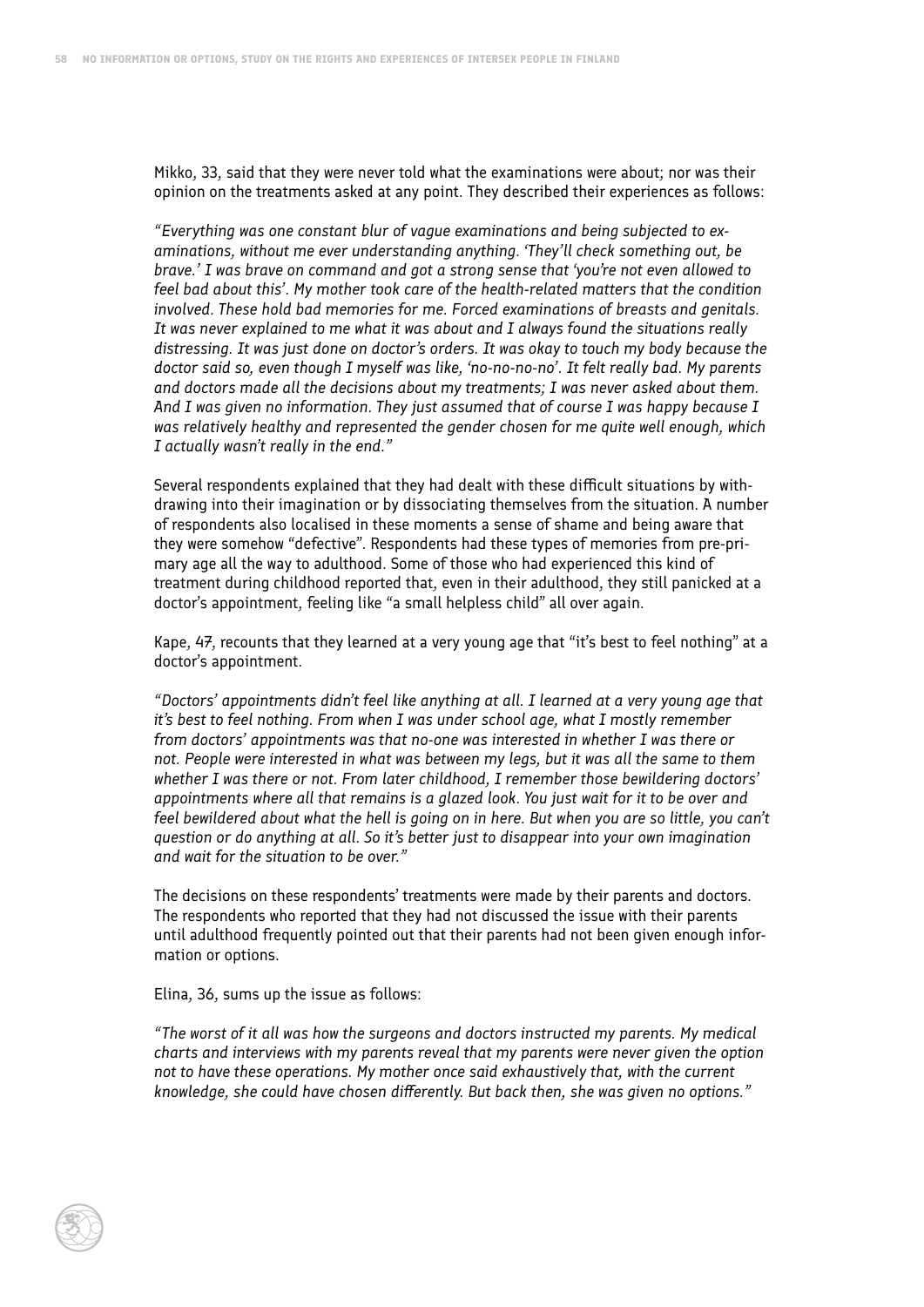Since the onset of puberty, the respondents reported remembering some discussions with doctors where they had been told what interventions would be performed next, typically after various examinations (blood tests, ultrasound, etc.). At these points, the respondents had also been involved in making decisions, or they had, at the very least, been told what these were about. These respondents also described their involvement as very nominal because they felt that they had not been given any options. Similar to what some of the parents reported, intersex individuals also described that it was as if they were simply informed of the interventions.

When recounting these discussions conducted during their puberty, some respondents also brought up some rationales given to them for interventions, which they had started questioning in adulthood.

Three respondents had either been told directly or felt that they had been given to understand that they should be operated or that their vagina should be stretched because "a girl must have a vagina in order for her to have sex". Such experiences were reported both by respondents who had already been subjected to intersex-related healthcare interventions during early childhood and by those who had been subjected to interventions in puberty. One of the respondents had been "soothed" by saying, "not to worry, you are still a completely normal girl".

Terhi, 39, for example, recounts that once the examinations had been conducted, they were informed that the next step would be to perform surgery to remove their gonads and to perform an enterostomy, so that the intestine could later be used to construct a vagina. Terhi was 14 years old at the time.

Terhi says that, before the first surgeries, they and their parents were further informed of what would be done to them and what it would mean. They went on to add, however, that they were not really prepared for the operations in any way.

Terhi had been very sore after the first surgery, and the doctors had wondered how they could be so sensitive to pain. At the point when they started vomiting black liquid, however, the doctors began to believe that something was wrong. The catheter inserted into the stoma had been placed backwards. Terhi described the situation as follows:

*"The doctor came into the room, but didn't even look in my direction at all, and put on a pair of gloves and then placed the catheter so it was right way round. I did not even receive an apology for this at any point. My bellyaches ended after this operation. I was able to go back to school. Still, the doctor said to me later, 'It's not the undescended testicles that caused your stomach-aches, as the pain was down to you stressing yourself out. The gonads were removed because a girl cannot have testicular tissue.'"*

After some time, Terhi underwent another two surgeries: the first was to construct a vagina and the second to close up the stoma. They recovered well from these. Some time later, when they went to a doctor's appointment for an examination, they received another surgery to enlarge their vagina without their knowledge. This led to a radical deterioration of their wellbeing.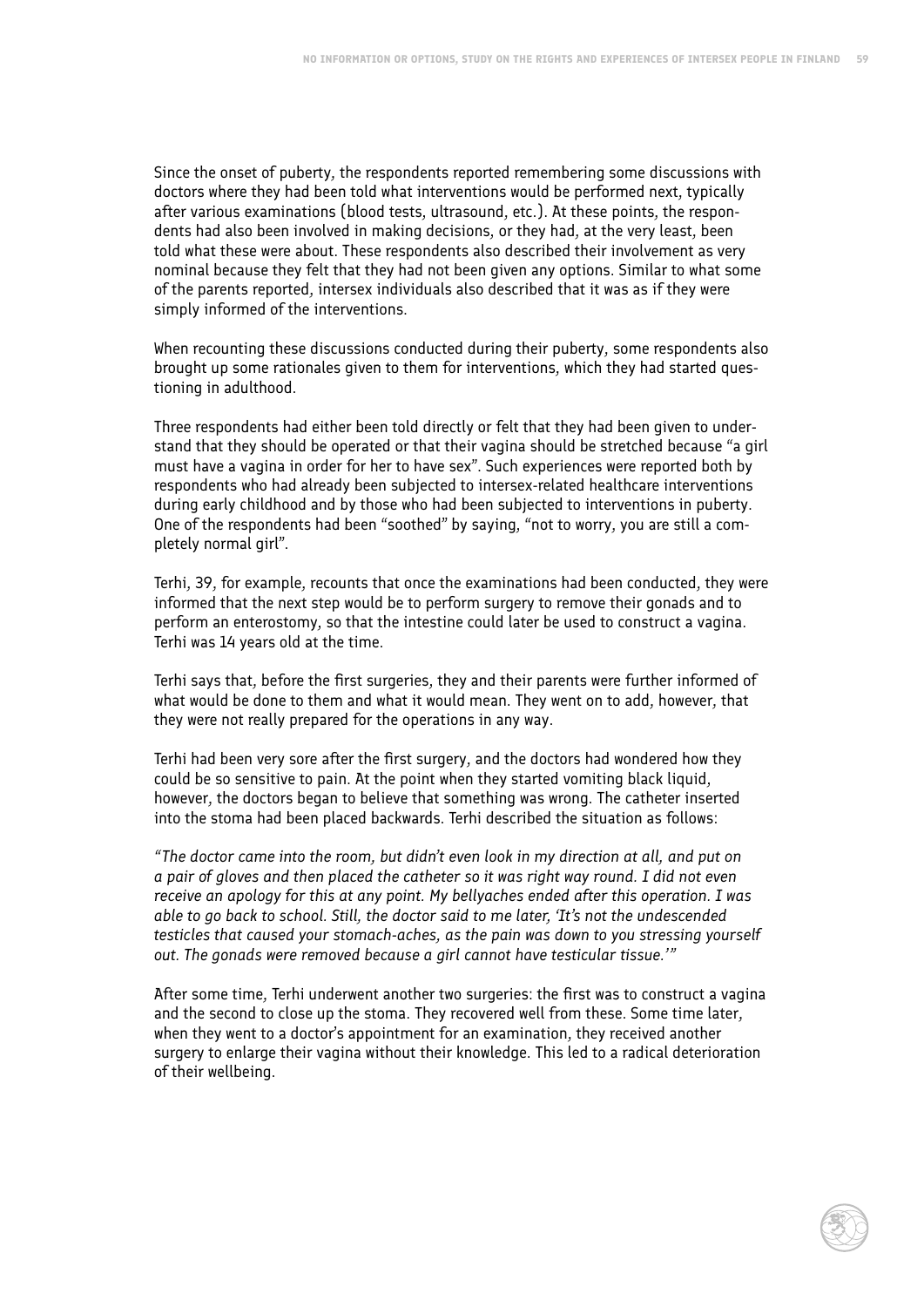Terhi commented on the operations performed on them as follows:

*"In my opinion, these operations that were performed on me have quite clear elements of abuse. Something like that should not be present in any medical operations."*

As an adult, Terhi arranged to meet with the doctor who had operated on them.

*"I asked why it was necessary to give me a vagina. The doctor said, 'So that a penis will fit in.' I asked why the surgery had to be performed when I was only fourteen. The doctor said, 'That's just the age when the surgeries are performed.' I asked, 'Well, what if I'm not even straight.' To this they replied, 'Well, that's your own choice then.'"*

At the onset of the  $21<sup>st</sup>$  century, Terhi filed a complaint about their treatment with the Finnish Patient Insurance Centre. They recount that the response that they received was that there was no malpractice because the procedure was in keeping with clinical practice guidelines. The physicians consulted by the Patient Insurance Centre had also expressed the opinion that there was no need to review the clinical practice guidelines.

Pauliina, 32, likewise reported that they had been prescribed interventions aiming to modify sex characteristics during puberty, without asking their opinion on these.

*"I was told that 'what you need now is this dilation'. It wasn't up for discussion, like, whether it was needed or not, but a proper doctor's order."*

They also explained that they found the assumption underlying the treatment to be problematic.

*"The assumption that was associated with that was that 'your vagina needs to be made larger because you'll probably want to be able to have penetrative sex in the future'. It was not expressed out loud, but it was the underlying assumption. And it's problematic to be sure."*

Pauliina described hating the vaginal dilation therapy. In their opinion, this type of treatment and its necessity should have been discussed with the person to whom it was offered.

*"They ought to explain why this is being suggested and ask what you think about this and whether you feel that this is relevant to you. After all, that's how you gain the rationale and motivation to perform the treatment, if that's the kind of treatment that you want. Now I'm thinking that if they'd discussed the matter with me and asked for my opinion, then all that stigma that this whole business involved, then it probably wouldn't exist."*

The youngest study respondent, Karoliina, who is in their late teens, reports that they have not had any surgeries or medications. Nevertheless, they wish that someone had explained to them why they needed to keep going for examinations. They have also been told about the necessity of removing their gonads without giving the odds for the gonads to develop something malignant.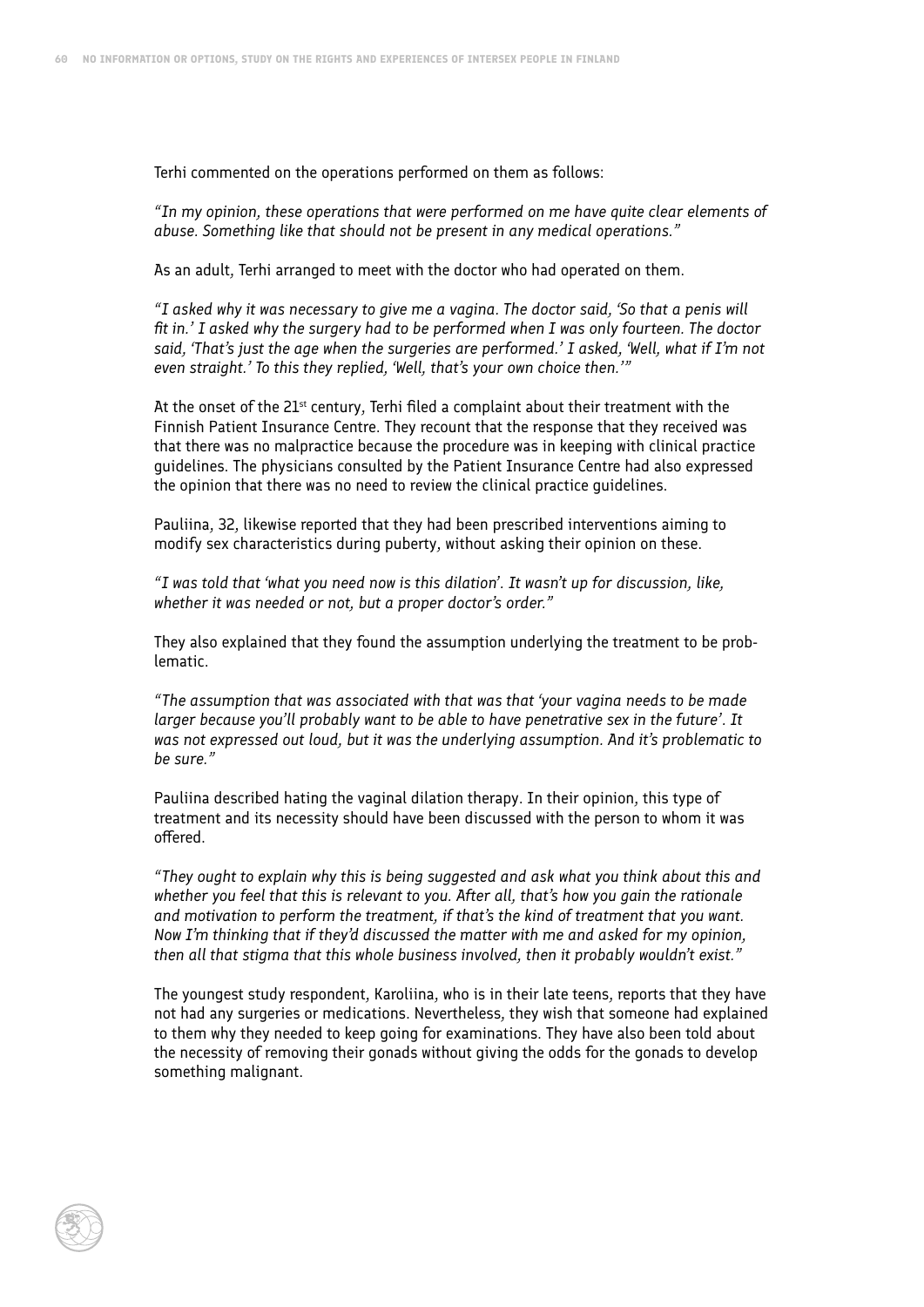Karoliina described their experiences as follows:

*"When I was younger, I didn't know why I was always in hospital once every year. The uncertainty was annoying, since I didn't know why. What's good is that they've had a good attitude towards me, while the bad thing is that they haven't explained the terms to me; instead, I've googled them afterwards myself. Seeing a doctor has been a bit scary sometimes, but I've had no surgeries or medications. The doctors have just said that my testicles may develop cancer and that it's a good idea to remove them. However, I've not been given any figures or probabilities for that."*

The few respondents reporting that they had made the decisions about their treatments for themselves explained that they had been treated well and appropriately. However, they also brought up a lack of information. While the respondents' experiences varied in degree, the lack of information pertained most typically to therapeutic options and effects.

By way of example, Sara, who underwent a gonadectomy in 2010 as a young adult, explains that, should they have been better informed of its potential effects, they would have given it a pass. On the whole, however, their experiences are positive.

Sara described their experiences as follows:

*"On the whole, my experiences of healthcare are positive. I've received enough information and support. The doctors have always acted appropriately and, even though not everyone has always been all that familiar with my condition, I've always been able to explain it to them and they've behaved appropriately. With the exception of the gonadectomy, which I think with hindsight was unnecessary, I feel that I've received enough information about AIS. But that may also be related to the fact that there simply isn't all that much medical knowledge and practice that doctors could trust. I'd say that about 40% of the information I've received has come from the doctors and the rest I've sought myself online from different support groups. However, I'm glad that plenty of advances have taken place over the last ten years, both in terms of the information available on AIS and with regard to what doctors know about variations of sex characteristics overall. What I would have hoped for was that there would have been support groups and access to peer support."*

To some respondents, however, a lack of information also meant that they had not received the kind of treatment that they wanted and required because no-one had been able to provide advice.

Maarit, born in the 1960s, described their experiences as follows:

*"I went for tests when I was 16 due to absence of periods. I was not diagnosed as such, but they did find that I lacked ovaries and had developmental anomalies in all of my internal genitals. I was the only one informed of the matter and I was allowed to decide for myself what to tell my parents or others. My hospital stay remained a secret. Back in the day, I didn't really receive any information, not even enough guidance on how a vagina could be created without surgery. People have definitely been sympathetic, but they haven't been able to help me move forward with the matter."*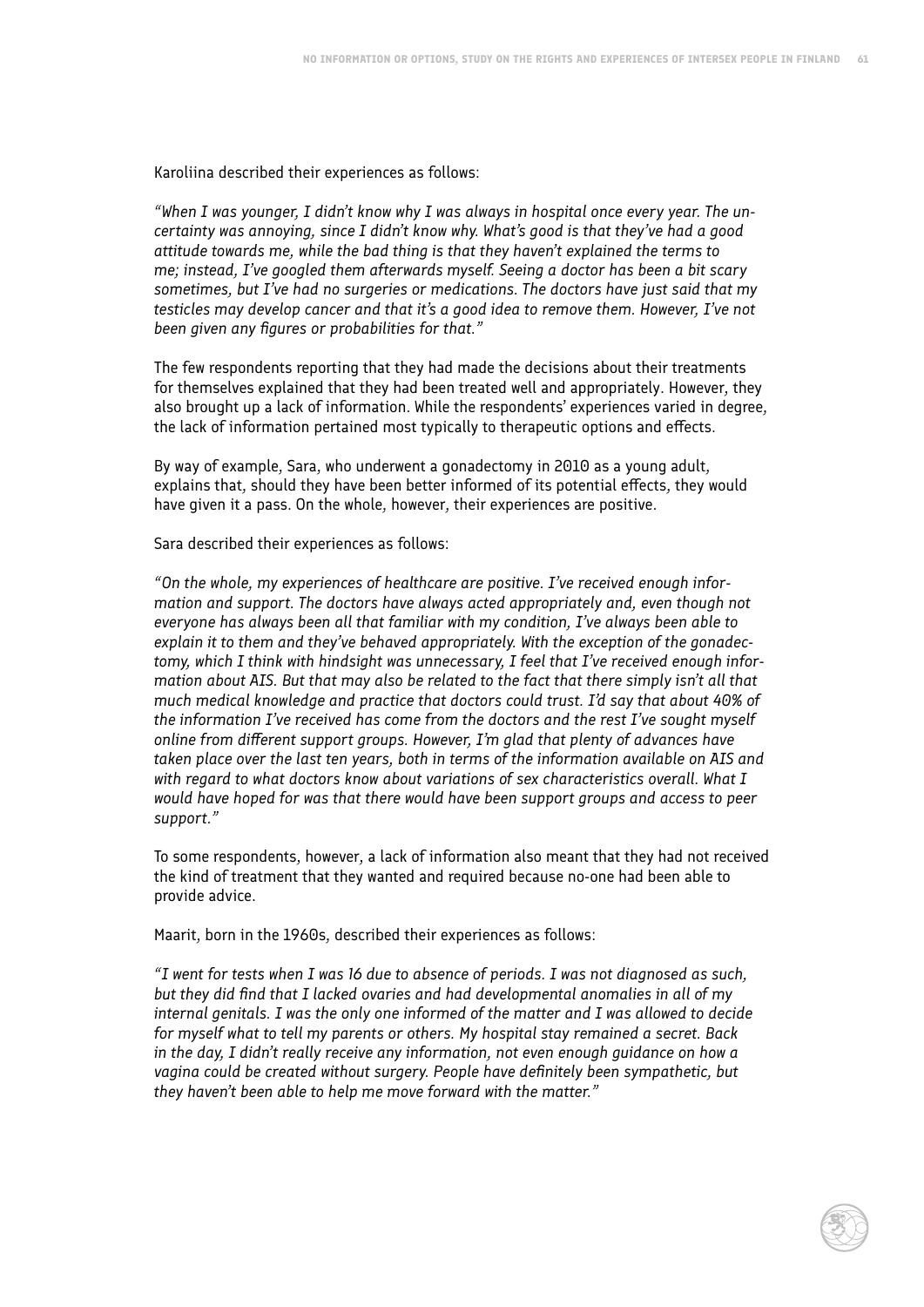A number of respondents who described being excluded from making decisions about their treatments reported that they had eventually been able to decide on their own body at some point – usually only on reaching adulthood. The respondents often described this development as highly significant for themselves.

For Elina, 36, this process started in puberty, when they were about to undergo a vaginal surgery. Elina reported that they were given no alternatives to surgery:

*"The message I received went like, 'You are missing a vagina and that's why it's necessary to give you a vagina now. Full stop.'"*

Elina said that, just before the surgery was about to be decided, their "alarm bells went off".

*"I just somehow got this subconscious feeling like, 'why, what's the need to perform this sort of surgery'. And so I somehow managed to postpone the surgery. The surgery was due to be performed when I was in lower secondary school. Every time I went to see a doctor, I always said 'let's wait one more year'. And then 'let's wait yet another year'. And then 'let's do it during the summer before upper secondary school'. But when that summer came, my feeling just kept getting stronger. And, eventually, I just didn't show up for the doctor's appointment at all."*

After Elina had already started their studies, the hospital contacted them yet again.

*"They kept insisting that 'now, you really need to come in'. So I went in for that last time. And I said, 'I'm not going to have this sort of surgery.'"*

Once they had announced this decision, Elina was finally advised on how to perform vaginal dilation therapy. They say that they have been happy with this treatment. Nevertheless, Elina's experience aptly illustrates the atmosphere brought up by virtually all of the respondents, characterised by no alternatives and occasional pressure and compulsion, which enveloped their experiences within the healthcare services.

Kape, 47, had an experience of participating in making decisions about their own treatment as an adult when they planned to go off the hormones that they had been taking since childhood. This happened after they had found out at a doctor's appointment that they were intersex when they were in their 30s.

At first, Kape's physician reduced the dose of their hormone medication completely unprompted. Kape described the matter as follows:

*"I don't know whether the doctor said so voluntarily or whether I milked it out of them, but they did admit that I had been prescribed terribly huge amounts of oestrogen. The reason behind this must have been precisely because they wanted to make my breasts grow and make me look like a woman. In other words, they wanted to make it look like the surgeries made sense. It is really totally absurd, when you think about it: prescribing hormones to make your breasts grow and creating a high risk of breast cancer in the process."*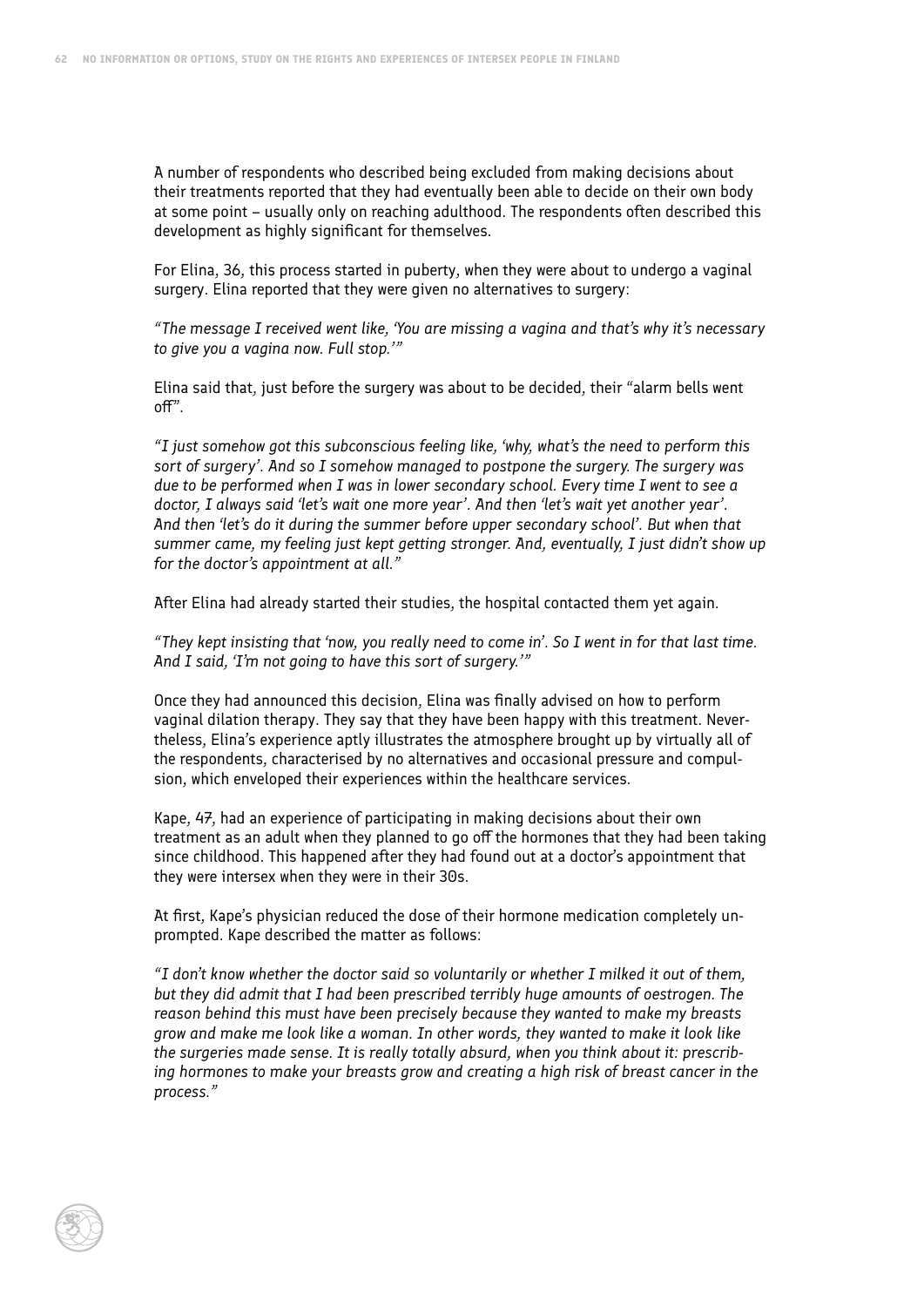Kape recounted asking the physician about the age at which they would be able to stop hormone therapy. They said that they had been very clear about wanting to quit.

"The doctor was of the opinion that stopping the medication didn't carry any particularly high risk. Some women also go through menopause at 40 and it doesn't necessarily mean an awfully high risk of osteoporosis. So me and the doctor planned to reduce the medication gradually. The first six months were pure hell. I was having absolutely horrible withdrawal and menopause symptoms. I slept so little that I thought I would die. But it eased off gradually."

Kape explained that they were still not quite certain whether or not stopping the therapy was a good decision for their health. They have not measured their bone density or monitored the situation in any other way for a long time. However, making the decision has been very significant for them.

*"What was important was that it was my decision. It was the first decision relating to this theme that I was able to make for myself. And after that, it has also started to feel like I can actually make some decisions on other things in my life too."*

They said that stopping hormone therapy felt like a step towards what they used to be like.

*"In some strange way, stopping hormone meds felt like those surgeries were finally over. They were over the moment that I quit hormones. Making the decision on this matter was the thing here. That it was me who said how it was going to be."*

There was very considerable variation in the experiences reported by the intersex individuals participating in the study of their chances to participate in making decisions about their own treatments. Some felt that they were completely excluded from making decisions about their treatments. These were often the respondents whose treatments had started in early childhood or no later than at the onset of puberty. Others reported being allowed to participate to some extent, but mainly in nominal terms, such that they had at the very least been told during puberty what the interventions were about. However, their opinions on these treatments had more seldom been probed.

Similar to the parents who responded to the study, intersex respondents also reported situations where the rationales given to them for interventions were not precisely related to promoting their health. According to the respondents, the rationales and the unquestioned assumptions underlying the interventions were rather more focused on the notion that their body should be modified because it was somehow defective and did not meet the idea of what the body of someone of the gender that they 'represented' should be like.

A few of the respondents said that they had made the decisions about their treatments for themselves. These respondents also reported wishing that they had received more comprehensive information about different therapeutic options and effects.

# **5.6 Psychological support**

According to ETENE's report, all university hospitals provide intersex children's parents with the opportunity to discuss with a psychologist or a psychiatrist as well as with the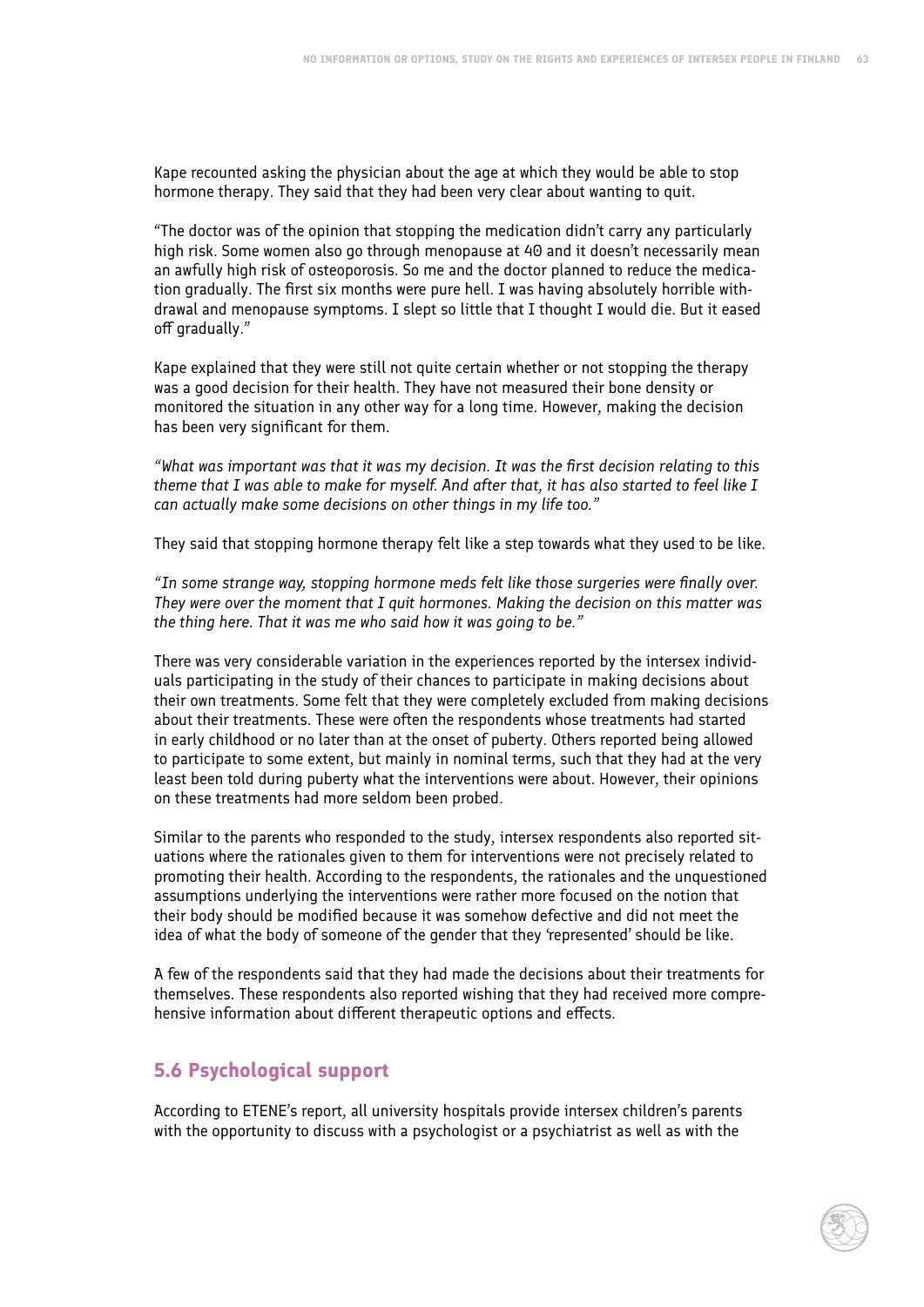doctors participating in their children's care. Other types of support are also available, such as an opportunity to talk to a social worker or a hospital theologian.<sup>124</sup>

ETENE's report indicates that children's needs for psychological or psychiatric support are monitored at different ages. Healthcare professionals tell the children about their situation in accordance with their age and maturity, while young people are offered an opportunity to go through their situation in further detail. However, it is noted that there are insufficient numbers of specialists in different fields who are familiar with the different aspects of being intersex, while all parties agree that there would be demand for peer support and support organised by NGOs.<sup>125</sup>

Some of the parents participating in the study reported having been offered an opportunity to talk to a psychologist. These were all parents whose children's intersex body had become visible at birth or during infancy.

The parents who had accepted the offered support had not found it relevant. The psychologist that they had seen had not known about the diversity of human sexes or understood the issues that they would have liked to discuss in relation to their child having a variation of sex characteristics. The parents whose children's intersex body only became visible during puberty reported that they had not been offered any psychological support.

Most of the intersex respondents had been offered an opportunity to talk to a psychologist or a psychiatrist. None of those who had accepted the support, however, had found it very useful. The reason for them as well was precisely the fact that the professional that they had seen had not really known anything about being intersex. The respondents felt that, as a result, the professional was also not able to support them in dealing with the issue. Some respondents referred to this offered support by saying that they "were taken to a psychologist" without them really knowing why.

The youngest study participant, Karoliina, in their late teens, summed up the issue as follows:

*"The psychologist is nice but doesn't know much about the subject. The first appointment was rather odd because I didn't know why I was there."*

Most of the intersex respondents who had been offered an opportunity to talk to a psychologist or a psychiatrist had not, however, seized it. The reasons cited by the respondents included the fact that, on the one hand, they had not seen any reason for it and, on the other, seeing a therapist had felt somehow embarrassing during puberty.

Sofia, 25, said that they had wished afterwards that they had accepted the support offered to them. Sofia described the issue as follows:

124 ETENE (2016b, 8).

<sup>125</sup> ETENE (2016b, 8).

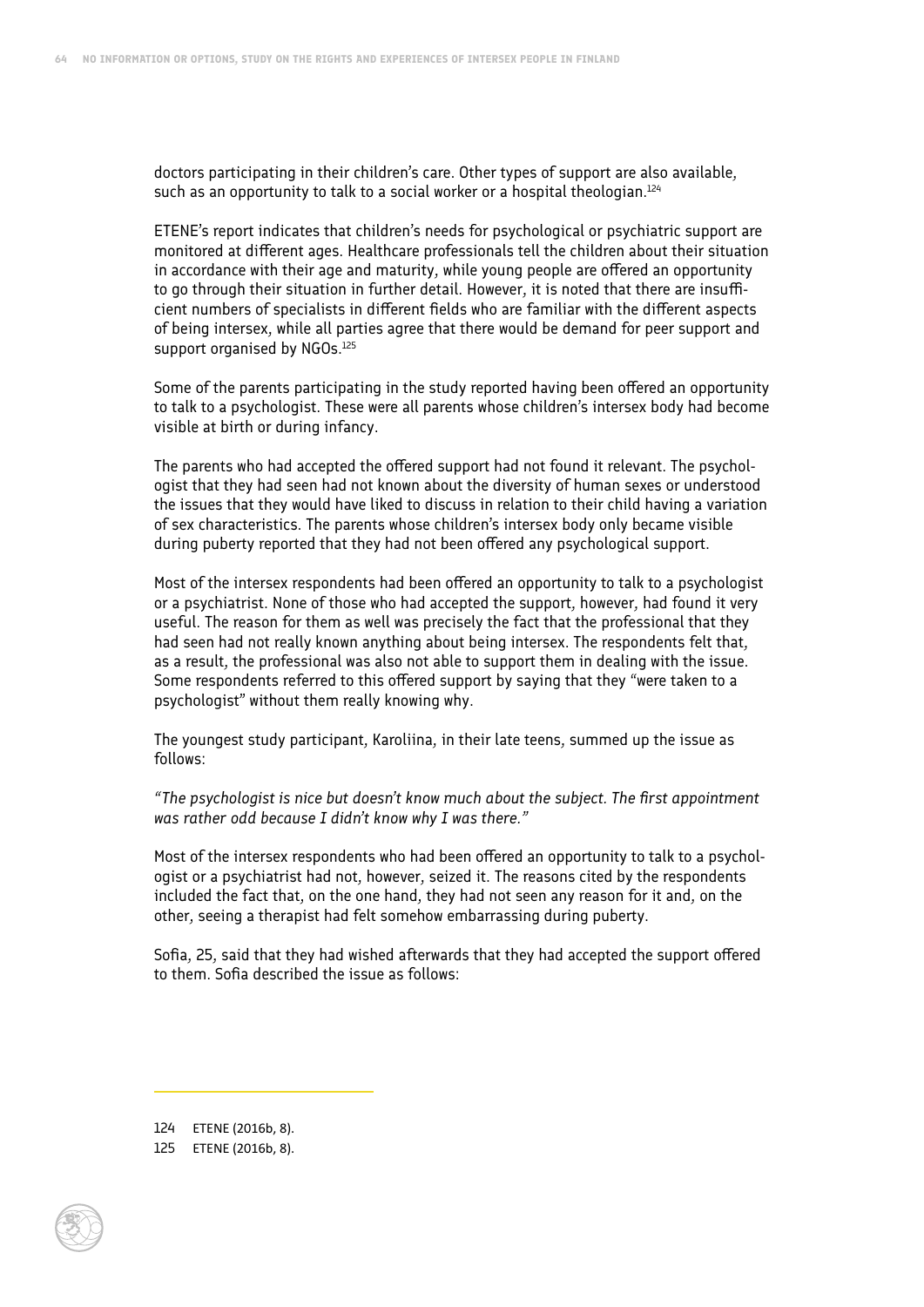*"When it was offered to me, it got me all baffled, like what would I even talk about there with the therapist. But I'm definitely thinking now that I wish that I'd had that chat. Perhaps then I would have known how to always be open about this issue and it would have not at any point become the embarrassing thing that it now has been. And I might have got some kind of support or message like, 'you are totally okay'."*

Some respondents reported that their rejection of psychological support had been affected by the fact that all the intersex-related treatments and doctors' appointments felt so shameful. The idea that they would also have to talk about these to someone had seemed incomprehensible.

Pauliina, 32, verbalised the issue as follows:

*"I've been given the opportunity to ask about all subjects and I've also had the chance to discuss with the doctor privately without my parents. But I found the whole dilation therapy somehow so embarrassing and shameful that I can't remember that I would have wanted to discuss anything at all about it with anyone. I've just wanted to put it behind me."*

A number of respondents who had refused psychological support or found it pointless reported that they had subsequently received significant help through peer support. This will be discussed in Section 6.4.

The older respondents who had not been sufficiently informed of being intersex were also in a challenging position in terms of psychological support. They had either been kept completely in the dark about being intersex or they had not been told enough about it.

Mariaana, 59, describes the issue as follows:

*"I didn't receive any support in time because I didn't know I was intersex. I only found out at 57, when my whole life was almost over. My parents certainly knew but didn't tell me. I hope that children nowadays are told in due time: many things would probably be easier to sort out and deal with in time."*

Maarit, born in the 1960s, also reports that they have not received any support, although they have tried to seek it for themself.

*"I would have needed and I would still need support for the mental aspect. I would have needed support for dealing with my identity crisis, problems with falling in love and self-destructive thoughts. I haven't even found any support in the private sector; all I've met are unsympathetic gynaecologists, psychologists and therapists. I haven't received any support that would have really helped because I still haven't found a place where you could get the right kind of support."*

Most of the respondents – both the parents and the intersex individuals – found the psychological support that they had been offered pointless or irrelevant. In many cases, the problem boiled down to the fact that the professional that they had seen had not known about the different aspects of being intersex and/or how to support them in dealing with the issue. Intersex respondents also raised the point that, as all the other intersex-related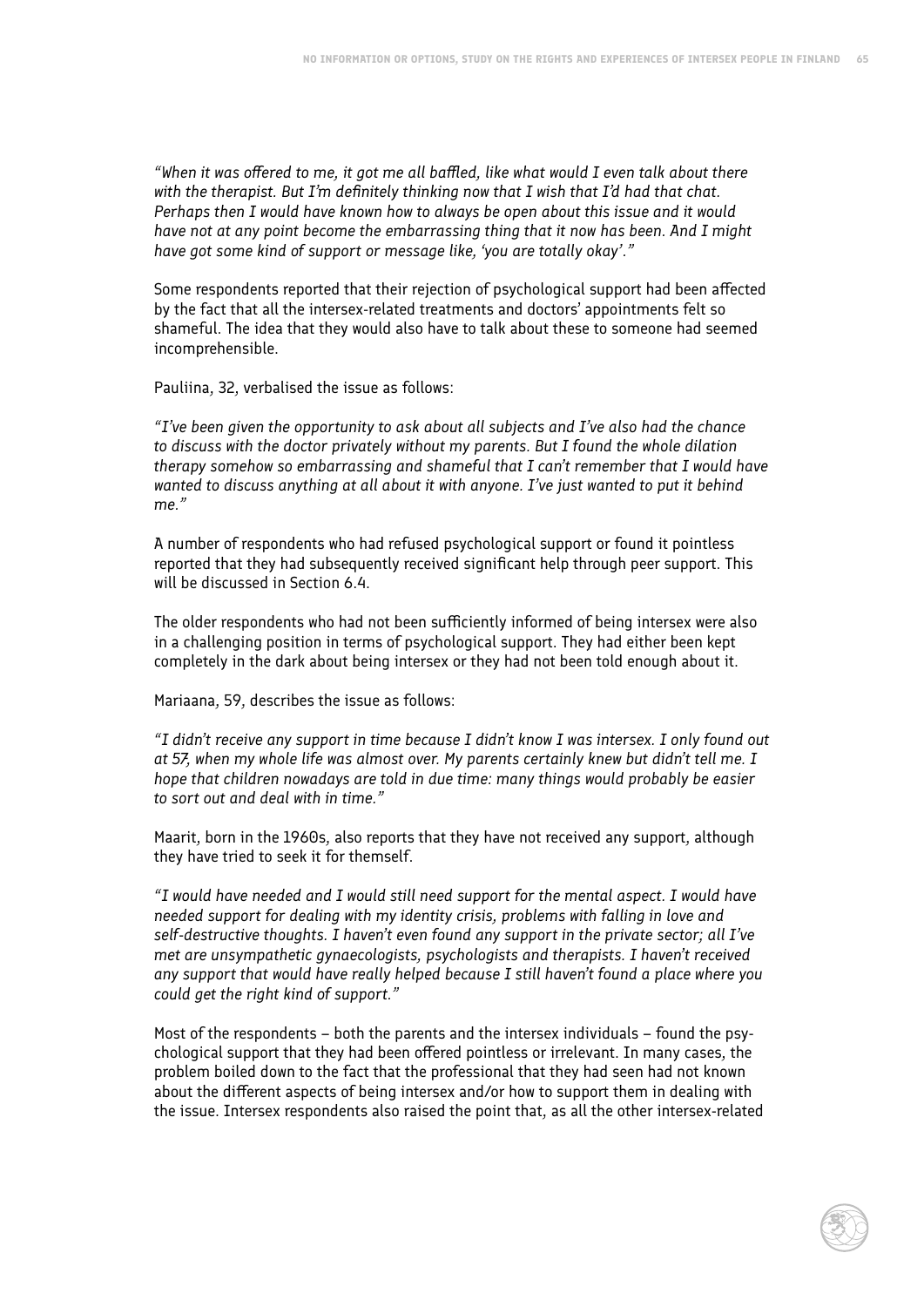healthcare treatments were so shameful and secret, the idea of also having to talk about the treatments to someone felt incomprehensible.

Almost all of the respondents participating in the study – both the parents and the intersex individuals themselves – wished that they had received more psychological and psychosocial support. In particular, the respondents hoped to have the opportunity to discuss with their peers.

# **5.7 Health status and current attitudes towards healthcare services**

The majority of intersex people who have participated in various studies generally rate their current health status as good or relatively good.<sup>126</sup>

The health problems reported by intersex people in studies have been attributed to reasons such as the consequences of intersex-related medical interventions or medications, possible health considerations that may be related to their specific variation of sex characteristics, or the stigma associated with being intersex. $127$ 

Some of the intersex study participants rated their current health status as good or relatively good, others put it slightly below average, whereas some considered it to vary.

Half of the respondents reported positive changes that had taken place over the last few years. They explained, for example, that they had been unable to manage their health before but had now "shaped up". Some of these respondents said that they thought that their previous indifference to their own health was related to their experiences of intersex-related medical interventions.

Some respondents especially described positive changes in their psychological wellbeing by recounting previous challenges and how their general wellbeing had developed positively in recent years. In many cases, this development was prompted by the peer support or therapy that they had received. International research has also documented the positive impact of peer support and other psychosocial support on intersex people's wellbeing $128$ .

About one third of the respondents reported other health-related challenges, such as various chronic diseases, which required regular contacts with healthcare. They did not usually associate these health challenges with being intersex.

<sup>128</sup> van Lisdonk (2014, 44–45).



<sup>126</sup> Falhammar et al. (2018); Jones et al. (2016, 99–127); van Lisdonk (2014, 44–45).

<sup>127</sup> For example, some variations of sex characteristics may involve a heightened risk for heart, joint or kidney problems. Jones et al. (2016, 99–127); van Lisdonk (2014, 44–45). See also Nordenström et al. (2018).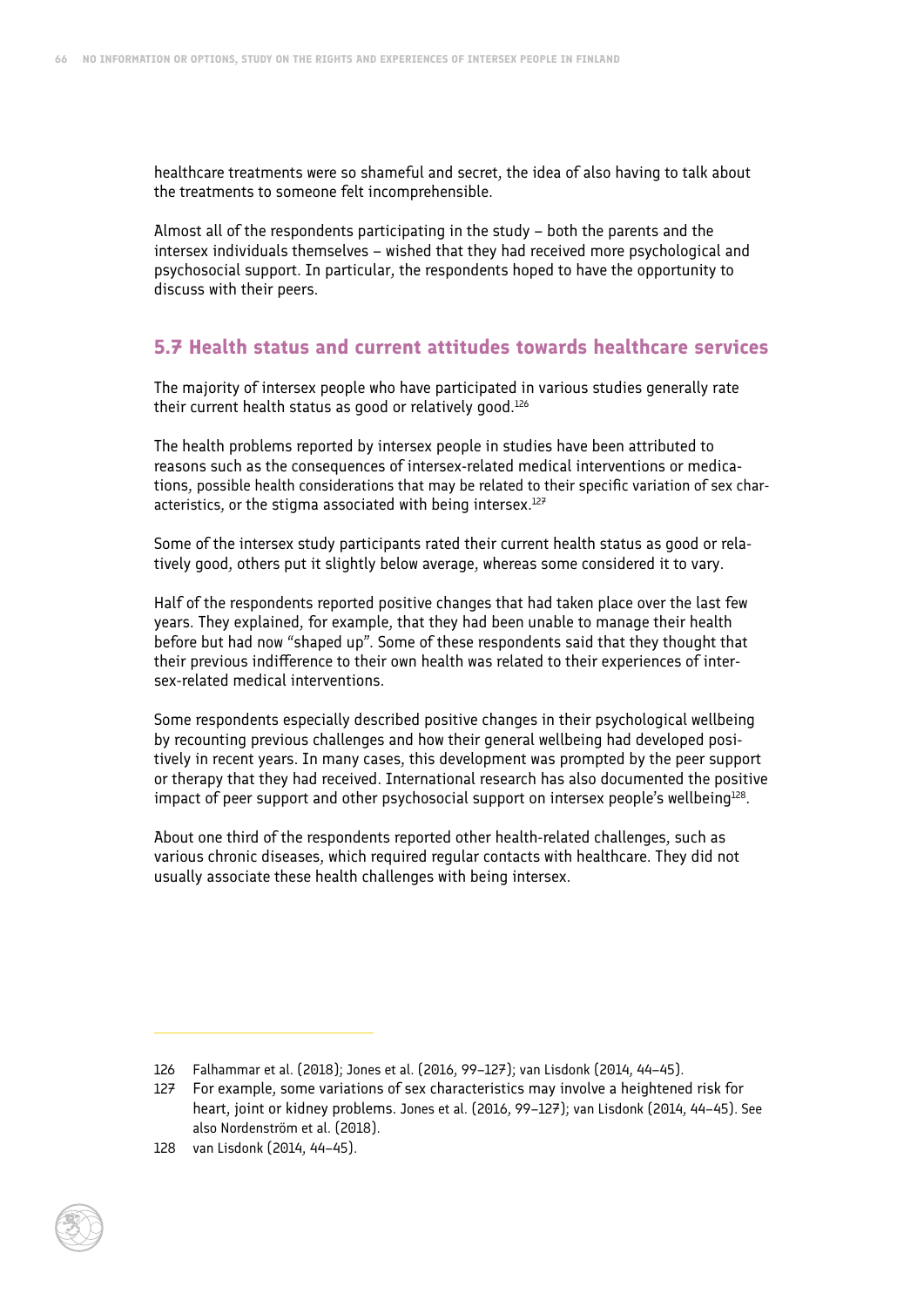#### **Attitudes towards healthcare services**

All of the respondents disclosed their current attitudes towards healthcare services.

The respondents shared their experiences of contacts with primary and occupational healthcare and appointments with specialists, such as gynaecologists, etc. Some of the experiences were related to them being intersex in some way. These situations included refilling a hormone prescription or seeing a doctor to find out about a health issue relating to their variation of sex characteristics.

Some respondents described their attitudes towards healthcare services in general terms, such as how easy or difficult they found going to a doctor's appointment.

The respondents had quite varying experiences of healthcare contacts. Almost all of them, however, brought up the fact that, in many cases, the healthcare professionals that they had seen did not know about the natural variations of sex characteristics. As a result, they often ended up 'educating' the professionals about the diversity of human sexes. Some found this difficult while others did not. This was affected by both their own prior experiences and the attitudes shown towards them by the healthcare professionals that they were currently seeing.

The respondents who found it difficult to educate healthcare professionals about intersex issues also described their general attitudes towards healthcare services as difficult. By way of example, they mentioned difficulties going to a doctor's appointment.

These respondents typically had negative childhood experiences of intersex-related medical interventions. The aspect that they generally found most difficult was seeing a gynaecologist, which they described in terms such as "dreadful" and "distressing". Another common characteristic of their experiences was that they typically tried to delay and avoid seeing a doctor as long as possible.

By way of example, Pauliina, 32, described their experiences as follows:

*"I definitely don't feel like seeing a doctor unless I really have to. I guess it's probably related to the fact that no-one ever knows the first thing about this situation of mine. When I've received an invitation to a smear test, for example, I've always called them to try and find out whether the test can even be performed on me and whether it's needed. No-one has ever known and so I've usually just cancelled those appointments. Last time I went in and I was nervous as hell and afraid, like, whether it was going to hurt. So, I had about a minute there to try and explain to the nurse why I was nervous and why I doubted that it would even be possible to take this sample from me. It was an awful situation, as I got the feeling that the nurse didn't even properly understand what I was saying."*

Some respondents reported that they would see a doctor if they had an obvious complaint but that they avoided and delayed going in with symptoms if they were not quite clear about the reasons for these. Some of these respondents also mentioned that they had very little trust in doctors. Some of the respondents with negative attitudes had chronic diseases requiring them to be able to see a doctor on a regular basis. One of the respondents stated that, as a general rule, they tried to be their own doctor because they had "zero" trust in healthcare services.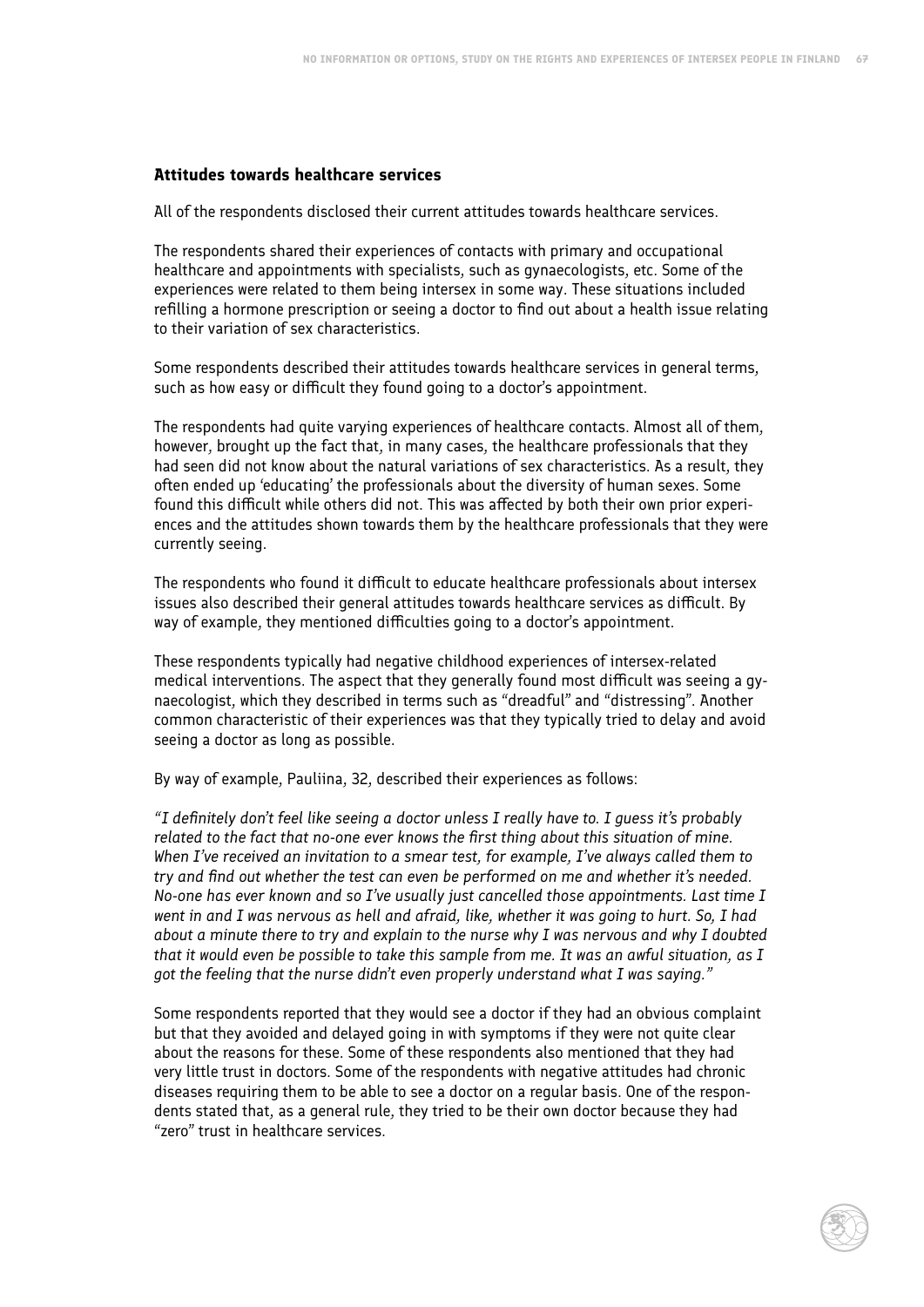Pauliina, 32, was among the respondents reporting that they had recently "shaped up" in terms of looking after their health. Pauliina said that they had made an appointment with a gynaecologist some time ago to have a specific issue relating to the variation of sex characteristic they have. However, the doctor they had seen had behaved in a very regrettable manner.

Pauliina described the situation as follows:

*"I mentioned the idea of an atypical body to the doctor. They commented that 'it's not all that strange'. Once they had finished the examination, they said, 'You can definitely see a uterus here, yes, it's that over there, measuring a centimetre or half.' As if saying, 'look, you are definitely a woman after all'. What's more, they reiterated that they were a specialist in gynaecology. It felt like this was their way of repeatedly signalling that 'therefore, you are a woman too, not some sort of intersex'. Perhaps they had a bit of an old-school idea that intersex is something that's not a woman or a man. When I was leaving, they shouted out in the end, 'Hope you weren't too upset.'"*

Pauliina explained that they had been confused after the situation was over and had started to question their own experience.

*"I did think afterwards myself like, 'am I somehow totally wrong here'. It made me feel like you somehow start to question yourself, too, when someone like that professional with 25 years of experience suggests that there's no such thing as intersex to begin with."*

About half of the respondents described their current attitudes towards healthcare as easy or normal, or otherwise reported mainly positive experiences. Some of those reporting positive experiences also mentioned that they had been forced to 'educate' doctors about variations of sex characteristics but had not found this difficult. As a general rule, they had also seen doctors who did not question their experience, at least not very visibly.

By way of example, Karoliina, in her their teens, who had known about being intersex from a very young age, explained the matter as follows:

*"I've been asked what intersex means. But I've not found it at all difficult to explain, nor the situation in any other respect."*

The responses reporting positive healthcare experiences also highlighted the fact that the respondents had been dealt with in an appropriate, friendly and sensitive manner.

Mariaana, 59, for example, describe their current attitudes towards healthcare services in very positive terms:

*"The doctors and nurses are wonderful: it feels like they understand that not everyone can be cut from the same mould."*

The intersex study participants rated their current health status as good, relatively good, slightly below average, or varying. Half of the respondents reported positive changes over the last few years to the effect that they were currently able to take better care of their health.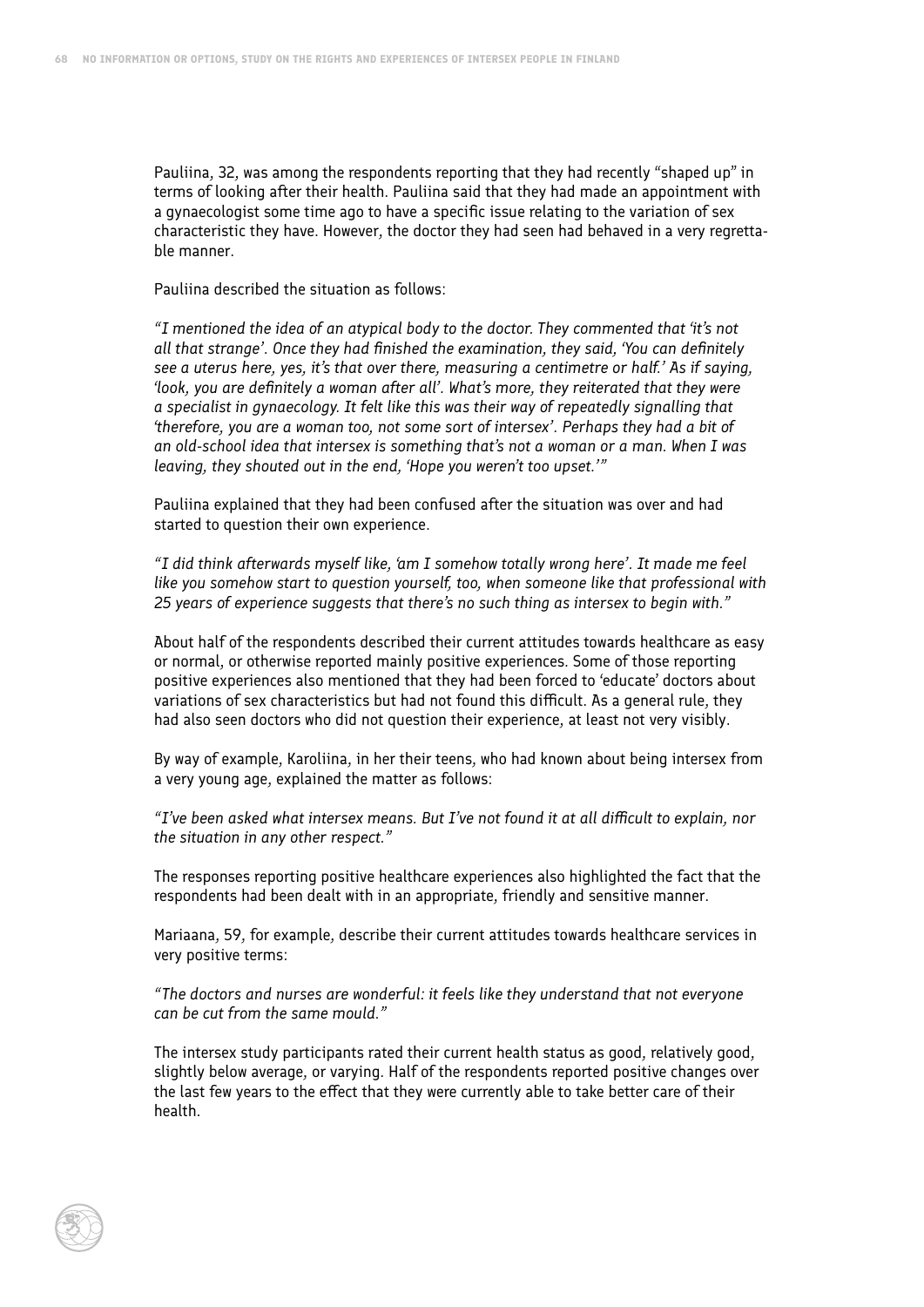Some respondents reported that they avoided or delayed seeking healthcare services. The reason given by a number of them was that they did not feel able to trust healthcare professionals. Almost all of the respondents had experiences of having to 'educate' healthcare professionals about the natural variations of sex characteristics when currently using healthcare services.

# **5.8. Views on how to develop healthcare services**

The intersex individuals and parents of intersex children participating in this study introduced several ways to develop intersex children's care and the information and support provided for the children and their parents.

The first point raised by a number of respondents was that any non-vital surgeries on intersex children's sex characteristics should unequivocally be stopped. None of such operations should be performed until children themselves are capable of participating in making decisions on the matter.

Respondents also stressed how important it is that, when an intersex baby is born, the parents are provided with comprehensive information regarding variations of sex characteristics, but also time and space to get used to a new situation. Having an intersex child can be a confusing situation and it is very concerning if the parents are forced to make urgent decisions about their child's treatment while being overwhelmed by such confusion.

This is what Kape had to say about the subject:

*"Let's calm down. There's nothing to worry about. And because there's nothing to worry about, you don't have to act like there's some kind of emergency. If there's a treatment or operation vital for the child's health, then all that should be done. But anything that is not vital for health can wait."*

When speaking about surgeries and children's sex assignment through these, respondents also raised the issue of hormone therapy and the fact that it should also be personalised and take the child's situation into account. Instead of making an assumption about gender when arranging for hormone therapy, the child should be asked about this and involved in the discussion.

Mikko summed up the issue as follows:

*"Hormone therapy should always be done on the patient's own terms, discussing the options and taking special care to listen to the patient. Doctors must not be allowed to decide the gender, nor pressure the parents to decide their child's gender on the child's behalf."*

Another theme raised by the respondents was information concerning treatments. Respondents stressed the fact that any potential advantages and disadvantages of different therapeutic options should be comprehensively explained to intersex children's parents, and also to the children themselves once they are old enough. They also emphasised in general terms that communication between healthcare professionals and parents and intersex children should be more open and respectful.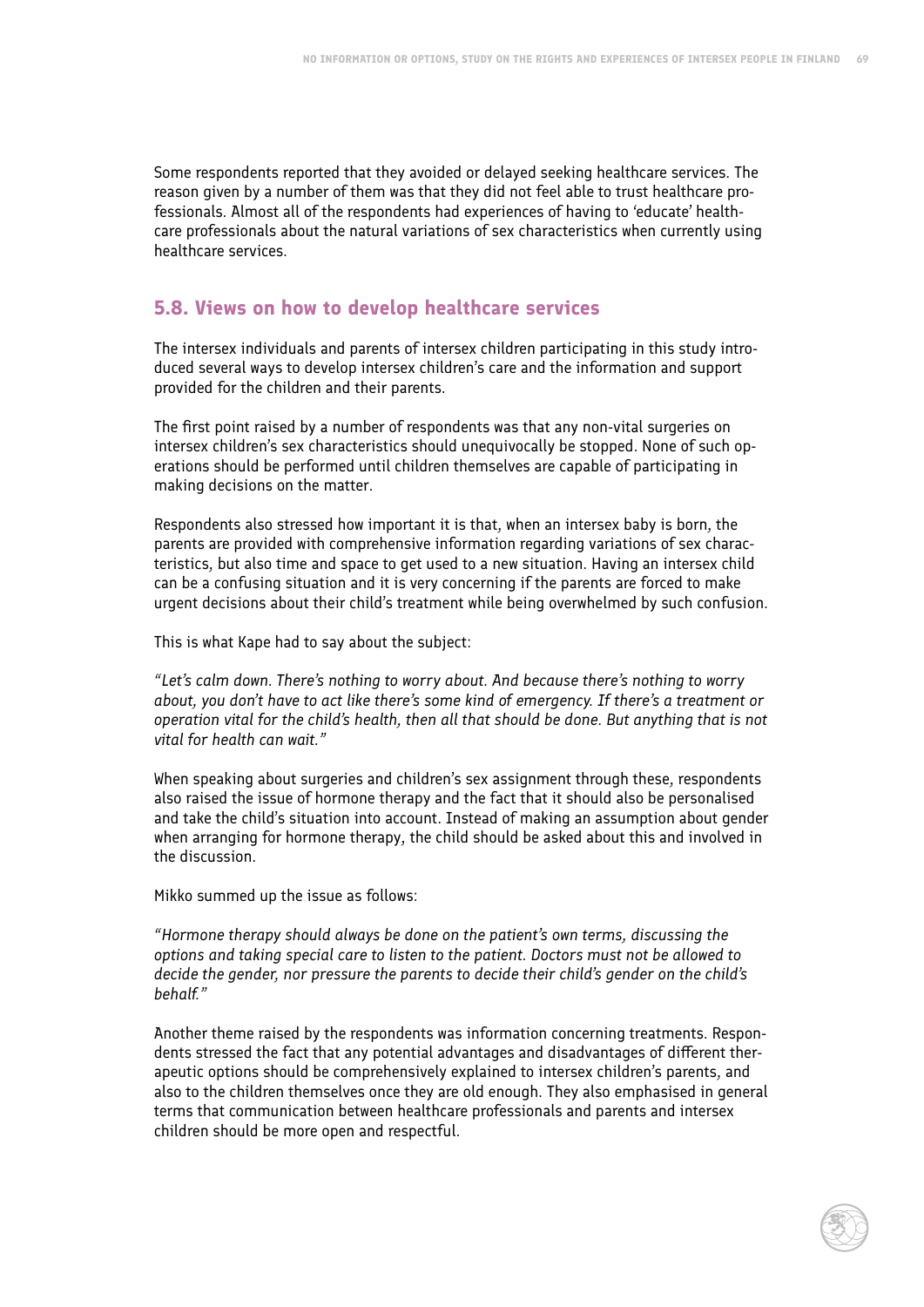Kristiina, mother of two intersex children, had this to say about the subject:

*"Healthcare needs more communication and more questions should be asked from the parents and the child personally, if the child is of a suitable age."*

Respondents emphasised the fact that both the parents and the child are entitled to receive information about the child's health and all the different therapeutic options and their potential effects, and that they should be told about these honestly.

Some of the respondents also raised the point that obtaining comprehensive information requires more than just the information provided by doctors. They emphasised that, because the information received by parents has a crucial impact on the types of treatment decisions that they will make, it is vital to guarantee their access to a wide variety of comprehensive information. The means of doing so suggested by respondents included arranging for peer support and other psychosocial support.

Elina, for example, stressed the fact that new parents should also receive information from other sources besides just medical professionals.

*"The parents must receive comprehensive information about the effects of interventions and different options. They must also get practical tools for how to talk about the subject with their child. I don't believe that a surgeon whose 'fingers are itching' to perform such a rare surgery can give this sort of information. In my opinion, an absolute requirement for consenting to surgery should therefore be for parents to participate in a support group's activities. They ought to be able to meet intersex people. Hearing personal stories would certainly be the best source of information. At the point when the child is capable of grasping the matter, they should be told about it openly. At the onset of puberty, at the latest, they must be provided with all information about the background and all different options."* 

Respondents also stressed that no medical interventions– especially surgeries – that are non-vital can simply be presented as 'absolutely necessary', but that they must always be discussed with the parents.

Johanna summed up the issue as follows:

*"Doctors can't just present these kinds of surgeries that are not vital for the child's health as fact, like, 'this is just how it's going to be'."*

With regard to provision of care, respondents also brought up paying attention to the child and respecting the child's own views. They stressed that it is the responsibility of the adults to create the space where the child can process and verbalise and go through experiences relating to being intersex. They emphasised that the child should never be put in a situation where they have to hear that their genitalia are somehow wrong or should be somehow different.

Mikko underlined that the child must be told about treatments and the child's opinions must be heard.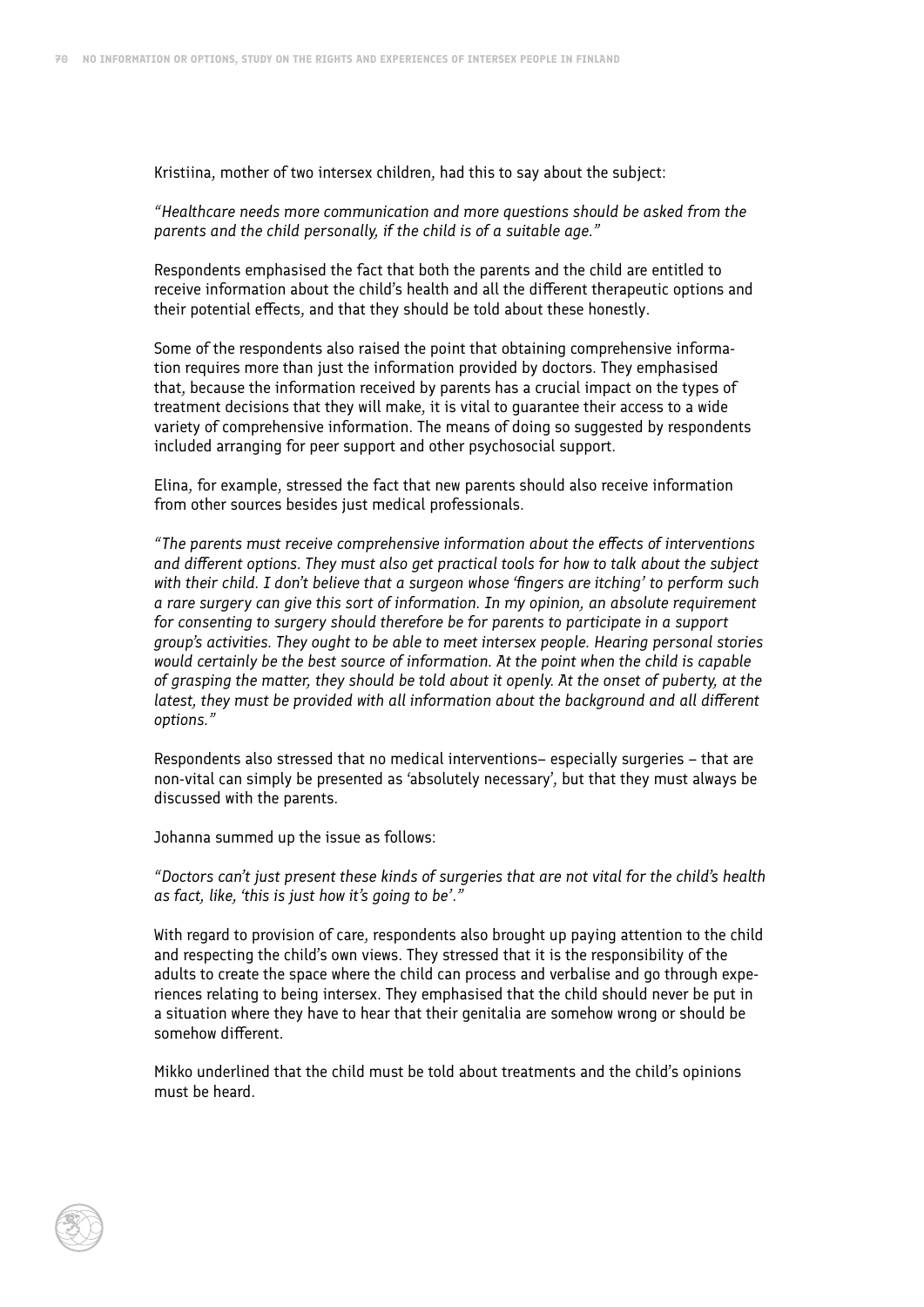*"You ought to explain the reason and purpose of medical interventions. And you should listen to the child's opinion on matters where it's possible to do so. If you need to touch the child's breasts or genitals, you must always have permission to do so and it should never be done 'because you just have to'. Even a child is allowed to say no, and even a child is entitled to receive information about their own health. You should listen to the child's experience, also when it's about their gender identity."*

Respondents also stressed that care should be provided by multidisciplinary teams that should include medical expertise as well as understanding of traumatisation, psychological wellbeing, and ethical and human rights issues involved in care.

Terhi commented on the multidisciplinary approach and regulation of intersex children's care as follows:

*"Care teams must also have understanding of the fact that being different is not a disability but part of human diversity. In addition, it must be understood that intersex children's situation cannot rely on decisions made by individual doctors. The system should guarantee people the right to bodily integrity."*

A third theme raised by respondents was the peer support and other psychosocial support offered to intersex children's parents and intersex individuals. They stressed that discussion and support groups are needed for both children and parents and that they should be referred to these groups directly from healthcare services. Respondents believed that providing such support would promote the wellbeing of intersex individuals and their families while also contributing to lessening the stigma and shame associated with having a variation of sex characteristics.

Karoliina verbalised the issue as follows:

*"More opportunities to meet intersex people should be provided even for children to prevent them from developing a sense of being somehow the wrong sort."*

A fourth theme raised by respondents was disseminating information concerning the bodily variations of sex characteristics and the diversity of human sexes in society in general and within healthcare services in particular.

Several respondents thought that the best sources for intersex individuals and intersex children's parents to obtain information about the diversity of human sexes would be outside the healthcare sector. This was often related to their experiences of healthcare professionals approaching the diversity of human sexes as a "matter of belief" or in an otherwise belittling manner. This is why respondents considered it so crucial to guarantee access to peer support and information available through this channel.

This is what Johanna had to say about the subject:

*"Information about the diversity of human sexes should be disseminated. Everyone ought to understand that it's a biological fact that there is also something else besides just women and men. I'd hope that this fact would be treated as a simple fact and not as some kind of matter of belief."*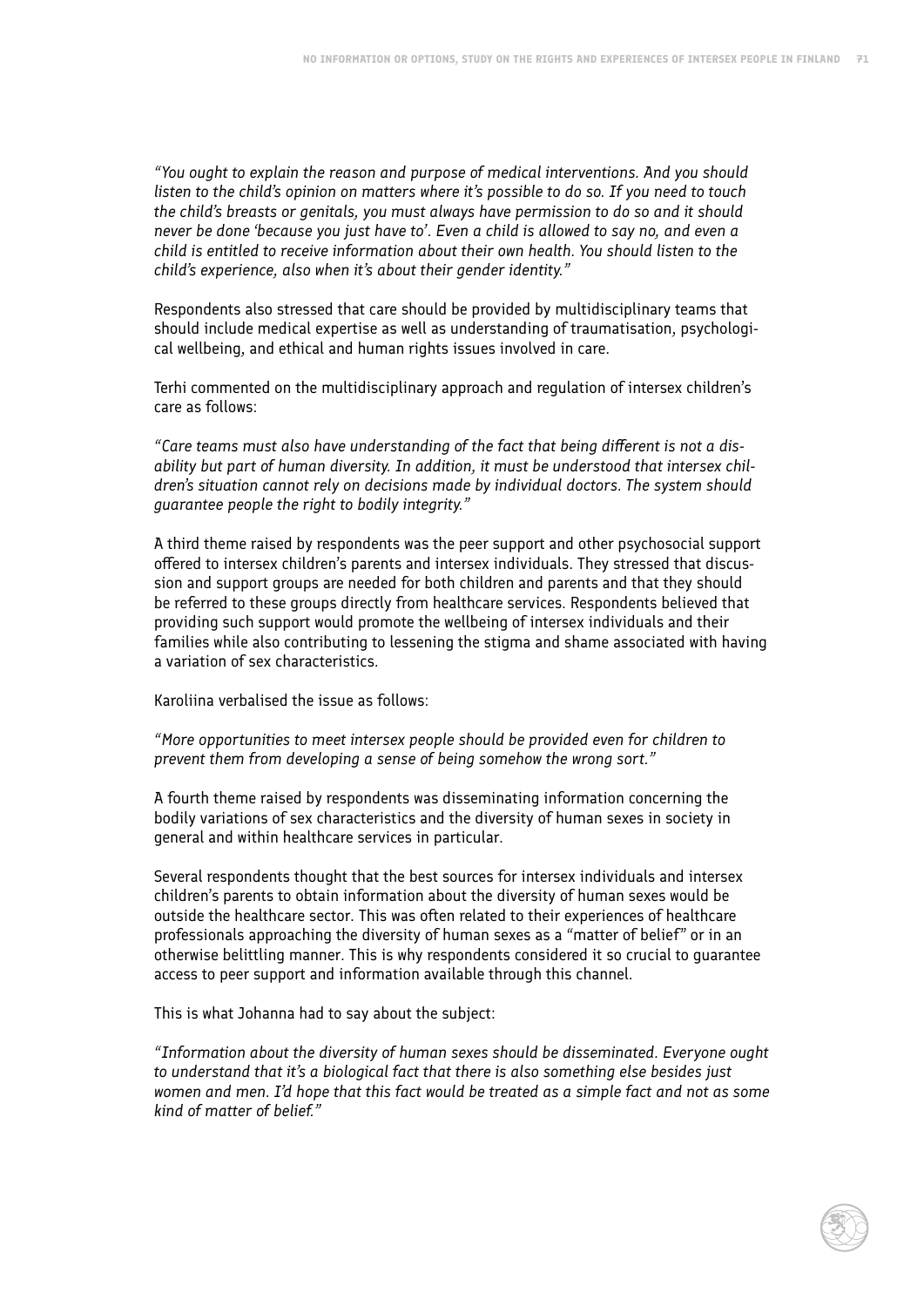However, a number of respondents also highlighted the importance of educating all healthcare professionals about the diversity of human sexes and the natural variations of sex characteristics so as to ensure that they are able to provide intersex people and their parents with comprehensive information and relate to them in a respectful manner. After all, in many cases, the healthcare sector is the first point of contact for intersex individuals and their parents and it is important that initial information they receive is appropriate.

Maria hoped that information on the different aspects of being intersex would already be available immediately at the hospital.

*"People should be told much more about the different aspects of being intersex right at the hospital. And people should realise that the fact that the child has a variation of sex characteristics will not vanish anywhere from the child's body after their sex has been determined."*

Respondents also considered it especially important that healthcare professionals use the appropriate language. They further raised the need to increase healthcare professionals' awareness of the harmful effects that examinations, surgeries and other intersex-related medical interventions may cause for a child.

Respondents also noted that it would be necessary to increase information concerning variations of sex characteristics and the diversity of human sexes in society at large. This theme will be discussed in more detail in Sections 6.5 and 6.6.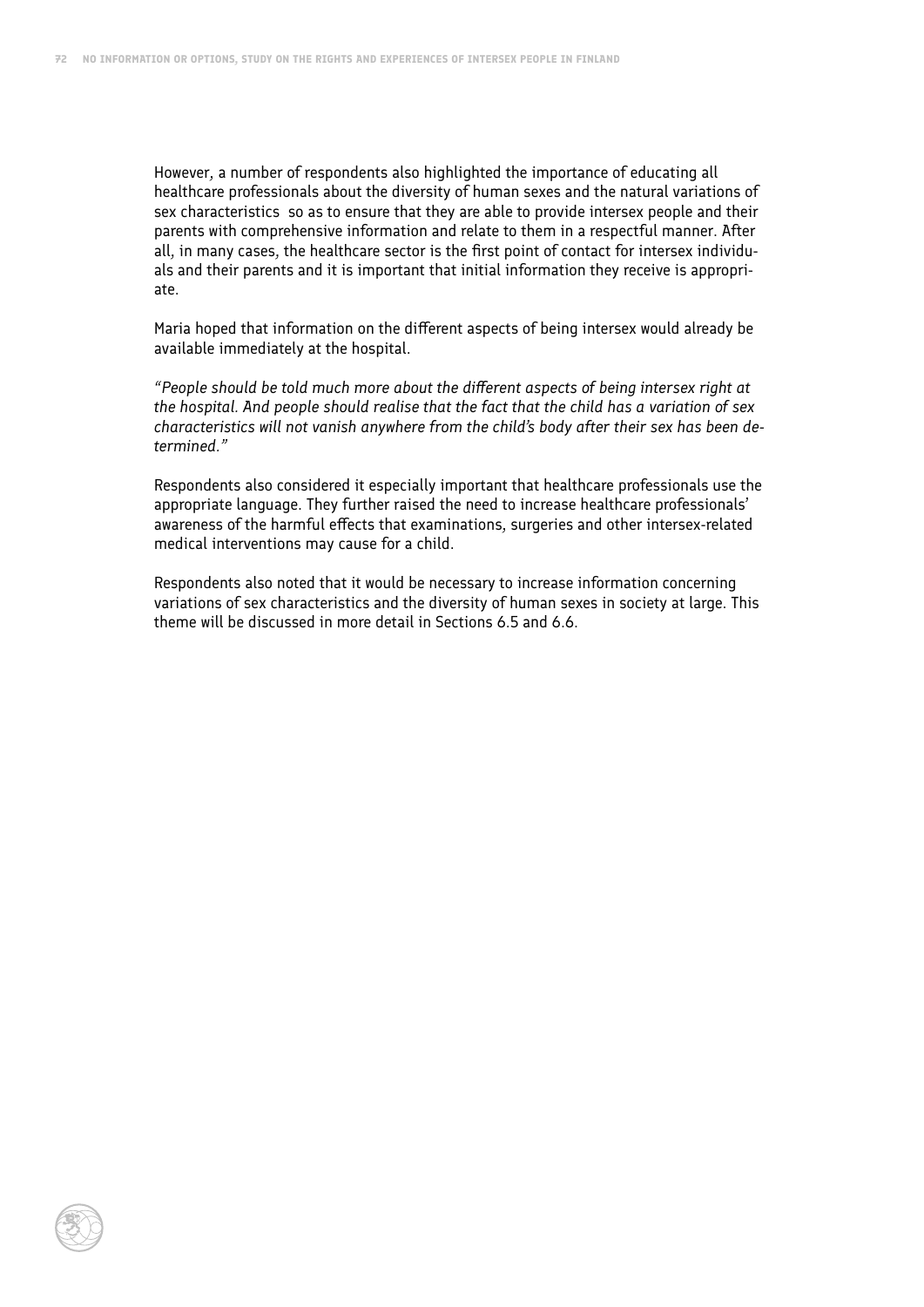# **6. Experiences of the impacts of being intersex on life**

## **6.1 Gender identity**

Especially in the past, people used to refer to intersex people as a kind of 'third gender' or confuse them with a 'third gender identity' placed somewhere between the female and male categories.

However, intersex people are not a single coherent group. Consequently, there are numerous variations in sex characteristics, which highlights the fact that sex is more of a continuum than a clear-cut dichotomy.

Nor does being born in an intersex body define an individual's gender identity, i.e. their experience of their own gender. As with all people, intersex people develop a gender identity individually. According to studies most, but not all, intersex people will eventually identify themselves as either woman or man $^{129}.^{130}$ 

When conducting this study, only the intersex interview respondents were asked about gender identity. Some of the online survey respondents also raised the subject, although the survey did not include a specific question about gender identity.

The respondents defined their gender identity in different ways. The answers given by respondents included "woman", "genderfluid", "masculine", "intersex", "non-binary", "transgender", "a woman in a man's body", etc. Some interviewees answered by saying, "I'm not a man, I'm not a woman."

The intersex children of the parents responding to the study had been registered as both girls  $(5)$  and boys  $(2)$ .

A few intersex respondents reported that gender identity had always been "a clear thing" to them and that they had not reflected on it any further. In many cases, they also added that it had only made sense for them to contemplate how to deal with the interventions done to them or other issues relating to their own body.

One of the respondents reported being indifferent towards discussions about gender identity and gender roles. They explained their experience as follows:

*"These things are not at all important in my inner world of experience. What happened to me physically is significant to me. Then again, I guess that these are somehow related* 

<sup>129</sup> Jones et al. (2016, 73–77; 210).

<sup>130</sup> Neither does being intersex define an individual's sexual orientation; in other words, an intersex individual may be straight, gay, lesbian, bisexual, asexual, or something else in terms of sexual orientation.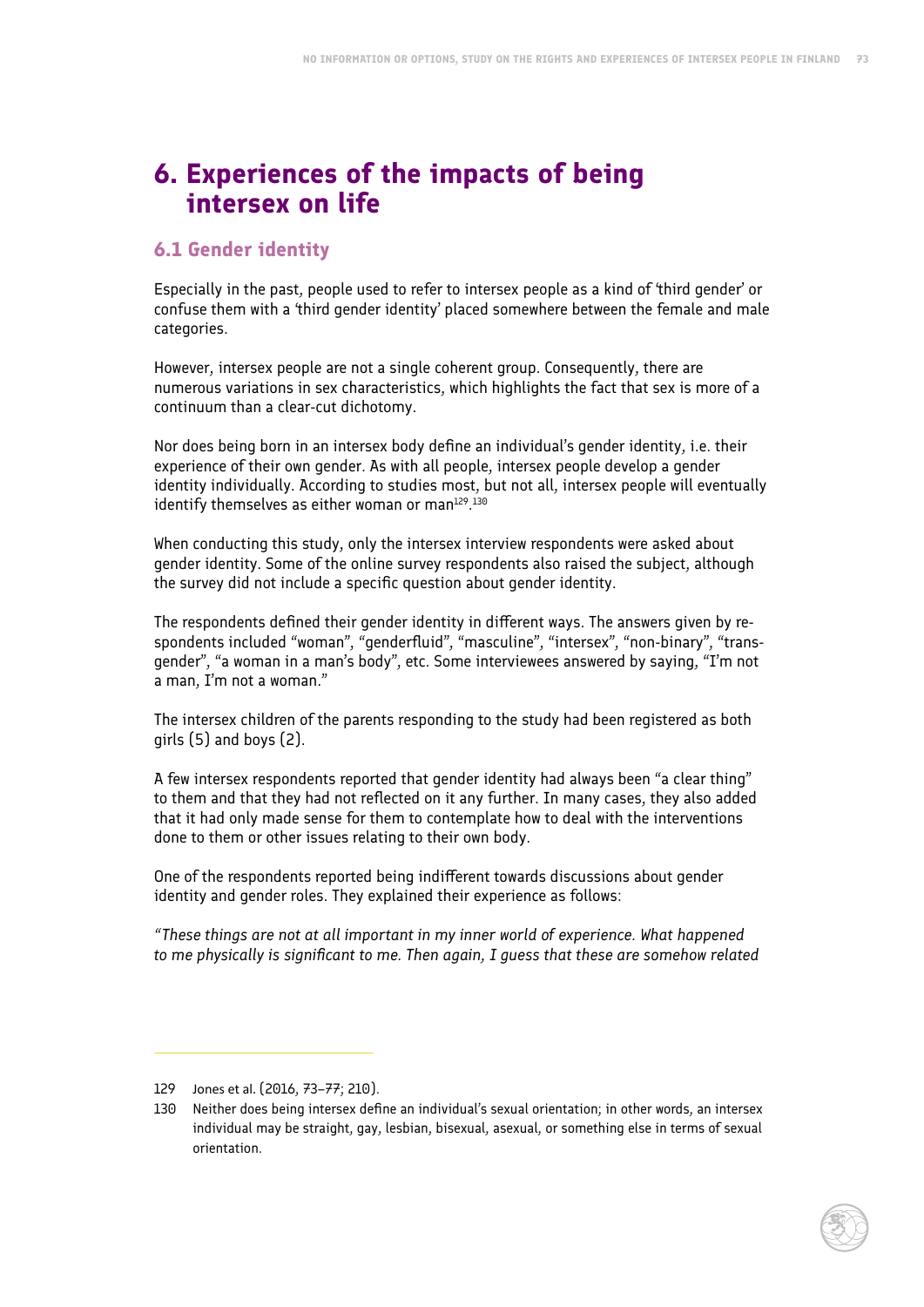*to each other in some respects. The doctors who were involved in making the decisions probably had quite a strict idea that there can only be men and women in this world. And that's why they had to perform these surgeries. But what I'm thinking is that if my hand was cut off when I was a child, well, how would that be related to my gender. It would just be violence, and wrong."*

Some respondents commented on the question about gender/gender identity by starting their answer with, "If it has to be defined somewhere, what I'll say is...". In many cases, they also went on to add that they did not even find the question very relevant.

This is what one of the respondents had to say:

*"If I have to define my gender for someone, then I use the word 'intersex'. It's a bit peculiar word, but there's no better one to describe it. However, I don't speak about the subject very openly. Mostly I just criticise this thing. Why do people ask about your gender everywhere in the first place? In many situations, I think it's totally unnecessary."*

Almost all of the respondents raised the issue that, in their opinion, questions about gender were asked "much too often, everywhere you go, and often with no reason whatsoever". Many also reported that, because of being intersex, they were more aware than average about gender-related norms and assumptions. Some of these respondents said, however, that they were mainly bored with "the gender debate" and that they had mainly passed over the question of gender in their personal lives as "uninteresting".

One respondent had this to say about defining gender:

*"Someone asked me once, 'What kind of woman or what kind of intersex person are you then really?' I can't really define what, say, a woman is like. It's not any one single thing. Each and every one of us is an individual and can define themselves just as they want."*

Some of the parents whose children were born in the last and the current decade also reported being "more aware than average" about gender-related norms and assumptions. They estimated that they dealt with their intersex children "in perhaps a slightly more gender-sensitive way than usual".

Parents recounted, for example, trying to take care not to unnecessarily genderise their children. On the other hand, they often noted that they did not exactly think about the issue "terribly much". They said that they mostly called their children a girl or a boy according to the child's current legal gender. At the same time, these respondents often stressed that they would try to do their best to be there for their child "whatever gender identity the child may develop as they grow older". They also said that the child's future gender identity would in no way negatively affect their attitudes towards their child.

Some intersex respondents reported having reflected more on their gender identity. A few explained, for example, that their own gender identity was made up of different parts. These respondents could say something like, "I am a woman and I am intersex."

A number of respondents also raised the point that, once they had finally found out about being intersex, it had become a significant way for them to verbalise their own experience. One of the respondents describes the subject as follows: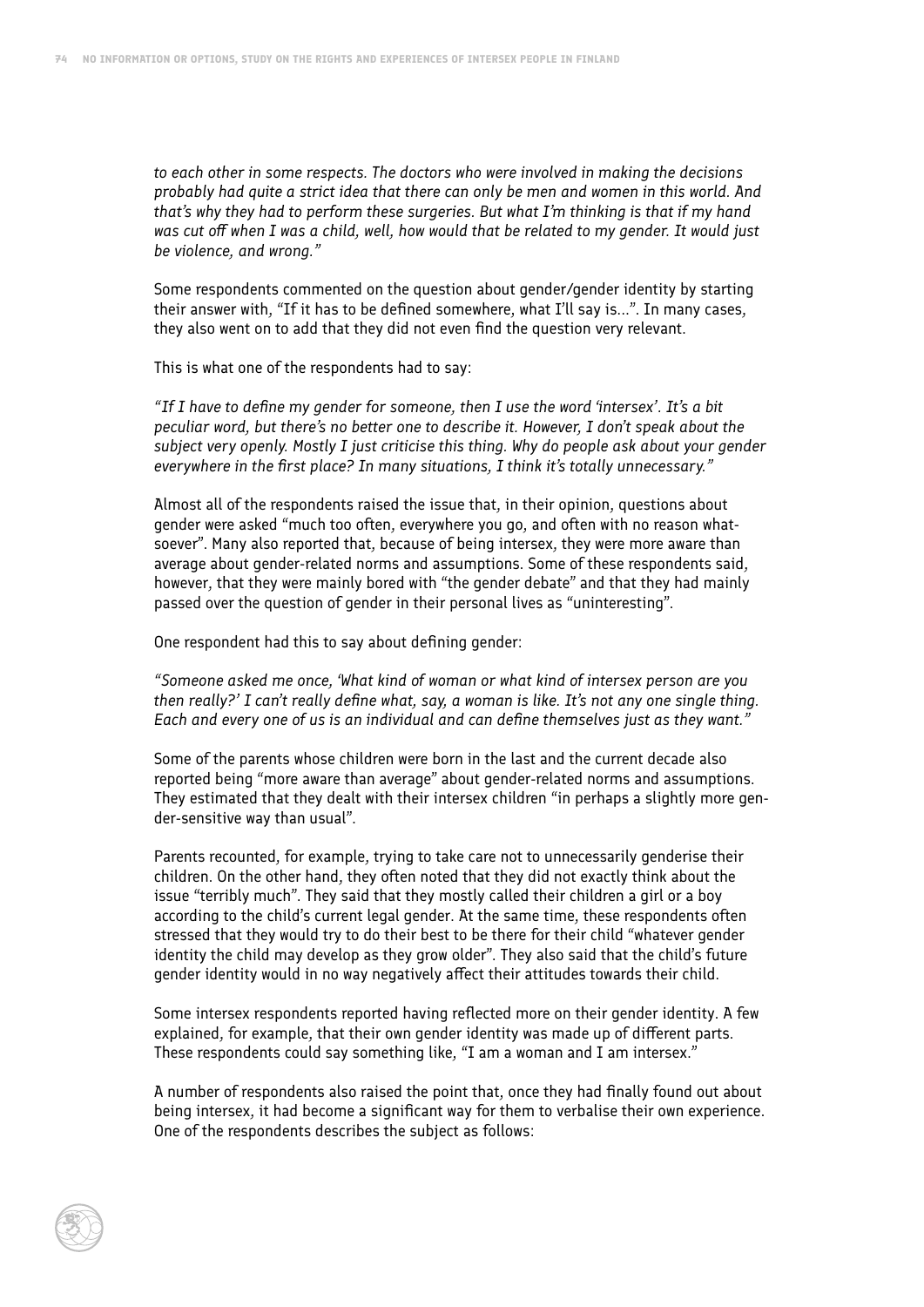*"The fact that I know I'm intersex makes it easier for me to define myself. I've always identified myself as a woman or a girl. But once I discovered the word 'intersex' and it started to take shape, it's like now I feel that I am intersex and I am also a woman."*

Many respondents described how being intersex had become built in as part of their gender identity little by little. As explained above in the section dealing with the implementation of interviews, a number of respondents reported that they had pondered for a long time whether they were "even really" intersex or whether they were "sufficiently" intersex.

By way of example, one respondent recounted that, once they had found out about being intersex, they had been very sceptical about whether they were "really intersex" for a number of years.

*"I felt like I wasn't 'intersex enough'. I don't have any surgical scars all over my body and no-one has turned up to assault me with a forced hormone shot. Actually, I've only just started to realise over the last year and a half that, for goodness' sake, I'm 'quite intersex enough' and that there have been quite a lot of things that haven't gone as they should have. Nowadays, being intersex is a clear building block of my gender identity."*

A number of respondents highlighted the difference between how they perceived themselves in their heart of hearts, on the one hand, and how they assumed other people saw them, on the other.

*"I am intersex. In my own way, I lead a double life because externally I'm a woman to quite a few people. I don't feel like a man, but I also don't fully feel like a woman either. I was just raised for that woman's role and, in my own opinion, I can play that role well. It's perhaps like this lifelong masquerade. In my heart of hearts, all I think is that I am me."*

This experience was often related to contemplating how open to be about being intersex and with whom to share this information. This theme will be discussed in more detail in Section 6.2.

When speaking about gender identity, one of the respondents also mentioned the impact of the medical interventions that they had undergone, on the one hand, and the lack of role models, on the other.

*"I guess the most accurate definition of my sex/gender would actually be that I'm an intersex person who was cut and 'fixed' against their will. I have no idea what it would have been like to grow up without having been 'fixed' to be something else against my will. Or with a role model. A grown-up intersex person whose existence I would have been aware of."*

An intersex individual may also want to seek gender reassignment treatment and/or legal gender recognition i.e. change the gender marker on their identity documents.

Two of the study respondents reported that they were currently going through gender reassignment treatments, i.e. the transition process, with a view to also having their legal gender recognised as other than the one assigned at birth.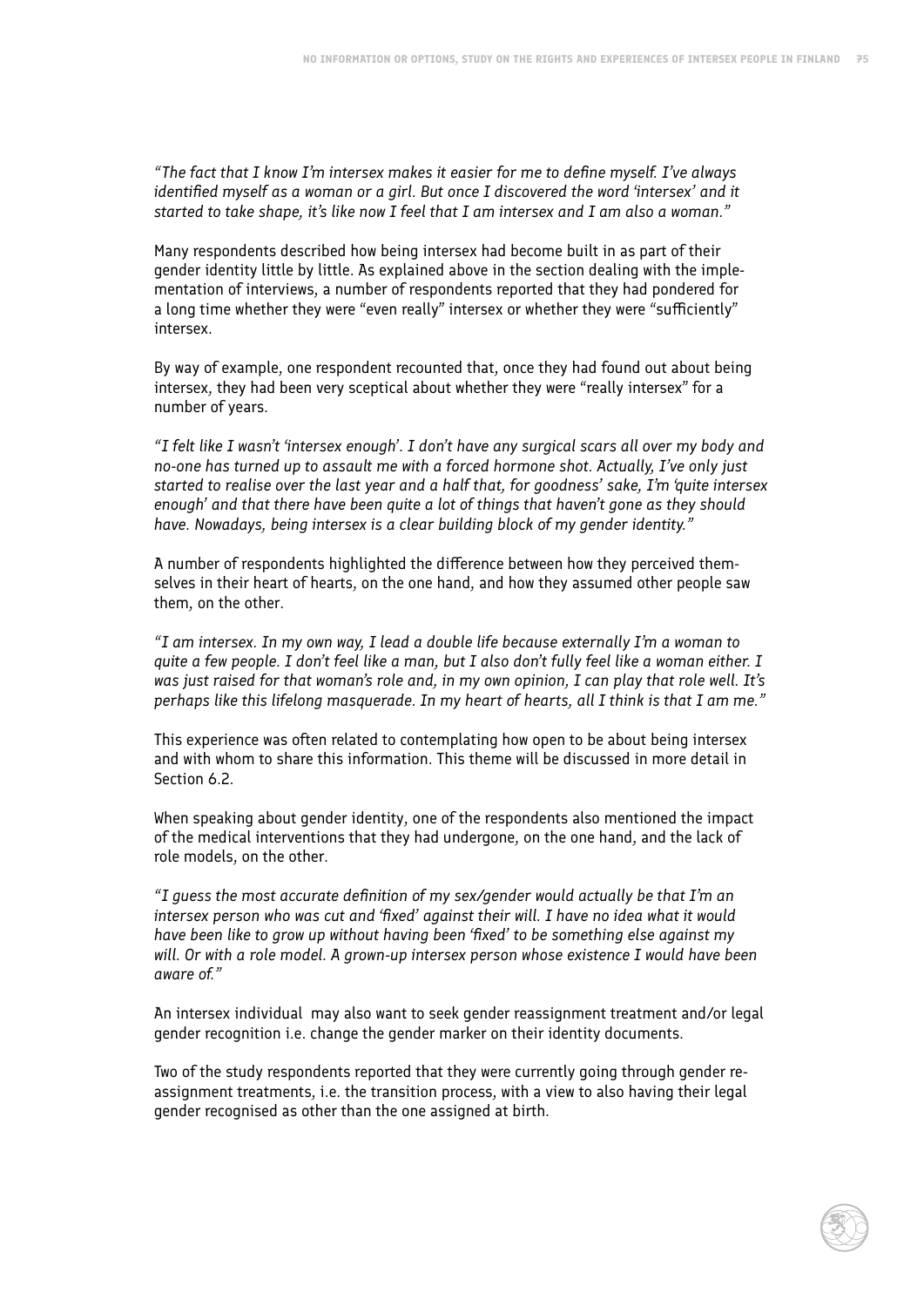On the whole, there was very considerable variation in the experiences of gender identity among the intersex individuals participating in the study. Some of the respondents reported having reflected on the subject a lot and from different perspectives. Others had always been "clear" about their identity and had not felt any need to reflect on it. Some found the entire question uninteresting. Almost all of the respondents raised the point that they would like to see a society where they would only be asked about gender in the first place when it "actually has some relevance".

While speaking about being intersex, however, the majority of the respondents emphasised that being intersex was not at all a problem for them but, rather, a reason for joy and pride. These respondents reported thinking that being intersex was one of the many things that made them special and unique.

One of the respondents summed up the subject as follows:

*"There's something truly unique in my body and it's a part of me and I can be proud of it. Of course, being intersex involves those sad and unfortunate experiences beyond my control, but now they have already as if faded into the background. And of course I think about how far 'out of the closet' I want to be. But I'm very much square with myself."* 

#### **6.2 Openness about being intersex**

A question that is frequently present in the lives of intersex individuals and intersex children's parents is whether to be open about being intersex to other people.

Openness is often considered as part of dealing with being intersex and any potentially difficult experiences that may be associated with it and of developing a positive self-image. Openness also increases the chances of receiving peer support and psychosocial support. However, there is variation in what, where and with whom people share about being intersex.<sup>131</sup>

Intersex people are often very aware of the stigma associated with being intersex. Moreover, topics such as bodily norms, intimate parts of the body or childlessness are often considered taboos, which are difficult to talk about. Fear of other people's reactions may therefore be a reason for not telling them about being intersex. Not sharing, withdrawing and isolating from others may be a strategy to avoid potential experiences of abandonment. On the other hand, intersex people have recounted that openness has, at the end of the day, been a positive experience even when it resulted in negative reactions.132

<sup>131</sup> MacKenzie, D., A. Huntington & J.A. Gilmour (2009). The experience of people with an intersex condition: a journey from silence to voice; van Lisdonk (2014); Jones et al. (2016).

<sup>132</sup> MacKenzie, D., A. Huntington and J.A. Gilmour (2009); van Lisdonk (2014); Jones et al. (2016).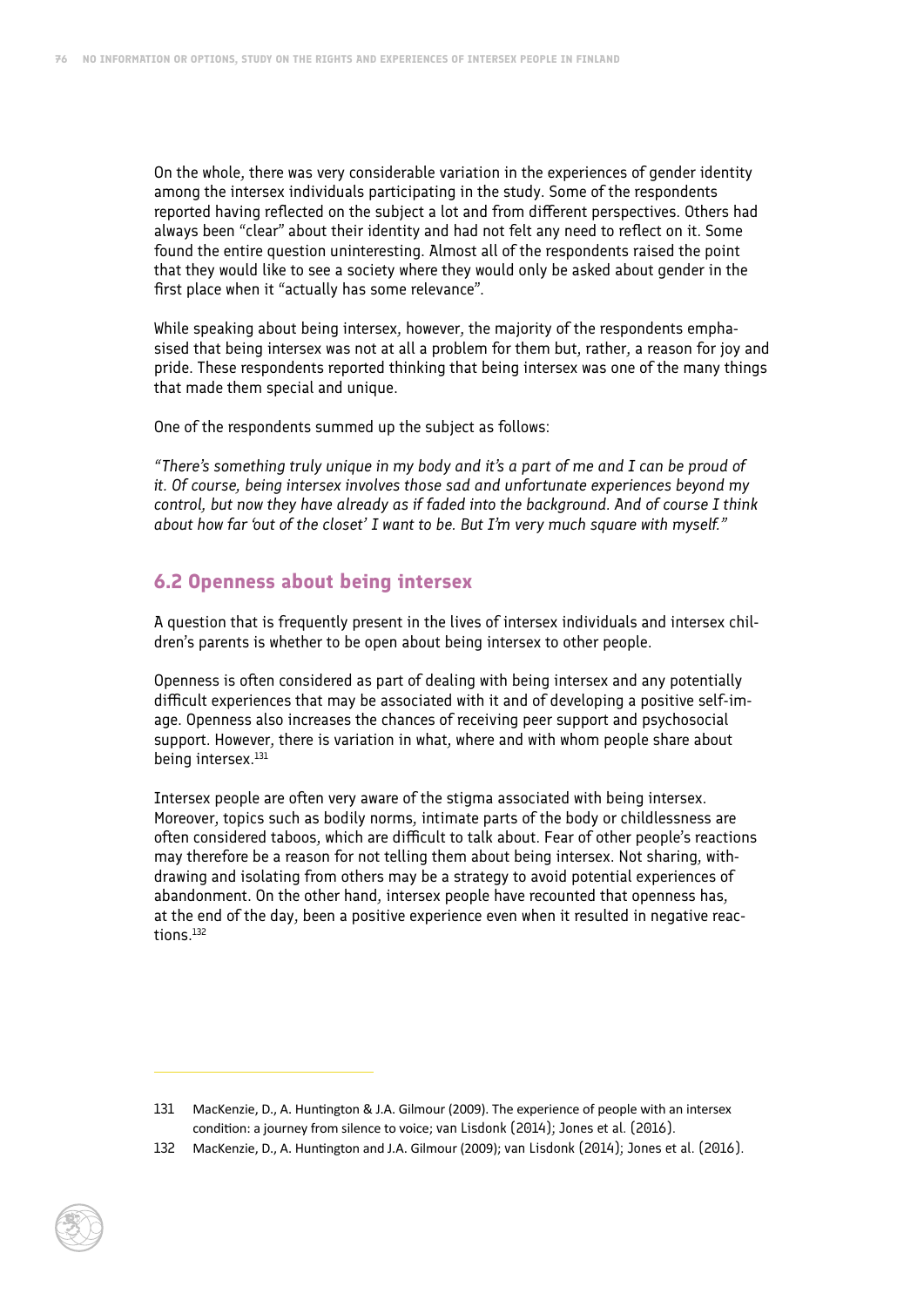At the same time, however, not sharing may also be a means of protecting privacy and, as such, an effective approach. Not sharing, especially when it is somehow perceived to be secretive, may nevertheless lead to other issues, such as a sense of shame. It may also make it more difficult to build connections with other people.<sup>133</sup>

### INTERSEX PEOPLE'S EXPERIENCES

A number of the intersex individuals participating in the study had been told in childhood that "this is not a topic that you want to talk about, you know".

Many respondents actually shared the feelings of shame and inferiority that the secrecy entailed. In many cases, secrecy had also delayed and complicated dealing with being intersex and with the experiences associated with it.

Elina, 36, recounted that one of the effects of secrecy was that the way things look to the outside world regardless of what they are really like was still really important for them.

*"Even with the silliest things, everything in my life must always be in tip-top condition and just so. There is no such situation where I could just let it be like it is."*

They say that they envy people who are capable of being more open about being intersex.

*"It has definitely been such a big lie. For instance, just five years ago, I wouldn't have been capable of participating in this kind of interview. Even now, I notice that my voice drops when talking about this topic, even though I don't feel like this would be somehow particularly hard. I envy those totally ordinary people who want to make their own stories public to give strength to others. I don't think that I myself could bear it, at least not at the moment."*

A few other respondents also mentioned that they would like to be more open about being intersex, both with their close circle of family and friends and in public, but they lacked the courage. Mikko, 33, had this to say about the subject:

*"I'd like to be more open about being intersex and about my trans background. But the climate of hate speech prevalent in society, combined with my own history of trauma, is not compatible with openness."*

Having shared being intersex with only a few people, Maarit, born in the 1960s, described the topic as follows:

*"I think it's great that people are coming out of the closet. I personally haven't had much courage to share my own story. The secret isolates you from others."*

<sup>133</sup> MacKenzie, D., A. Huntington and J.A. Gilmour (2009); van Lisdonk (2014); Jones et al. (2016). On openness about being intersex, see also Lehtonen (2017).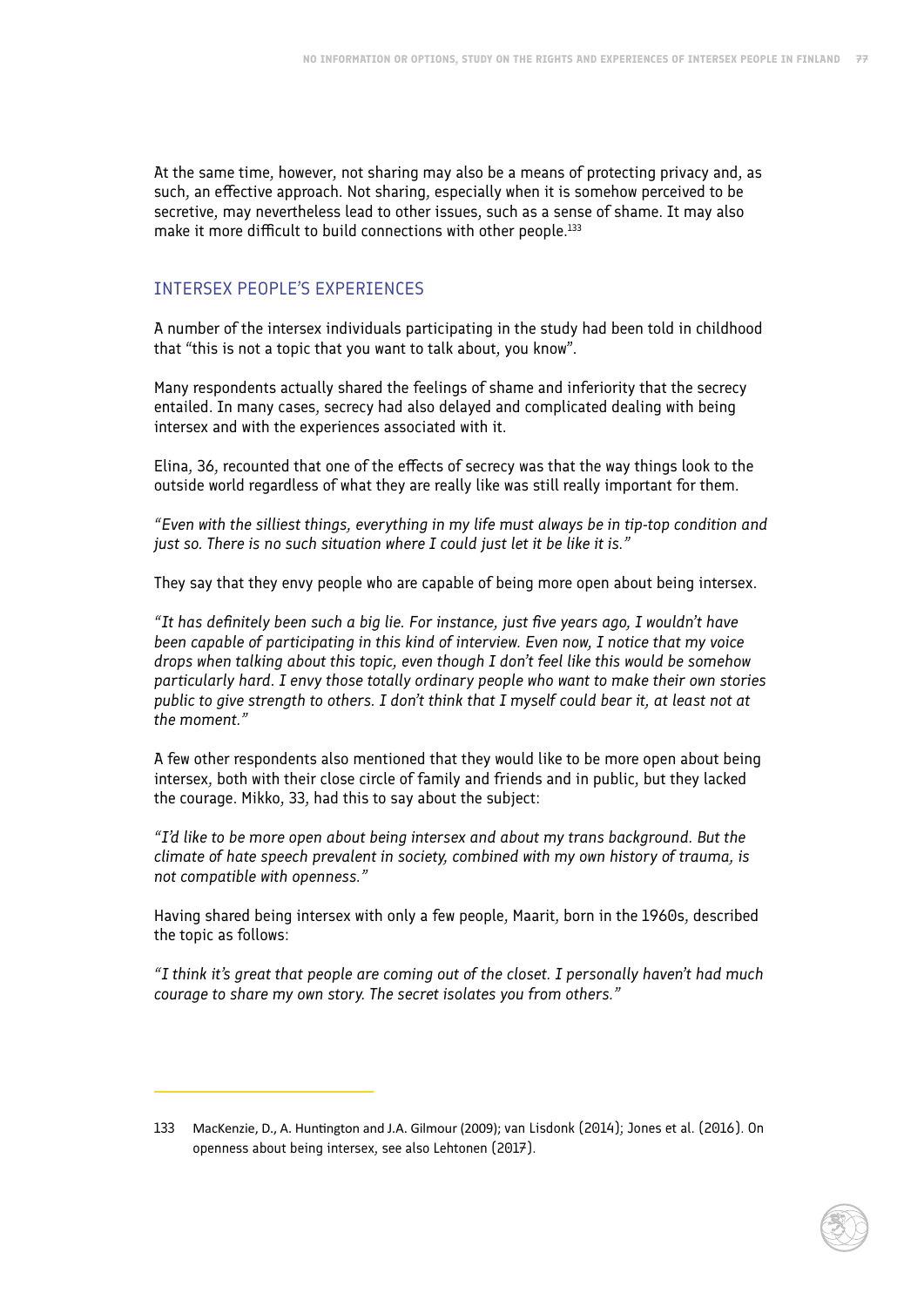However, all of the intersex study participants had told about being intersex to at least one person. There was nevertheless considerable variation in terms of how wide a circle of people they had told about it.

As a general rule, the respondents said that they had shared being intersex with their spouses, common-law partners, friends, peers, parents, siblings, close relatives, and some of their fellow workers or activists. Most noted that they had only told their nearest and dearest. Some, however, also said that they had shared the information on social media, such as with all of their Facebook friends.

All of the respondents described contemplating what to share with others about being intersex. They also explained that they had drawn some boundaries about how, with whom and at what level of detail to share the information.

A number of respondents reported that they had found it easier to share certain parts of their stories, such as the fact that they had "an atypical body and that I don't have periods and can't have children". Conversely, sharing the fact that they had atypical chromosomes, for example, had been more difficult for some respondents. Moreover, using the word 'intersex' had also been difficult for some, even though they felt that the word described their own experience.

At the same time, however, it was precisely the discovery of the word 'intersex' that had been a transformative moment for most of the respondents who had long been only aware of their intersex-related medical diagnoses. It had helped them process their own experience. Many also felt that it was precisely by using the word 'intersex' that they were able to better explain to other people what their bodily experience was like.

There was a wide variety of situations where the respondents had shared being intersex with their close family and friends. A number of respondents reported taking up the topic with their friends, other close people or workmates when they had seen a story dealing with or touching on intersex issues on television or in a newspaper or magazine. By way of example, some respondents referred to the interviews of dancer Laura Allonen, who had recently publicly disclosed being intersex. A number of respondents also mentioned the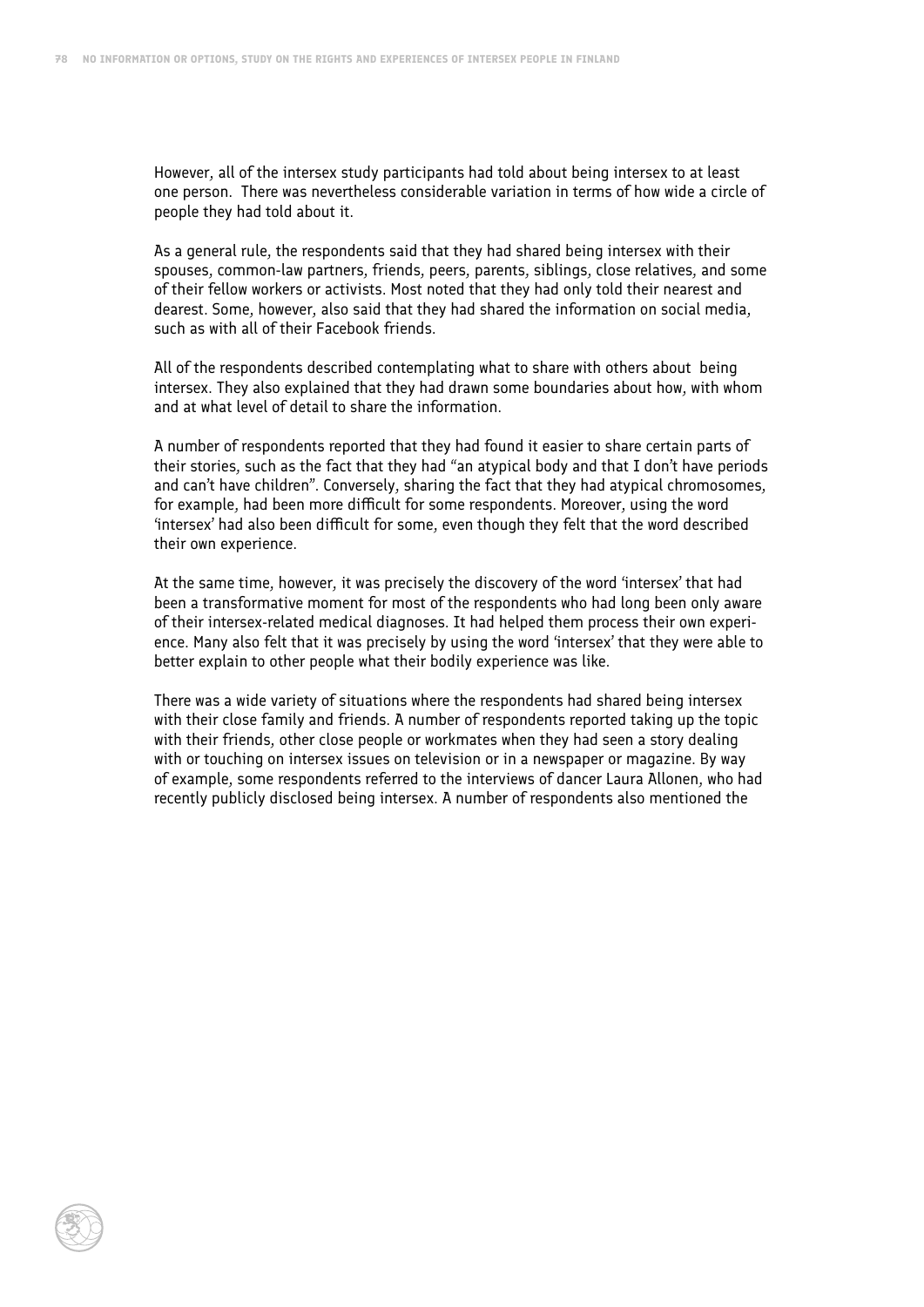public debate about testosterone limits set for female athletes<sup>134</sup>, which had been challenged by runners Caster Semenya and Dutee Chand, receiving a lot of publicity.

One of the respondents also recounted a situation where one of their friends had run up to tell them, "foaming at the mouth", that their place of study had arranged a guest lecture on the diversity of human sexes and genders. The trans person who had given the lecture had also mentioned intersex children's situation. The respondent reported wondering whether their friend might possibly have known about their being intersex.

*"I was wondering a bit whether my friend maybe had some idea of the matter. When I then went on to share it in that instant, it didn't at least seem to come as much of a surprise."*

Several respondents also reported contemplating what the people around them "ought to know" about them being intersex, and at what level of detail. As a result of these contemplations, they had sometimes told people about being intersex from different perspectives.

One of the respondents described these contemplations as follows:

*"With some people, I've used more of an emotional approach to sharing. Like what kinds of marks these medical interventions have left me with and what those previous events have meant for me. To others, I've told more from the perspective that I don't want to be categorised as male or female and on things relating to that. Like how it feels for me if people are saying something like, 'here's a bunch of us girls'. Or like if a group that I'm hanging out with is divided into men and women for some reason, then I'd like for someone to stay with me, because I don't want to join either group. This has been good, because it has also forced me to make it clear to myself in what situations this thing makes a difference."*

<sup>134</sup> The International Association of Athletics Federations (IAAF) was planning to introduce new regulations in November 2018, requiring women whose testosterone levels exceeded a certain limit to either take medication to lower their testosterone levels or compete in men's series. The regulations were intended to apply to certain running distances and, in practical terms, they are targeted at the Olympic winner Caster Semenya. However, their entry into force was postponed, as Semenya appealed to the Court of Arbitration for Sport (CAS). It has been estimated that the IAAF will lose the CAS case "6–0" for reasons such as the fact that, among over 200 genetic variations that confer an athletic advantage, the IAAF has zeroed in on a single hormone, i.e. testosterone. In the races where Semenya's hormone levels were analysed, her advantage was estimated to amount to 0.6–2.8%, while it has been argued that this edge could be due to a lot of factors. The IAAF's attempt at reforming its regulations has been characterised as a witch-hunt against Semenya. It has also been criticised as being mostly about a battle over what a female athlete is allowed to look like, rather than actually trying to promote equal opportunities for athletes to compete.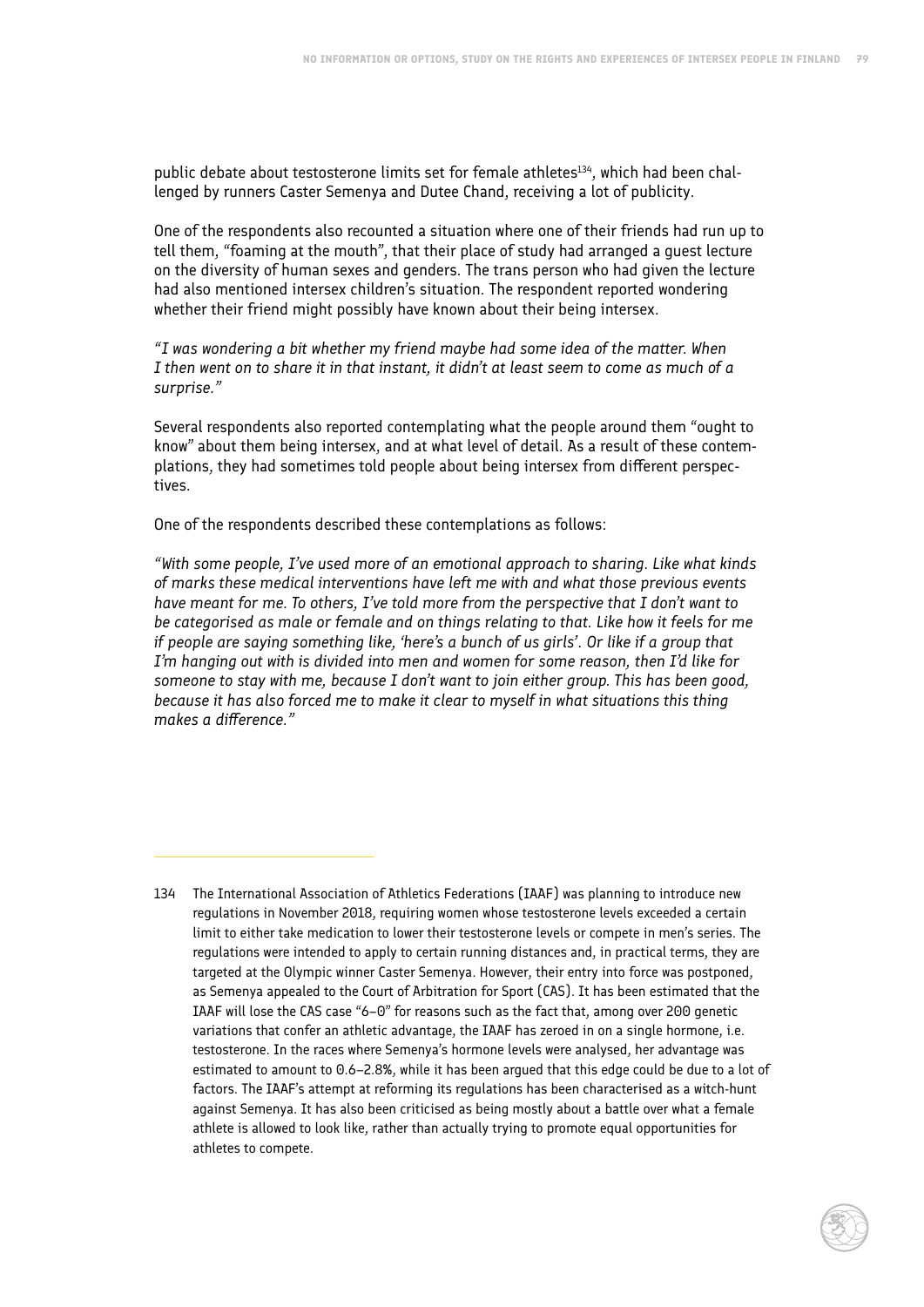In many cases, drawing boundaries on what and whom to tell had, in one way or another, been related to the fear of how others would react to what the respondents were about to tell.

Respondents had both negative and positive experiences of other people's reactions. However, there were clearly more positive than negative experiences.

While recounting negative reactions, respondents often mentioned situations where the people whom they had told had not "got" what it was about. Those whom they had told had, for example, wondered why they were sharing it in the first place. While respondents said that they understood that it may be difficult to understand what being intersex means, they nevertheless described these experiences as unpleasant.

Some respondents mentioned that some of the people with whom they had shared the information had also dealt with it "over-cautiously". By way of example, these people would never "dare" to raise the topic again, or alternatively, would ask about it in a very roundabout and "overly sensitive" way.

One of the respondents reported that telling about being intersex in a conversation between a group of friends, for example, was sometimes a "risky contribution". They said that raising the topic could easily end up stifling the conversation. Even if this happened with people who appreciated them and even if the silence following the contribution was "quite respectful", they recounted that they would still start to wonder whether they may have been somehow "socially awkward". Consequently, they explain that they tend to scan social situations, deciding whether they can tell or not based on their reading.

Another respondent, in turn, mentioned that the most irritating reaction was how some people acted as if they had forgotten that they had told them about being intersex.

*"I tell them, but then these same people just forget about it and behave as if I'd never even told them about this."*

They interpreted this forgetfulness to mean that it might be almost impossible for some people to understand what it means to be intersex.

The majority of the respondents nevertheless reported that other people mostly responded positively to them and to sharing about being intersex. The people whom they had told about it had shown interest in the subject and had wanted to ask and talk about it. Several people had also taken it as a show of trust for the respondents to have decided to tell them about being intersex.

The positive impacts of sharing about being intersex identified by respondents included a sense of relief and liberation. Respondents also noted that sharing had helped them overcome their feelings of shame and embarrassment. A number of respondents said that sharing had made it possible for them to be seen as who they were. Completely in a league of its own as a positive and highly valuable experience was sharing the information with and the support given by their peers. This will be discussed in Section 6.4.

Websites, online forums and various online peer support groups, such as closed Facebook groups, had been among the most important channels for a number of respondents for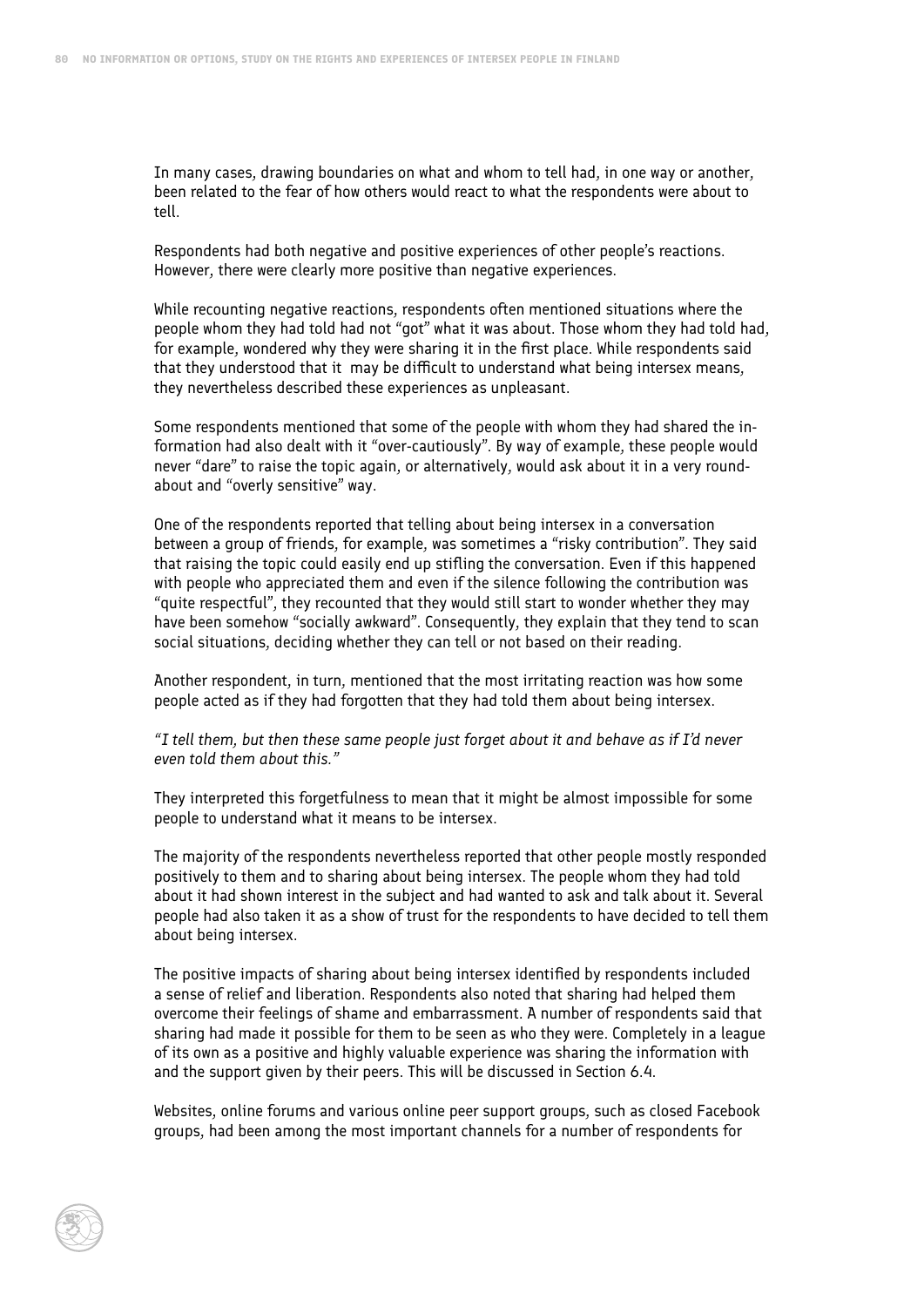obtaining a wide variety of information about intersex issues. Social media was also an important channel for many respondents for sharing about being intersex.

Respondents reported, for example, that they shared articles, video clips and statements concerning intersex issues on social media. Some did this while sharing that they were also intersex. Others, in turn, did not mention being intersex themselves while sharing such articles, but they did explain that they felt as if they were practising *"indirect communication"* about the topic. A number of respondents mentioned that this type of communication and information sharing was important for them. Many reported feeling that, by doing so, they were doing their own part to spread awareness about intersex issues.

A few respondents also recounted that they had initially shared the information about being intersex with their own networks specifically on social media. This is how they described the situations:

*"I put that information straight away in a Facebook status update and shared it with all my friends. None of them has left after receiving that information. All I got was a ton of likes!"*

*"I contemplated the matter for several months and it was really totally liberating when I finally pressed that button. Like, alright, now I'm here as who I am. It was a really liberating feeling. And I was taken aback by how many people commented nicely and thanked me for sharing. It made me feel really good."*

The respondents had very different experiences of telling other people about being intersex. All of the respondents had, however, shared the information with at least one person. Some had only shared being intersex with their nearest and dearest, whereas others had disclosed the matter very widely to their social networks. Being open about being intersex had mostly been a positive experience for the respondents. It had helped them get over the shame and secrecy they had previously associated being intersex with , increased their sense of freedom, and reinforced their experience of living as who they are.

#### PARENTS' EXPERIENCES

The parents of intersex children who participated in the study reported very similar contemplations on openness as intersex respondents.

Parents reported that they had made the decision about disclosing theirchild being intersex on a case-by-case basis. As a general rule, they had only shared the information with their closest family members and friends. Parents with younger children had also mentioned it at the daycare centre.

Parents' positive experiences of sharing were related to situations where the people whom they had told had in no way changed their behaviour towards them or their children. By way of example, Maria, mother of an intersex child, recounted that the staff at their child's daycare centre had accepted the information "without making a big deal out of it".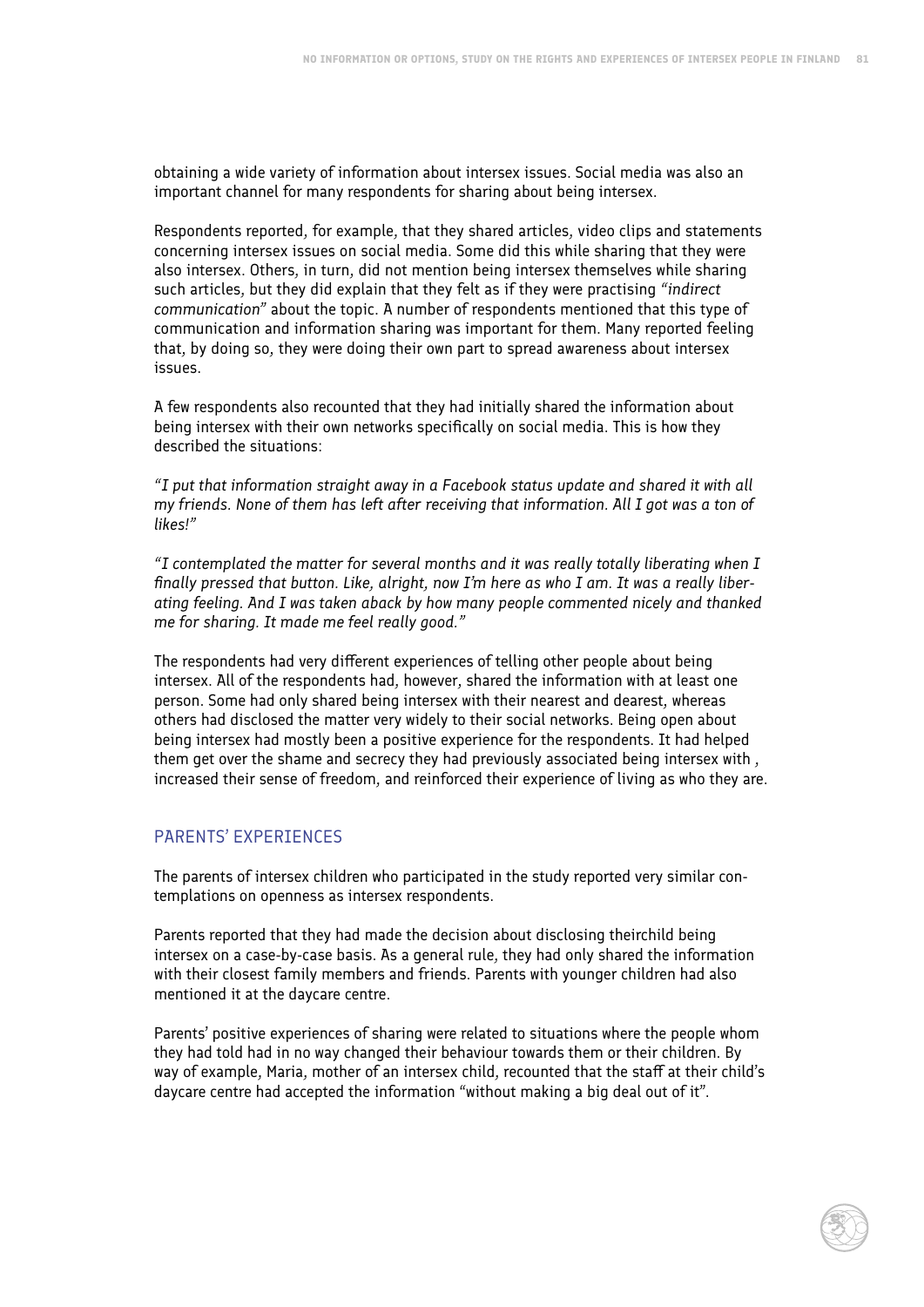More negative experiences of sharing involved a lack of information. The people with whom they had shared the information had either voiced inappropriate questions and comments or "commiserated" about it. Parents reported understanding that people's level of knowledge about the topic was low, but they nevertheless found the situations hard. They recounted that these were seldom the kinds of situations where they would actually feel like being able to start any conversation with the person in question. Some parents described how hard it was to always have to be prepared to educate people about the subject whenever they were sharing it.

Kristiina, mother of two intersex children born in the last and the current decade, recounted an experience relating to the children's leisure activities. Kristiina had not told the instructors about their child being intersex.

*"In the leisure activity, the children were divided to play a game of football with the girls against the boys. My daughter had said, 'I feel like a boy today.'. The instructors told me afterwards that they eventually had to coax my child to play on the girls' team. In my opinion, they should have formed mixed teams in that situation. I myself didn't know how to express this to the instructors and I also haven't told them about my child being intersex."*

It would by no means have required disclosing their child being intersex to 'sort out' this situation; all it would have taken was for the adult instructors to have some feel for the situation. Nevertheless, it is a good example of how unchallenged the unnecessary gendered divisions shaping children's everyday lives can be and how important it can feel for adults that children adhere to these divisions. Such situations are often undesirable for children.

Some parents also reported balancing between respecting the child's privacy, on the one hand, and avoiding an unnecessary sense of shame, on the other.

Reflecting on sharing their child being intersex, Johanna put it as follows:

*"There's nothing to be ashamed of in my child or in being intersex. So, I could share it for that matter. But in my opinion, sharing this information is something that my child needs to be allowed to decide independently."*

Intersex people's organisations prefer the same approach. They urge parents to respect the child's privacy and to talk with them from a young age about how they feel about telling others about being intersex. They also encourage parents to ask children what they think about it and talk with them about how other people may react to the subject.<sup>135</sup>

<sup>135</sup> IGLYO, OII Europe & European Parents' Association (2018).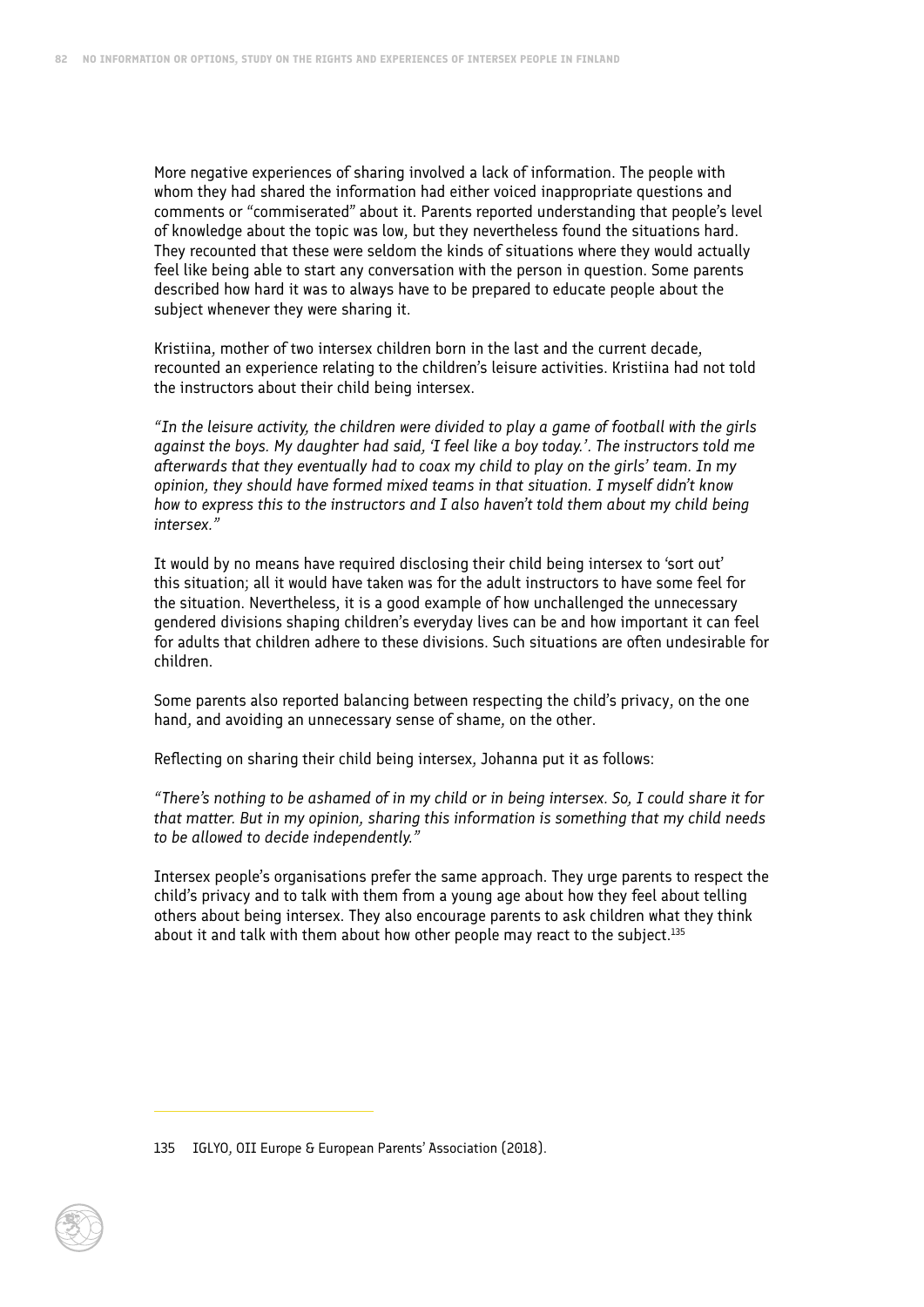The organisations also urge parents to be proud of their intersex children and, as far as possible, to be patient with other people's questions. The more people know about the subject, the more likely they are to become accepting and supportive about it.<sup>136</sup>

Talking about the subject with family members and relatives had been difficult in one way or another for some of the intersex respondents and parents of intersex children.

A number of respondents in fact noted that they had only shared a certain part of the story with their relatives, such as the fact that they or their child would not be able to have children. Some of the individuals whose extended families included other intersex people explained that the subject had been a taboo in their families. On the other hand, others specifically reported being capable of talking about it with their relatives who were also intersex and having received a lot of support from them.

Some of the respondents who had found it difficult to talk about the topic with their parents recounted that they had always been able to speak freely about everything with their siblings. Conversely, other respondents who had received significant support from their parents said that it had clearly taken longer for them to tell their siblings, for example. In fact, the only feature in common to the responses was that all of the respondents who had disclosed the information once again reported contemplating how open they wanted to be and what and how to share about the subject.

# **6.3 Relationships**

#### RELATIONSHIPS BETWEEN CHILDREN AND PARENTS AND SUPPORT GIVEN TO CHILDREN

It has been suggested that the surgical and other medical interventions performed on intersex children in early childhood may have a negative impact on bonding between children and their parents. Parties critical of such interventions consider this to be one of the reasons why non-vital medical interventions should be avoided in early childhood in the first place. $137$  In various studies, some intersex people have indeed reported that surgical and other interventions had caused a rift between them and their parents<sup>138</sup>.

The intersex individuals who participated in the study reported very different experiences in their relationships with their parents.

Almost all of the respondents with experiences of childhood medical interventions reported trying to talk with their parents about the subject after reaching adulthood. This had also been done by those whose parents had not told them about them being intersex.

<sup>136</sup> IGLYO, OII Europe & European Parents' Association (2018).

<sup>137</sup> Amnesty International (2017, 38–42).

<sup>138</sup> Jones et al. (2016, 109–113).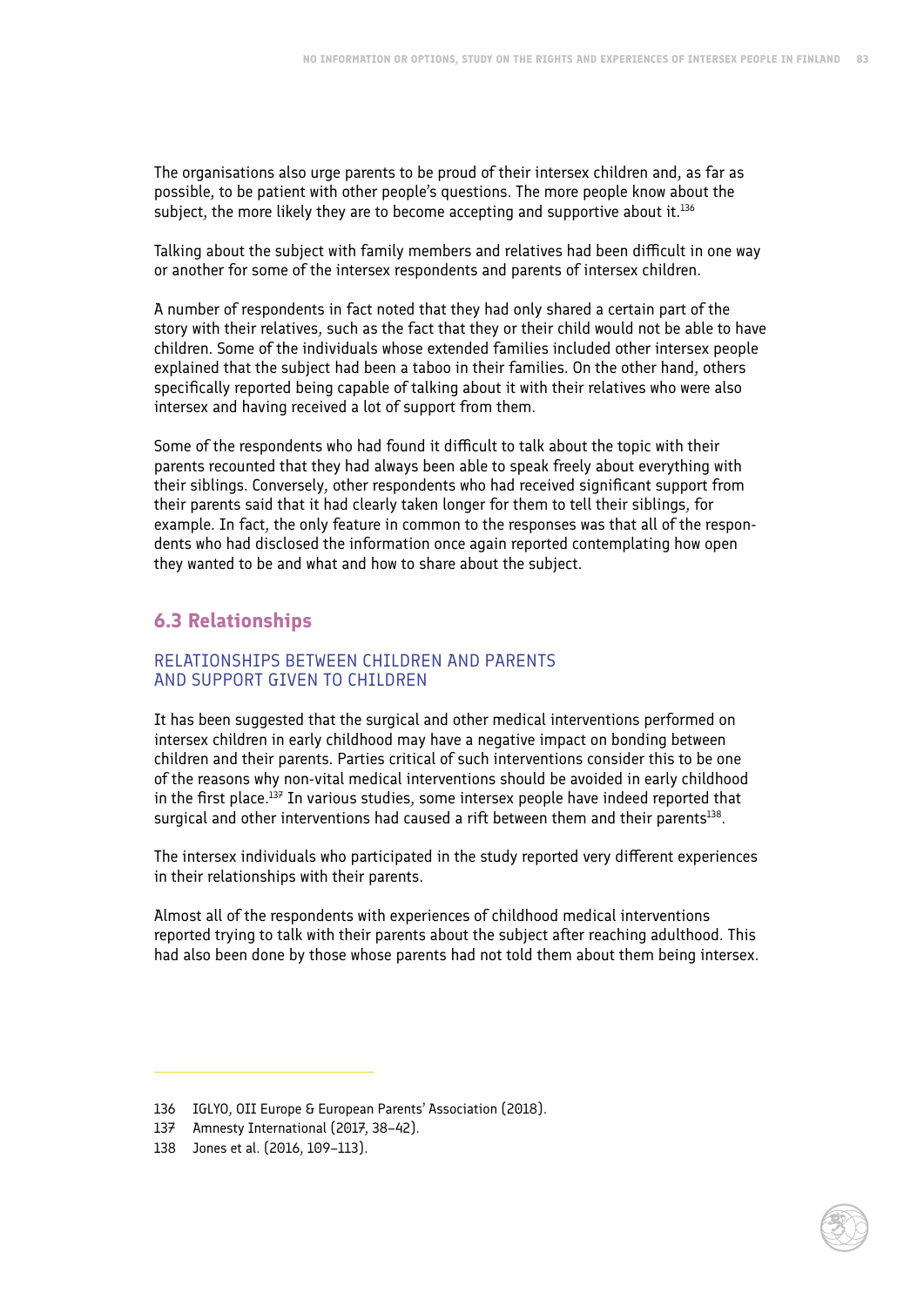In many cases, however, these respondents reported that they did not have proper lines of communication with their parents.

By way of example, Eeli, born in the 1980s, had this to say about the subject:

*"It's no use talking about the subject with my parents, because the subject is taboo for my mum."*

Another respondent reported talking with their parents about the subject, "but only about the facts". They went on to specify that talking about what things had felt like and how these things had affected them seemed like an impossible idea to them.

Nevertheless, these respondents typically pointed out that they understood the situation their parents were in. They said that their parents had not been given adequate information or options at the time. They explained that they understood that their parents had not had any chance to "decide otherwise".

Elina, 36, explained as follows:

*"I can totally put myself in my parents' position and I don't blame them. They were not given any tools whatsoever to deal with this issue. It's been so strong, this norm, and it still is. Parents are given no options whatsoever as all that's being done is to try and 'fix' this thing in either direction. Even my mother has only now, over the last few years, started to understand what actually happened. This has been such a suppressed secret."*

None of the intersex respondents specifically reported being angry with their parents. Some did mention that they were sad about or regretted how things had gone. They also recounted that they were sad about not having been able to talk properly with their parents about the subject even as adults. Nevertheless, virtually all of these respondents primarily stressed that they understood that their parents had been in a very difficult position.

Based on what was reported by intersex respondents, the subject is still – often several decades after the events – so painful for many parents of intersex children that they cannot bring themselves to talk about it with their children. There may of course be several reasons for this. One of the reasons may be the fact that the interventions performed on children and the shame and secrecy involved could also have been traumatising experiences for the parents.

Johanna, whose child underwent a non-vital genital surgery in the current decade, recounted that the procedure performed on their child was a very difficult subject for them.

Johanna described the issue as follows:

*"The fact that I let the surgery happen is a really difficult thing for me. Although I do understand that I couldn't do anything about it."*

Johanna said that they had tried to prepare themselves for the conversation that they would probably have with their child about the surgeries at some point. Johanna had not yet told their child about the matter because the child was still so young.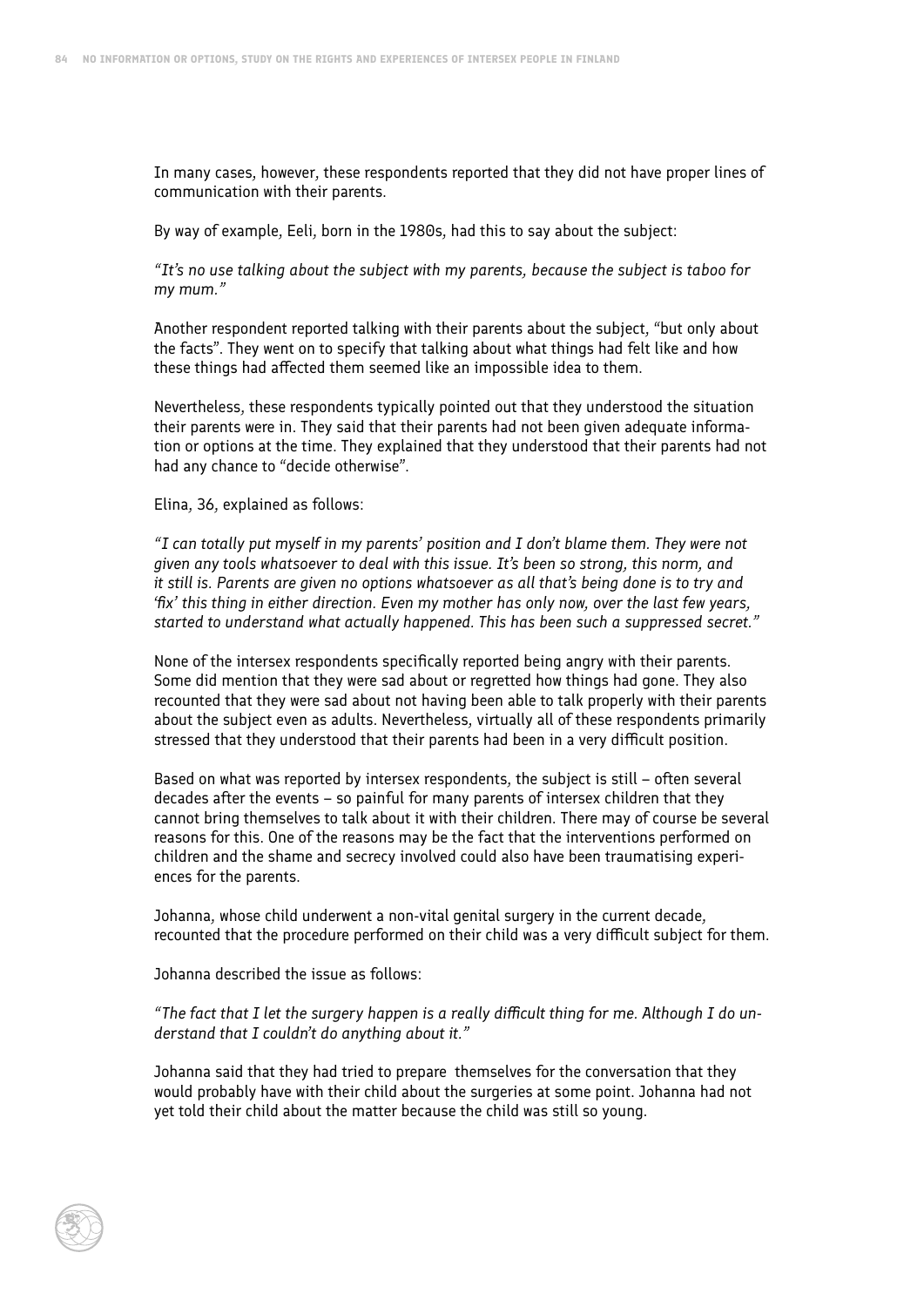*"I'm trying to prepare myself, so that when the time comes to have a conversation about this issue, I myself won't freeze and will be able to speak so that my child won't have to experience this pain of mine about this thing. It is my pain and my child won't have to go through it. But if the child wants to talk about having been mutilated at some point while growing older, then that's what we'll do. But I'm not going to put it like that. I'll let the child form a personal opinion on this thing."*

Johanna reported having sought conversational help to process the issue. The psychological support offered to them from the hospital had not felt useful to them.

Nevertheless, being intersex and the intersex-related medical procedures had not invariably impacted negatively on the relationships between intersex respondents and their parents in all cases. Some of the intersex respondents reported that it was precisely their parents who had been a major support for them as they were dealing with being intersex and related issues. Such experiences were especially recounted by the respondents whose parents had been open with their children about them being intersex. Similar experiences were also reported by the respondents who had not had intersex-related surgeries or medications, or who had been personally involved in making decisions about treatments.

Sofia, 25, for example, described the subject as follows:

*"I've talked with my mum and she's been a really big support for me. Every now and then, we've also argued [about a certain intersex-related issue]. We have such a good relationship that we are also able to quarrel."*

The parents who participated in the study reported trying to support their children in different ways, such as by talking with them and offering them appropriate information about variations of sex characteristics. This had been done both by parents whose children were already adults and by those with younger children.

By way of example, Kristiina, mother of two intersex children, recounted that they had talked about the topic with their elder child. The topic came up when the child had read about the origins of biological sex at the age of eight and asked why they had got XX chromosomes.

*"I explained truthfully that they have XY genes and what it meant in terms of having children, among other things. The child has simply experienced the matter as exciting. I nevertheless advised them that their classmates wouldn't necessarily understand and that whole subject of genes could go way over their heads instead. So, my child has only told a few people. My younger child doesn't quite understand the subject yet, although their big sister has enlightened them about it."*

Parents also reported having supported their children by accompanying them at doctors' appointments and providing them with psychological support, for example.

Kaarina, mother of an intersex child, recounted as follows:

*"I've been told that my child's friends have said that my child has a weird mum because she understands these things. I hear that many have parents who tell them not to talk about this."*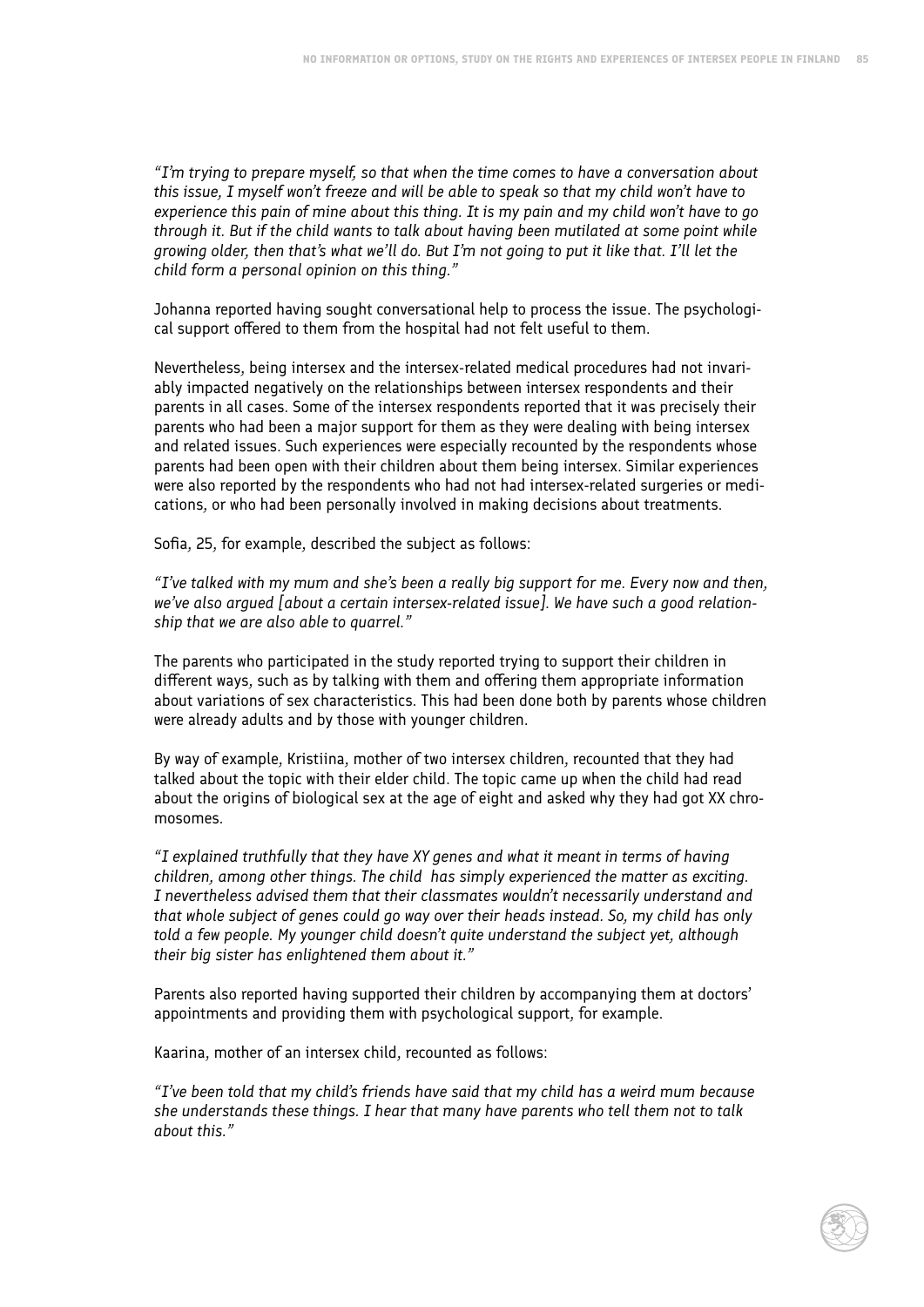The respondents had varying experiences of the impact of them or their child being intersex and of the intersex-related medical interventions on the relationships between them. Intersex respondents reported that their relationships with their parents had often been negatively impacted especially by the surgical and other interventions performed in childhood and the secrecy around these. Some of the intersex respondents, in turn, felt that their parents had been a significant support for them as they were dealing with being intersex. Parents had tried to support their children by offering them comprehensive information about the different aspects of being intersex and by talking with them about the subject, for example.

#### DATING, INTIMATE AND SEXUAL RELATIONSHIPS

Being intersex and the intersex-related medical interventions may also affect dating, intimate and sexual relationships.

It may be difficult to forge intimate – especially romantic – relationships for reasons such as the fact that it will probably become necessary to share about being intersex at some point during these relationships. Another theme that may be a challenge to share is the potential childlessness that may be associated with some specific variations of sex characteristics. . Moreover, research has suggested that what is understood as 'normal' or 'desirable' sexuality and what a 'good partner' is considered to be like may also have an impact on how confidently intersex people can embark on relationships.<sup>139</sup> Of course, there is no such thing as a single, generally accepted idea of 'normal' or 'desirable' partner or sexuality.

Repeated childhood experiences of examinations and assessments of sex characteristics may also lead to considerable difficulty in trusting other people and being vulnerable in front of them. There is also research available on the effects of intersex-related medical interventions on sexual function and pleasure; for example, the effects of surgeries on decreasing sexual function and pleasure have been documented. There is no unequivocal evidence in favour of surgical benefits.<sup>140</sup>

Some intersex study participants reported that being intersex and related medical interventions had negatively impacted on their relationships in one way or another. These respondents recounted challenges relating to aspects such as intimacy and having sex. They said, for example, that they found it difficult to let people get close to them, or that they had experienced difficulty being sexually open or sex had otherwise felt difficult or impossible.

<sup>139</sup> van Lisdonk (2014, 49–51).

<sup>140</sup> By way of example, almost two thirds of the respondents to an Australian study (Jones et al. 2016, 172) said that them being intersex or intersex-related medical interventions had impacted on their sex lives in some way. Almost two thirds also reported being involved with one or more partners or dates.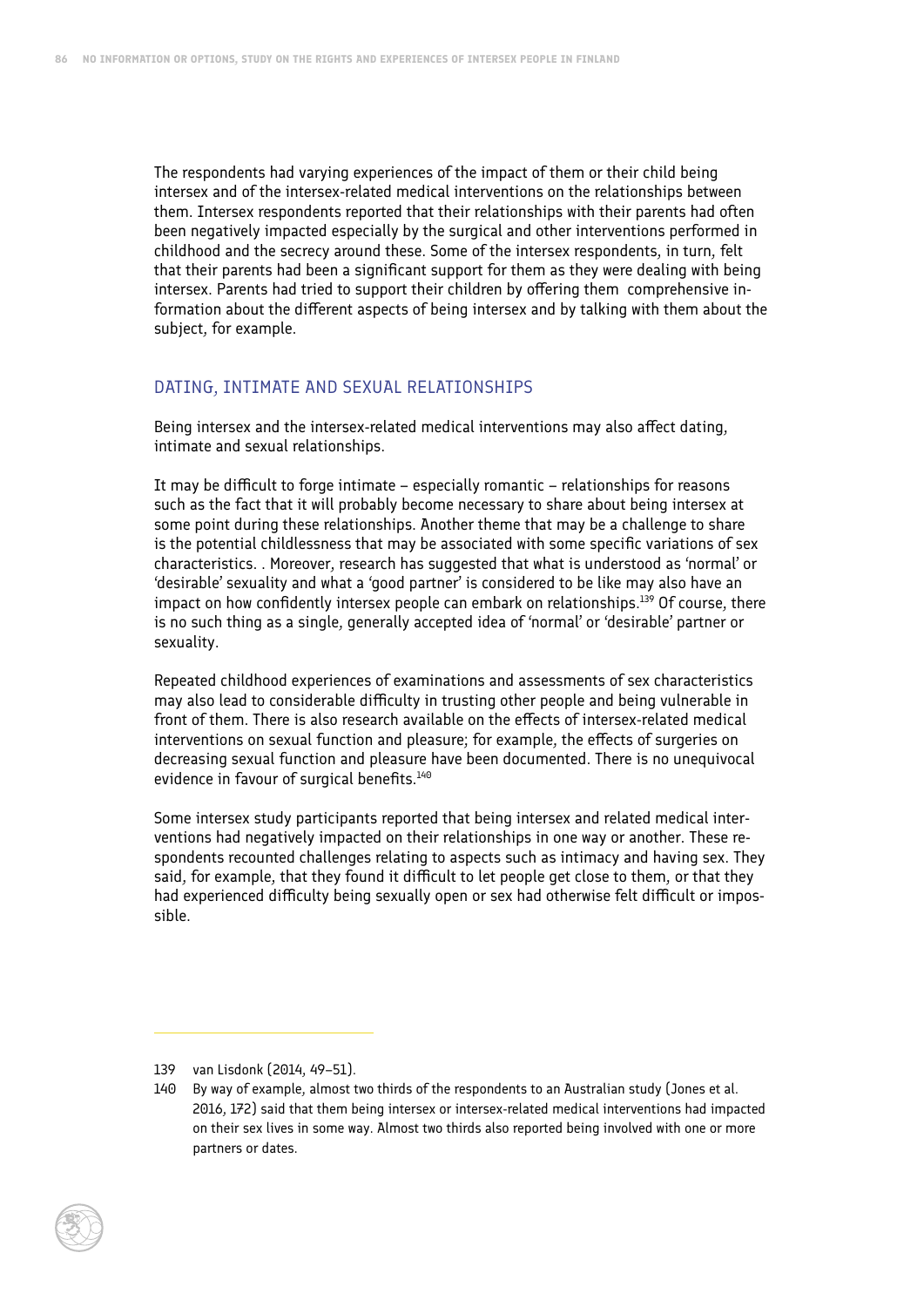Eeli, born in the 1980s, had this to say about the subject:

*"My intimate relationships have been ruined because having sex feels like a chore."*

Maarit, born in the 1960s, in turn, explains that love has always meant self-destructive thoughts to them.

*"That's why I got married without love at 26. I wanted to be normal and married. I haven't had enough courage. I've never been able to have physical intercourse in a situation where I've been in love."*

At the same time, however, some of the intersex respondents reported that being intersex had not impacted on their relationships, "at least not in any negative way". They recounted that their dates and partners had always accepted them for who they were. They also explained that their dates and partners had given them invaluable healing experiences, allowing them to feel lovable and valuable. Some of the respondents reported that they wanted to share being intersex "right away" in a new intimate relationship. Others, in turn, said that they usually shared the information at a point when a relationship was becoming important for them.

A number of respondents also raised the point that they felt being more aware than average about norms and assumptions, not only relating to human sexes and genders, but also to sexuality and intimate relationships. Many also said that they believed that this was at least partially related to the fact that, due to being intersex, they had "inevitably had to think a bit more about the issue", as noted by one of the respondents.

They verbalised these contemplations as follows:

*"I've probably become more aware of all the aspects relating to human sexes and genders as well as sexuality and of the norms associated with them. I've thought about things like this stuff relating to the normative life cycle, such as intimate relationships and starting a family. If I weren't intersex, I wonder if these things would have just happened without major soul-searching? Then again, I've never wanted them, I've never wanted to give birth to anyone. But I've definitely also become more aware of these norms because of being intersex."*

They reported having to "work a bit harder to find my place" because they could not automatically satisfy the norms associated with a human life cycle.

*"You'll just have to invent a life cycle of your own then. I've thought about things like what is a childless, self-sufficient woman or feminine character like? There are not that many characters like that in our culture. It's really fun if you sometimes spot one somewhere, and even so that this person is somehow portrayed as a totally valid, real character. That makes me feel like this is something that I can relate to."*

Intersex study respondents had varying experiences of how being intersex had impacted on their dating, intimate and sexual relationships. Some had faced negative impacts and experienced challenges relating to sexuality, intimacy and falling in love. For others, however, dating and intimate relationships had provided healing experiences. A number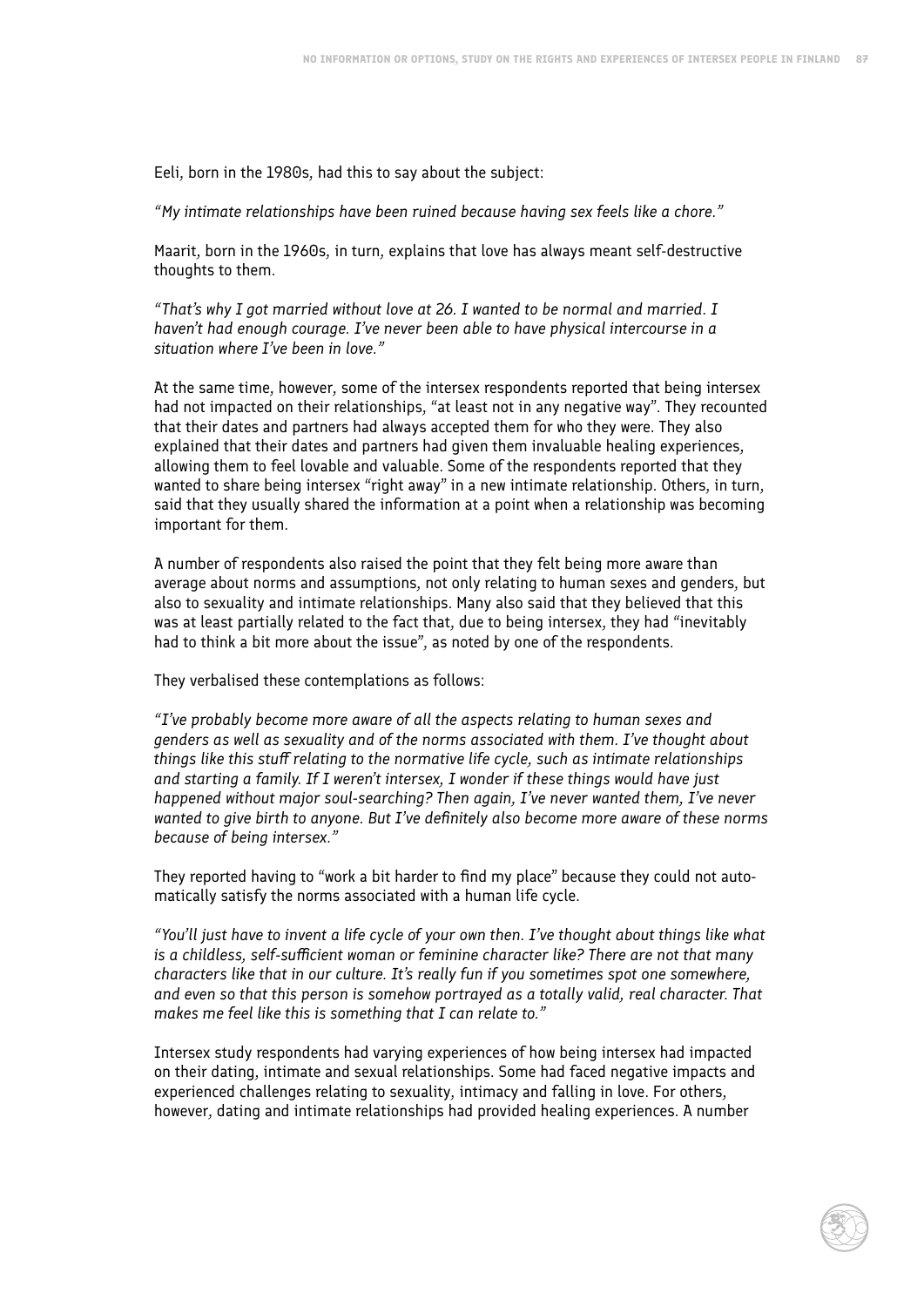of respondents reported that they were "more aware than average" about norms associated with human sexes and genders, but also sexuality and intimate relationships.

#### **6.4 Peer support**

The intersex individuals and parents of intersex children participating in this study typically reported that they had not particularly benefited from the psychological support offered within healthcare services.

At the same time, however, all of the respondents raised the point that it would be extremely important to have an opportunity to talk to peers when making treatment decisions. Psychological support received by parents should not only be seen as supporting their own wellbeing, but also as a prerequisite for them to be able to make decisions on treatments in accordance with the children's best interests<sup>141</sup>. The positive impact of peer support and other psychosocial support on intersex people's wellbeing, in turn, has been documented in several international studies<sup>142</sup>.

Nevertheless, the experience shared by several parents and intersex individuals was that they had long been left completely alone with the issue. They reported that they had received the kind of support that they needed "only when it was too late".

The parents who participated in the study reported having received support from their friends, online peer groups, foreign physicians, or NGOs (Trasek, Trans Support Center). Parents also recounted that NGOs had sometimes put them in contact with an intersex individual who had offered them information and support. A number of respondents also mentioned that they had received valuable information from Mika Venhola, Assistant Chief of Paediatric Surgery at Oulu University Hospital. Venhola has long voiced public criticism of cosmetic surgery on intersex children. One of the parents noted in this context, *"It's simply not acceptable for this system to work this way that I decide that I want to have a chat with this surgeon, and it's only then that I receive proper information about the subject."*

Intersex respondents reported having received support from their friends, spouses and partners, parents, siblings, therapists and peers. The respondents who had received support from their parents were grateful for it, however, while also saying that they had longed for an opportunity to talk with other people as well, especially their peers.

Intersex individuals reported that they had mostly found peer support via the internet. A number of respondents said that they had received support from foreign peer websites and gatherings. Some of these respondents had subsequently found access to peer support in Finland as well. Some of those who had sought support from abroad explained that the shame and secrecy associated with the subject had run so deep that one of the reasons for

<sup>141</sup> Amnesty International (2017, 30).

<sup>142</sup> van Lisdonk (2014, 44–45).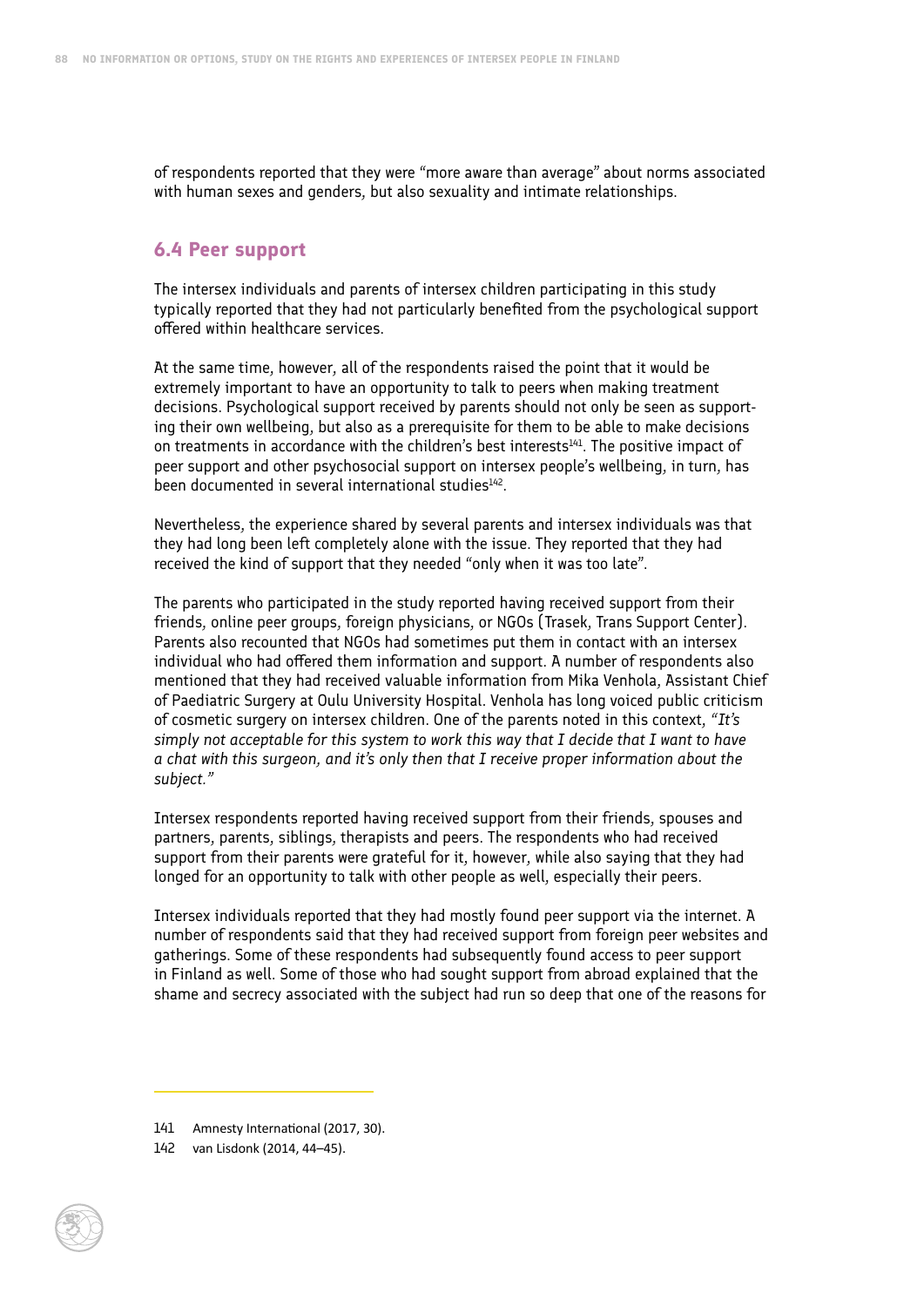setting out to find support from abroad was because "there wouldn't be any risk of meeting anyone you know".

Some of the respondents reported that they would have liked to receive peer support but had been left without. Some, for example, had not known where to seek support. Others had participated in peer support for groups with a certain diagnosis, for example, but had not found the issues dealt with important to them, or had otherwise felt like outsiders. In many cases, this had increased their sense of being left completely alone with the issue.

None of the respondents reported ever being informed by healthcare services of a chance to access peer support. If anything, the message that they had received was how rare being intersex was.

Sofia, 25, described this as follows:

*"No-one, for sure, ever talked to me about any peer support. I remember that my doctor told me that there was this Hollywood actor who had this same thing that I have. It was the only point of contact with, like, someone who might have this same thing. So, it definitely felt like you were quite alone with it."*

In many cases, the respondents who had received peer support mentioned it as the most important type of support for dealing with being intersex. Access to peer support had helped them process their experiences and strengthen their self-image while also releasing the shame and secrecy they had associated with being intersex. Peer support had also created an invaluable experience of no longer being left alone with the issue.

Such an experience was recounted by Elina, 36, for example:

*"The most comforting thing was to discover that, although this is rare, it still follows a similar type of pattern with everyone."*

Terhi, 39, in turn, says that access to peer support played a decisive role in changing their chances of processing what had happened to them.

*"Up until that point, nothing had really felt like anything. But then, all of a sudden, everything felt like everything. Before, I didn't use to have the space or words for what I had gone through and what feelings it had stirred up in me. Through peer support, it was safe to start experiencing things for the first time. For the first time, life started to feel like something."*

Access to peer support had also empowered intersex people to stand up for their own rights. Activities originating in peer support have also resulted in the creation of the first Finnish-language website on intersex issues at intersukupuolisuus.fi.

Kaarina, whose intersex child has found access to peer support in adulthood, says that the support received by their child has also been a tremendous relief for them.

Kaarina describes as follows:

*"I think it's absolutely wonderful that my child has found peer support from other intersex people. It has been a terrific relief for my child, and for me too, to find out that*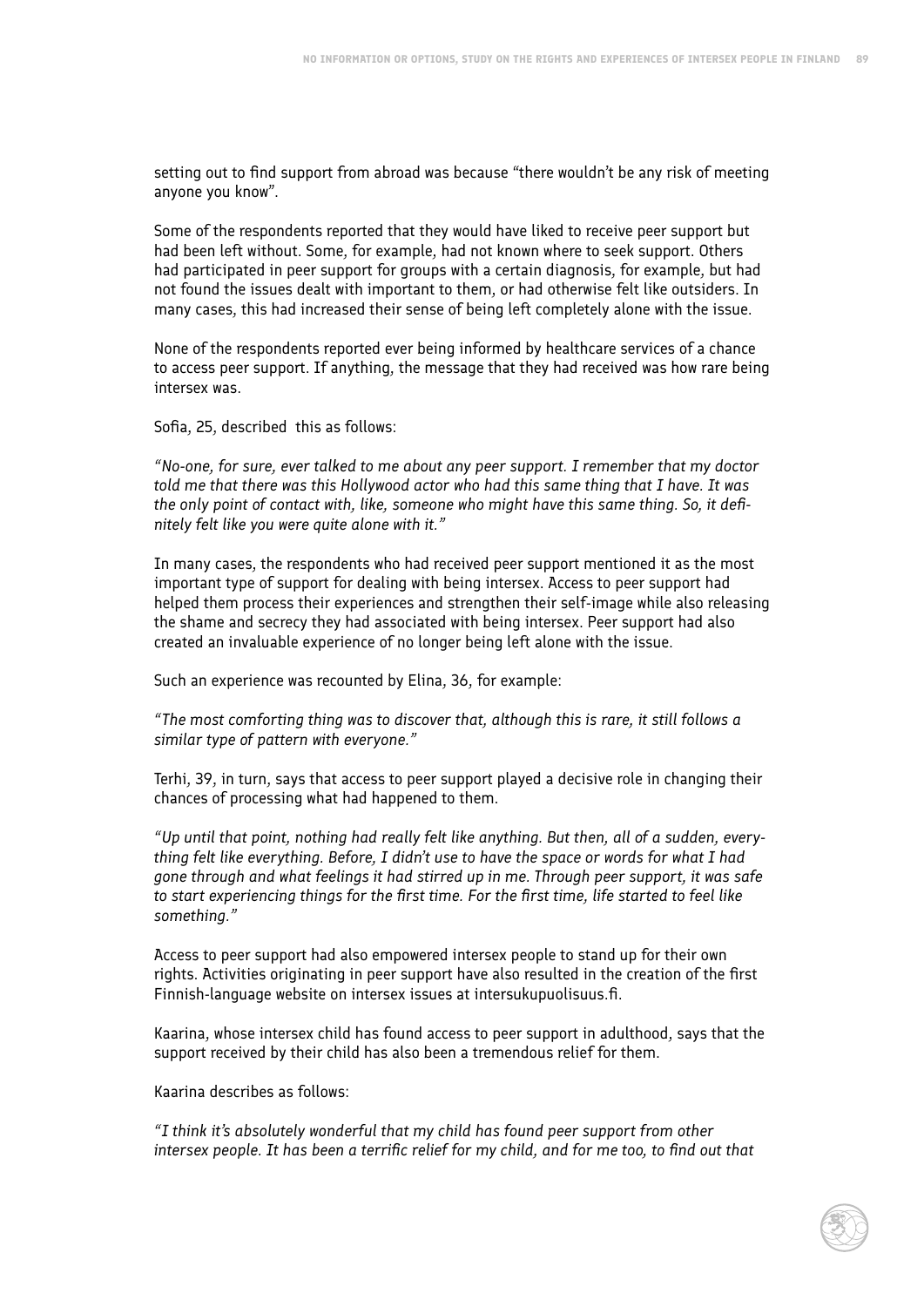*there are other similar people. No-one ever mentioned to us anywhere that there even could be anyone else in the same situation."*

### **6.5 Views and experiences of daycare, school and studies**

The respondents whose intersex body had become visible in childhood revealed the impact of being intersex or intersex-related medical interventions on their schooling or further studies.

Eeli, born in the 1980s, recounted that being intersex and the related interventions had negatively impacted on their schooling.

*"I started to dissociate from a very young age. I made a complete hash of my comprehensive schooling because I didn't know who I was."*

One of the respondents reported missing long periods of school due to surgeries and other intersex-related medical interventions. They had also needed to repeat a full year of schooling.

Elina, 36, in turn, noted that the surgeries performed on them in childhood had been deliberately scheduled for summer or other holidays, *"so as not to risk anyone finding out even by accident".*

Sara, born in the 1990s, in turn, had to drop out of university because they suffered from fatigue and lack of motivation for a long time after undergoing a gonadectomy as a young adult.

These respondents' experiences were consistent with previous research, which suggests that bullying and medical interventions may often negatively impact on intersex people's schooling.

In the 2016 Australian study, for example, just over a third of the respondents rated their school experiences negatively for reasons such as bullying. Difficulties had led to a significantly higher proportion of intersex people (18%) than the general population (2%) leaving school early around the eighth–ninth grade. Dropping out of school had coincided with puberty, which is often the period associated with expectations of bodily changes and starting hormone therapy, for example.<sup>143</sup>

Respondents who had dropped out of school reported feeling that it would have helped them if education had normalised the diversity of human sexes and taught about biological sex development appropriately. The bullying reported by intersex people ranged from occasional rude questions through to regular psychological or physical violence.<sup>144</sup>

<sup>144</sup> Jones et al. (2016, 129–142).



<sup>143</sup> Jones et al. (2016, 129–142).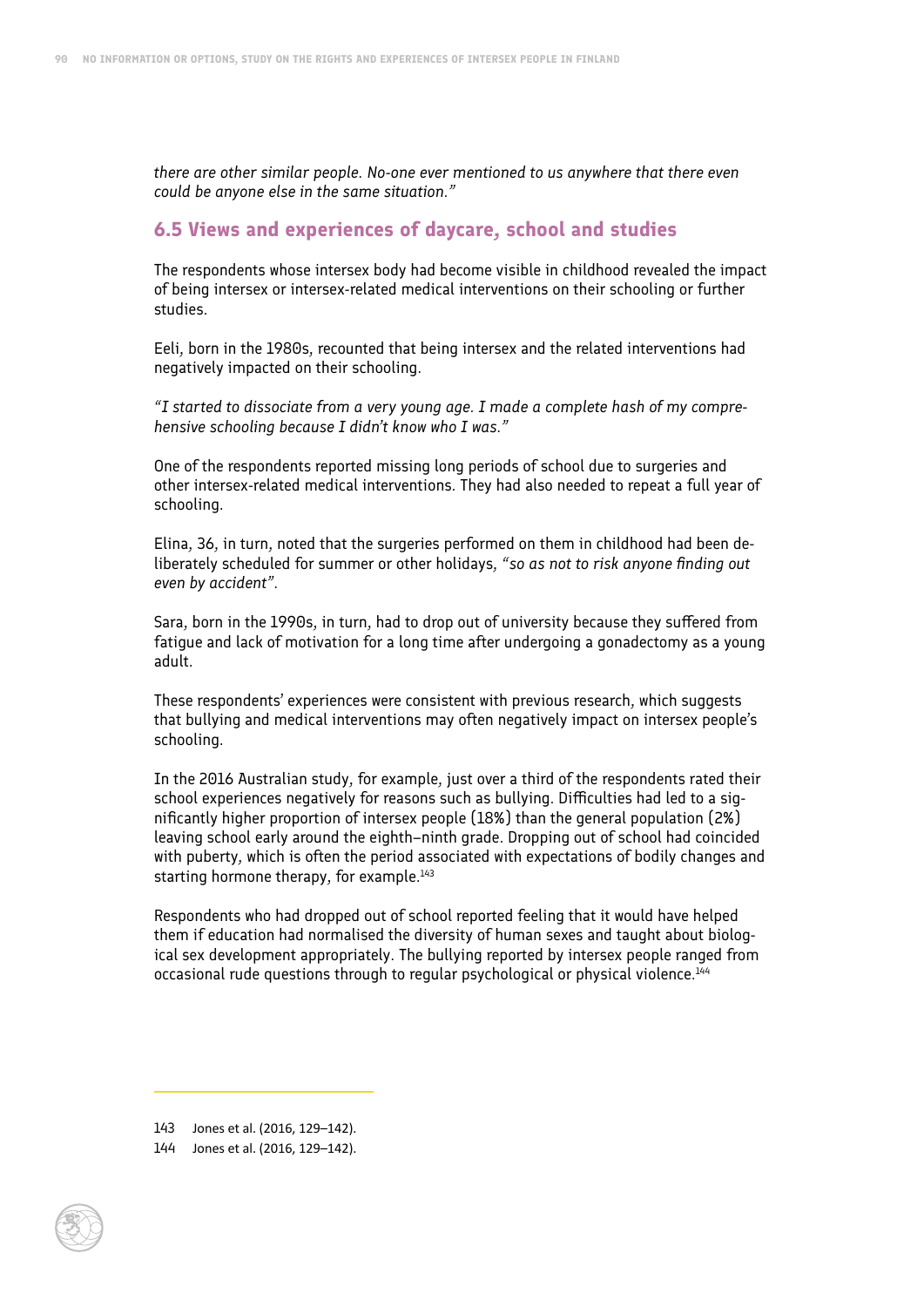Finnish research also suggests that the information about the diversity of human sexes, genders and sexualities provided for children at school may have a narrow scope. A distorted and imbalanced impression of the diversity of human sexes, genders and sexualities may also affect the position of LGBTI children and young people to such an extent that their safety at school cannot be quaranteed.<sup>145</sup>

Nevertheless, compulsory basic education plays an important role in promoting equality and increasing factual information on the diversity of human sexes and genders. The obligation to promote equality also applies to all forms of education and training provision. Dismantling, or at least alleviating, gendered norms should be a key aspiration of equality promotion efforts in basic education. An essential part of this is also increasing awareness about the diversity of human sexes and genders.<sup>146</sup>

A few intersex people responding to the study reported experiences of bullying. One of them was Mikko, 33, whose physical development was ahead of their classmates due to them beingintersex. Mikko recounted that they would have hoped for support for understanding the changes taking place in their body.

*"At school, the impact of being intersex was that I felt like an outsider in ways that I didn't know how to verbalise in any way at the time. In terms of my physical development, I was clearly ahead of the others. I had to dissociate away from my body, because I didn't have any idea of how to explain those changes. Of course, that development of dissociation could also have been influenced by other stuff from childhood, but at least these experiences that I had of my body and of examining it didn't do anything to lessen the development of dissociation."*

Intersex individuals will often need to carefully consider the situations in which they want to share being intersex in school settings as well.<sup>147</sup>

Kape, 47, recounted that hiding being intersex had also protected them from discrimination and bullying, although it was not a good solution in other respects.

*"On the other hand, in all its negativity, suppressing this stuff had the positive side that it also protected me from discrimination. I would have faced different kinds of discrimination if my parents had been open and everyone had known about me being intersex. That's the truth. It's not that suppression was a good solution, but bad things can also have good effects. But I do think that openness would be a good idea."*

<sup>145</sup> See e.g. Jukka Lehtonen (2016): Sukupuolen ja seksuaalisuuden moninaisuus osana laaja-alaista seksuaalikasvatusta ja heteronormatiivisuuden purkamista [*Gender and sexual diversity as part of broad-based sex education and dismantling of heteronormativity*].

<sup>146</sup> Opetushallitus [*Finnish National Agency for Education*] (2015).

<sup>147</sup> See e.g. Lehtonen (2017).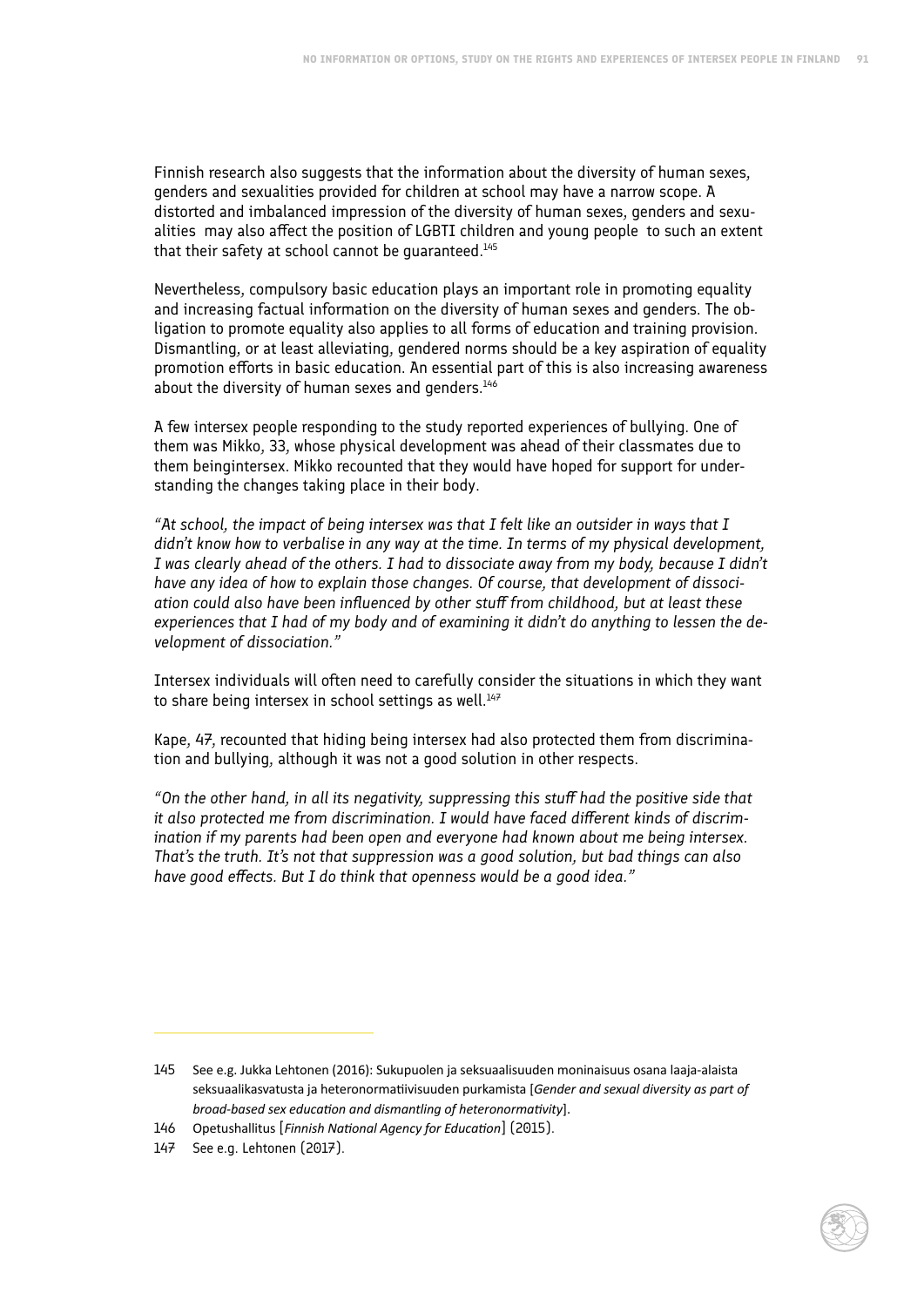At the same time, however, some of the respondents also reported that they had liked school and studying and that they had done well in these. Being intersex had also not necessarily caused any negative experiences at school.

Karoliina, in their late teens, for example, noted that being intersex has not had any negative impact on their schooling. Questions about menstruation have been omitted for them at health check-ups, but it has been the only effect from being intersex.

A number of the respondents reporting negative childhood experiences at school had also been able to subsequently move on to further studies and find pleasure in studying – and even "excel", as Eeli noted about their further studies.

Following the entry into force of the revised Equality Act in 2015, education providers are obliged to draw up a gender equality plan for each educational institution. Gender equality plans must be drawn up so as to take into account any discrimination based on gender identity, gender expression or sex characteristics, while special attention must be given to prevention and elimination of gender-based harassment, among other things. The Finnish National Agency for Education has also published a comprehensive guide to promoting gender equality in basic education $148$ .

The study respondents had several ideas on how to provide intersex individuals with better support for their daycare, school and study paths. For their part, these views also speak of the experiences of intersex people and their parents, because they have often been left without these experiences, which they thought would have been very important.

Johanna, for example, recounted contemplating disclosing their child being intersex at the daycare centre but had eventually decided not to say anything.

*"When my child started in daycare, I was contemplating whether I should say something about this. But I haven't said anything. I wouldn't even know where to begin. On the one hand, it feels that I'd like to and, on the other, that I don't have the energy. It feels like you should always be ready to educate people about the subject and that you ought to have a comprehensive set of educational materials ready in your head. It feels like it's not possible to disclose the subject without going very deep into the details. And for all I know, they might actually have who knows how in-depth knowledge about it at the daycare centre. But because the level of ignorance about this subject is so chilling, it means that I can't possibly rely on that. Even though they are working there as professionals, it would still just be down to luck if someone there happened to know about intersex issues."*

Kape had a practical tip for how to easily increase the visibility of the diversity of human sexes at daycare centres, while also signalling that all children are welcome for who they are:

"Daycare centres often have like these slips of paper on their walls, saying that there are people who come from different cultures. They could easily include some that would say

<sup>148</sup> Opetushallitus [*Finnish National Agency for Education*] (2015).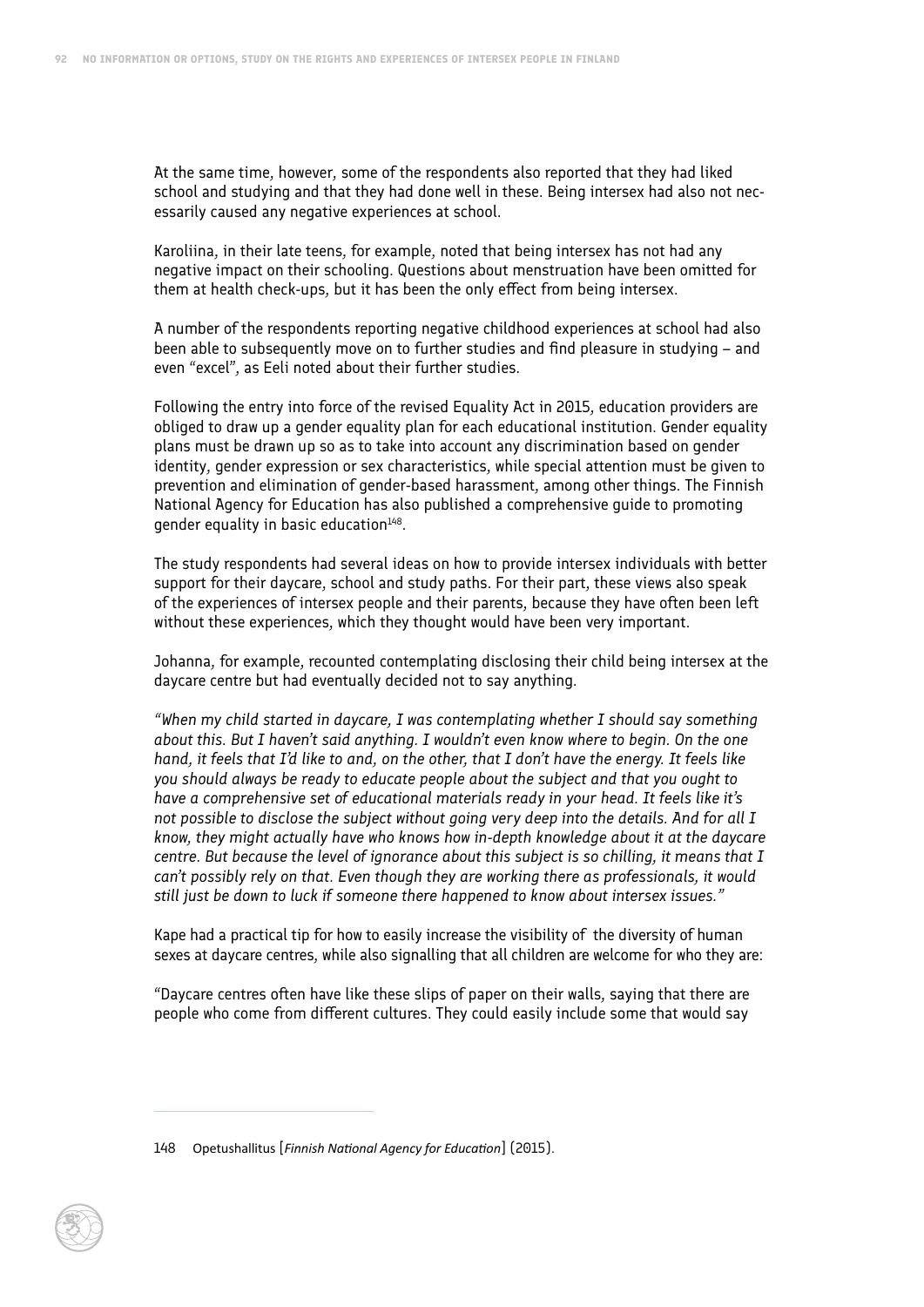that there are girls, boys and intersex people. And these could also cover other groups that are often left invisible. They could also include some sort of commitment to values. Something like, 'at this daycare centre, we treat everyone equally and challenge the prevailing gender roles'."

A number of respondents stressed that anyone working with children should receive information on variations of sex characteristics and the diversity of human sexes and genders.

They said that, rather than giving intersex people any special attention, they should just be seen as the ordinary people that they are – conversely, however, the misconception that biologically there are only girls and boys should be broken.

This is how Pauliina verbalised their view on this subject:

*"Something ought to be actively done about this nonsense that people are still banging on about, that sex is just about the male/female dichotomy. Now that there's information available, after all, that this doesn't hold true at all. It would also help many other people besides just intersex people. Doing away with this binary dichotomy would benefit each and everyone. But of course it would also help us intersex people because all this business with interfering with people's bodies and 'fixing them up' rests on this binary thinking and these ideals about the male and female body."*

Respondents encouraged professionals to relate to intersex children "as just as who they are" and give them space to grow. They further pointed out that intersex people are also different from each other and should not be lumped together in a single box.

With regard to schools, respondents raised the point that it would be important to increase information on and awareness of the natural variations of sex characteristics and of the diversity of human sexes. They called for special attention to be given to biology education, so as to broadly cover biological sex development, rather than simplifying it into '46, XX = girl and  $46$ , XY = boy'. In reality, there are also plenty of other chromosomal variations alone.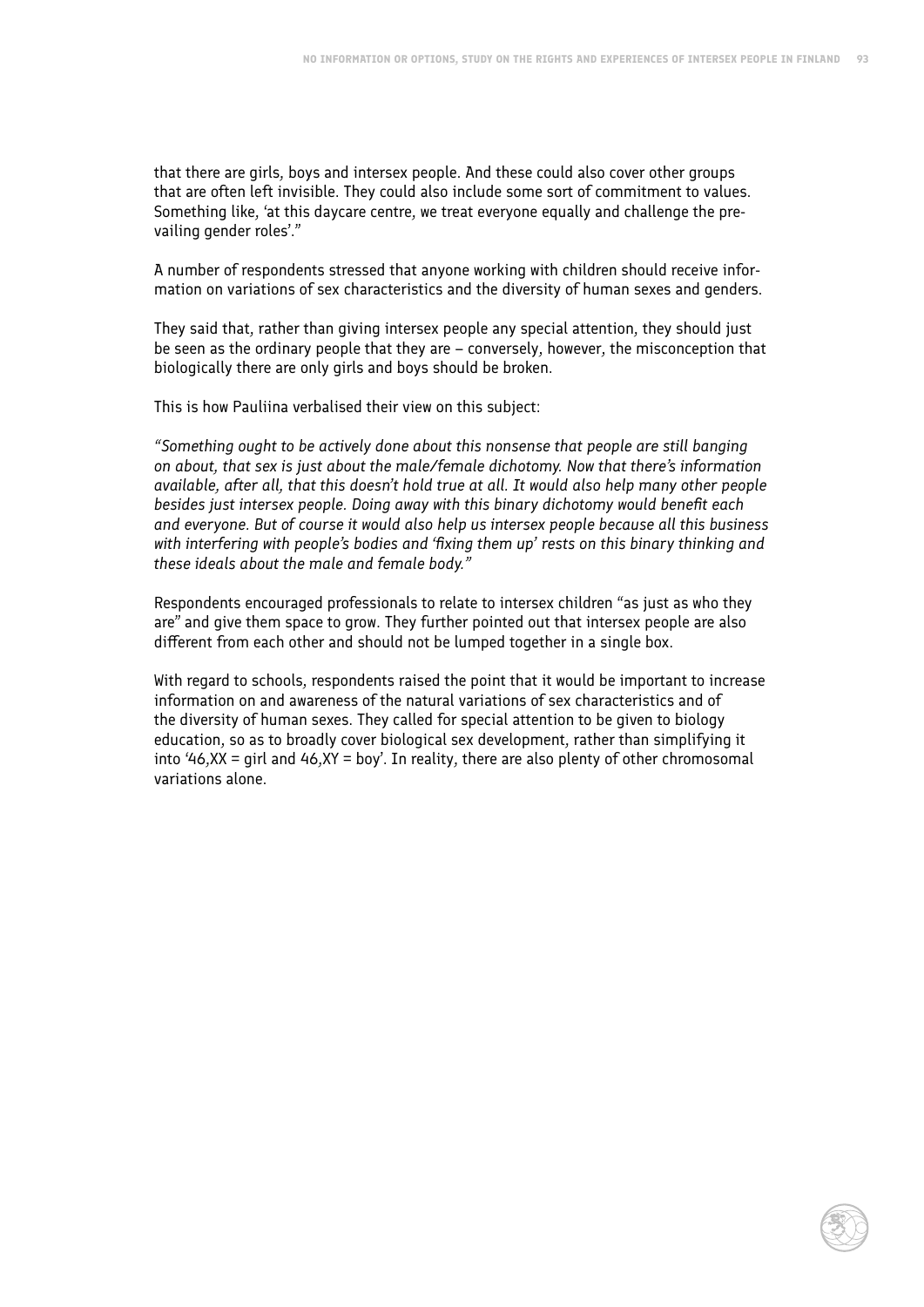Respondents highlighted the fact that it is possible to choose whether education reinforces the conception of intersex as 'anomalies' and 'disorders' or presents them as part of natural variations in sex characteristics. In addition to broadly describing sex development, schools can also address different ways of being sexual and having sex and cover different reproductive options and choices, including not having children. As part of providing comprehensive information about biological sex development, teachers also have an opportunity to create circumstances where people are able to be open about being intersex<sup>149</sup>. This can be helpful in releasing shame, secrecy and invisibility.<sup>150</sup>

#### **6.6 Views and experiences of working life and promotion of equality**

Being intersex may also have an impact on people's working lives.

Intersex people's educational histories may be patchier, which may make it more difficult for them to find employment. At the same time, intersex-related medical interventions may also result in functional problems, which in turn may reduce employment opportunities. The 2016 Australian study suggested that intersex respondents' lower income levels when compared with the general population could be partially explained precisely by these reasons.151

Intersex individuals will also need to make decisions on whether they want to disclose being intersex at work. Indeed, some have reported difficulties finding and keeping a job in situations where they have shared being intersex at work.

Intersex individuals have also reported positive impacts. These have involved becoming interested in a certain field due to their own experiences or seeking a certain type of working environment, for example.152

About one in three respondents to this study reported being currently employed. Other respondents who shared this information were studying, retired or in rehabilitation. As a general rule, the respondents who were currently employed reported that being intersex had not had any impact on their working lives as such.

<sup>149</sup> The most recent School Health Promotion Study (2017) was the first one to pay attention to gender and sexual diversity. The survey indicates that as many as over 5% of young people in grades 8 and 9 of compulsory basic education (aged 14–15) identify themselves as neither male nor female. It is possible that there are also intersex people among these respondents. (Terveyden ja hyvinvoinnin laitos [*Institute for Health and Welfare*] 2018: Kouluterveyskysely [*School Health Promotion Study*] 2017.)

<sup>150</sup> See also Lehtonen (2016).

<sup>151</sup> Jones et al. (2016: 145–150).

<sup>152</sup> van Lisdonk (2014); Jones et al. (2016); Lehtonen (2017).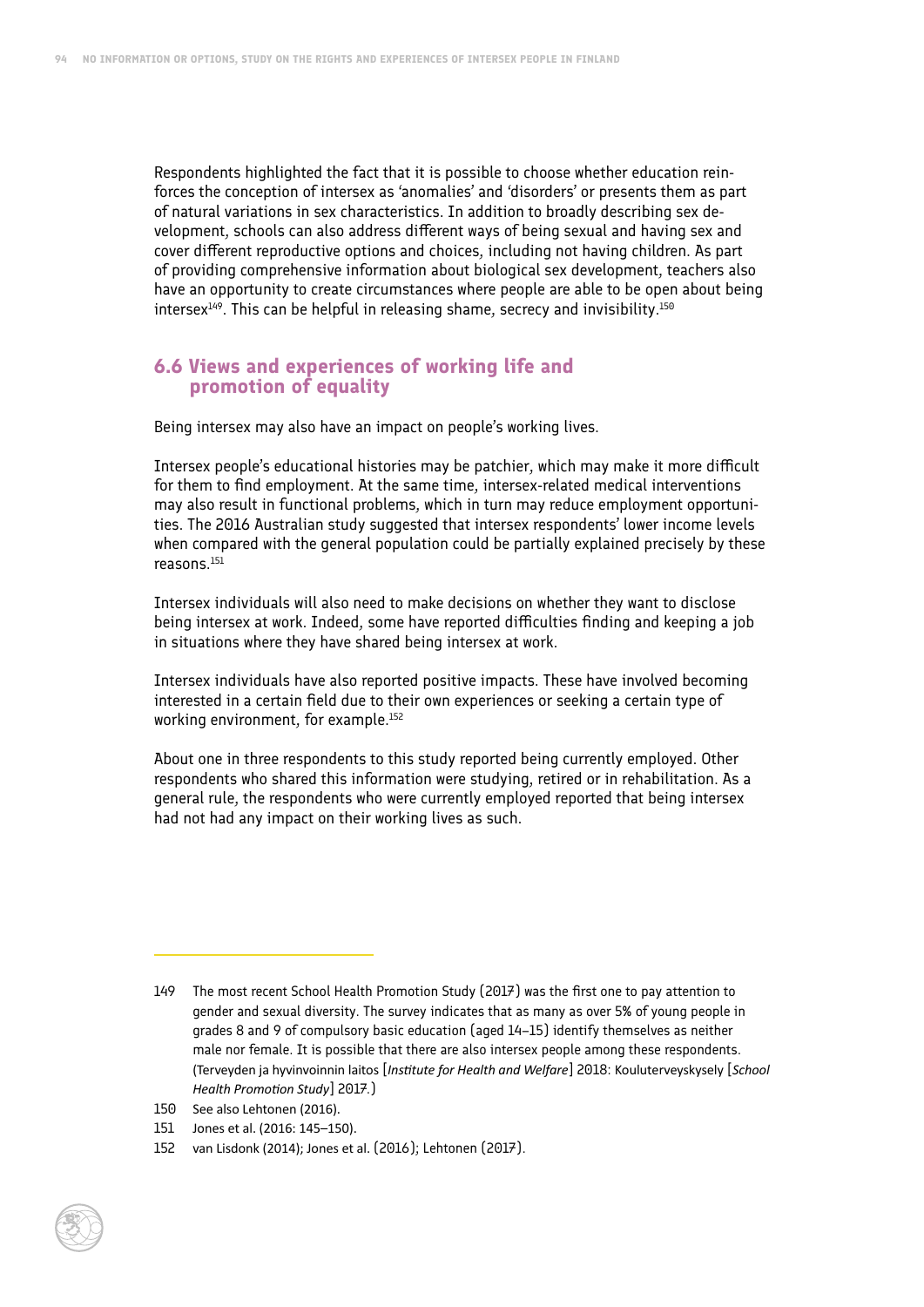They gave two different reasons for this: either they had not disclosed being intersex at work, or they did not feel that being intersex would have played any role in the abilities required in their work.

Sofia, 25, for example, had this to say about the subject:

*"I don't think that being intersex has had any impact on my working life whatsoever. I haven't felt like it would have brought any advantage or any disadvantage."*

A few respondents noted that the impact on their working lives could have emerged through their fragmented educational histories in consequence of their treatments.

Being intersex had also contributed to respondents' career choices.

Sara, born in the 1990s, reported that they were currently studying to become a medical doctor. Sara added that they hoped to be able to do research on variations of sex characteristics in the future. Another respondent noted that their childhood experiences relating to being intersex had contributed to their adulthood ambition to work for the wellbeing of families with children. Mariaana, 59, in turn, reported currently working as an experience-based educator for healthcare and social welfare professionals on topics such as the diversity of sexes and genders. Marjaana draws on theirown experiences in this work.

Three of the respondents reported telling their colleagues about being intersex. They mainly estimated that the attitudes of their colleagues towards them had not particularly changed.

One of the respondents had this to say about the subject:

*"I'm not quite sure, but I guess it hasn't exactly impacted on their attitudes at all. I rather believe that their attitudes have somehow changed more in response to the fact that I'm currently dating someone whom my workmates take to be my girlfriend. But I'm not stressed about this at all really."*

On the other hand, the respondents who had disclosed being intersex at work had, as a general rule, only shared the information with their close workmates or otherwise with people whom they knew to be open-minded about human diversity.153

<sup>153</sup> Nevertheless, not all of the responses clearly indicate whether some of the negative experiences that the respondents raised in the context of sharing their intersex status in general terms had also involved some of these closest workmates. Such negative experiences included people dealing with the subject "over-cautiously" or "forgetting" about it and behaving as if they had never even heard of it.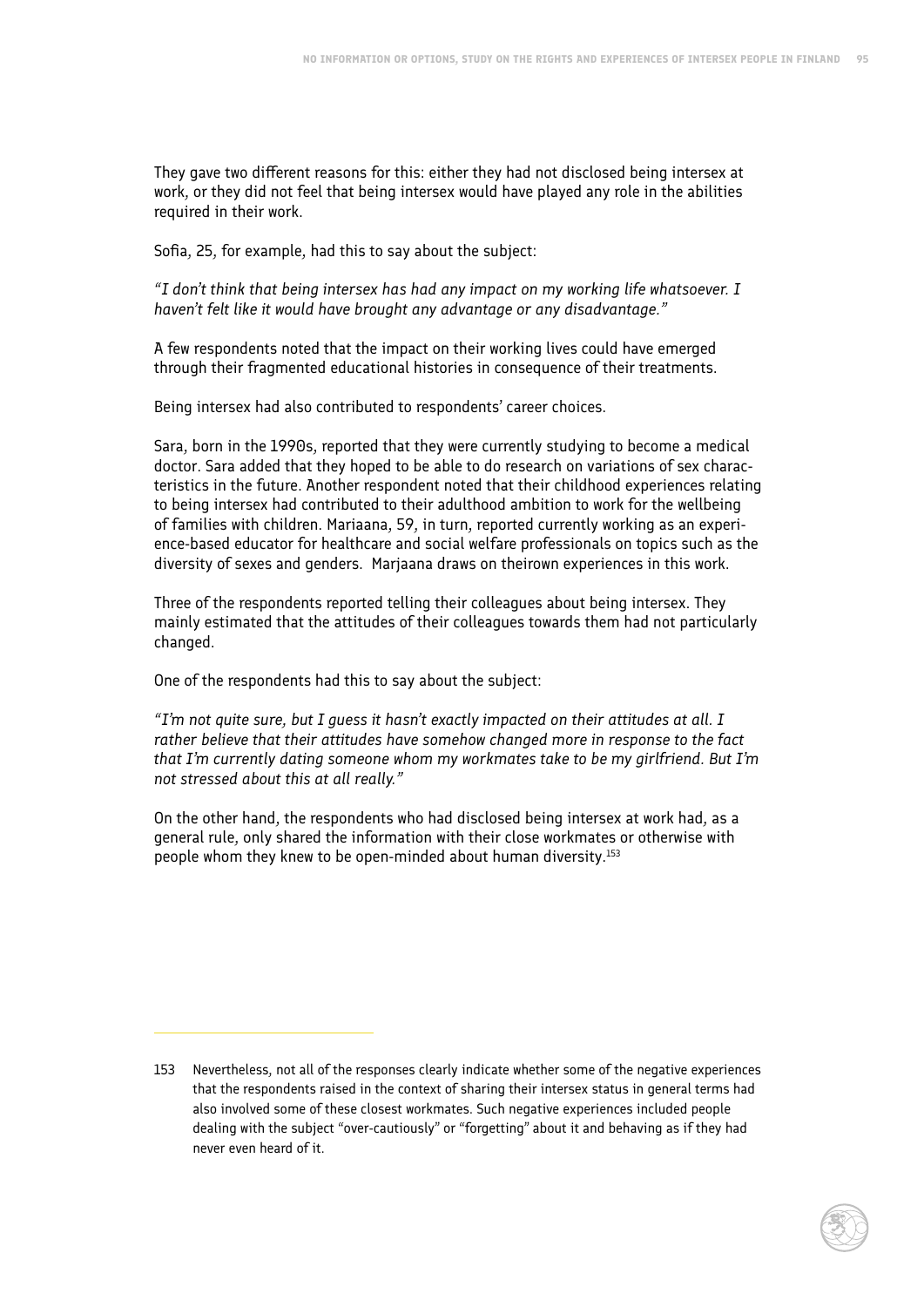Respondents reported that they had considered sharing about being intersex from different perspectives. They had considered aspects such as whether being intersex was relevant in the context of work, what other people's reactions would be like, or whether sharing would lead to any difficulties.<sup>154</sup>

One of the respondents who had not disclosed being intersex at work had this to say about the subject:

*"The working environment where I'm currently working is just as narrow-minded as can be about whatever the issue. Most of those comments are obviously jokes, but all banter contains a kernel of truth. So, I've just decided to keep my working life completely separate from this. I've lost all faith in finding any understanding there. But, then again, I don't really feel like it's necessary for me to be shouting out about it. Maybe it's down to my weakness."*

The revised Equality Act (2015) lays down obligations for non-discrimination of intersex people and measures to prevent discrimination, which also apply to employers. Employers with at least 30 regular employees must also prepare a gender equality plan, according to which their gender equality measures are to be implemented. These plans must also take into account any discrimination based on gender identity, gender expression or sex characteristics.

Respondents also had plenty of views on how to promote intersex people's equality in the world of work. Several of the views expressed by respondents can also be extended beyond workplaces to society at large.

As with schools and other educational institutions, respondents also considered it important for the world of work to increase information on the diversity of sexes and genders. They also found it important to make it somehow concretely visible that discrimination is not allowed and that everyone is welcome.155

A number of respondents noted that one way of making social situations easier for some intersex people is to avoid unnecessary gendering or, at least, to take note of the fact that there are also other people besides just men and women. In this context, respondents also raised the issue of using gendered language. By way of example, they wished that people would ask which pronoun each individual would prefer people to use to refer to them when speaking in a language other than Finnish, which only has one gender-neutral third person singular pronoun. Respondents also raised the point that people should not only speak

<sup>155</sup> An example is the Discrimination-free Zone campaign, which allows employers and other parties to signal their commitment to people's equal and non-discriminatory treatment.



<sup>154</sup> A recent Gender Equality Barometer explored people's views on how likely they considered that a trans or intersex individual would face discrimination in their own workplace. Just over a third of the respondents considered this very or fairly likely, while about two thirds rated it unlikely or very unlikely. (Sosiaali- ja terveysministeriö [*Ministry of Social Affairs and Health*] 8/2018: Tasa-arvobarometri [*Gender Equality Barometer*] 2017.)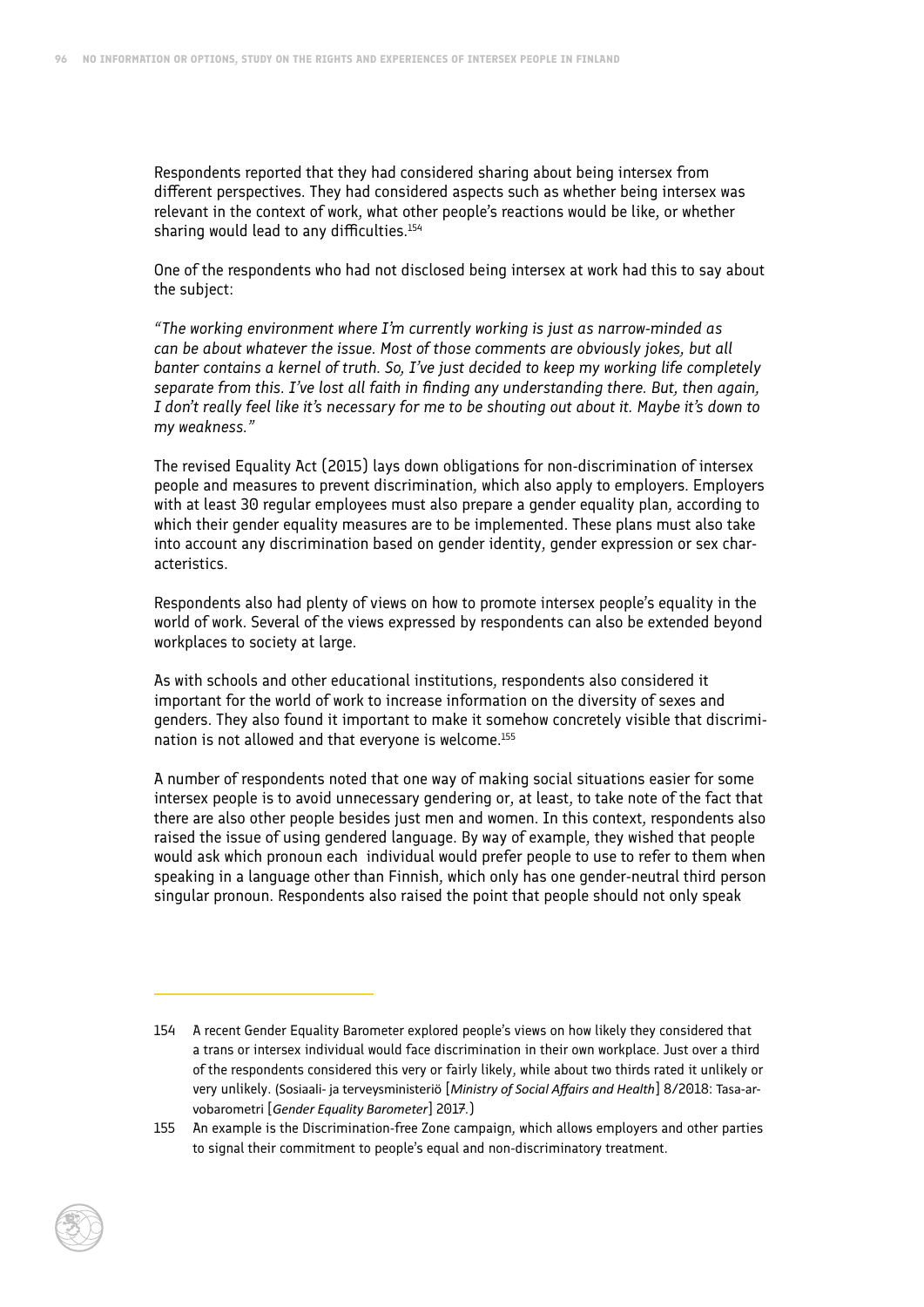about women and men all the time at workplace events, for example, but should instead be mindful of the fact that there are other genders as well.

One of the respondents summed up the subject as follows:

*"I'd hope that the word 'intersex' would be used more frequently. Simply just hearing or seeing it creates space and a sense that, hey, I exist too."*

On the whole, several respondents believed that it would ease intersex people's situation if the attitudinal climate were to change. They hoped that people would try to relate to other people primarily as human beings, rather than as just representatives of a certain gender. Some also expressed the wish that their supervisors would intervene in the workplace "culture of banter" where people talk about LGBTI people in a derogatory tone.

Some of the respondents also pointed out that people should not be asked about their gender when it is not actually relevant.

Some respondents also raised the problems relating to legal recognition of gender (the 'Transgender Act'). They said that changing your gender marker and name on identity documents should be an easy procedure based on self-declaration, as is already the case in an increasing number of other European countries. Some wished that there were more gender options to choose from than just 'female' or 'male'.

Likewise, intersex people's organisations have also considered it a good option to provide more than just two legal gender options. However, the organisations have stressed that the key in this respect as well is for each individual to be able to choose the gender category suitable for them in accordance with their own gender identity. If a legal category for a third gender were to be created, for example, it should be open to both intersex and non-intersex people.

The point stressed by far the most frequently by respondents was that the diversity of human sexes and the existence of intersex people ought to be made a visible and everyday phenomenon in society in the first place. The means they identified for doing so included media visibility, campaigns, events, and providing information about the subject in general.

Respondents believed that spreading factual information on the subject would also contribute to creating the kind of social climate that would allow people to be openly intersex. Respondents also believed that disseminating factual public information would also make it possible to support parents who are having an intersex baby.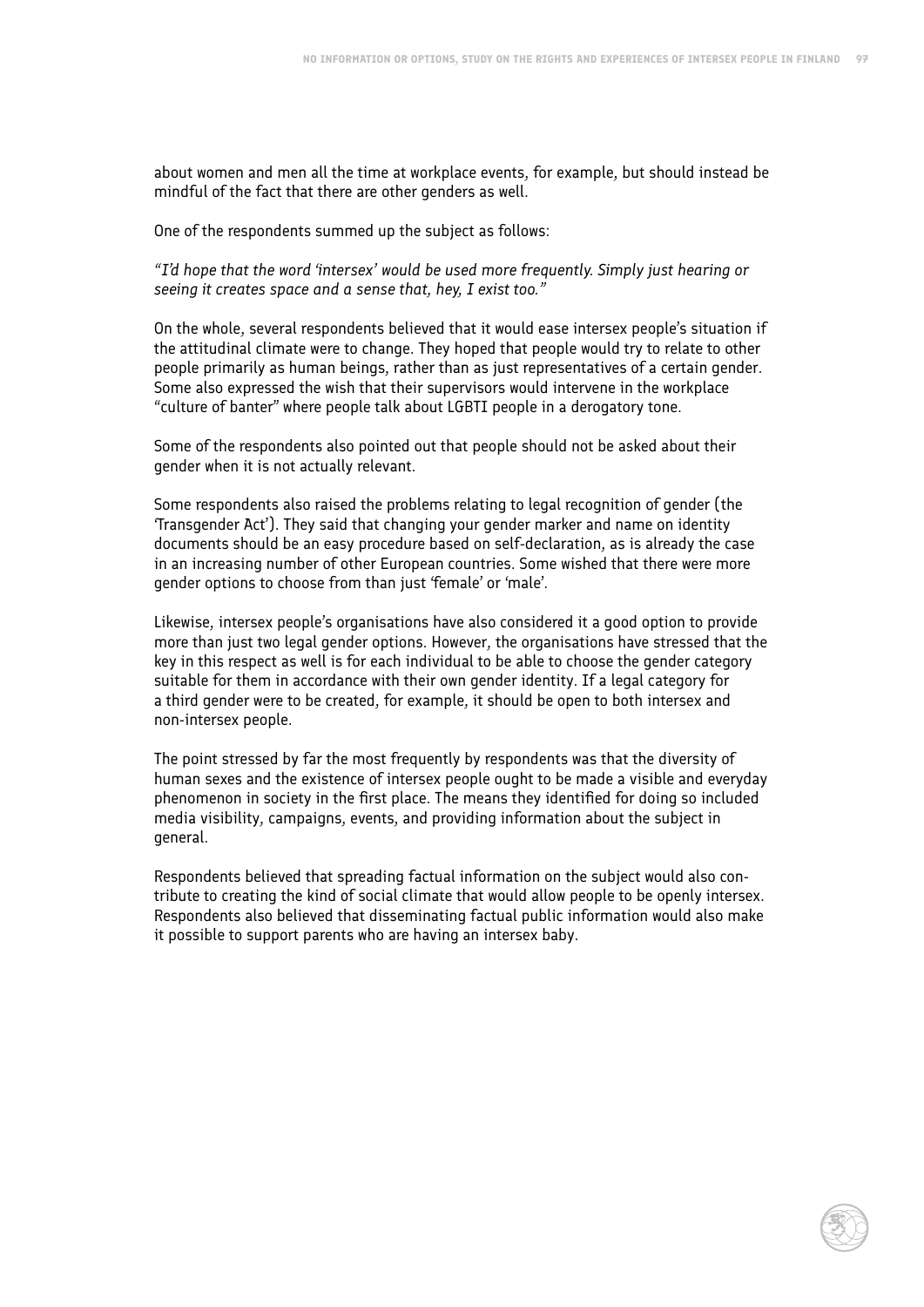# **7. Legislation and practices in other countries**

A study published by the European Union Agency for Fundamental Rights (FRA) in 2015 indicates that 'sex-normalising' surgery is still being carried out on intersex children in at least 21 Member States, including Finland. All of these Member States require informed consent of either the patients or their parents or other guardians as a condition for non-urgent treatment (surgery). In eight Member States, a child's parent or other guardian can consent to 'sex-normalising' medical interventions independently of the child's ability to decide.156

According to the FRA paper, there is little documented information on the existence of clinical practices in different countries. Similar to Finland, no official clinical practice guidelines concerning the treatment of intersex children are in place in several other EU countries.157

The Fundamental Rights Agency recommends that EU Member States should avoid 'sex-normalising' medical interventions on intersex people without their free and informed consent. It further urges Member States to increase awareness of intersex people's fundamental rights and review their sex registration procedures and anti-discrimination laws.158

Clinical practices applied to intersex children have also drawn attention from healthcare ethics advisory bodies and other parties in various countries<sup>159</sup>.

The so-called 'sex-normalising' surgeries on intersex infants and children have currently been prohibited by law in Malta (2015),and with some nuances in Portugal (2018). Similar legislation is also currently being drafted in Germany and Iceland. As part of enacting laws, some countries have also set out guidelines for developing multidisciplinary clinical practices and other measures to promote intersex people's equality. The situation in these countries will be discussed in more detail below in this chapter.

Another issue relevant to some intersex people is the legal recognition of gender, i.e. changing the gender marker on identity documents. Consequently, changes made to legal gender recognition procedures over recent years have also made a positive impact on the

- 158 European Union Agency for Fundamental Rights (2015).
- 159 Swiss and German healthcare ethics advisory bodies, for example, have taken a stand on clinical practices applied to intersex children (ETENE 2016). The theme has also emerged on the agenda at the French Senate, which published a report recommending that clinical practice guidelines be prepared with due consideration for children's best interests (Sénat 2016-2017: Rapport d'information no 441 [*Senate 2016-2017: Information report No. 441*]: Variations du développement sexuel : lever un tabou, lutter contre la stigmatisation et les exclusions [*Variations in sexual development: lifting a taboo, fighting stigma and exclusions*]).

<sup>156</sup> European Union Agency for Fundamental Rights (2015): The fundamental rights situation of intersex people.

<sup>157</sup> European Union Agency for Fundamental Rights (2015).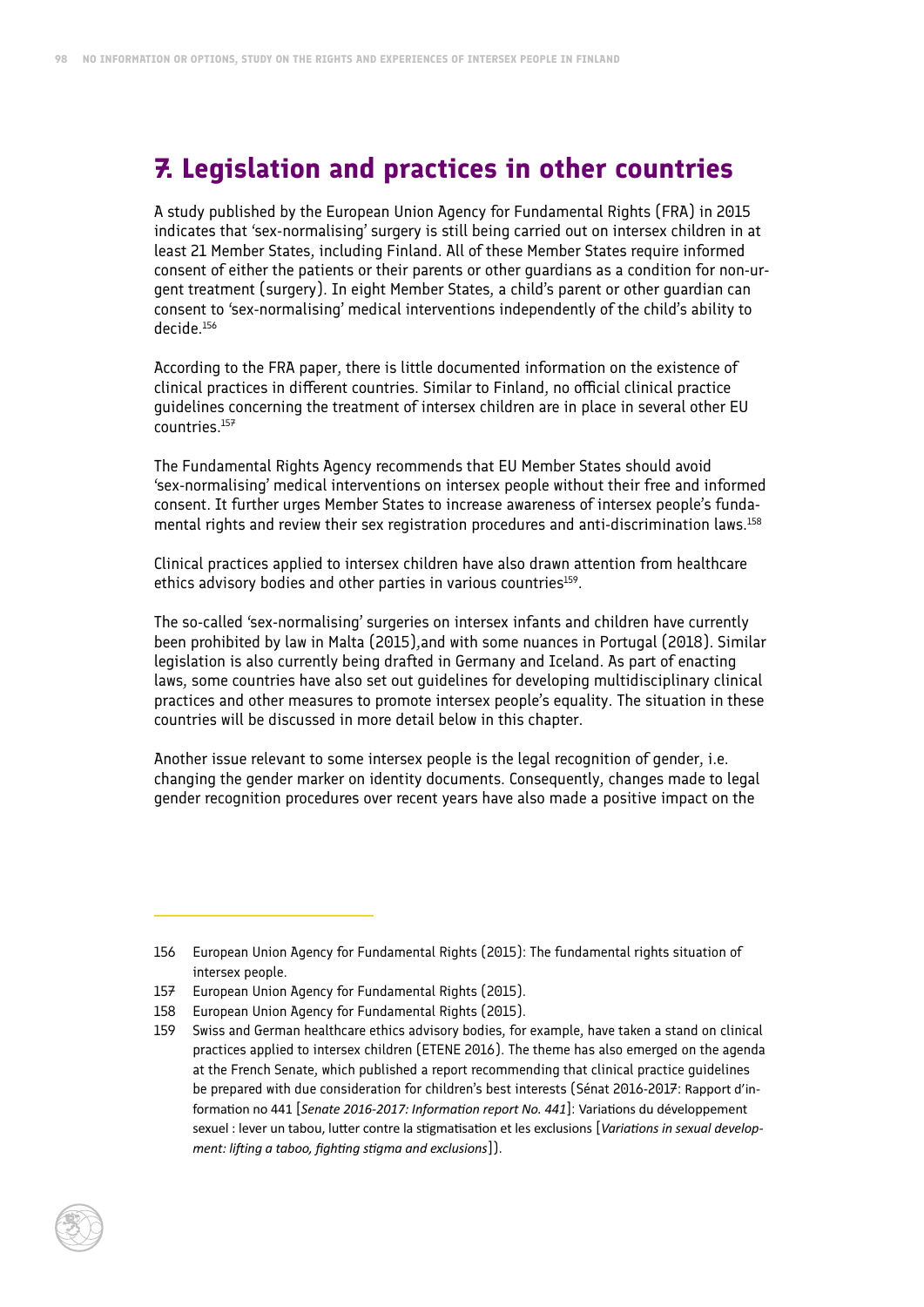situation of those intersex individuals who wish to change the gender marker assigned to them at birth.

Legal gender recognition based on self-determination is currently possible at least in Belgium, Denmark, Norway, Malta, Ireland and Argentina<sup>160</sup>. Registration of a gender other than 'female' or 'male' is currently possible at least in Malta, Australia<sup>161</sup> and Nepal.<sup>162</sup>

In recent years, progress has also been made in terms of stronger anti-discrimination protections for intersex people. South Africa was the first country in the world to mention intersex people in its revised Promotion of Equality and Prevention of Unfair Discrimination Act of 2005163, which was followed by reforms of anti-discrimination laws at least in Germany (2006), Australia (2013), Malta (2015), Finland (2015), and the Netherlands (2018).

# **7.1 Malta**

Malta is the first European country to have legislated to protect intersex people's right to bodily integrity and physical autonomy. The 2015 Gender Identity, Gender Expression and Sex Characteristics Act criminalises any surgical or other intervention on the sex characteristics of a minor without the child's informed consent.<sup>164</sup>

The Act applies to any surgical or other interventions on sex characteristics that can be deferred until the child can provide informed consent to such interventions $165$ . The punishment imposed on medical professionals for breaching the Act is equivalent to the sanctions imposed for female genital mutilation<sup>166</sup>.

The Act allows such interventions on sex characteristics if a minor can give informed consent through a parent or some other guardian. The child's consent is to be assessed in accordance with their age and maturity. The final decision is to be based on an assessment of the child's best interests as expressed in the UN Convention on the Rights of the

<sup>160</sup> Transgender Europe (2018): Trans Rights Map & Index.

<sup>161</sup> From 2011 onwards. Australian Government Guidelines on the Recognition of Sex and Gender (2013).

<sup>162</sup> Germany and New Zealand also have a practice in place according to which an intersex child's gender marker may be registered as 'other' or left blank by a physician's decision. The practice has been criticised for leading to discrimination against intersex people and for potentially putting increased pressure on parents to consent to genital surgery.

<sup>163</sup> Republic of South Africa. Government Gazette vol 487 no 28391 dated 13 January 2006.

<sup>164</sup> Gender Identity, Gender Expression and Sex Characteristics Act (the 'GIGESC Act').

<sup>165</sup> GIGESC Act, art. 14.

<sup>166</sup> Act No. XIII of 2018, art. 31. The punishment is imprisonment not exceeding five years or a fine of €5,000–€20,000.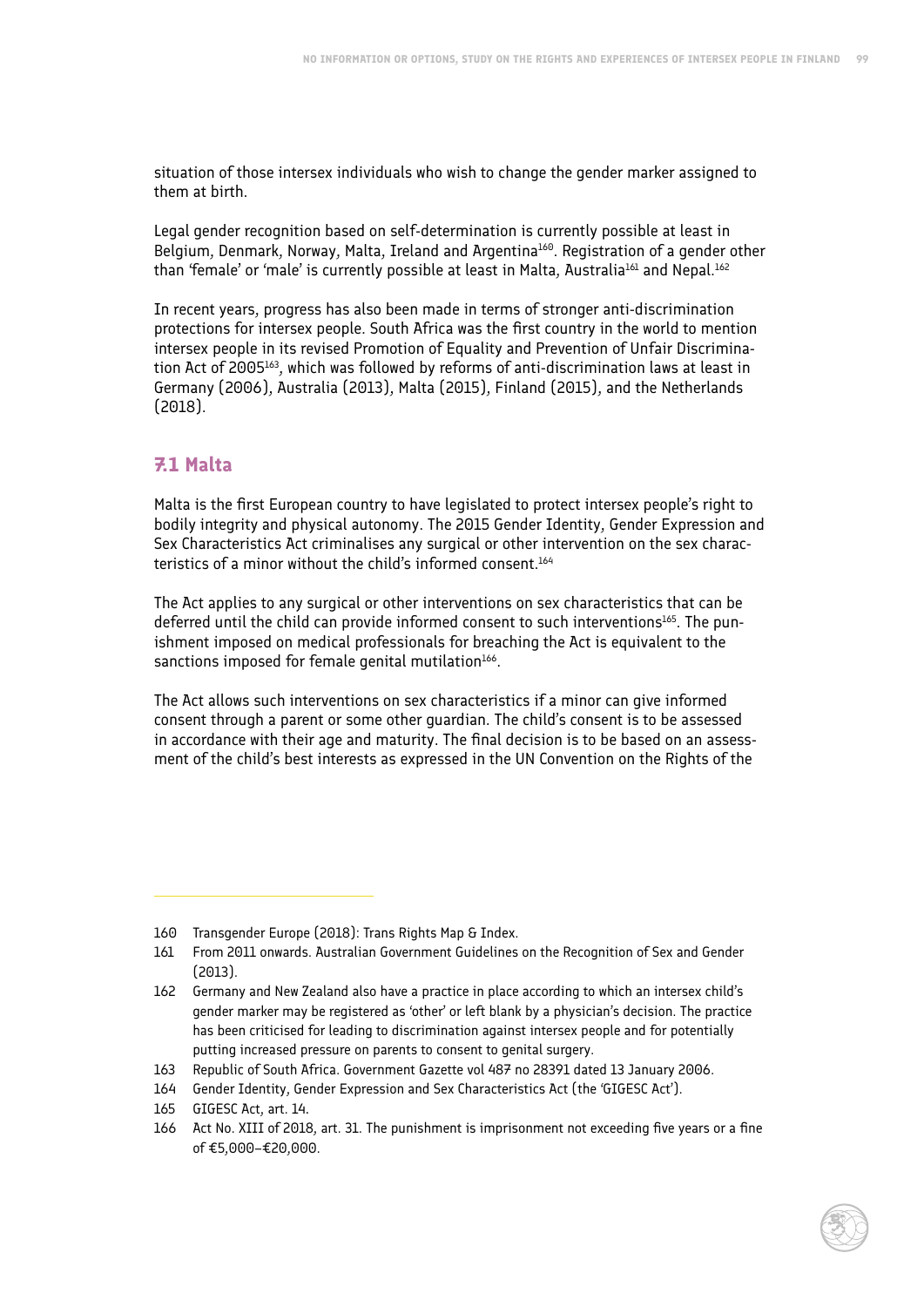Child.167 The child has to understand what intervention is being proposed and express their wish to receive such treatment in a way that can be documented<sup>168</sup>.

In exceptional circumstances, the child's parents or other guardians and the interdisciplinary team responsible for the child's treatment may decide on medical interventions without the child's informed consent<sup>169</sup>. In addition to medical professionals, such teams consist of a psychologist, a social worker, an expert in human rights and a patients' representative. However, the Act does not allow any interventions driven by social factors. If the child requires urgent treatment for health reasons, it must be provided.<sup>170</sup>

The Act also allows for the importance of counselling and psychosocial support offered to intersex children and their parents. It requires public authorities to organise sensitive and individually tailored psychosocial support for everyone seeking medical interventions to modify sex characteristics or psychosocial counselling and support on issues relating to sex or gender. The Act also recognises the importance of peer support and the psychosocial support to which it refers covers both expert support and peer support. $171$  In addition to public psychosocial support services, the government also gives financial aid to support and counselling services provided by Maltese NGOs<sup>172</sup>.

Following the enactment of the Act, the Maltese Ministry for Health appointed a working group to prepare revision of the medical treatment protocols applied to intersex children. The interdisciplinary working group consists of medical experts, psychosocial professionals, experts in human rights issues, and a representative of intersex people. The working group was due to complete its recommendations by the end of 2018.<sup>173</sup>

Besides the right to bodily integrity and physical autonomy, the Act also covers other rights. The Act guarantees everyone the right to the recognition of their gender identity; to free personal development according to their gender identity; to be treated according to their gender identity and to be identified accordingly in relevant documents. It prohibits any discrimination based on gender identity, gender expression or sex characteristics and obliges public authorities to promote equality. $174$ 

Instead of using the word 'intersex', the Maltese Act refers to 'sex characteristics'. These are defined as "the chromosomal, gonadal and anatomical features of a person". Such features include primary characteristics, such as reproductive organs and genitalia,

- 173 Calleja (2018).
- 174 GIGESC Act, art. 3(1a–d) and art. 2; Council of Europe Parliamentary Assembly (2017b).

<sup>167</sup> GIGESC Act, art. 14.

<sup>168</sup> Council of Europe Parliamentary Assembly (2017b).

<sup>169</sup> GIGESC Act, art. 14.

<sup>170</sup> GIGESC Act, art. 14.

<sup>171</sup> GIGESC Act, art. 15.

<sup>172</sup> Gabriella Calleja, Ministry for European Affairs and Equality, Head of SOGIESC Unit. Interview on 22 June 2018.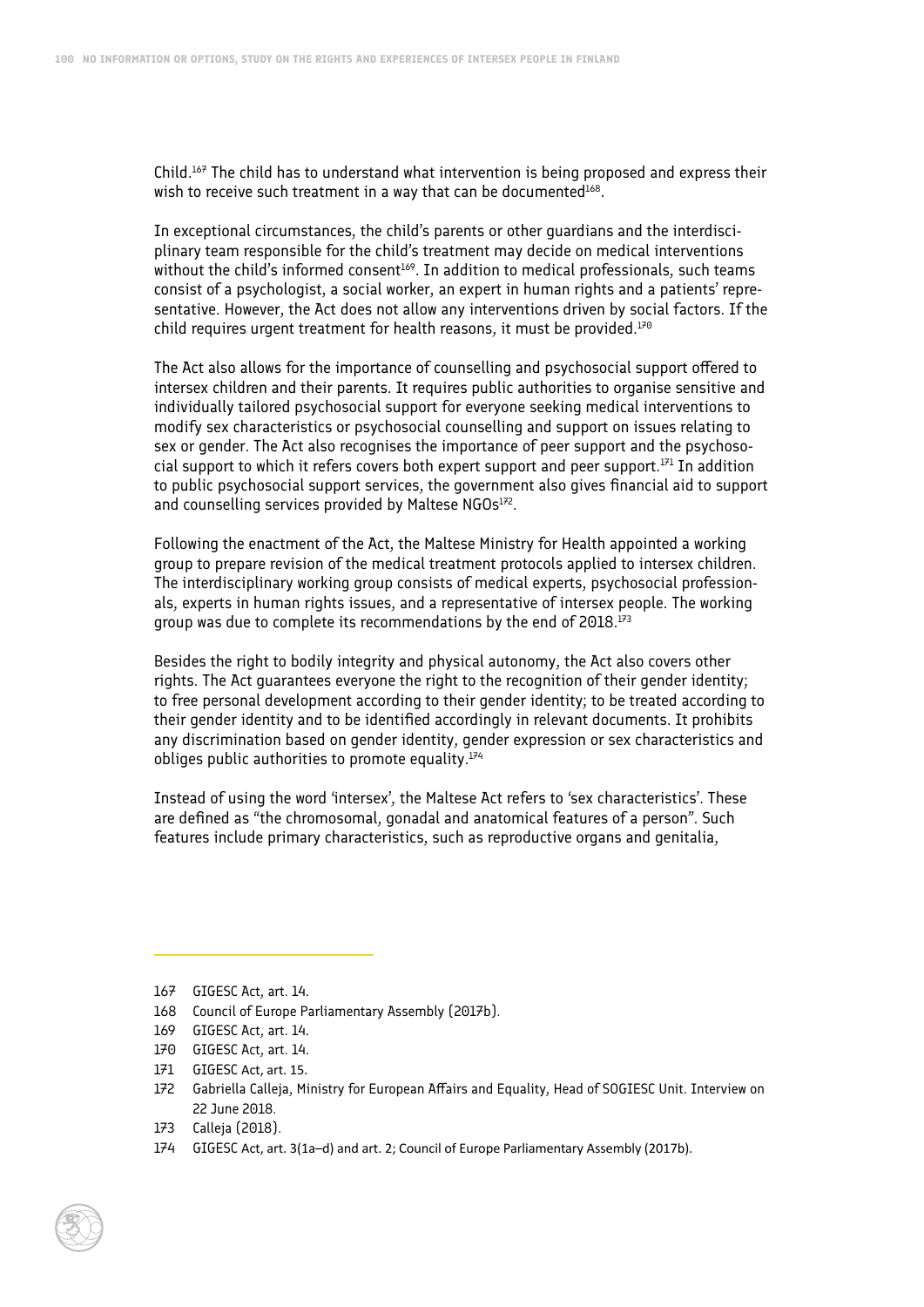chromosomes and hormones; and secondary characteristics, such as muscle mass, hair distribution, breasts and/or body structure.<sup>175</sup>

This choice is noteworthy for two reasons. Firstly, it means that the Act applies to all people, as everyone has sex characteristics. In other words, it does not create any 'special rights'. Its purpose is to ensure that everyone is entitled to bodily integrity and physical autonomy. Secondly, there are varying definitions as to which bodily variations are counted as intersex. The legislators therefore considered it important to write the law so as to actually guarantee bodily integrity and physical autonomy for all children.<sup>176</sup>

The Act also includes provisions on the legal recognition of gender, i.e. changing the gender marker on identity documents. According to the Act, changing the recorded gender is an administrative process based on the right to self-determination<sup>177</sup>. For minors, i.e. those under the age of 16, the parents can file an application to change their child's recorded gender and first name. The Court responsible for making such decisions is obliged to ensure that the application was made in the best interests of the child as expressed in the UN Convention on the Rights of the Child. It must also give due weight to the views of the child in accordance with their age and maturity.<sup>178</sup>

Since September 2017, official Maltese documents have also included three gender markers to choose from: female ('F'), male ('M'), or 'X<sup>'179</sup>. A child's birth certificate must indicate their sex, but it may not be included until their gender identity is determined<sup>180</sup>. In practical terms, this means that, where necessary, the gender may be left blank up until the person reaches the age of 18.

Malta has also published an education policy document and related procedures for trans, gender variant and intersex students. The policy aims to promote learning of human diversity that is inclusive of trans, gender variant and intersex students and improve the opportunities of all students to study in a safe school environment free from harassment and discrimination regardless of sex, sexual orientation, gender identity, gender expression and/or sex characteristics.<sup>181</sup>

<sup>175</sup> GIGESC Act, art. 3(1a–d) and art. 2; Council of Europe Parliamentary Assembly (2017b).

<sup>176</sup> GIGESC Act, art. 3(1a–d) and art. 2; Council of Europe Parliamentary Assembly (2017b).

<sup>177</sup> GIGESC Act, art. 3. For more information on legal gender recognition, please see Ihmisoikeuskeskus [Human Rights Centre] (2018): Sukupuolen oikeudellinen vahvistaminen – Tilanne Suomessa ja lainsäädännön kehityslinjoja Euroopassa [*Legal recognition of gender – Situation in Finland and legislative development trends in Europe*].

<sup>178</sup> GIGESC Act, art. 7; Ihmisoikeuskeskus [Human Rights Centre] (2018).

<sup>179</sup> Ministry of European Affairs and Equality 09/2017, PR171985en.

<sup>180</sup> Malta Civil Code, art. 278.

<sup>181</sup> Ministry for Education and Employment (2015): Trans, gender variant and intersex students in schools – Policy; Trans, gender variant and intersex students in schools – Procedures.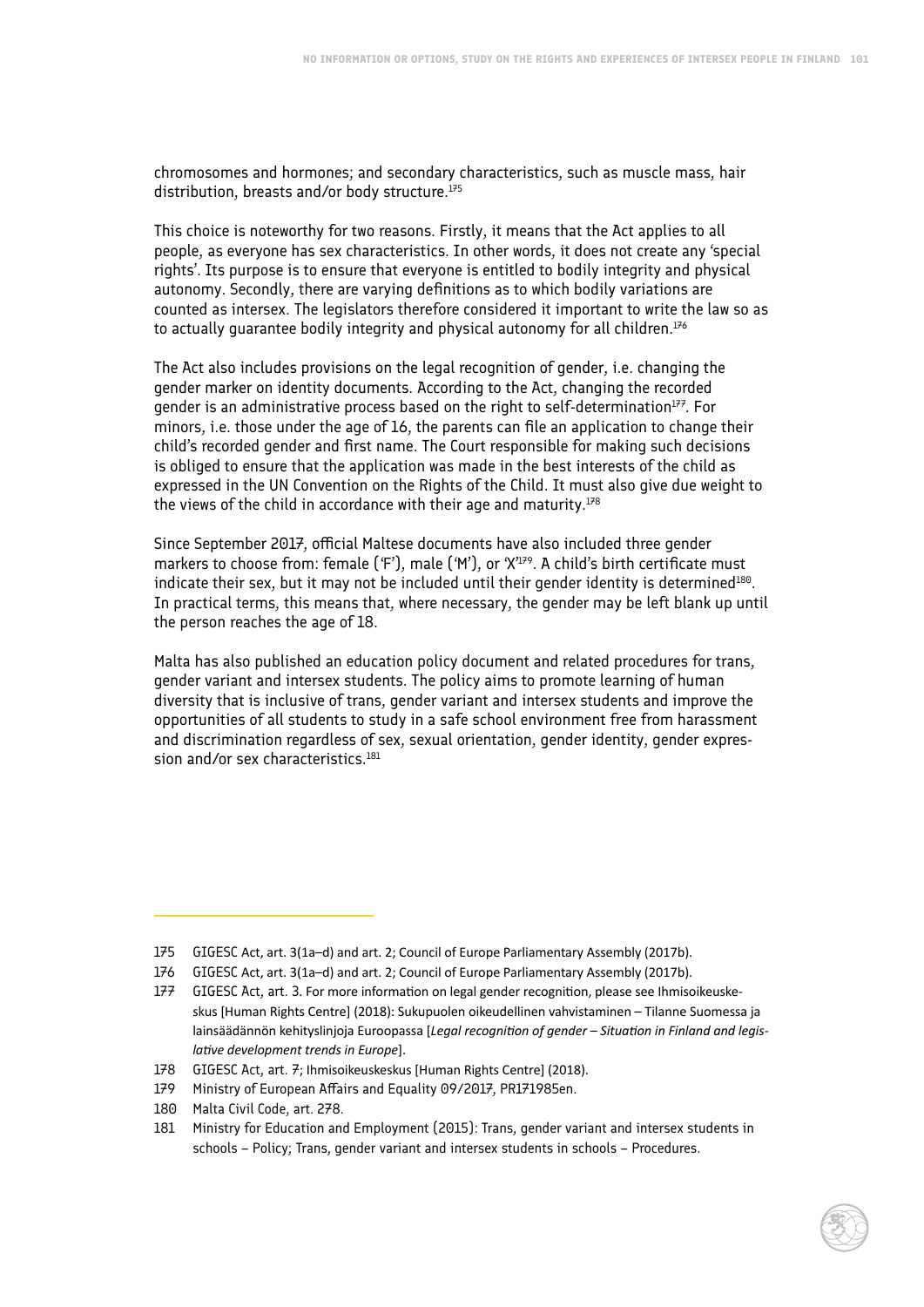The policy recognises that schools play a significant role in both disseminating information on human diversity and supporting the development and well-being of all students, including trans, gender variant and intersex students.<sup>182</sup>

Schools are encouraged to evaluate gender-based practices and their necessity in the school world and instructed to disseminate factual and up-to-date information on intersex issues. This can be accomplished by means such as using contemporary instead of outdated terms and teaching about natural bodily variations in sex characteristics in lieu of pathologising and medical language. Schools are also instructed to respect all children's rights to privacy and self-determination and to intervene in bullying based on sex, sexual orientation, gender identity, gender expression or sex characteristics.<sup>183</sup>

Based on the policy, various training sessions have been organised for teachers and other professionals working at schools, such as social workers, head teachers and psychologists. A challenge regarding intersex children is that they remain largely invisible. Little information is as yet available on the impact of the policy on them.<sup>184</sup>

Malta's new LGBTIQ<sup>185</sup> Equality Strategy & Action Plan (2018–2022)<sup>186</sup> also continues to integrate the education policy as part of school practices. Furthermore, the Action Plan includes several other measures concerning intersex people's rights and status.

The Action Plan covers measures such as finalising and implementing the review of the intersex treatment protocols and setting up a Gender Wellbeing Clinic specialising in provision of health services for trans and intersex individuals, among other things. Under the Action Plan, Malta will also continue to encourage other countries to promote the rights of LGBTIQ people. Examples include depathologisation of trans and intersex people and other active foreign policy efforts in keeping with the EU Guidelines<sup>187</sup> for promoting LGBTI people's rights.<sup>188</sup>

<sup>182</sup> Ministry for Education and Employment (2015).

<sup>183</sup> Ministry for Education and Employment (2015).

<sup>184</sup> Calleja (2018).

<sup>185</sup> The abbreviation comes from the words 'lesbian, gay, bisexual, trans, intersex and genderqueer'.

<sup>186</sup> LGBTIQ Equality Strategy & Action Plan 2018–2022.

<sup>187</sup> European External Action Service (2013): Guidelines to promote and protect the enjoyment of all human rights by lesbian, gay, bisexual, transgender and intersex (LGBTI) persons.

<sup>188</sup> LGBTIQ Equality Strategy & Action Plan 2018–2022.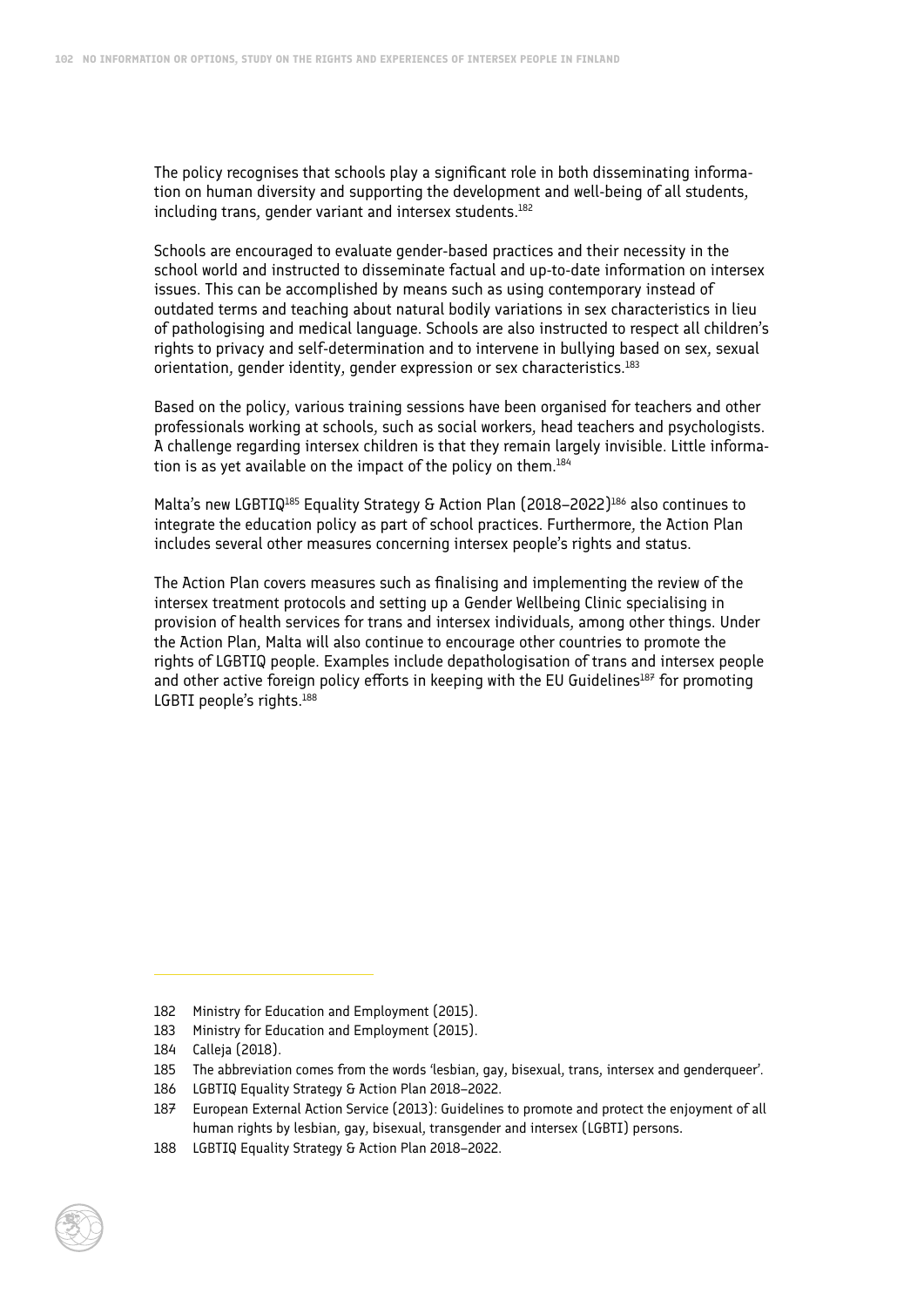## **7.2 Portugal**

In July 2018, the Portuguese Parliament adopted a law on the right to self-determination of gender identity and gender expression and to the protection of sex characteristics<sup>189</sup>.

The law prohibits any discrimination based on gender identity, gender expression or sex characteristics, while guaranteeing everyone the right to retain their primary and secondary sex characteristics. The law further provides that, with the exception of situations involving proven risk to their health, no surgical or other medical interventions on sex characteristics may be performed on an intersex minor until the person's gender identity is 'manifestated'. The punishment imposed on healthcare staff for breaching the law is equivalent to what is provided in the Portuguese Criminal Code on conducting an involuntary medical intervention<sup>190</sup>.

The law also provides for legal gender recognition based on the right to self-determination for everyone aged 18 or over. It also allows those aged 16 to 18 to apply for the right to change their first names and gender registration. As part of the application process, they are required to present their parents' consent and a medical certificate attesting that the choice is the person's own and that there are no other barriers to recognition. Such applications must be processed with due consideration for the child's age and maturity as well as the child's best interests as expressed in the UN Convention on the Rights of the Child. An intersex person may apply for legal gender recognition and name change once their gender identity is manifested.<sup>191</sup>

The law also provides for development of clinical practices applied to intersex children. In addition, it sets out the intention to develop education policy measures.192 No detailed information on these measures was as yet available at the time of writing this report in October 2018.

Intersex people's organisations have criticised the law for being unclear and contradictory while also expressing their concerns for its future interpretation. The law does not unequivocally prohibit any medical interventions aiming to modify intersex children's sex characteristics. Nor does it define what 'manifestation of gender identity' means and how this is to be established.<sup>193</sup>

<sup>189</sup> Lei n.º 38/2018, Direito à autodeterminação da identidade de género e expressão de género e à proteção das características sexuais de cada pessoa [*Law No. 38/2018, on the right of every person to self-determination of gender identity and gender expression and to the protection of sex characteristics*].

<sup>190</sup> Luis Isidro, assistant, Office of the Minister of Justice, Portugal. Legal opinion of 15 October 2018.

<sup>191</sup> Lei n.º [*Law No.*] 38/2018, articles 3, 6–10.

<sup>192</sup> Lei n.º [*Law No.*] 38/2018, articles 11–12.

<sup>193</sup> OII Europe: Portugal adopts law protecting intersex people. PR 12 July 2018.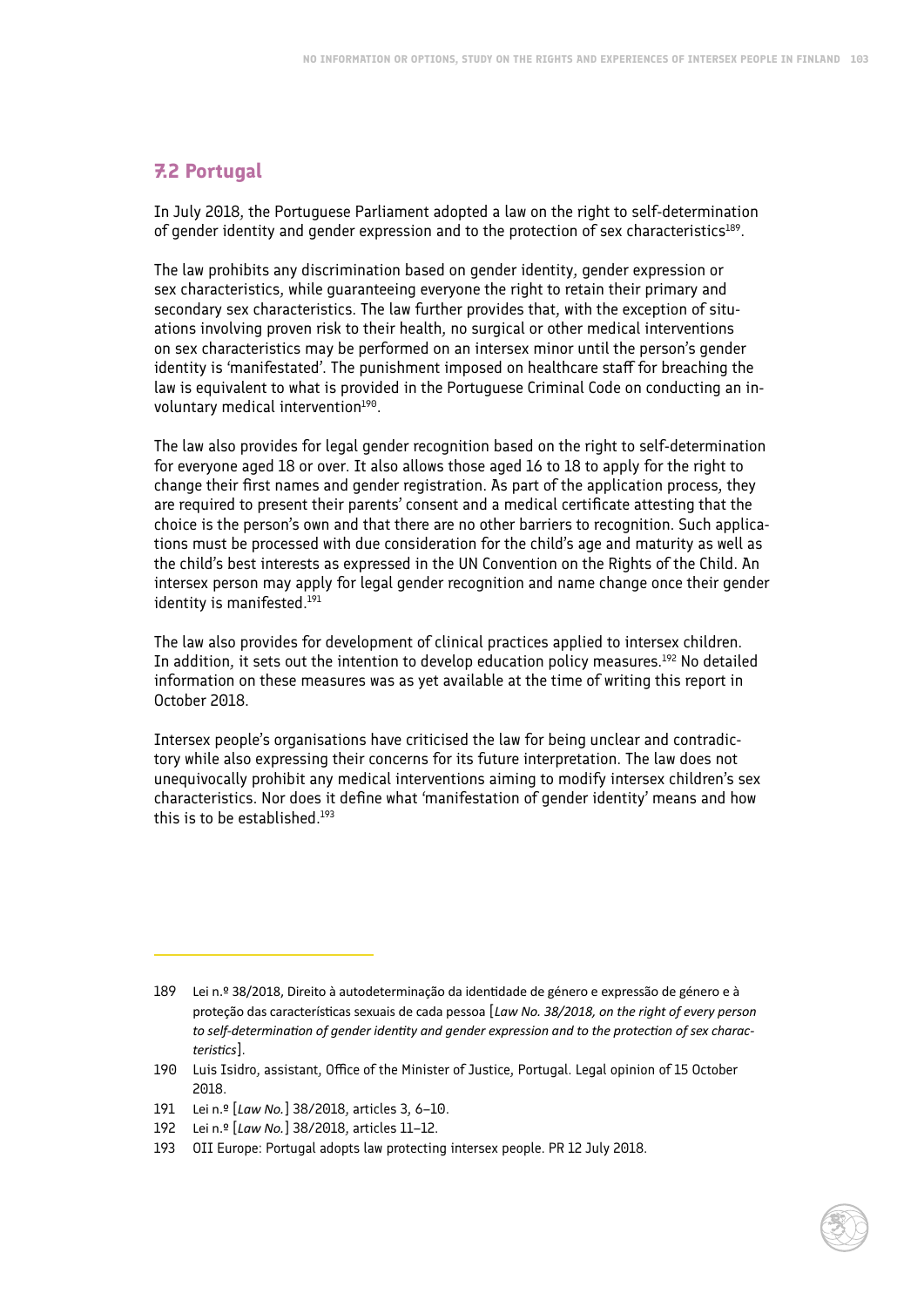The organisations have also been concerned that the interpretation of the law may lead to situations where an intersex child will not receive treatment vital for their health because they are not yet capable of expressing their consent. They stress that, in cases where a child's health is at risk, the child must be provided with all treatments that they require. Furthermore, they underline that situations where an intersex child would require urgent care are very rare.194

### **7.3 Germany**

Since 2013, Germany has had in place a practice requiring a newborn child to be registered without a gender marker if their gender cannot be determined at birth. The practice has been criticised for compromising intersex children's privacy, as a blank gender marker will be disclosed when communicating with a kindergarten or a school, for example. No information on how widely the practice is being implemented is currently available. However, in the first two years following its introduction, only twelve children were registered without a gender marker.195

In 2014, the German Federal Ministry for Family Affairs, Senior Citizens, Women and Youth (the 'Federal Family Ministry', BMFSFJ) appointed an interministerial working group for a period from 2014 to 2017 to explore the situation of intersex and trans people. The working group has published several research papers and reports on the subject. It has also organised a consultation concerning psychosocial support and counselling and produced information and training materials intended for parents of intersex and trans children and counselling professionals.196

In its final conclusions issued in November 2017 on the basis of the working group's work, the Federal Family Ministry proposed that the German Civil Code be revised to include provisions on interventions aiming to modify children's sex characteristics. According to the proposal, parents would not be allowed to give their consent to such interventions on their children without compelling medical necessity. The proposal also includes an obligation for intersex children's parents to participate in counselling regarding variations of sex characteristics.197

<sup>194</sup> OII Europe: PR 12 July 2018.

<sup>195</sup> Amnesty International (2017, 52).

<sup>196</sup> Examples include brochures intended for intersex children's parents and a guide for professionals on providing psychosocial support and counselling to trans and intersex people, produced by Pro Familia, Germany's leading sexual and reproductive health organisation. All publications are available on the website of the Federal Ministry for Family Affairs, Senior Citizens, Women and Youth (Bundesministeriums für Familie, Senioren, Frauen und Jugend, BMFSFJ 2018).

<sup>197</sup> BMFSFJ (2017): Schutz und Akzeptanz von geschlechtlicher [*Protection and acceptance of gender diversity*]. Vielfalt Schlussfolgerungen des Bundesministeriums für Familie, Senioren, Frauen und Jugend aus der Arbeit der Interministeriellen Arbeitsgruppe Trans- und Intersexualität [*Conclusions of the Federal Ministry for Family Affairs, Senior Citizens, Women and Youth from the work of the Interministerial Working Group on Trans and Intersex Persons*].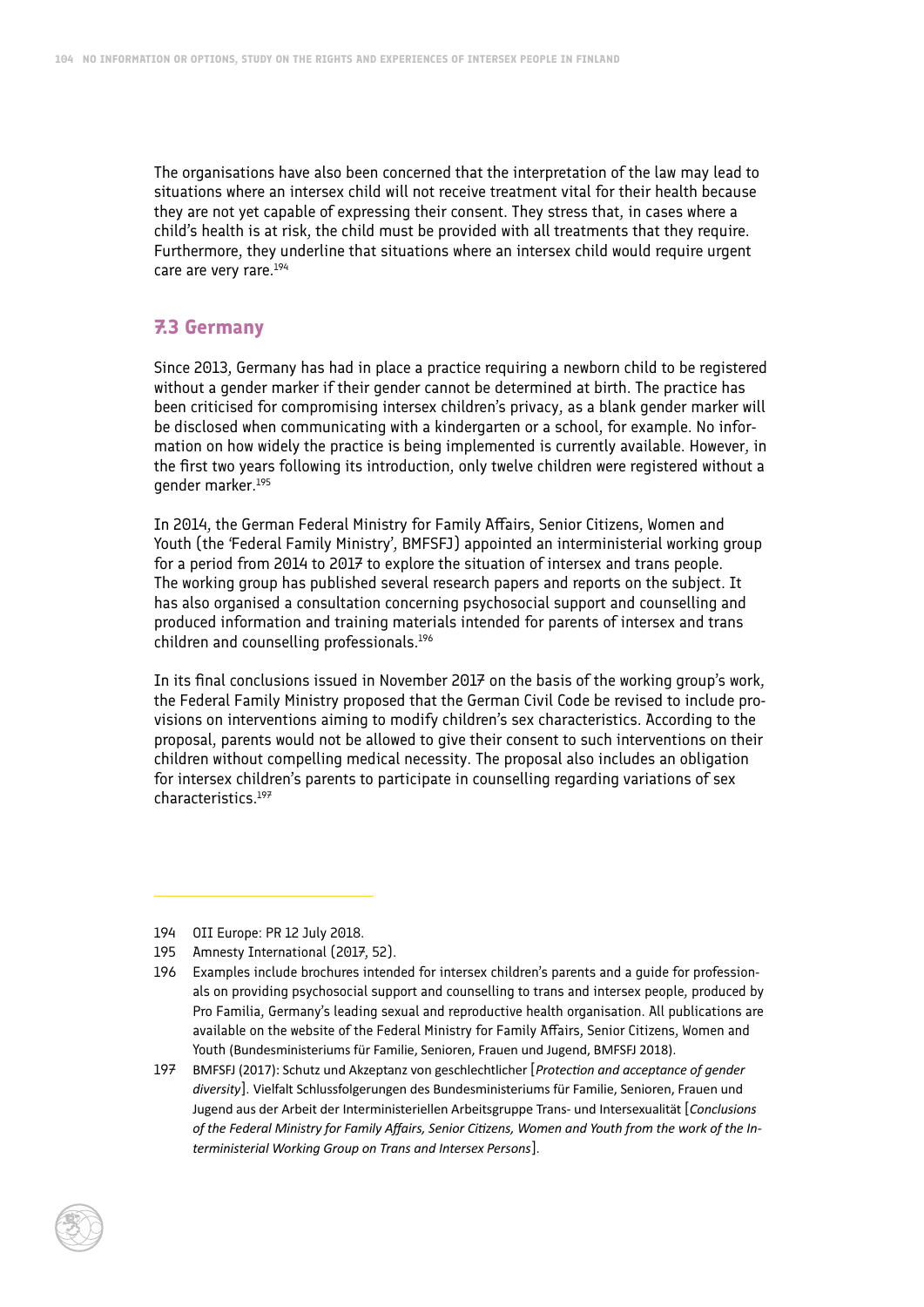At the time of writing this report in October 2018, the German Federal Ministry of Justice and Consumer Protection (BMJV) was drafting a bill to insert the relevant provisions into the German Civil Code in keeping with the policy guidelines of the new coalition government's programme. In derogation from Malta's model, Germany decided on laying down mandatory obligations for parents for two reasons.198

Firstly, a statistical analysis commissioned by the Federal Family Ministry for a period from 2005 to 2014 clearly showed that cosmetic genital surgeries on intersex children had not decreased since 2005, although several internal recommendations for the medical profession<sup>199</sup> had specifically aimed at that outcome ever since around 2005. However, as none of these guidelines are legally binding, they have failed to bring down the number of cosmetic surgeries performed on intersex children.200

Secondly, performing such involuntary and non-vital surgical interventions is already criminalised in the German Criminal Code at a general level as causing bodily harm<sup>201</sup>. However, this provision has failed to guarantee intersex children's rights to bodily integrity and self-determination. Nor was it considered likely that intersex children's parents would begin to bring charges against the doctors who had performed such surgery in the future. Any pre-operative information provided to parents is likely to have precisely the opposite effect, i.e. convince them that the cosmetic operation concerned is medically necessary.<sup>202</sup>

For these two reasons, it was concluded that civil law provisions, imposing the responsibility for not consenting to non-vital surgery on the parents, would offer better protections for intersex children's rights to bodily integrity and self-determination. At the time of writing this report, however, it was still unclear whether the law would also include the obligation recommended by the Federal Family Ministry for parents to participate in counselling regarding intersex issues. The Federal Ministry of Justice is expected to complete its bill during 2019.203

Based on the working group's contributions, the Federal Family Ministry also recommended revising the law governing legal recognition of gender and introducing a third,

<sup>198</sup> Ina-Marie Blomeyer, German Federal Family Ministry (BMFSFJ), head of the unit for same-sex lifestyles and gender identity. Interview on 30 July 2018.

<sup>199</sup> Statements advocating for a more cautious approach have been issued by the German Society of Pediatrics and Adolescent Medicine (2007), the German Medical Association (2015), the German Society of Urology (2016), the German Association of Paediatric Surgeons (2016) and the German Society for Pediatric Endocrinology and Diabetology (2016), among others. The German Ethics Council (2012) has also recommended abandoning such surgeries on the grounds that, in light of current knowledge, cosmetic genital surgery no longer meets medical standards and that surgeries have led to serious harm to many of those subjected to such procedures.

<sup>200</sup> Klöppel, Ulrike (2016): Zur Aktualität kosmetischer Operationen "uneindeutiger" Genitalien im Kindesalter [*On the relevance of cosmetic surgery on 'ambiguous' genitalia in childhood*].

<sup>201</sup> German Criminal Code (StGB), Sections 223 and 226a. Blomeyer (2018).

<sup>202</sup> Blomeyer (2018).

<sup>203</sup> Blomeyer (2018).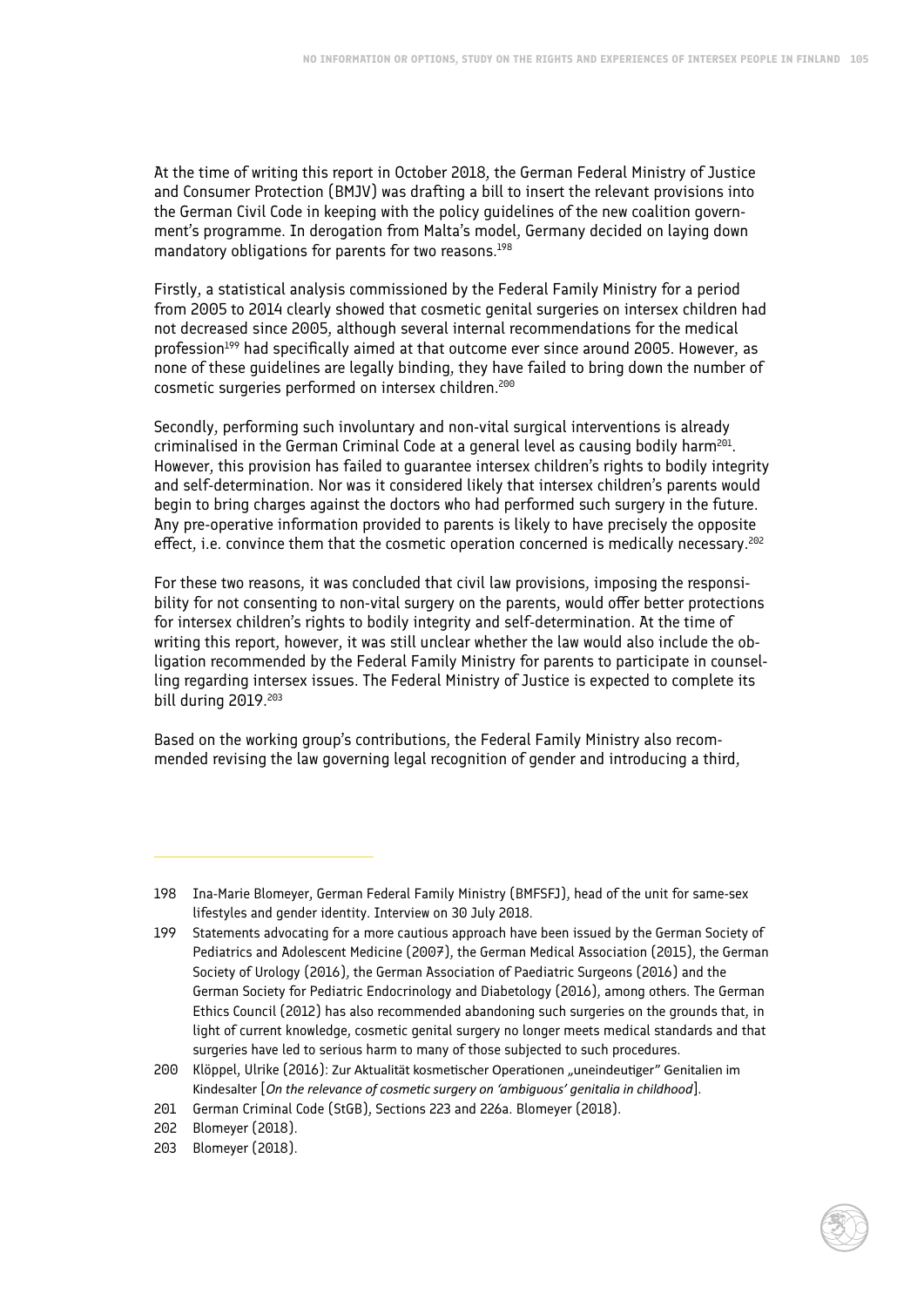positive gender category into the Civil Status Act. Furthermore, the working group recommended strengthening protections against discrimination based on gender identity, gender expression and sex characteristics; organising comprehensive national support and counselling services for trans and intersex people and their families; and developing measures to combat discrimination and promote equality.204

The first two of the proposed measures are making progress. Introducing a third positive gender category into the Civil Status Act was also required by the German Federal Constitutional Court in 2017. In its decision of November 2017, the Federal Constitutional Court found that Germany's Basic Law, i.e. its constitution, also protects the gender identity of those whose gender identity is neither 'male' nor 'female'. The Federal Constitutional Court ordered the Civil Status Act to be amended by the end of 2018 so as to allow for a positive entry for a third gender category alongside 'male' and 'female'. Alternatively, the Court proposed that gender registration be abolished altogether.205

However, the draft bill issued by the German Federal Ministry of the Interior, Building and Community (BMI) in August 2018 restricts the right to register a third gender only to those who present a medical certificate of a 'disorder of sex development'. The bill has been criticised for the fact that, if implemented in this way, a third gender category would only work to amplify the pathologisation of intersex people, rather than promoting their right to self-determination. The Federal Family Ministry has also criticised the bill, demanding that the possibility to register a third gender should not be restricted as proposed in the bill. At the time of writing this report, the draft bill was about to be submitted for consideration by the German Bundestag. There was also an ongoing process of reforming the law governing legal gender recognition, which is not as yet based on the right to self-determination.

### **7.4 Iceland**

In its programme (2017), Iceland's coalition government outlined that it would make a strong contribution to the rights of LGBTI people by means such as strengthening the right to self-determination and the protection of bodily integrity. Its aim is to base the relevant legislative reform efforts on the resolutions of the Council of Europe Parliamentary Assembly on the theme.<sup>206</sup>

When the coalition government started its term in 2017, a draft bill for an Act governing gender identity, gender expression and sex characteristics was already available. The draft had been prepared in broad cooperation between NGOs and various political actors<sup>207</sup>,

<sup>204</sup> BMFSFJ (2017).

<sup>205</sup> Bundesverfassungsgericht [*Federal Constitutional Court*], BvR 2019/16.

<sup>206</sup> Agreement between the Progressive Party, the Independence Party and the Left Green Movement on collaboration in a coalition government and reinforcing the capacity of the Althingi (2017).

<sup>207</sup> Kitty Anderson, Chair of Intersex Iceland. Interview on 27 July 2018.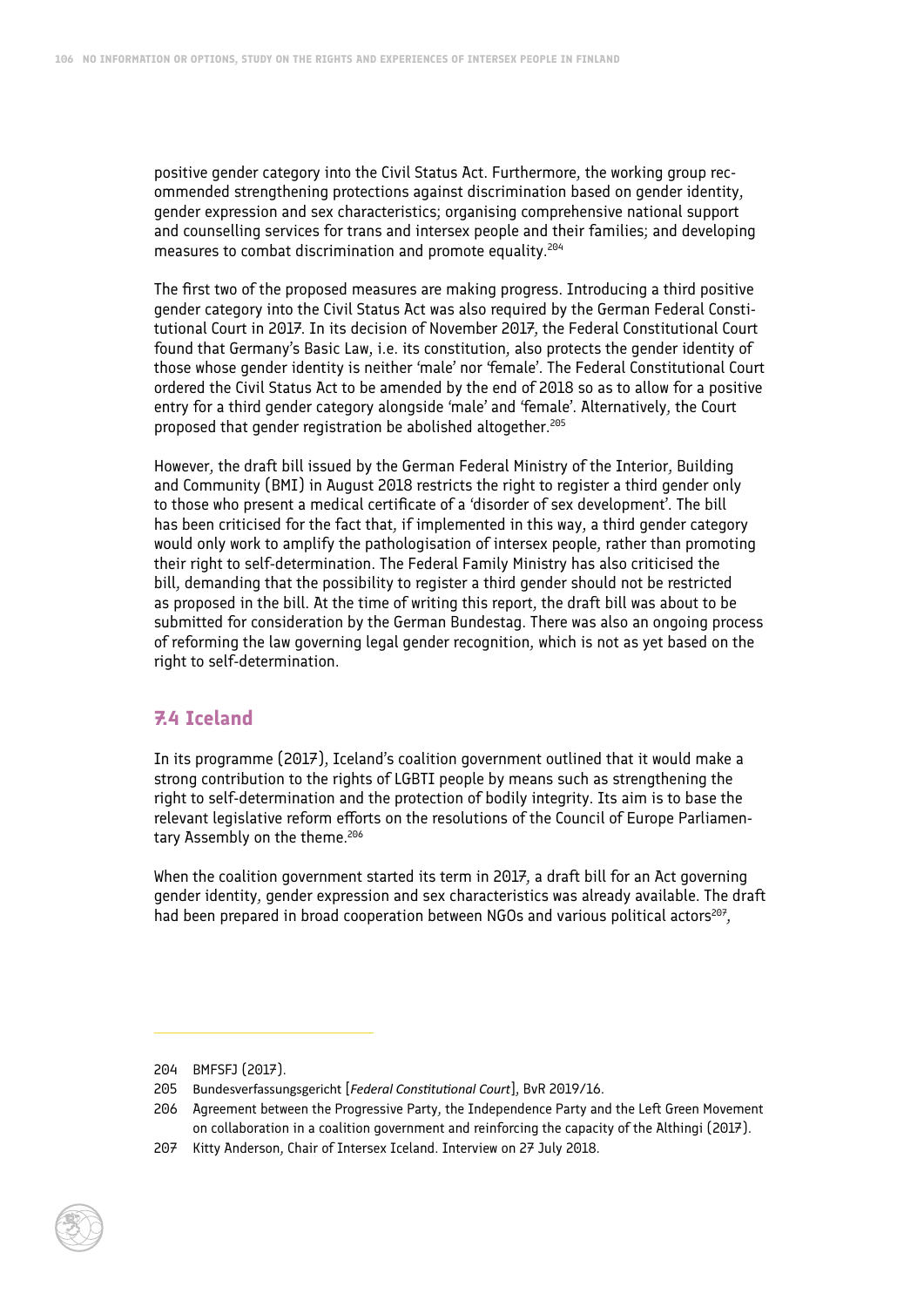making use of the above-mentioned Maltese Act as well as various resolutions of the Council of Europe Parliamentary Assembly.

The draft bill guarantees protections against any discrimination based on gender identity, gender expression and sex characteristics. It also provides for legal gender recognition and name change based on self-determination. Furthermore, it allows for a third 'X' category for gender registration.

The draft bill guarantees everyone the right to bodily integrity. Similar to Malta's law, it prohibits any non-vital medical interventions to modify intersex children's sex characteristics. Any operations conducted for social, psychosocial and cosmetic reasons are also prohibited in the draft bill. It also provides that any deferrable interventions should be deferred until the child can provide their written informed consent to such interventions. All interventions must also be assessed from the perspective of the principle of the child's best interests.208

The draft bill also proposes that any invasive operations on children's sex characteristics be registered and reported to the Ministry of Welfare. According to the draft, this obligation would apply to all children, rather than only intersex children. The draft also proposes setting up a multidisciplinary working group with the responsibility for developing and monitoring clinical practices applied to intersex children. Similar to Malta's model, the working group should also include human rights experts, psychologists and intersex individuals as well as medical professionals.209

At the time of writing this report in October 2018, the draft bill had been sent for its first consultation round, but no further information was as yet available on the schedule for its progression. Moreover, the Icelandic Parliament was considering a motion to transfer all equality themes under the Office of the Prime Minister as of the beginning of 2019. While no decision had as yet been made, it is likely that the responsibility for drafting the law will move from the Ministry of Welfare to the Prime Minister's Office. The draft bill enjoys strong political support.<sup>210</sup>

In addition to the draft bill, the Icelandic Government has been preparing an action plan relating to LGBTI issues. The plan includes proposals on developing information provided to intersex children's parents and several other measures to promote LGBTI people's equality and non-discrimination, among other things. In keeping with the policies outlined in the draft action plan, the Icelandic Government is also planning to strongly promote LGBTI rights in international forums.<sup>211</sup>

<sup>208</sup> Linda Rós Alfreðsdóttir, Senior Adviser, Ministry of Welfare. Interview on 25 October 2018.

<sup>209</sup> Alfreðsdóttir (2018).

<sup>210</sup> Alfreðsdóttir (2018).

<sup>211</sup> Alfreðsdóttir (2018).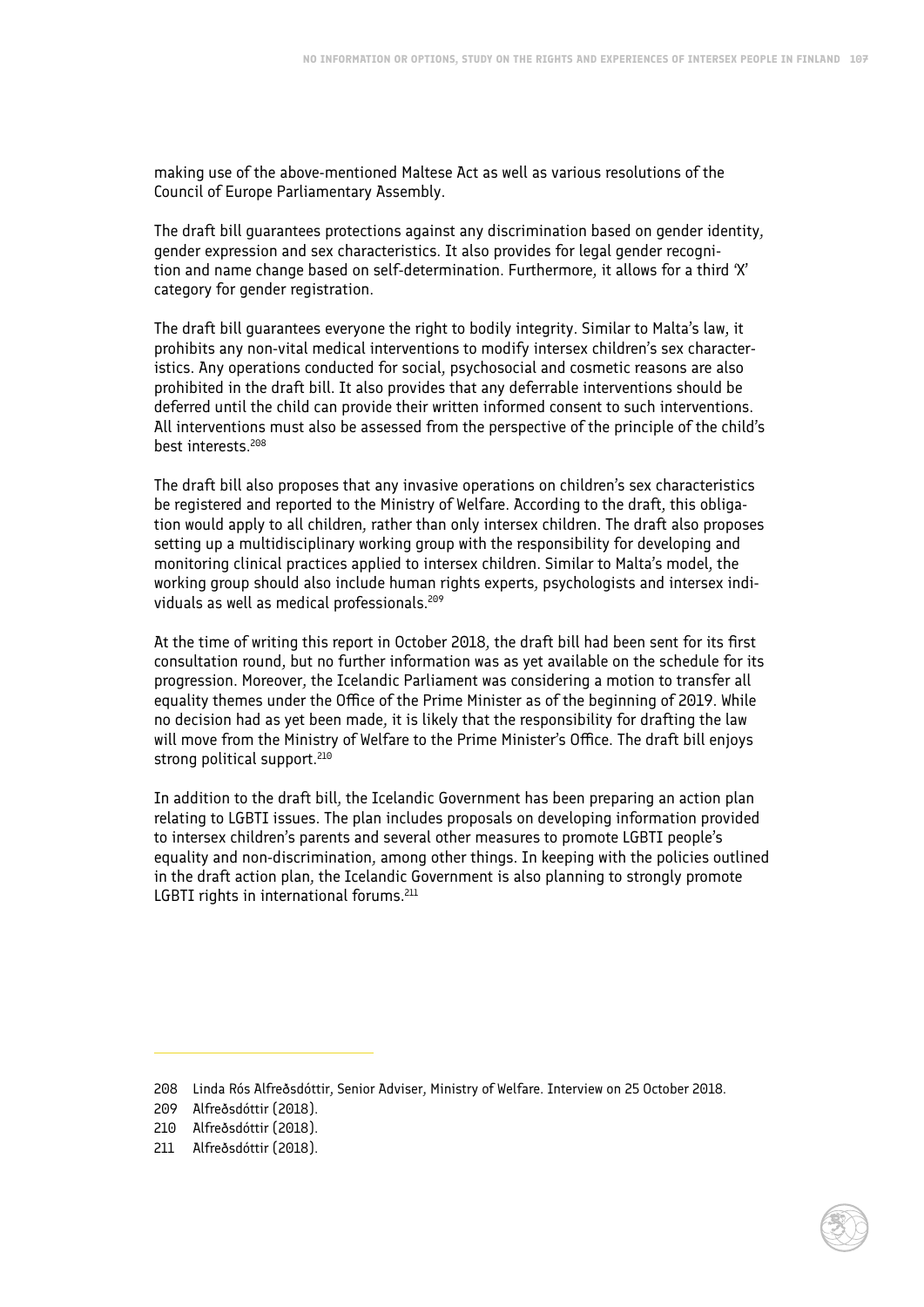## **8. Overview and recommendations**

This report has explored the experiences of intersex individuals and parents of intersex children in Finnish healthcare services and society.

Its purpose has been to establish how the decisions made when intersex children were born and the intersex-related medical interventions that they were subjected to during childhood and adolescence have affected their lives. It has also discussed the types of information and support that parents of intersex children were offered and the kinds of information and support they feel that they need. Furthermore, the report has examined good practices for taking intersex children into account in daycare, school, leisure and healthcare settings. It has also reviewed relevant legislation and practices in Malta, Portugal, Germany and Iceland.

'Intersex' refers to congenital variations in bodily sex characteristics that are not unambiguously female-typical or male-typical. Intersex people's sex characteristics and bodies are healthy and natural variations of the human sexes. These natural variations of sex characteristics highlight the fact that sex is more of a continuum than a clear-cut dichotomy.

Estimates of the number of intersex people vary between 1:4,500 and 1.7%. Depending on how broadly the concept of intersex is defined, it is possible to estimate that there are somewhere between 1,200 and 93,000 intersex people in Finland. Being intersex does not only impact on those who were born in an intersex body, but also their parents, siblings, friends and wider social environment.

The study data primarily consisted of interviews with 12 intersex individuals and 6 parents and their responses to online surveys.

### **Experiences within healthcare services**

The study participants had experiences of various intersex-related healthcare interventions, such as examinations of sex characteristics, medications, and surgical and other interventions.

The respondents had very different experiences. All of the respondents had both positive and negative experiences of treatments. However, their experiences clearly tended either towards the more positive or the more negative end of the spectrum. Whether a respondent's experience was positive or negative was essentially dependent on two factors: firstly, whether the medical intervention had clearly been vital for their health and, secondly, whether the respondent was allowed to participate in making treatment decisions.

Respondents' negative experiences of intersex-related medical interventions were related to situations where they felt that they had been treated as if their emotions and experiences did not make any difference, especially in childhood. Both intersex respondents and parents of intersex children reported that they had been subjected to different types of inappropriate and prejudiced treatment. By way of example, rather than being involved in discussions on different treatment options, they had merely been "informed" of the interventions; there had been attempts to put pressure on them to consent to treatments; or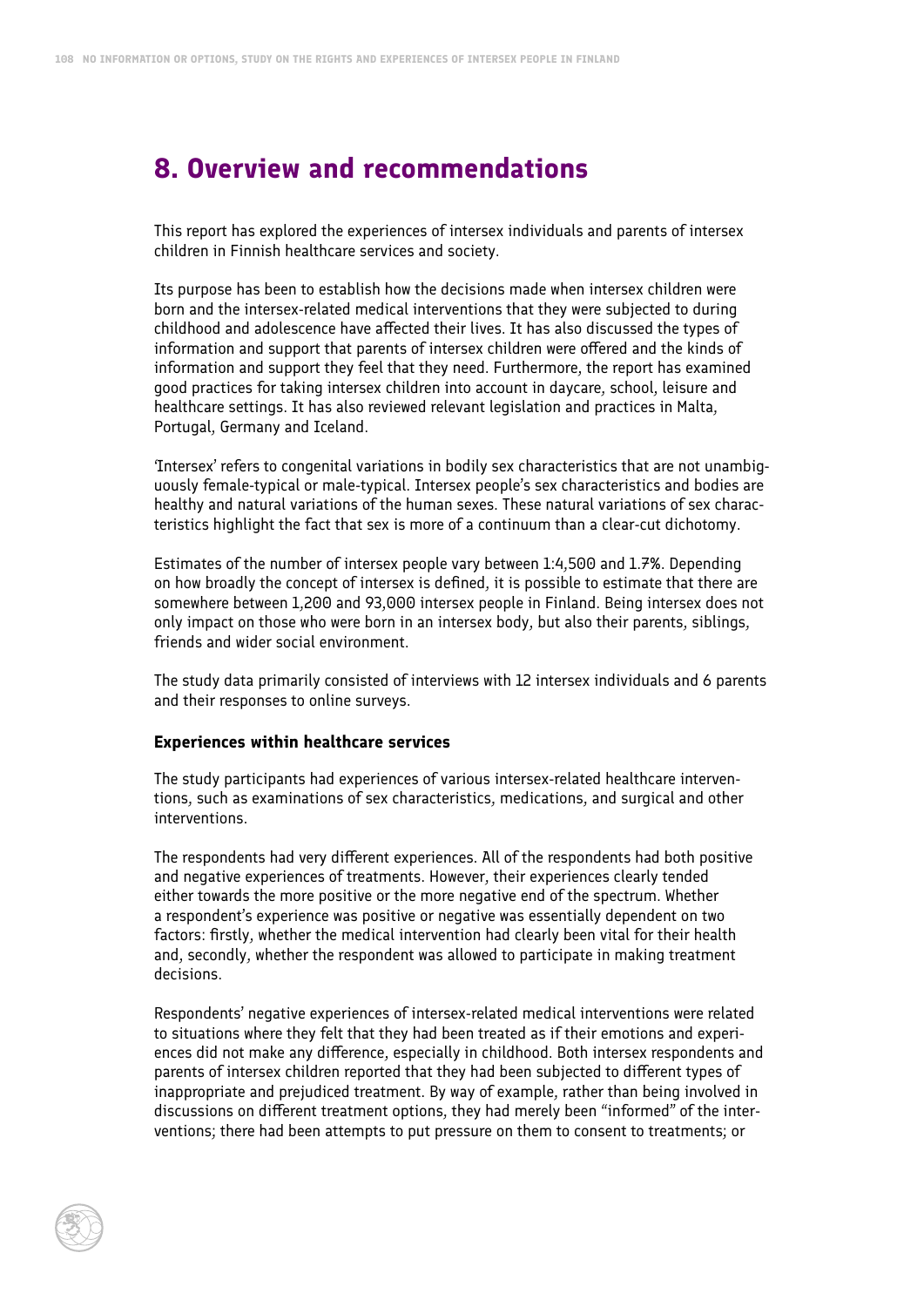interventions had been performed on them without informing them in advance. Several respondents' experiences were steeped in an atmosphere of no alternatives, secrecy, pressure and compulsion.

Consequently, the fundamental experience was that respondents had not been given a chance to participate in making decisions concerning their own or their child's treatments. Negative experiences were also intrinsically associated with the fact that there were no clear health grounds for the treatments and interventions.

The negative impacts of medical interventions reported by respondents included traumatising experiences of feeling as if they and their bodies were somehow defective and deficient; various types of physical pain; issues with psychological wellbeing (incl. self-destructive behaviour, depression, anxiety, panic disorders, dissociative disorders); problems due to a wrong type of hormone therapy (incl. body dysphoria, considerable weight gain); stigmatisation; and feelings of secrecy, shame and embarrassment. The respondents who had undergone involuntary and non-vital surgeries to modify their sex characteristics in childhood described their experiences in terms of sexual violence and sexual abuse.

Respondents' positive healthcare experiences were related to situations where they had been dealt with appropriately and sensitively. In such situations, respondents had received up-to-date information on treatments and the treatments offered had clearly been necessary for their actual health. Moreover, they had not been kept in the dark about being intersex. Even in these situations, however, respondents frequently brought up a lack of information, such as the fact that, had they been properly aware of the possible effects of the treatments, they would have chosen otherwise. Positive experiences were also intrinsically associated with the fact that the respondent felt that they had personally made the decisions concerning their own or their intersex child's treatments.

The positive impacts of intersex-related healthcare interventions reported by respondents were related to maintaining their own or their child's health (such as vital hormone therapy or preventive monitoring the child's health). Positive experiences of interventions aiming to modify sex characteristics were reported by respondents when the treatment had been performed of their own free will (such as hormone therapy to make their bodies more 'masculine' or 'feminine').

A recurring theme in the experiences reported by all of the respondents was a lack of information concerning variations of sex characteristics and the diversity of the human sexes. As a general rule, the information received by respondents from healthcare professionals had been medicalised and in many cases, the information also tended to be somehow tinged with negative overtones.

A crucial moment for many respondents had been the time when they had heard the word 'intersex' for the first time. As a result, they had found information where intersex bodies were referred to as part of healthy and natural variations in sex characteristics. In many cases, respondents described this experience as a relief. As a general rule, they had found such information on the internet.

Experiences also repeatedly involved a lack of peer support and other psychosocial support. The respondents who had eventually found peer support frequently described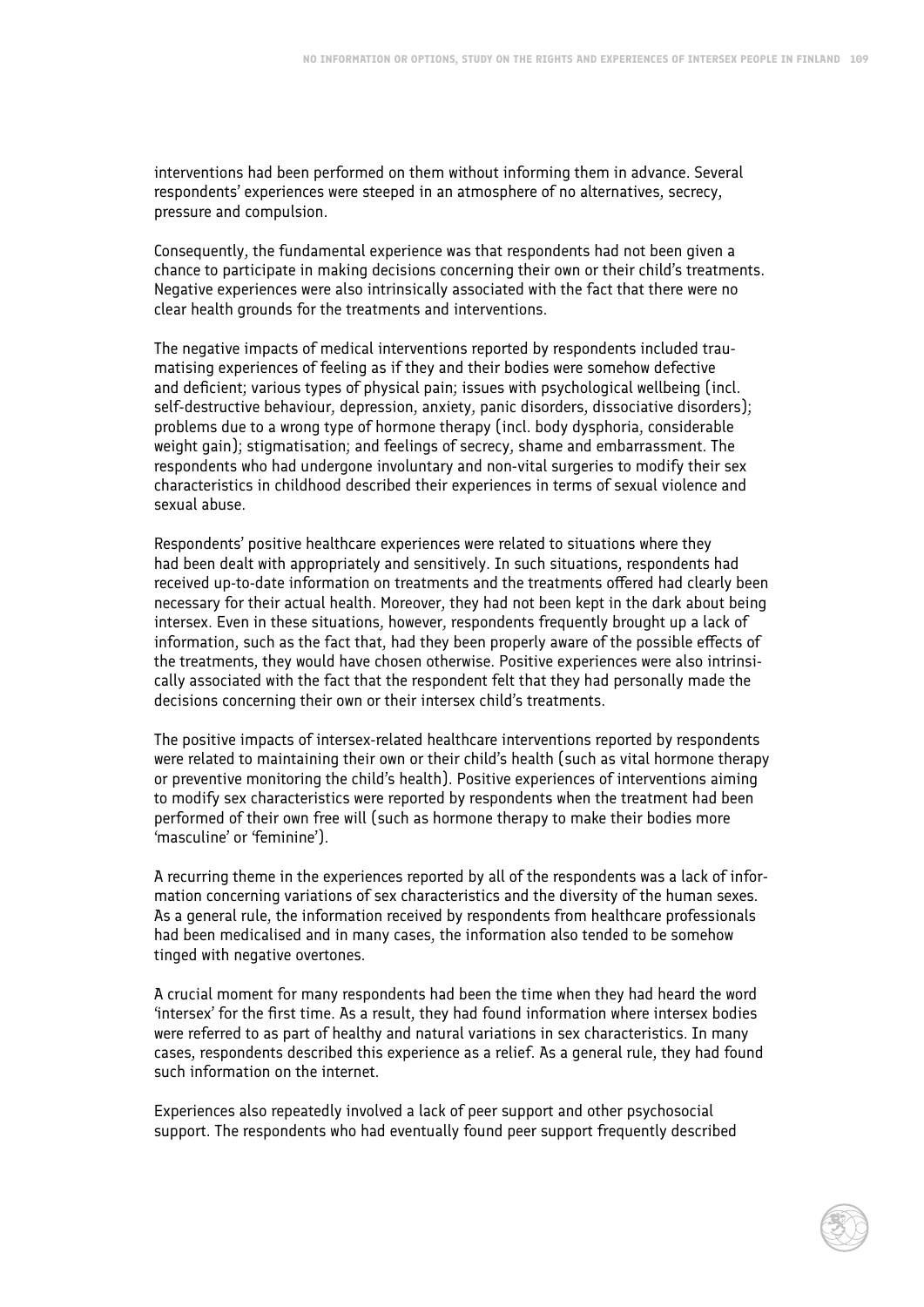it as their most important information source and support channel. In many cases, peer support had also decisively contributed to respondents' psychological wellbeing. Many of the respondents who had been offered psychological support within healthcare services had found it pointless. The most common reason was that the professional that they had seen had not known about the different aspects of being intersex and the diversity of human sexes, nor known how to help them deal with being intersex.

Some respondents reported that they currently avoided or delayed seeking healthcare services. The reason given by respondents was that they do not feel that they can trust healthcare professionals, or that they find it hard to have to 'educate' healthcare professionals on variations of sex characteristics and the diversity of human sexes when using healthcare services.

Intersex-related medical interventions in Finnish healthcare services are governed by general healthcare laws and principles. The best interests of the child must be a primary consideration for public authorities in all decision-making processes concerning children. As the right to self-determination also applies to children, they must be allowed to have a say in matters concerning them in accordance with their age and maturity. The child's right to self-determination intrinsically involves the primary responsibility of parents for the child's growth and development and the obligation of public authorities to support parents in fulfilment of this responsibility.

However, the child's right to privacy and physical integrity is not deferred until the child is capable of expressing their own consent or will. Early childhood is a particularly critical period for realising these rights. Children's earliest years create the foundation for their physical and mental health, emotional security and personal identity.

The intersex respondents who were born in the 1980s or earlier, in particular, stressed that their experiences should be mirrored against the zeitgeist of the past decades. They wanted to emphasise that it should not be automatically assumed that similar interventions, suppression and secrecy would still be going on.

However, the experiences that parents participating in the study had from the current decade go to show that the grave concerns about whether intersex children's rights are realised in Finnish healthcare services are still relevant. Some of the parents felt, for example, that they had simply been "informed" of the interventions, or that there had been attempts to put pressure on them to consent to these. What is particularly concerning is that parents had such experiences also of non-vital surgeries to modify children's sex characteristics. Moreover, healthcare professionals had failed to give any rationales for such procedures that would have been relevant to the children's actual health.

Parents' experiences also highlight how important it is that, when a child's body becomes visible as intersex, the parents – and eventually the child as well as they grow up – are provided with comprehensive information regarding variations of sex characteristics and the diversity of the human sexes as well as time and space to get used to a new situation. Learning about a child being intersex can be a confusing situation. From the perspective of safeguarding the child's fundamental rights, it is crucial that the parents are not forced to make urgent decisions about their child's treatment while being overwhelmed by confusion, without appropriate information and competent support.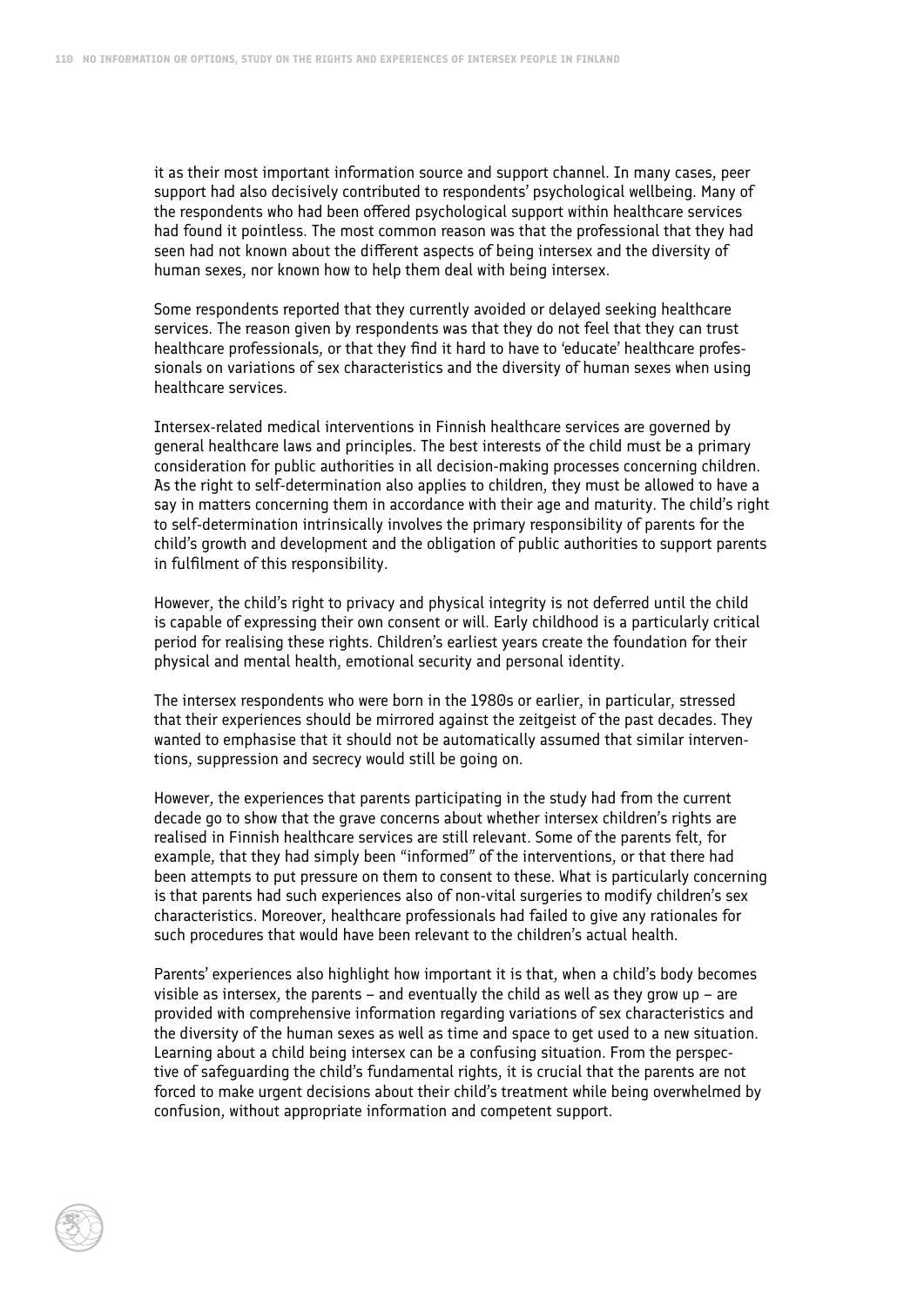### **Experiences of the impacts of being intersex on life**

As part of this study, intersex individuals and parents of intersex children also reported their experiences of the impact of being intersex on their lives.

Some of the intersex respondents reported that, because of being intersex, they were "more aware than average" about various norms and assumptions relating to human sexes and genders, as well as to sexuality and intimate relationships. Some of the parents of intersex children also considered it possible that they dealt with their children in a more gender-sensitive way than usual.

The intersex individuals participating in the study defined their gender identity in different ways (such as "woman", "intersex", "masculine", "transgender", "a woman and intersex"). Some respondents reported having reflected on their gender identity a lot, whereas others had always been "clear" about their gender identity. Some found the entire question very uninteresting. Almost all of the respondents raised the point that they would like to see a society where they would only be asked about gender in the first place when there was an important reason for it.

The majority of both the intersex respondents and the parents of intersex children had only shared being intersex with a close circle of family and friends. Some had disclosed the matter more widely. Being open about being intersex had mostly been a positive experience for the respondents. It had helped respondents get over the shame and secrecy associated with being intersex, increased their sense of freedom, and reinforced their sense of living as who they are.

Respondents also reported the impacts of being intersex on their relationships. Some of the intersex respondents felt that intersex-related medical interventions and the secrecy involved had taken a toll on their relationships with their parents. Some recounted that their parents were still – often several decades after the events – unable to bring themselves to talk about the subject with them. Others, in turn, reported that it was precisely their parents who had been a major support for them as they were dealing with being intersex. Such experiences were especially shared by the respondents whose parents had not kept secret the fact that their children were intersex, who had not been subjected to non-vital intersex-related medical interventions (surgeries or medications), or who had been personally involved in making decisions about treatments.

Respondents had varying experiences of the impact of being intersex on their dating, intimate and sexual relationships. Some had faced negative impacts and experienced challenges relating to sexuality, intimacy and falling in love. For others, however, dating and intimate relationships had provided healing experiences, allowing them to feel lovable and valuable.

Being intersex or intersex-related medical interventions had also affected some respondents' schooling and studies (e.g. absences, bullying, poor psychological wellbeing), as well as their working lives (career choices, gaps in educational history).

A key issue in experiences concerning daycare, school, studying, leisure interests and working life was openness about being intersex. Intersex individuals and parents of intersex children are forced to make this decision again and again. Many respondents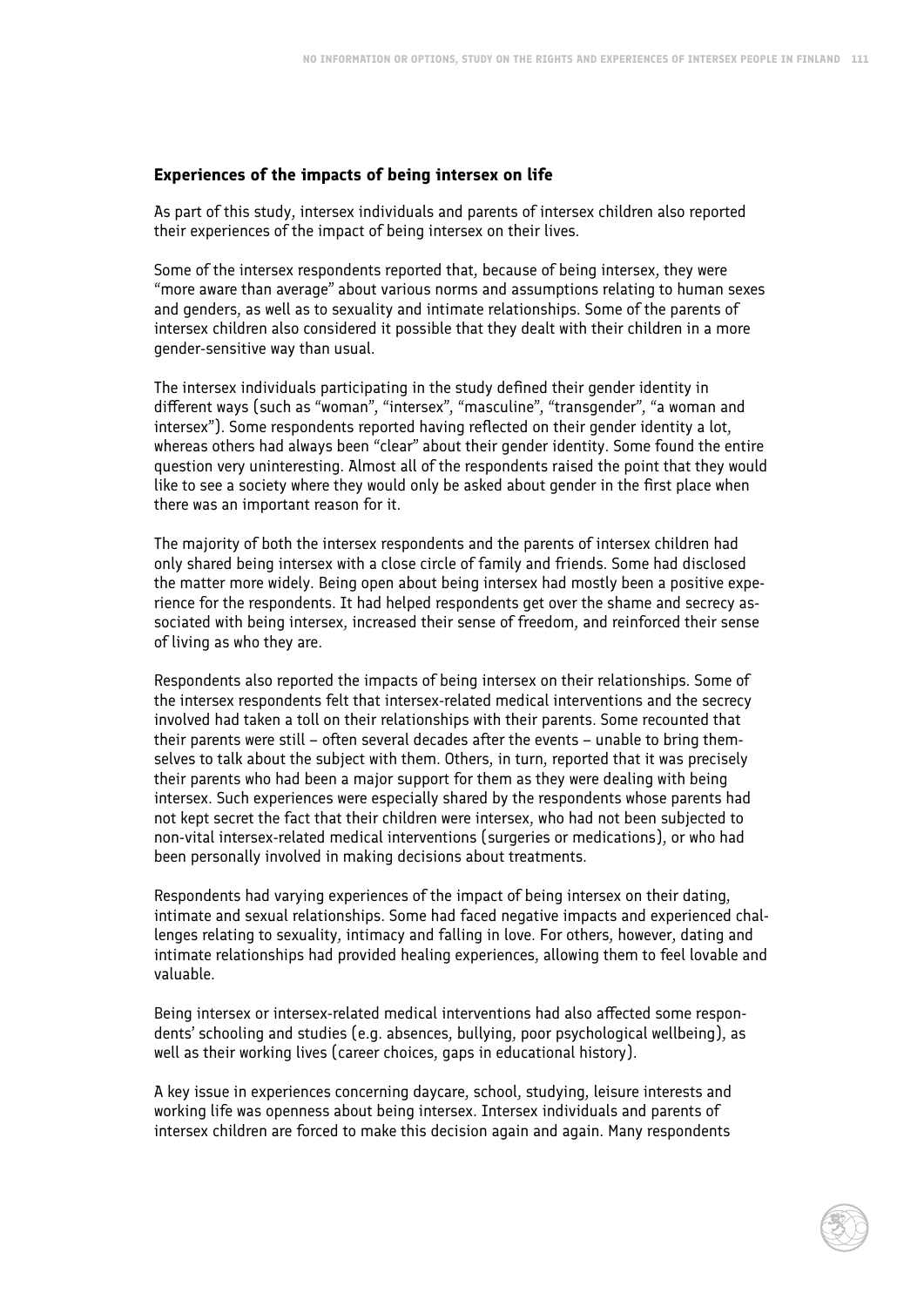felt that it was easier to keep the issue secret because they found it hard to have to keep educating other people on the topic or feared negative reactions.

Respondents had numerous practical ideas on how to promote intersex individuals' position at daycare centres, schools and other educational institutions, in the world of work and in society at large. A key point emerging in this respect was promoting factual information and debate concerning variations of sex characteristics and the diversity of human sexes. Respondents hoped that such factual information and debate would contribute to shaping being intersex and human diversity in general as a natural part of everyday life in society.

This study on intersex people's experiences was carried out from the perspective of fundamental and human rights. The approach inevitably also contributed to what respondents reported and how they described their experiences. They related what had been positive and what had worked, on the one hand, and what had been negative and what had not worked, on the other. Attention was focused on what should be done to ensure that intersex people's fundamental and human rights would be realised more effectively.

However, it is important to note that, while speaking about being intersex, the majority of the respondents emphasised that being intersex was not at all a problem for them in itself; they were not broken and they did not need to be fixed. They highlighted that, if anything, being intersex was a reason for joy, being one of the many things that made them special and unique.

#### **Recommendations**

The aim of the study was to provide concrete recommendations on how to improve intersex people's situation and rights in Finland and as part of Finland's international activities in the field of human rights policy.

The data and participants of the study do not constitute a quantitatively representative sample of intersex people in Finland. The information obtained from the respondents cannot be generalised; nor does the report provide a comprehensive picture of intersex people's experiences in Finnish healthcare services and society. Instead, the views and experiences presented in the report are profound and informed descriptions of the kinds of experiences and issues that intersex people and their parents are living with in Finnish society. The respondents' experiences of intersex-related medical interventions and the impacts of these on their lives also provide valuable information for the purposes of reforming intersex-related healthcare and safeguarding intersex people's fundamental and human rights more effectively.

Intersex people's fundamental and human rights situation has mostly emerged into public debate in the 21<sup>st</sup> century because international and European human rights actors have started to pay attention to the theme. As a result of increasing awareness, clinical practices and relevant legislation have been reformed in Malta and Portugal. Other European countries have also started to pay attention to intersex people's fundamental and human rights situation. In Finland, various parties have taken a stand on the issue, including the National Advisory Board on Social Welfare and Health Care Ethics (ETENE), the Ombudsman for Children, the Ombudsman for Equality and a number of NGOs.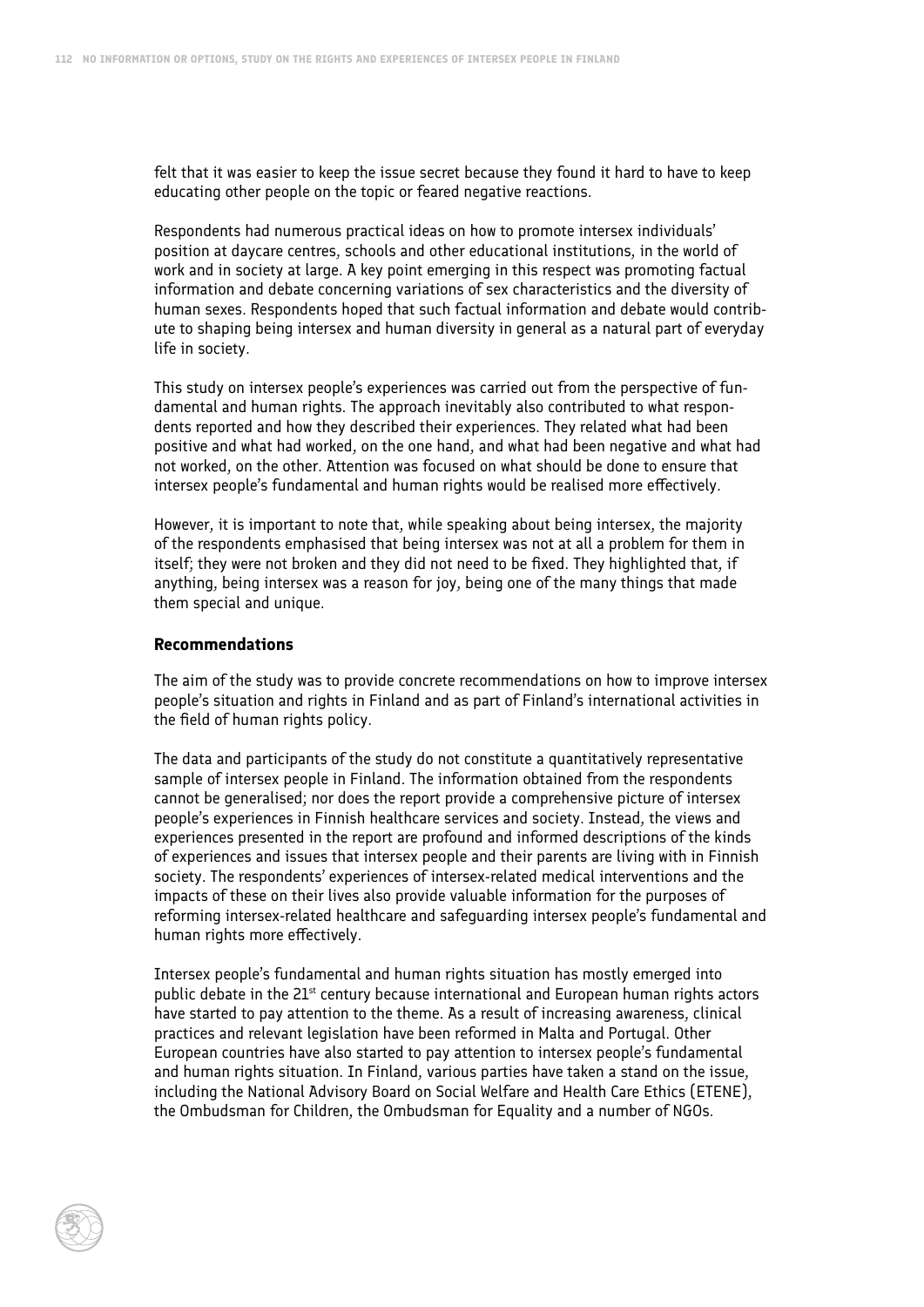In recent years, various human rights actors have issued a number of recommendations on how to improve the fundamental and human rights situation of intersex people. The ones especially relevant to Finland include those issued by the Council of Europe Human Rights Commissioner (2015), the European Union Agency for Fundamental Rights (2015) and the Council of Europe Parliamentary Assembly (2017).

The data collected through this study indicates that these recommendations are still topical in Finland. Consequently, in addition to the study respondents' experiences and background interviews, the recommendations put forward in this report for Finnish public authorities are also based on those previously issued to Finland by these human rights actors.

### **Recommendations**

- **1.** Intersex people's rights to bodily integrity and self-determination should be ensured. Any non-vital surgeries or other interventions performed to 'normalise' intersex children's sex characteristics without the child's informed consent should be prohibited. With the exception of situations where a child's health is at immediate risk, no interventions aiming to modify sex characteristics should be performed until the child is capable of making an independent decision on the matter.
- **2.** Healthcare for intersex people should be provided by multidisciplinary teams. In addition to medical professionals, these should include professionals in psychological and psychosocial support; experts with competence in ethical and human rights issues; as well as representatives of intersex people. Healthcare for intersex children should be outlined in clinical practice guidelines taking full account of the child's best interests and rights to participate in making decisions concerning their treatment in accordance with their age and maturity, in keeping with the obligations of the Convention on the Rights of the Child. Intersex people and parents of intersex children must be guaranteed access to appropriate information regarding variations of sex characteristics and the diversity of human sexes. The clinical practice guidelines should also cater for ethical and human rights considerations. The clinical practice guidelines should be developed in multidisciplinary cooperation between professionals from different fields and representatives of intersex people.
- **3.** Intersex people and their parents should be guaranteed access to psychosocial support and peer support. Adequate resources should be secured for organisations providing psychosocial and peer support.
- **4.** Intersex people should be guaranteed access to the healthcare services that they require and the right to check records on their own treatment.
- **5.** Healthcare professionals should be provided with training on variations of sex characteristics and the diversity of human sexes. Their awareness of the potential effects of intersex-related medical interventions on children's health and wellbeing should be raised.
- **6.** Discrimination against intersex people should be prevented purposefully and systematically, in keeping with the obligations of the Equality Act. Sufficient resources should be allocated to equality promotion efforts.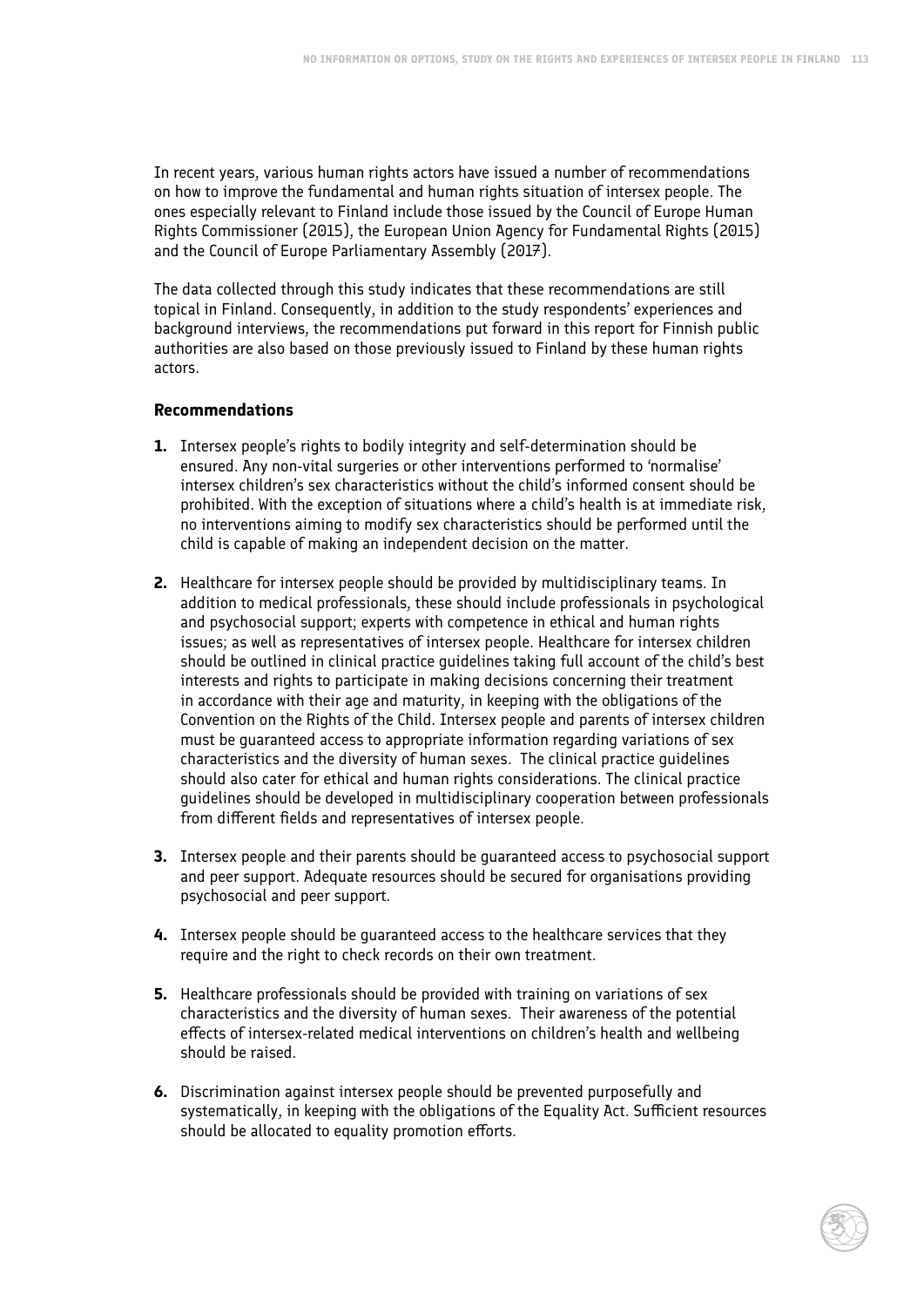- **7.** Efforts should be made to increase awareness and information measures concerning variations of sex characteristics and the diversity of human sexes among all professionals working with children (daycare, education, leisure activities, healthcare), as well as at educational institutions, in workplaces and in society at large. Research should be conducted into the topic and information on being intersex and the diversity of human sexes should be communicated appropriately.
- **8.** Legislation governing legal recognition of gender (the 'Trans Act') should be reformed such that the legal gender recognition procedure will be a quick and transparent administrative process based on the right to self-determination.
- **9.** Resources should be allocated, both in Finland and internationally, to the activities of intersex people's organisations aiming to dismantle the stigma and silence associated with being intersex.
- **10.** Finland should continue to play the role of an active supporter of LGBTI rights in international human rights forums. Finland should make an effort to promote the rights of LGBTI people in keeping with the EU Guidelines to promote and protect the enjoyment of all human rights by lesbian, gay, bisexual, transgender and intersex (LGBTI) persons, while also bringing issues relating to intersex people's rights increasingly to the fore.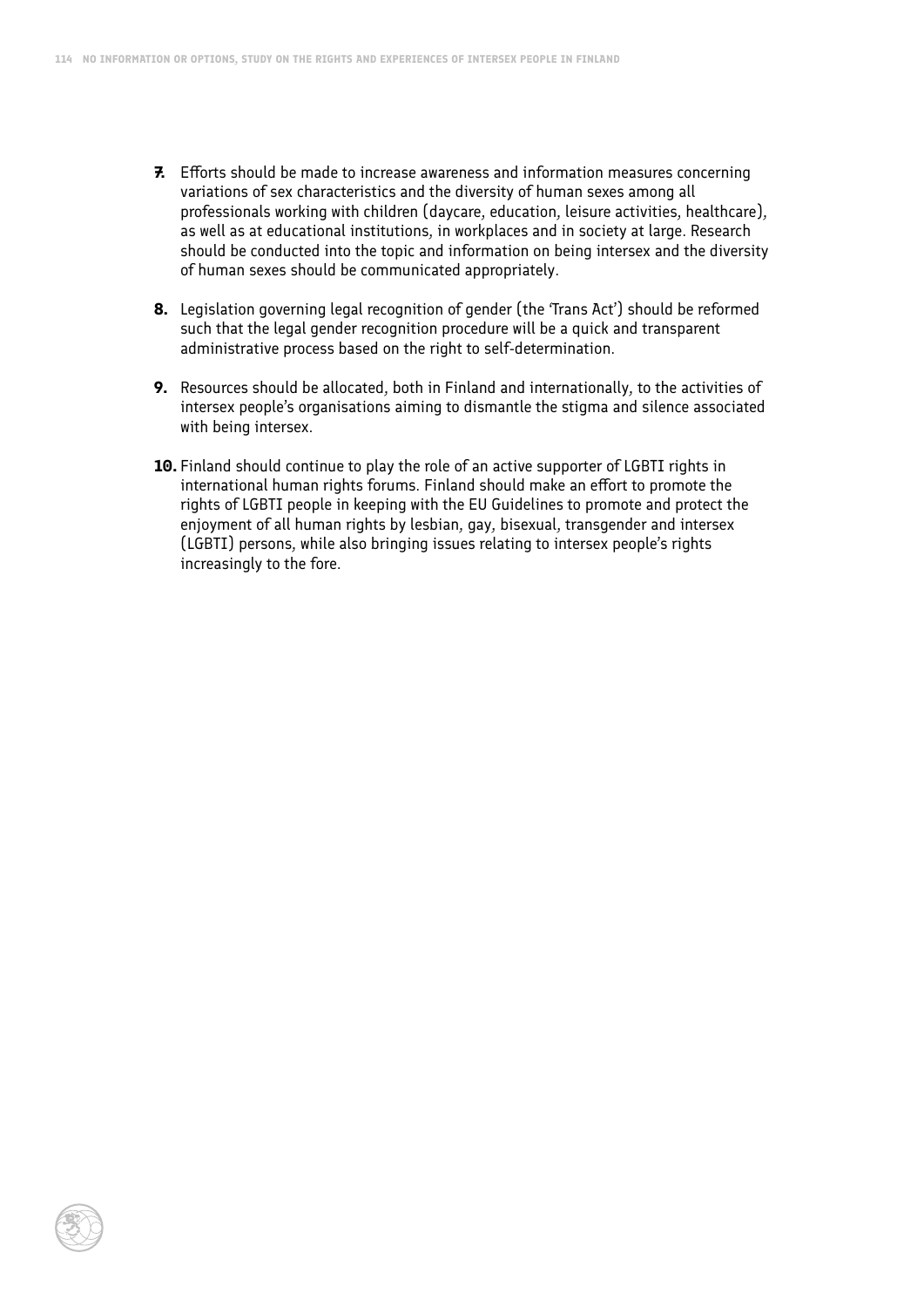# **GLOSSARY**

**Body dysphoria.** The term refers to the feelings of alienation, anxiety and disgust towards the gendered characteristics of the body. Body dysphoria is part of gender dysphoria, which refers to profound discomfort caused by the incongruity between physical sex and gender identity. Gender dysphoria is often divided into body dysphoria and social dysphoria. Social dysphoria describes the sense of distress and discomfort manifesting in social situations which is linked to misgendering, i.e. not being seen for who one is in such situations.

**Gender identity.** The term refers to an individual's intrinsic experience of being of a particular gender or being agender.

**Gender reassignment.** The term refers to medical treatments allowing a transgender person to align their body with their gender experience. Other terms include 'gender affirmation', 'gender confirmation', etc.

**Genderqueer (adj.).** The term is often used to refer to non-binary gender identity or gender expression (cf. gender binary = the idea that there are only two genders or sexes).

**Intersex.** The term refers to congenital variations in bodily sex characteristics that are not unambiguously female-typical or male-typical. Intersex people's sex characteristics and bodies are healthy and natural variations of the human sexes.

**Legal gender recognition.** The term refers to changing the personal data recorded in the population register (generally both the name and gender) to align with one's gender identity.

**LGBTI.** An abbreviation used for referring to lesbian, gay, bisexual, trans and intersex individuals.

**Pathologisation.** To define something as a disease.

**Sex.** The combination of a person's bodily characteristics including chromosomes, hormones, internal and external reproductive organs, and secondary sex characteristics.

**Sex characteristics/Variations of sex characteristics.** Sex Characteristics is a term that refers to a person's primary sex characteristics such as: chromosomes, anatomy, hormonal structure and reproductive organs or a person's secondary sex characteristics which become apparent at puberty such as: breasts, facial and pubic hair, Adam's apple, muscle mass, stature and fat distribution. The term 'variations of sex characteristics', therefore, is seen by many intersex people as a more accurate term than 'intersex status', as it refers to a spectrum of possible characteristics instead of a single homogenous status or experience of being intersex.

**Trans (adj.).** An umbrella term often used to refer to anyone whose gender identity or gender expression is sometimes or always different from the expectations set for the sex/ gender assigned to them at birth.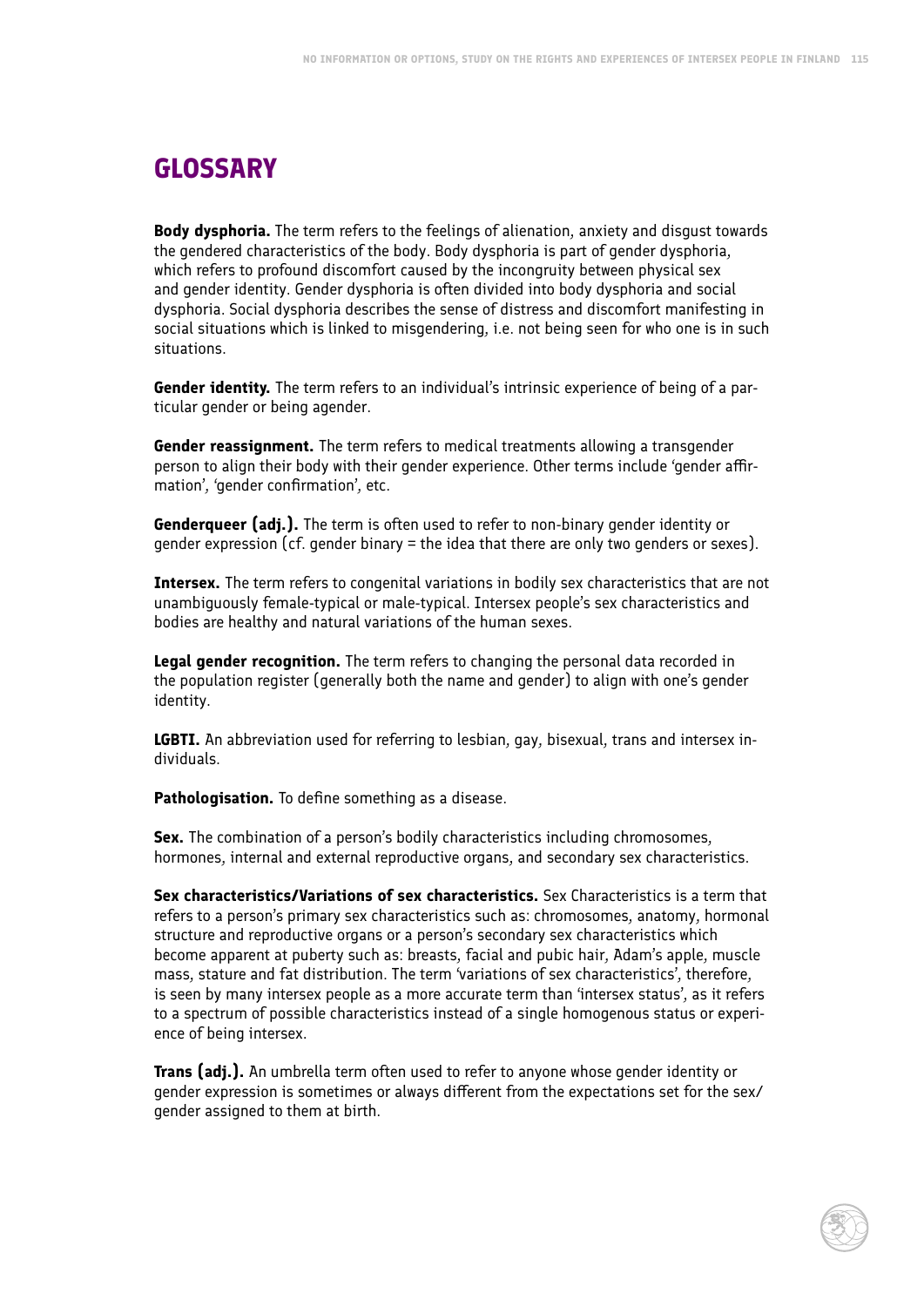The Finnish glossary was compiled making use of the glossary at intersukupuolisuus.fi and the Rainbow Glossary of Seta – LGBTI Rights in Finland.

The English translation drew on the following glossaries:

- Digital Transgender Archive: [Glossary](https://www.digitaltransgenderarchive.net/learn/glossary)
- ILGA-Europe: [Glossary](https://www.ilga-europe.org/resources/glossary)
- LGTBQIA Resource Center: [Glossary](https://lgbtqia.ucdavis.edu/educated/glossary)
- MIT: [Useful Terminology about Trans and Gender Variant People](http://web.mit.edu/trans)
- The Safe Zone Project: [LGBTQ+ Vocabulary Glossary of Terms](https://thesafezoneproject.com/resources/vocabulary/)
- Transgender Equality Network Ireland (TENI): [Trans Terms.](http://teni.ie/page.aspx?contentid=139)
- IGLYO, OII Europe & European Parents' Association (2018). [https://www.iglyo.com/wp-content/uploads/2018/10/](https://www.iglyo.com/wp-content/uploads/2018/10/Supporting-Your-Intersex-Child.pdf) [Supporting-Your-Intersex-Child.pdf.](https://www.iglyo.com/wp-content/uploads/2018/10/Supporting-Your-Intersex-Child.pdf)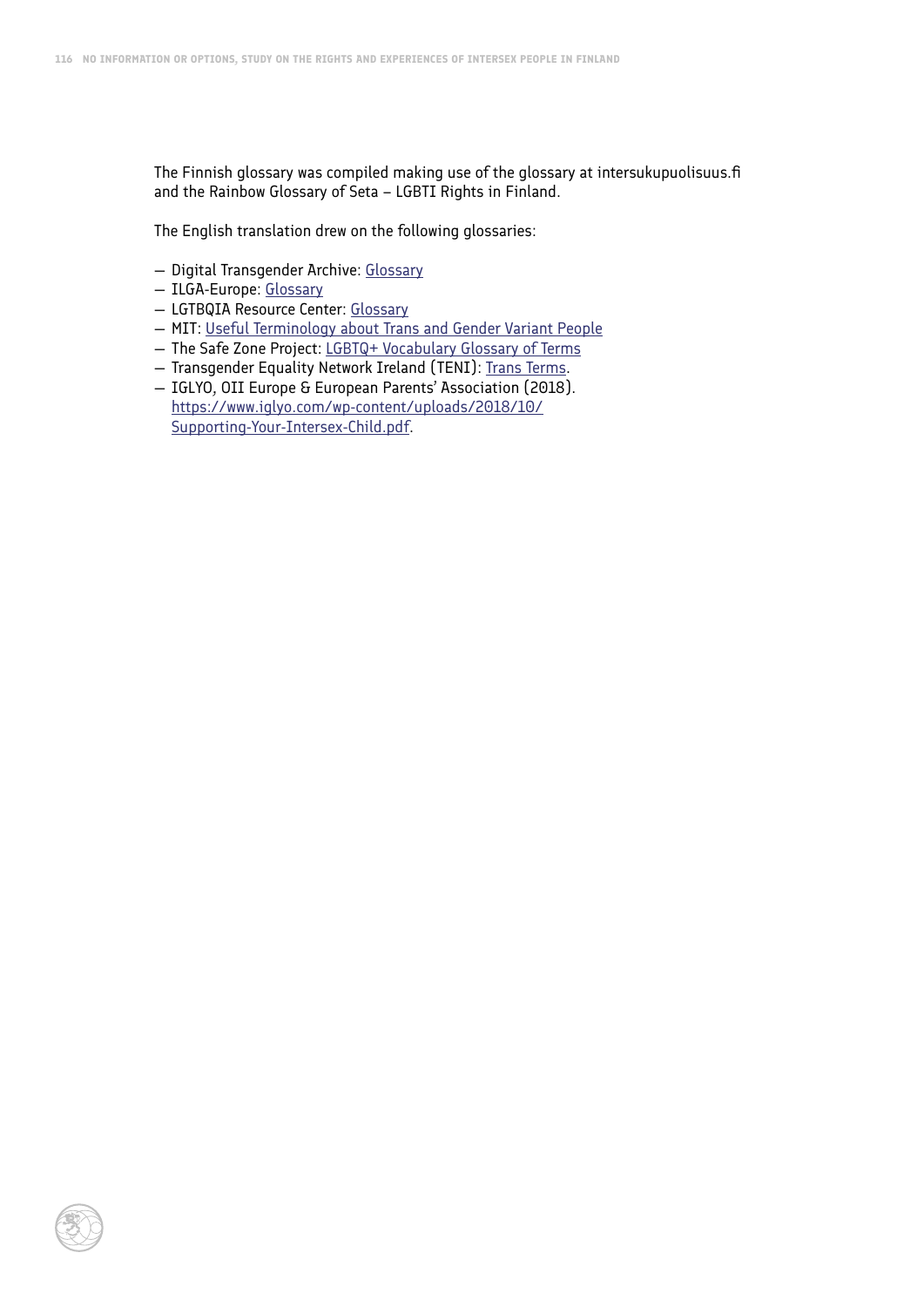## **SOURCES**

Amnesty International (2017). First, do no harm: Ensuring the rights of children with variations of sex characteristics in Denmark and Germany.

Australian Government Guidelines on the Recognition of Sex and Gender (2013).

Bastien-Charlebois, Janik (2015). My coming out: The lingering intersex taboo. Montreal Gazette, August 11, 2015.

Blackless, Melanie; Charuvastra, Anthony; Derryck, Amanda; Fausto-Sterling, Anne; Lauzanne, Karl & Lee, Ellen (2000). How Sexually Dimorphic Are We? Review and Synthesis. In: American Journal of Human Biology 12(2).

Callens, Nina; Yvonne G. van der Zwan; Stenvert L.S. Drop; Martine Cools; Catharina M. Beerendonk; Katja P. Wolffenbuttel & Arianne B. Dessens (2012). Do Surgical Interventions Influence Psychosexual and Cosmetic Outcomes in Women with Disorders of Sex Development? International Scholarly Research Network Endocrinology, 2012; 2012: 276742.

Council of Europe Commissioner for Human Rights (2015). Human rights and intersex people.

Council of Europe Parliamentary Assembly (2017a). Promoting the human rights of and eliminating discrimination against intersex people/Recommendation 2116 (2017).

Council of Europe Parliamentary Assembly (2017b). Explanatory memorandum 14404 (2017).

ETENE (2016a). Kannanotto intersukupuolisten lasten hoidosta.

*Available in English:* Position statement on care and treatment of intersex children.

ETENE (2016b). Intersukupuolisuus [*Intersex*]. Taustaraportti ETENEn kannanottoon [*Background report to ETENE's position statement*].

European External Action Service (2013). Guidelines to promote and protect the enjoyment of all human rights by lesbian, gay, bisexual, transgender and intersex (LGBTI) persons.

European Union Agency for Fundamental Rights (2015). The fundamental rights situation of intersex people.

Council of Europe Convention for the Protection of Human Rights and Dignity of the Human Being with regard to the Application of Biology and Medicine. Finnish Treaty Series 24/2010.

Fagerholm R. et al. (2011). Sexual Function and Attitudes Toward Surgery After Feminizing Genitoplasty. Journal of Urology, 2011/185.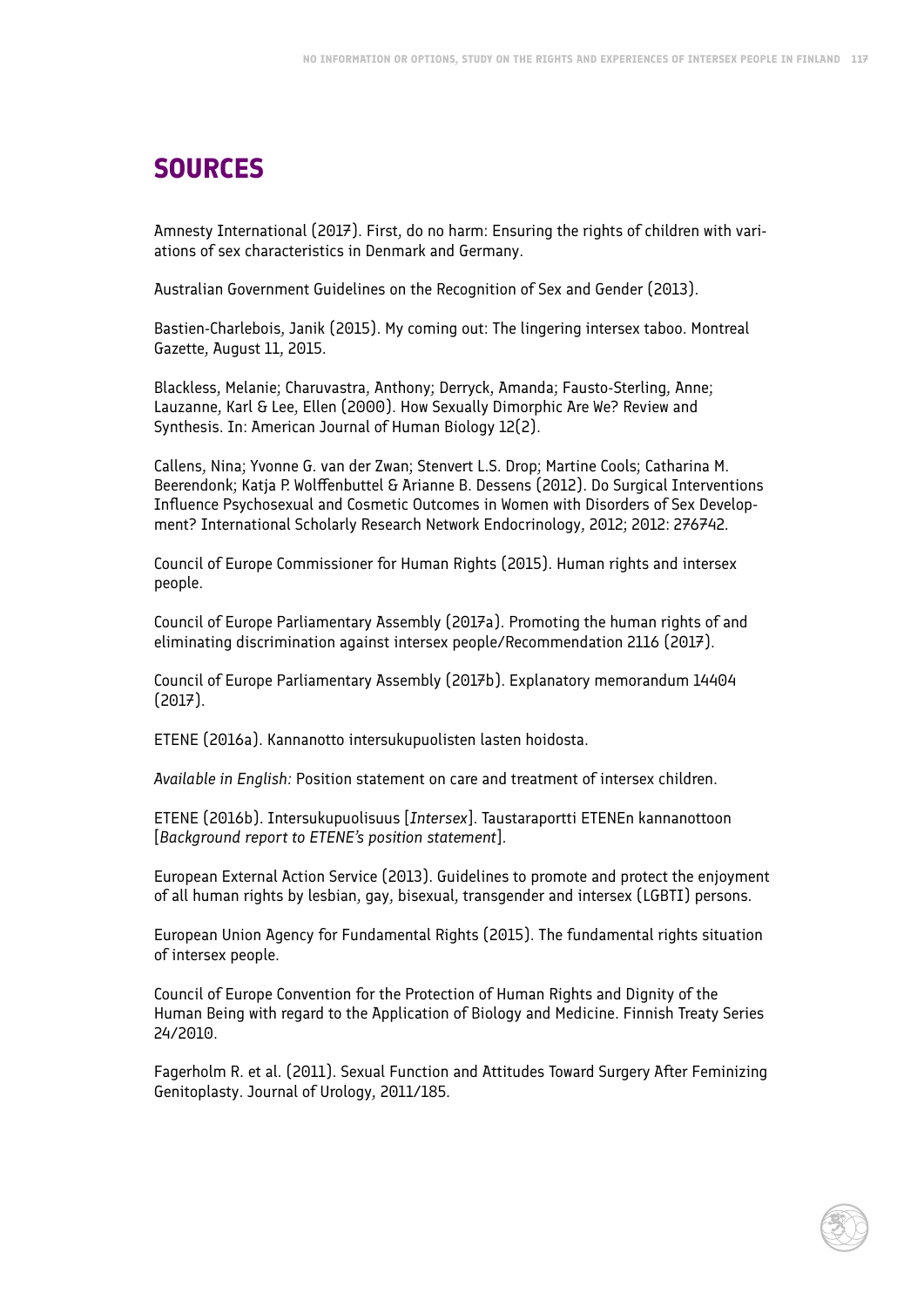Fagerholm R. et al. (2012). Mental health and quality of life after feminizing genitoplasty. Journal of Pediatric Surgery 2012/47.

Falhammar et al. dsd-LIFE research group (2018). Health status in 1040 adults with disorders of sex development (DSD): a European multicenter study. [Endocr Connect.](https://www.ncbi.nlm.nih.gov/pubmed/29490934) 2018 Mar; $\overline{7}(3)$ .

Hakalehto, Suvianna. Intersukupuoliset lapset [*Intersex children*]. Lasten oikeuksien näkökulma [*The perspective of children's rights*]. Lecture on 26 March 2016.

Helander, Merike. Lapsen itsemääräämisoikeuden käyttäminen [*The child's exercise of the right to self-determination*]. Lecture on 25 November 2014.

Huttunen, Matti (2018). Dissosiaatiohäiriö [*Dissociative disorder*]. Terveyskirjasto [*Online health library*].

Hyvärinen, Sauli. Lastensuojelun keinot tukea intersukupuolisia lapsia [*Means available to child welfare services for supporting intersex children*]. Lecture on 11 June 2018.

IGLYO, OII Europe & European Parents' Association (2018). How to support your intersex child toolkit.

Ihmisoikeuskeskus [*Human Rights Centre*] (2018). Sukupuolen oikeudellinen vahvistaminen – Tilanne Suomessa ja lainsäädännön kehityslinjoja Euroopassa [*Legal recognition of gender – Situation in Finland and legislative development trends in Europe*].

Intersukupuolisuus.fi [*Finnish intersex website*].

Jones, Tiffany; Hart, Bonnie; Carpenter, Morgan; Ansara, Gavi; Leonard, William & Lucke, Jayne (2016). Intersex. Stories and Statistics from Australia. Open Book Publishers.

Kansallinen perus- ja ihmisoikeustoimintaohjelma 2017–2019. Oikeusministeriön julkaisu 9/2017.

*Available in English:* National Action Plan on Fundamental and Human Rights 2017–2019. Publication of the Ministry of Justice 25/2017.

Kreukels et al. dsd-LIFE research group (2018). Gender Dysphoria and Gender Change in Disorders of Sex Development/Intersex Conditions: Results From the dsd-LIFE Study. Journal of Sexual Medicine, 15/5.

Kärnä, Teemu; Nina Uusi-Mäkelä & Aino Mattila (2018). Sukupuolen moninaisuus – lähestymistapa sukupuoleen muuttumassa [*The diversity of gender identities – Is the concept of gender changing*]? Lääkärilehti [*Finnish Medical Journal*] 45/2018, VSK [*Vol.*] 73.

Kätilöliitto [*Finnish Federation of Midwives*] (2016). Intersukupuolisen lapsen tulee saada itse määritellä oma sukupuolensa [*Intersex children should be allowed to determine their own gender*]. Kannanotto [*Position statement*], 3 May 2016.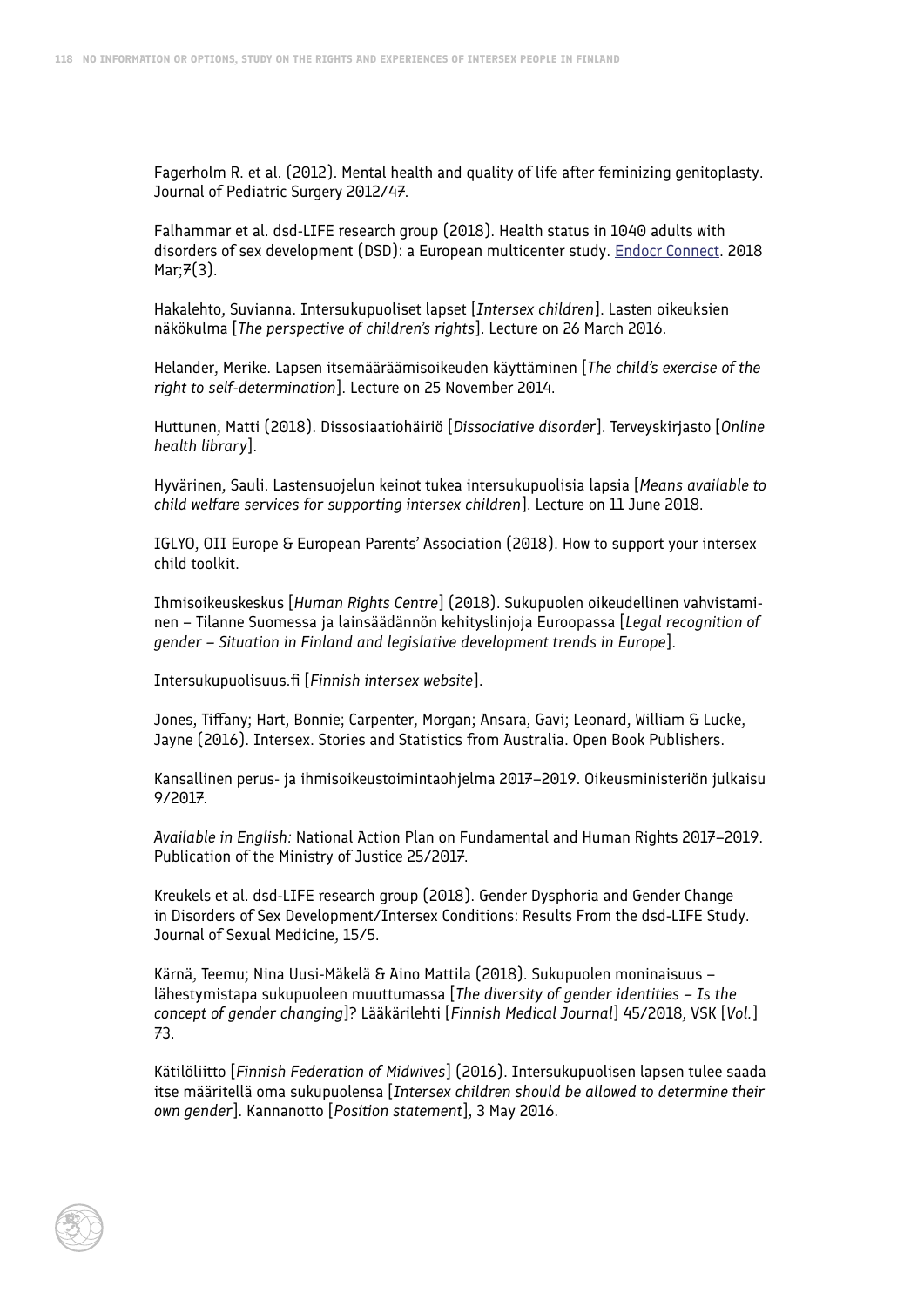Laki hedelmöityshoidoista (1237/2006).

*Available in English:* Act on Assisted Fertility Treatments (1237/2006).

Laki naisten ja miesten välisestä tasa-arvosta (609/1986).

*Available in English:* Act on Equality between Women and Men (609/1986).

Laki potilaan asemasta ja oikeuksista. (785/1992).

*Available in English:* Act on the Status and Rights of Patients (785/1992).

Lapsiasiavaltuutettu [*Ombudsman for Children*] (2016a). Intersukupuoliset lapset ja hoitokäytännöt [*Intersex children and clinical practices*]. Round-table discussion on 26 April 2016.

Lapsiasiavaltuutettu [*Ombudsman for Children*] (2016b). Intersukupuolisten lasten oikeuksia vahvistettava [*The Rights of Intersex Children need to be strengthened*]. Kannanotto [S*tatement*], 31 August 2016.

Lastensuojeluki (417/2007).

*Available in English:* Child Welfare Act (417/2007).

Lee et al. (2006). Consensus Statement on Management of Intersex Disorders. Cited in: Amnesty International (2017).

Lee et al. (2016). Global Disorders of Sex Development, Update since 2016: Perceptions, Approach and Care. Cited in: Amnesty International (2017).

Lehtonen, Jukka (2016). Sukupuolen ja seksuaalisuuden moninaisuus osana laaja-alaista seksuaalikasvatusta ja heteronormatiivisuuden purkamista [*Gender and sexual diversity as part of broad-based sex education and dismantling of heteronormativity*]. In: Bildjuschkin, Katriina (ed.). Seksuaalikasvatuksen tueksi [*In support of sexual education*]. Työpaperi [*Discussion Papers*] 35/2015. Terveyden ja hyvinvoinnin laitos [*Institute for Health and Welfare*].

Lehtonen, Jukka (2017). Hankala kysymys [*A difficult question*]. Intersukupuolisuus suomalaisissa koulu- ja työelämätutkimuksissa [*Intersex in Finnish school and working life studies*]. Sukupuolentutkimus [*Journal of Gender Studies*] 1/2017.

Lepola, Outi & Susan Villa (eds.) (2007). Syrjintä Suomessa 2006 [*Discrimination in Finland 2006*]. Ihmisoikeusliitto [*Finnish League for Human Rights*].

Liefaard, Ton; Aart Hendriks & Daniella Zlotnik (2017). From law to practice: Towards a roadmap to strengthen children's rights in the era of biomedicine. Report commissioned by the Committee on Bioethics of the Council of Europe.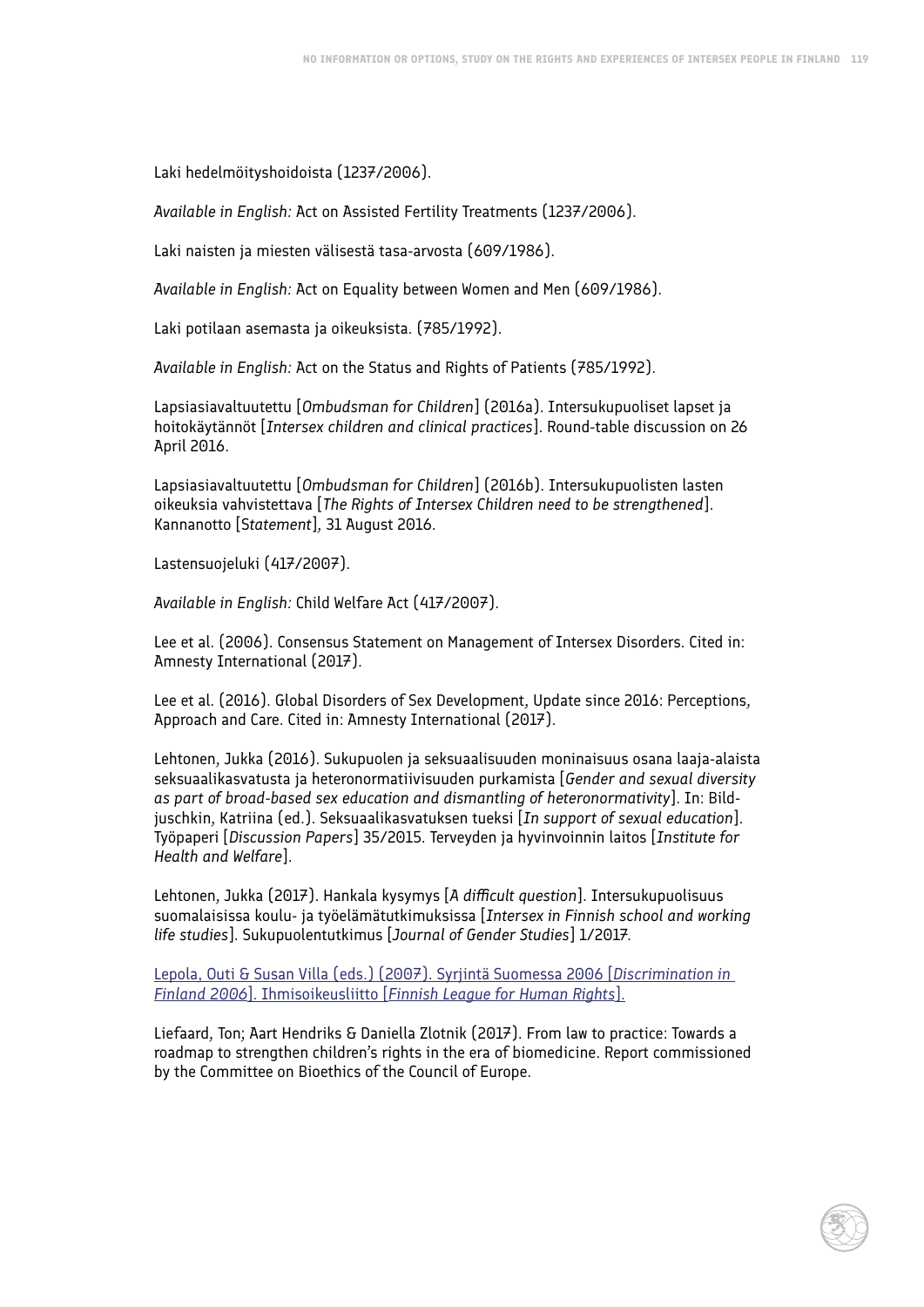MacKenzie, D., A. Huntington & J.A. Gilmour 2009. The experience of people with an intersex condition: a journey from silence to voice. In: Journal of Clinical Nursing 2009/18/12.

Mattila A. K., Fagerholm R. et al. Gender Identity and Gender Role Orientation in Female Assigned Patients with Disorders of Sex Development. Journal of Urology 2012/188.

Nordenström & dsd-LIFE research group (2018). Hormone therapy and patient satisfaction with treatment, in a large cohort of diverse disorders of sex development. Clinical endocrinology 88/3.

Norio-keskus [*Norio Centre*]. Palvelut [*Services*]. <https://www.norio-keskus.fi/palvelut/keskustelutuki-ja-neuvonta.html>

Opetushallitus [*Finnish National Agency for Education*] (2015). Tasa-arvotyö on taitolaji [*Gender equality work is a game of skill*]. Opas sukupuolten tasa-arvon edistämiseen perusopetuksessa [*Guide to promoting gender equality in basic education*]. Oppaat ja käsikirjat [*Tutorials and manuals*] 2015:5.

Organisation Intersex International (OII) Europe (2018). WHO publishes ICD-11 – and no end in sight for pathologisation of intersex people. Statement 06/2018.

Pleskacova, J; Hersmus R, Oosterhuis JW; Setyawati BA; Faradz SM; Cools M; Wolffenbuttel KP; Lebl J; Drop SL; Looijenga LH (2010). Tumor Risk in Disorders of Sex Development. Sexual Development 2010/4.

Rantala, Marjo (2016). Sukupuoleen sopeutetut: Intersukupuolisten ja transsukupuolisten henkilöiden oikeusasema Suomessa [*Adjusted to sex – legal status of intersex and transgender persons in Finland*]. Oikeus [*Law Journal*] 1/2016.

Republic of South Africa. Government Gazette vol 487 no 28391 dated 13 January 2006. [www.justice.gov.za/legislation/acts/2005-022.pdf](http://www.justice.gov.za/legislation/acts/2005-022.pdf)

Röhle et al. dsd-LIFE research group (2017). Participation of adults with disorders/differences of sex development (DSD) in the clinical study dsd-LIFE: design, methodology, recruitment, data quality and study population. BMC Endocrine Disorders 2017/17:52.

Sénat [*Senate*] 2016–2017. Rapport d'information no 441 [*Information report No. 441*]. Variations du développement sexuel : lever un tabou, lutter contre la stigmatisation et les exclusions [*Variations in sexual development: lifting a taboo, fighting stigma and exclusions*].

Seta [*Seta – LGBTI Rights in Finland*]. Sateenkaarisanasto [*Rainbow Glossary*]. <https://seta.fi/sateenkaaritieto/sateenkaarisanasto/>

Seta [*Seta – LGBTI Rights in Finland*]. Tukea Intersukupuolisille, Keinoja Ammattilaisille (TIKA-hanke) [*Information for Intersex People, Means for Professionals (TIKA project)*]. <https://seta.fi/tika-hanke/>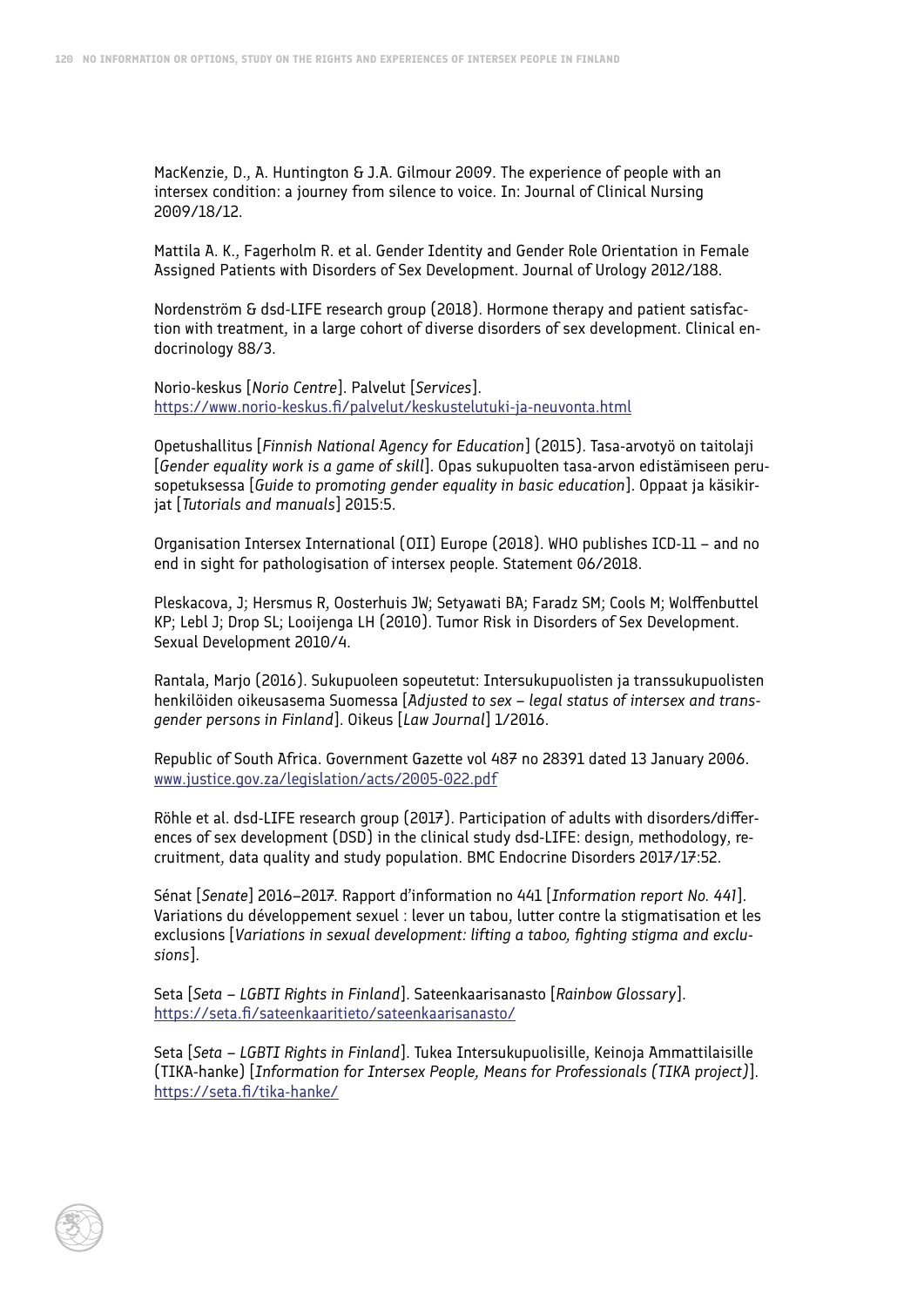Sosiaali- ja terveysministeriö [*Ministry of Social Affairs and Health*] (2015a). Tasaarvolaki, viranomaiset ja sukupuolen moninaisuus [*The Equality Act, authorities and gender diversity*].

Sosiaali- ja terveysministeriö [*Ministry of Social Affairs and Health*] (2015b). Tasaarvolaki, oppilaitokset ja sukupuolen moninaisuus [*The Equality Act, educational institutions and gender diversity*].

Sosiaali- ja terveysministeriö [*Ministry of Social Affairs and Health*] (2016). Sukupuolten tasa-arvo neuvolan asiakastyössä [*Gender equality when working with clients in maternity and child welfare clinics*]. Miten tukea vanhempia ja lapsia sukupuolten tasa-arvon näkökulmasta [*How to support parents and children from a gender equality perspective*]?

Sosiaali- ja terveysministeriö (2018). Tasa-arvobarometri 2017. *Available in English:* Ministry of Social Affairs and Health (2018). Gender Equality Barometer 2017.

Suomen perustuslaki. (731/1999). *Available in English:* The Constitution of Finland (731/1999).

Streuli, J. C., Vayena, E., Cavicchia-Balmer, Y. & Huber, J. (2013). Shaping Parents: Impact of Contrasting Professional Counseling on Parents' Decision Making for Children with Disorders of Sex Development. Journal of Sexual Medicine 2013/10.

Tasa-arvovaltuutetun toimisto [*Office of the Ombudsman for Equality*] (2012:1). Selvitys sukupuolivähemmistöjen asemasta [*Report on the status of gender minorities*].

Tasa-arvovaltuutettu ja Lapsiasiavaltuutettu [*Ombudsman for Equality and Ombudsman for Children*]. Intersukupuolisilla on oikeus omaan kehoonsa [*Intersex people have the right to their own body*]. Kannanotto [S*tatement*], 26 October 2017.

Terveyden ja hyvinvoinnin laitos [*Institute for Health and Welfare*] (2018). Kouluterveyskysely [*School Health Promotion Study*] 2017.

Terveyden ja hyvinvoinnin laitos [*Institute for Health and Welfare*]. Sukupuolen moninaisuus [*Gender diversity*]. <https://thl.fi/fi/web/sukupuolten-tasa-arvo/sukupuoli/sukupuolen-moninaisuus>

Third International Intersex Forum (2013). Malta Declaration.

Thyen et al. dsd-LIFE research group (2018). Quality of health care in adolescents and adults with disorders/differences of sex development (DSD) in six European countries (dsd-LIFE). BMC Health Serv Res. 2018; 18: 527.

Toriseva, Roosa (2017). Intersukupuolisuus suomalaisten lääkäreiden käytännöissä ja puheessa [*Intersex in the practices and speech of Finnish doctors*]. Sukupuolentutkimus [*Journal of Gender Studies*] 1/2017.

Transtukipiste [*Trans Support Center*]. Palvelut [*Services*]. [http://transtukipiste.fi/](http://transtukipiste.fi/palvelut/) [palvelut/](http://transtukipiste.fi/palvelut/)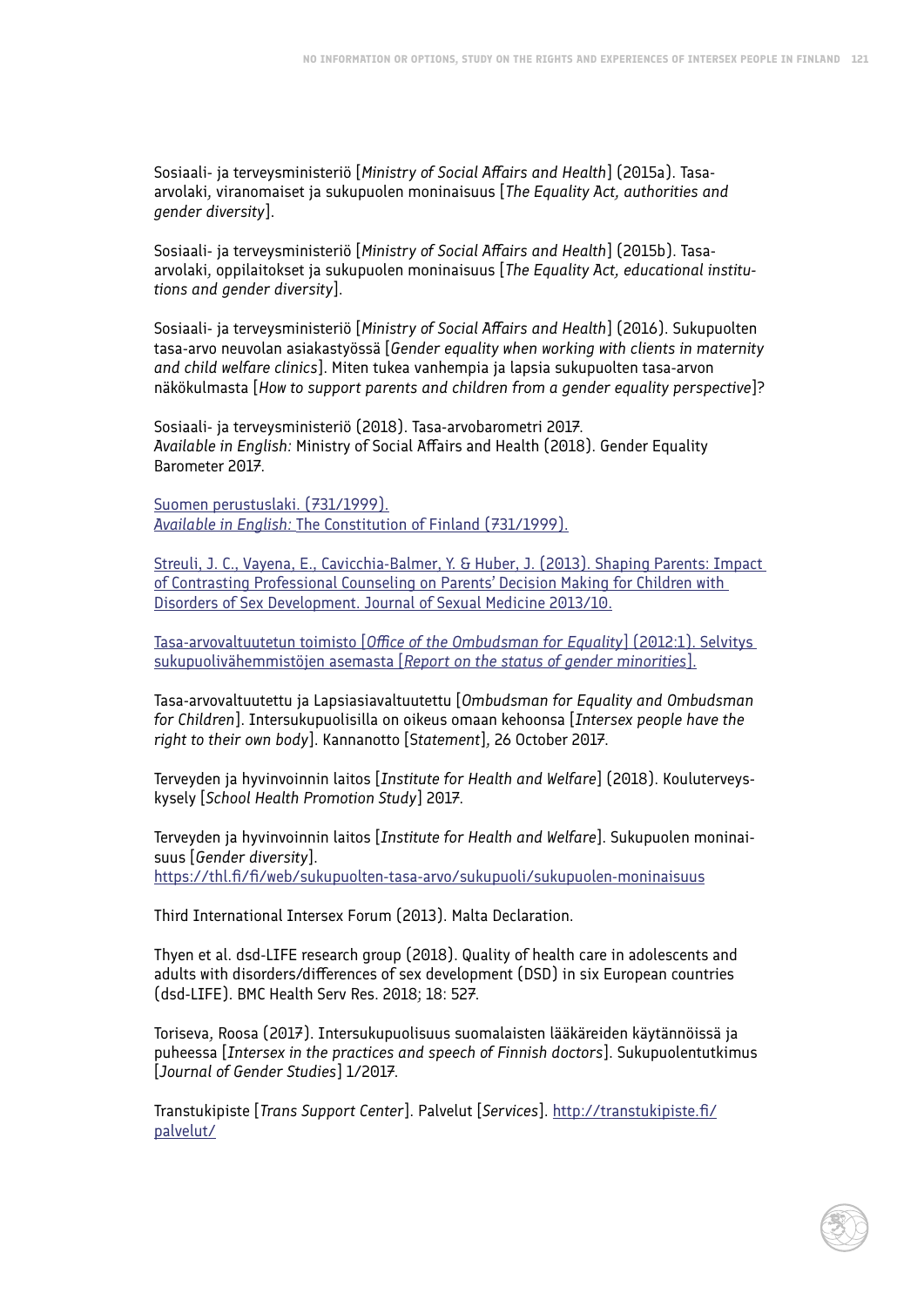Transgender Europe. Trans Rights Map & Index 2018.

Trasek & Seta (2016). The cruel, inhuman and degrading treatment of trans and intersex people in Finland. Submission to the UN Committee against Torture.

Traumaterapiakeskus [*Centre for Trauma Therapy and Trauma Education*] 2018. [www.traumaterapiakeskus.com](http://www.traumaterapiakeskus.com)

Finnish National Board on Research Integrity (TENK) (2012). Responsible conduct of research and procedures for handling allegations of misconduct in Finland. Guidelines of the Finnish Advisory Board on Research Integrity 2012.

United Nations Committee on the Elimination of Discrimination against Women. Concluding observations on the combined sixth and seventh periodic reports of Luxembourg. (CEDAW/C/LUX/CO/6-7).

United Nations Committee on the Rights of the Child. Concluding observations on the combined fifth and sixth periodic reports of Spain. (CRC/C/ESP/CO/5-6).

United Nations Committee against Torture. Concluding observations on the seventh periodic report of France. (CAT/C/FRA/CO/7).

United Nations Committee against Torture. Concluding observations on the seventh periodic report of Switzerland. (CAT/C/CHE/CO/7).

United Nations Free & Equal Campaign. Factsheet: Intersex.

United Nations General Assembly. Discriminatory laws and practices and acts of violence against individuals based on their sexual orientation and gender identity (A/HRC/19/41).

United Nations General Assembly. Report of the Special Rapporteur on torture and other cruel, inhuman or degrading treatment or punishment Juan E. Méndez (A/HRC/22/53).

van der Have, Miriam, Co-Chairperson, OII Europe. Lecture on 11 June 2018.

van Lisdonk, Jantine (2014). Living with intersex/DSD. An exploratory study of the social situation of persons with intersex/DSD. The Netherlands Institute for Social Research.

Väestörekisterikeskus (2018). Suomen ennakkoväkiluku 2017.

*Available in English:* Population Register Centre (2018). Preliminary population statistics 2017.

World Health Organisation (2014). Eliminating forced, coercive and otherwise involuntary sterilization: An interagency statement.

World Health Organisation (2015). Sexual health, human rights and the law.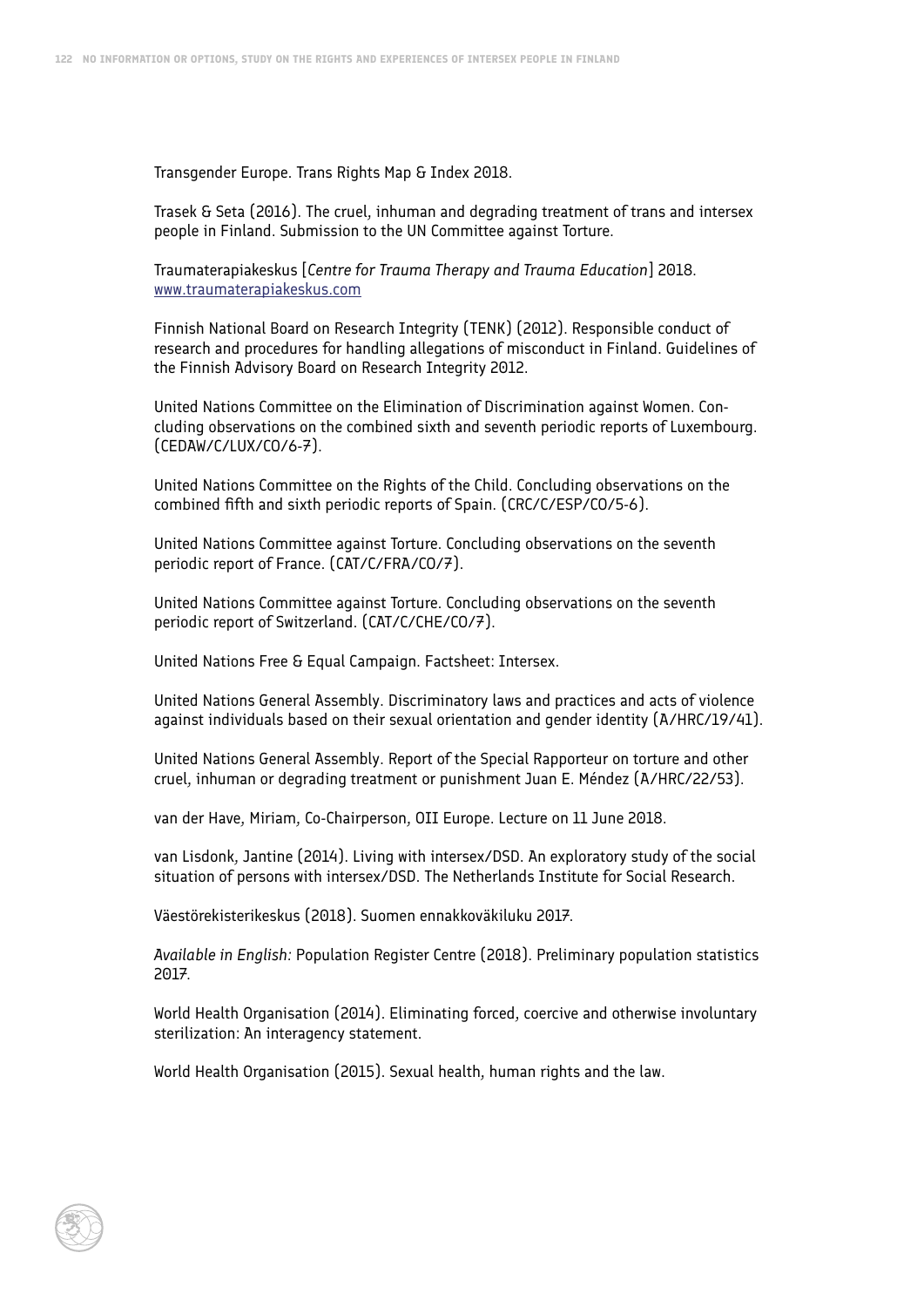UN Committee on the Rights of the Child:

- $-$  General Comment No. 7 (2005): Implementing child rights in early childhood.
- General Comment No. 14 (2013) on the right of the child to have his or her best interests taken as a primary consideration.
- General comment No. 18 (2014) on harmful practices.

UN Convention on the Rights of the Child. Finnish Treaty Series 59/1991 and 60/1991.

Yogyakarta Principles (2006). Principles on the application of international human rights law in relation to sexual orientation and gender identity.

Yogyakarta Principles (2017). Additional Principles and State Obligations on the Application of International Human Rights Law in relation to Sexual Orientation, Gender Identity, Gender Expression and Sex Characteristics to complement the Yogyakarta Principles.

Zillén, Kavot; Jameson Garland & Santa Slokenberga (2017). The Rights of Children in Biomedicine. Challenges posed by scientific advances and uncertainties. Report commissioned by the Committee on Bioethics of the Council of Europe.

### **Malta**

Act No. XIII of 2018. Gender-Based Violence and Domestic Violence Act, 2018.

Gabriella Calleja, Ministry for European Affairs and Equality, Head of SOGIESC Unit. Interview on 22 June 2018.

Gender Identity, Gender Expression and Sex Characteristics Act (GIGESC Act) 2015.

LGBTIQ Equality Strategy & Action Plan 2018–2022.

Malta Civil Code.

Ministry for Education and Employment (2015). Trans, gender variant and intersex students in schools – Policy; Trans, gender variant and intersex students in schools – Procedures.

Ministry of European Affairs and Equality 09/2017, PR171985en.

### **Portugal**

Lei n.º 38/2018, Direito à autodeterminação da identidade de género e expressão de género e à proteção das características sexuais de cada pessoa [*Law No. 38/2018, on every person's right to self-determination of gender identity and gender expression and to the protection of sex characteristics*].

Luis Isidro, assistant, Office of the Minister of Justice, Portugal. Legal opinion of 15 October 2018.

OII Europe. Portugal adopts law protecting intersex people. PR 12 July 2018.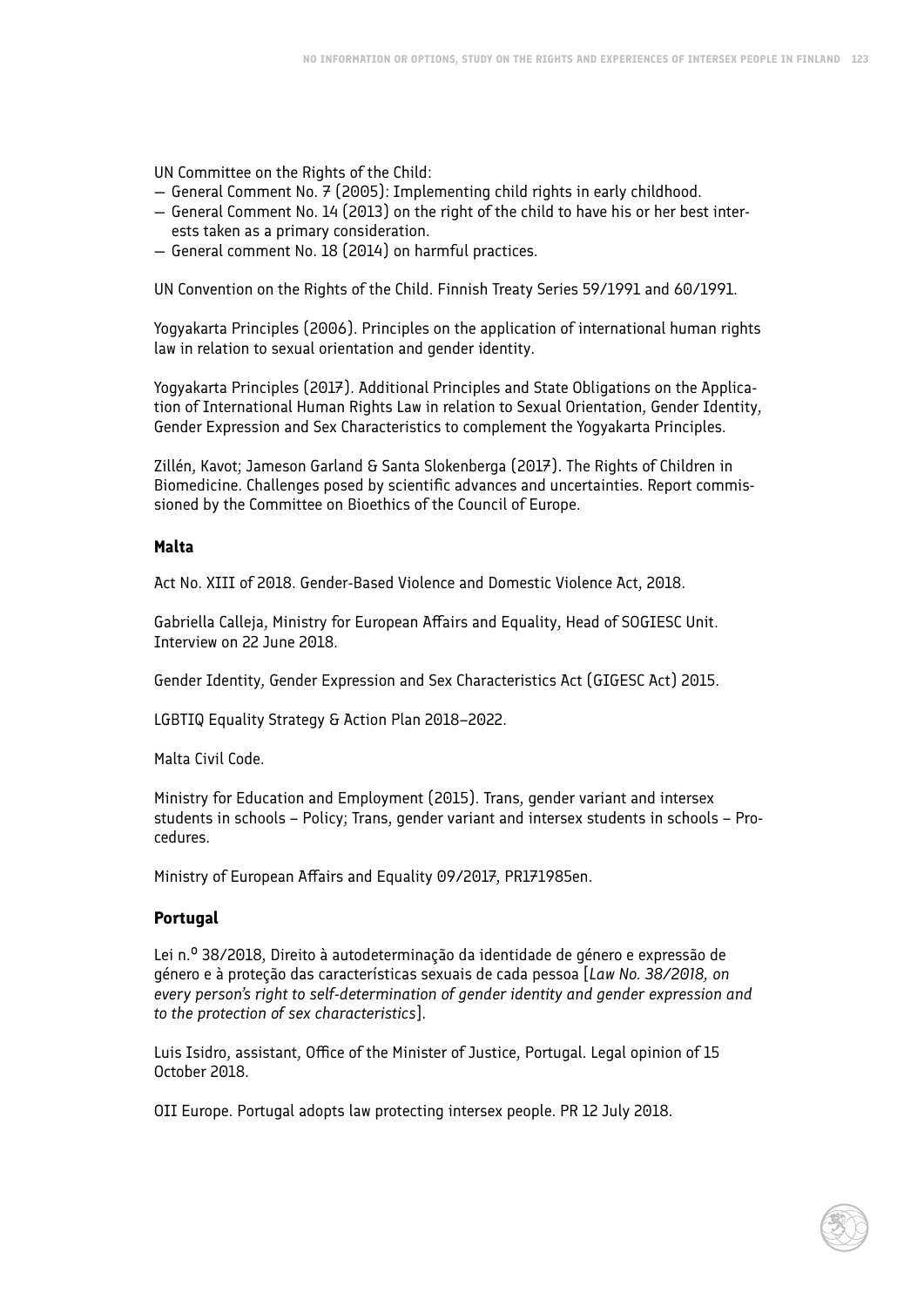#### **Germany**

Ina-Marie Blomeyer, German Federal Family Ministry (BMFSFJ), head of the unit for same-sex lifestyles and gender identity. Interview on 30 July 2018.

Bundesministeriums für Familie, Senioren, Frauen und Jugend [*Federal Ministry for Family Affairs, Senior Citizens, Women and Youth*] (BMFSFJ). Gleichgeschlechtliche Lebensweisen und geschlechtliche Vielfalt [*Same-sex Lifestyles and Gender Diversity*]. [https://www.bmfsfj.de/bmfsfj/themen/gleichstellung/gleichgeschlechtliche-lebens](https://www.bmfsfj.de/bmfsfj/themen/gleichstellung/gleichgeschlechtliche-lebensweisen-geschlechtsidentitaet)[weisen-geschlechtsidentitaet](https://www.bmfsfj.de/bmfsfj/themen/gleichstellung/gleichgeschlechtliche-lebensweisen-geschlechtsidentitaet)

BMFSFJ (2017). Schutz und Akzeptanz von geschlechtlicher [*Protection and acceptance of gender diversity*]. Vielfalt Schlussfolgerungen des Bundesministeriums für Familie, Senioren, Frauen und Jugend aus der Arbeit der Interministeriellen Arbeitsgruppe Trans- und Intersexualität [*Conclusions of the Federal Ministry for Family Affairs, Senior Citizens, Women and Youth from the work of the Interministerial Working Group on Trans and Intersex Persons*].

Bundesverfassungsgericht [*Federal Constitutional Court*], BvR 2019/16.

Klöppel, Ulrike (2016). Zur Aktualität kosmetischer Operationen "uneindeutiger" Genitalien im Kindesalter [*On the relevance of cosmetic surgery on 'ambiguous' genitalia in childhood*].

### **Iceland**

Agreement between the Progressive Party, the Independence Party and the Left Green Movement on collaboration in a coalition government and reinforcing the capacity of the Althingi (2017).

Linda Rós Alfreðsdóttir, Senior Adviser, Ministry of Welfare. Interview on 25 October 2018.

Kitty Anderson, Chair of Intersex Iceland. Interview on 27 July 2018.

#### **Background interviews with experts**

The interviews were conducted over the phone and face-to-face between May and September 2018.

Tanja Auvinen, Director, Gender Equality Unit, Department for Work and Gender Equality, Ministry of Social Affairs and Health

Dan Christian Ghattas, Executive Director, Organisation Intersex International (OII) Europe

Evgenia Giakoumopoulou, Programme Adviser, Sexual Orientation and Gender Identity Unit, Council of Europe

Ritva Halila, Senior Medical Officer, Services Unit, Children and Young People Performance Group, Department for Wellbeing and Services, Ministry of Social Affairs and Health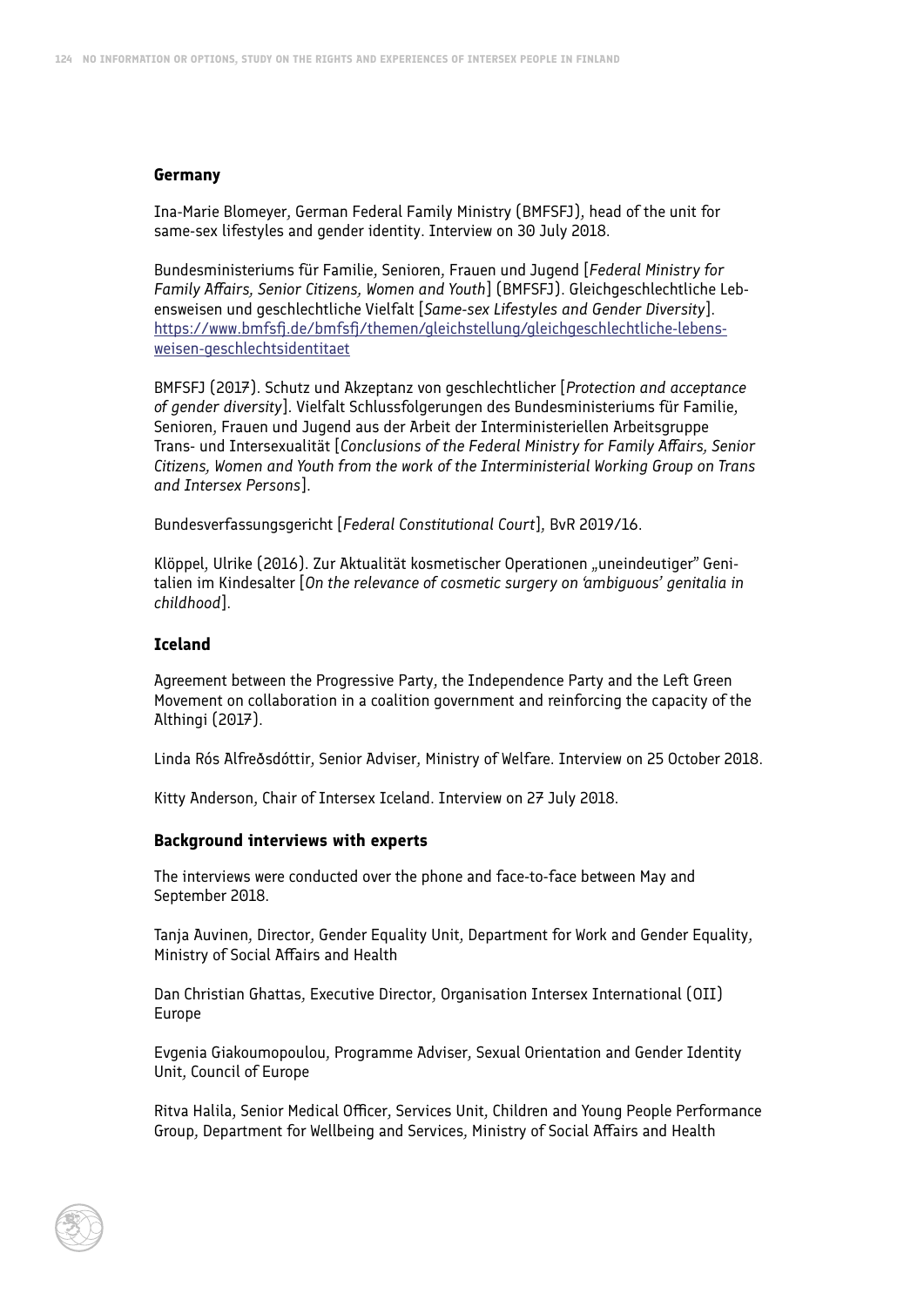Miila Halonen, Medical Expert, Adolescent Health, Family Federation of Finland

Merike Helander, Lawyer, Office of the Ombudsman for Children

Maarit Huuska, Senior Social Worker, Trans Support Center, Seta – LGBTI Rights in Finland

Sauli Hyvärinen, Senior Advisor, Central Union for Child Welfare

Intersukupuolisuus.fi website administrators

Esa Iivonen, Leading Expert, Mannerheim League for Child Welfare

Juha Jämsä, Executive Director, Finnish Rainbow Families Association

Juha Kilpiä, work counsellor, group instructor and Specialist in Sexological Counselling, Aktuaali koulutuspalvelut

Jukka Lehtonen, Senior Researcher, University of Helsinki

Minna Lundell-Kiuru, Senior Officer, Office of the Ombudsman for Equality

Marjo Lyyra, President, Finnish Federation of Midwives

Päivi Miettinen, Specialist in Paediatric Endocrinology, Helsinki University Hospital's Children and Adolescents Department

Ulla Parisaari, genetic counsellor, sexual health counsellor, clinical supervisor, Norio Centre

João Pereira, Programme Adviser, Sexual Orientation and Gender Identity Unit, Council of Europe

Jaana Pirskanen, TIKA Project Coordinator, Seta – LGBTI Rights in Finland

Aija Salo, Senior Officer, Office of the Non-Discrimination Ombudsman

Seppo Taskinen, Specialist in Paediatric Surgery, Helsinki University Hospital's Children and Adolescents Department

Mika Venhola, Specialist in Paediatric Surgery, Oulu University Hospital

Terhi Viikki, Trasek